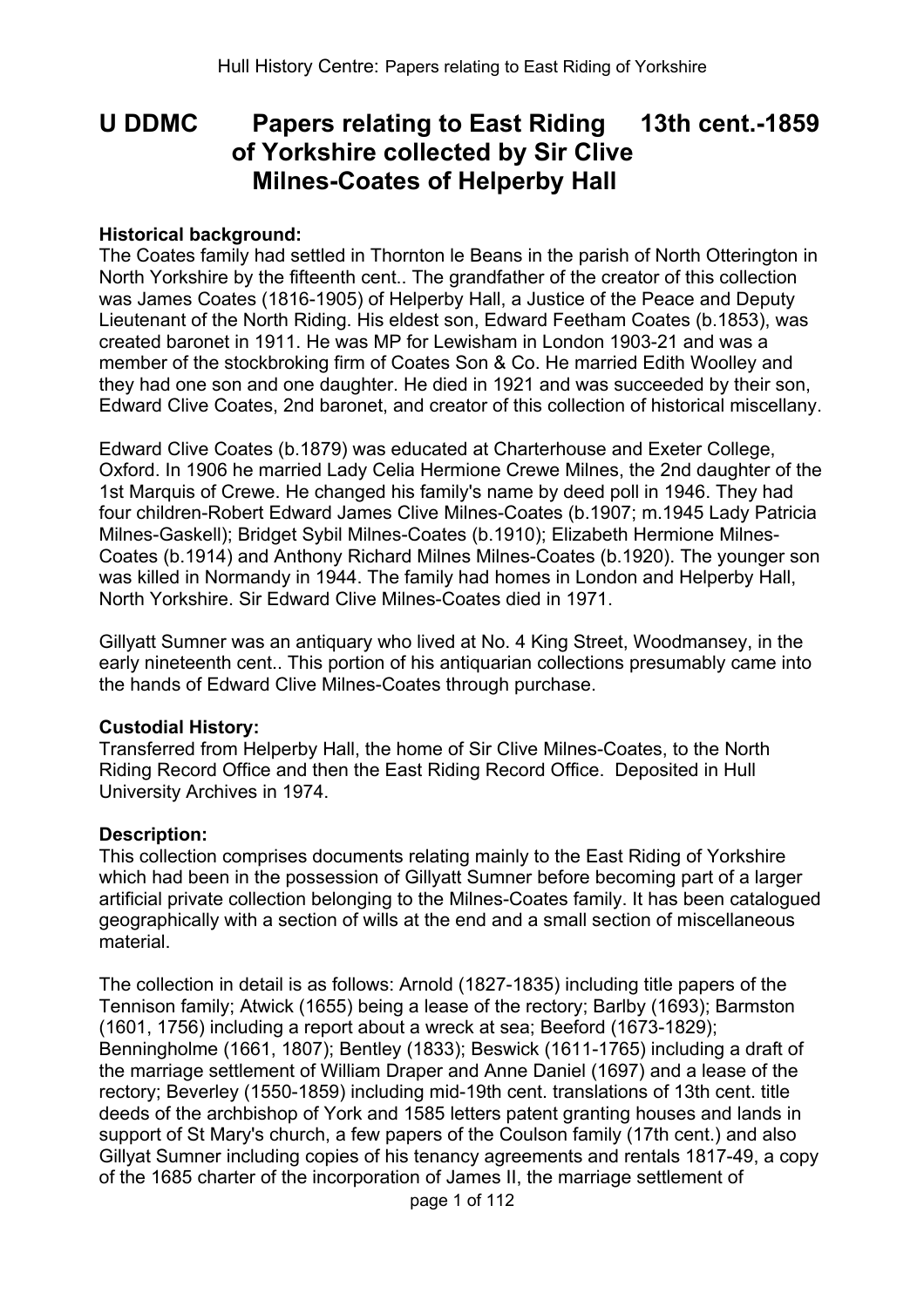William Tong and Mary Cass (1720), the will of Matthew Ashmole (1725), an 1806 list of boys at Beverley Grammar School, the certificates of baptism of Samuel Sigston 1771 and Mary Stimson 1823; Beverley Parks (1545-1836) including extracts on the history of tithes and more title and tenancy papers of Gillyat Sumner; Bewholme (1812-1828); Bilton (1723); Bishop Burton (1813); Bishop Wilton (1744); Boreas Hill, parish of Paull (1672, 1840); Brandesburton (1835); Bridlington (1664-1825); Brigham (1712) being the marriage settlement of William Stephenson and Anne Waldby; Broomfleet (1710-1768) including the marriage settlement of Thomas Simpson and Anne Weedley (1723); Bubwith (1826); Burton Pidsea (1462) being a medieval feoffment; Catwick (1822- 1839); Cherry Burton (1823-1837) including an abstract of the title of Robert Gray; Cottingham (1665-1828); Driffield, Great (1667-1805) including the marriage settlements of Peter Knags and Ann Gillson (1677) and John Pinder and Mary Clitherow (1756); Driffield, Little (1669-1738) including papers of the Gray family and the marriage settlement of John Peck and Elizabeth Witty (1733); Eastrington (1571-1729) including 18th cent. papers of the Johnson family; Ellerby (1831); Etton (1818) being extracts relating to the rectory and including a 1535 ecclesiastical survey and the 1785 glebe terrier; Everthorpe (1826); Faxfleet (1607-1750); Filey (1624, 1835) including the 1624 lease of the parsonage, glebe and tithes to Lancelot Alured; Flinton (1717) being manor court minutes; Flotmanby (1764); Fraisthorpe (1812); Garton on the Wolds (1677-1775); Gembling (1776-1841); Gilberdyke (1683, 1703); Great Hatfield (1743-1800); Halsham (1432-4, 1851) including a 15th cent. court roll of the manor of East Halsham; Hemingborough (1708); Holderness (1850) including a 19th cent. engraving of the arms of the earls of Holderness; Howden (1717); Hull (1670-1851) including a 1670 customs grant and a 1673 apprenticeship indenture, the 1836 laws and regulations of Kingston College; Hunmanby (1632-1754) including a 1632 decree in the court of wards; Hutton Cranswick (1737-1820); Keyingham drainage (1850); Kilham (1641-1825); Kilnwick (1738) being the award of Hugh Bethell and James Gee in the dispute between the inhabitants of Beswick and Kilnwick over the upkeep of the church; Langtoft (1704); Laxton (1647); Lebberston (1681-1684); Leven (1723-1840) including 18th cent. verdicts and surrenders in the manor court; Little Weighton (1811); Long Riston (1786- 1840); Lowthorpe (1794-1796); Market Weighton (1763-1825); Morton, parish of Osbaldwick (1824); Melbourne (1717); Middleton on the Wolds (1811-1837); Millington (1790); Muston (1743-1745); Myton (1841); Nafferton (1787); Newbald (1838); Newland, parish of Cottingham (1824) being a tenancy agreement; Newton upon Derwent (1835) being some title papers of the Paxton family; North Burton (Burton Fleming) (1795); North Cave (1812); North Dalton (1787); North Newbald (1794-1831); Ottringham (1673); Owsthorpe (1621); Patrington (1676); Pocklington (1694, 1831); Reighton (1679); Riston (1581); Rysome, parish of Holmpton (1772); Sandholme, parish of Eastrington (1727); Sculcoates (1806-1838); Sewerby (1608-1673); Skerne (1768- 1775); Skidby (1659, 1833); South Cave (1811-1837); Southcoates (1822); Speeton (1647-1772) being pains in the manor court; Sunthorpe (1328-1379); Sutton in Holderness (1598, 1815); Sutton upon Derwent (1639-1640); Thorngumbald (1758); Tibthorpe (1640-1777) including the marriage settlements of Jonathan Harrison and Frances Newlove (1717) and John Harrison and Jane Holliday (1769); Tickton (1732- 1792) being surrenders and admissions in the manor court; Tunstall (1675-1768); Walkington (1726-1822) including papers relating to the award made to John Lockwood at enclosure; Wallingfen (1827); Wharram Percy (1649) being a demise of Dame Elizabeth Buck; Withernwick (1718, 1833); Woodmansey (1826-1832); Yeddingham (1713).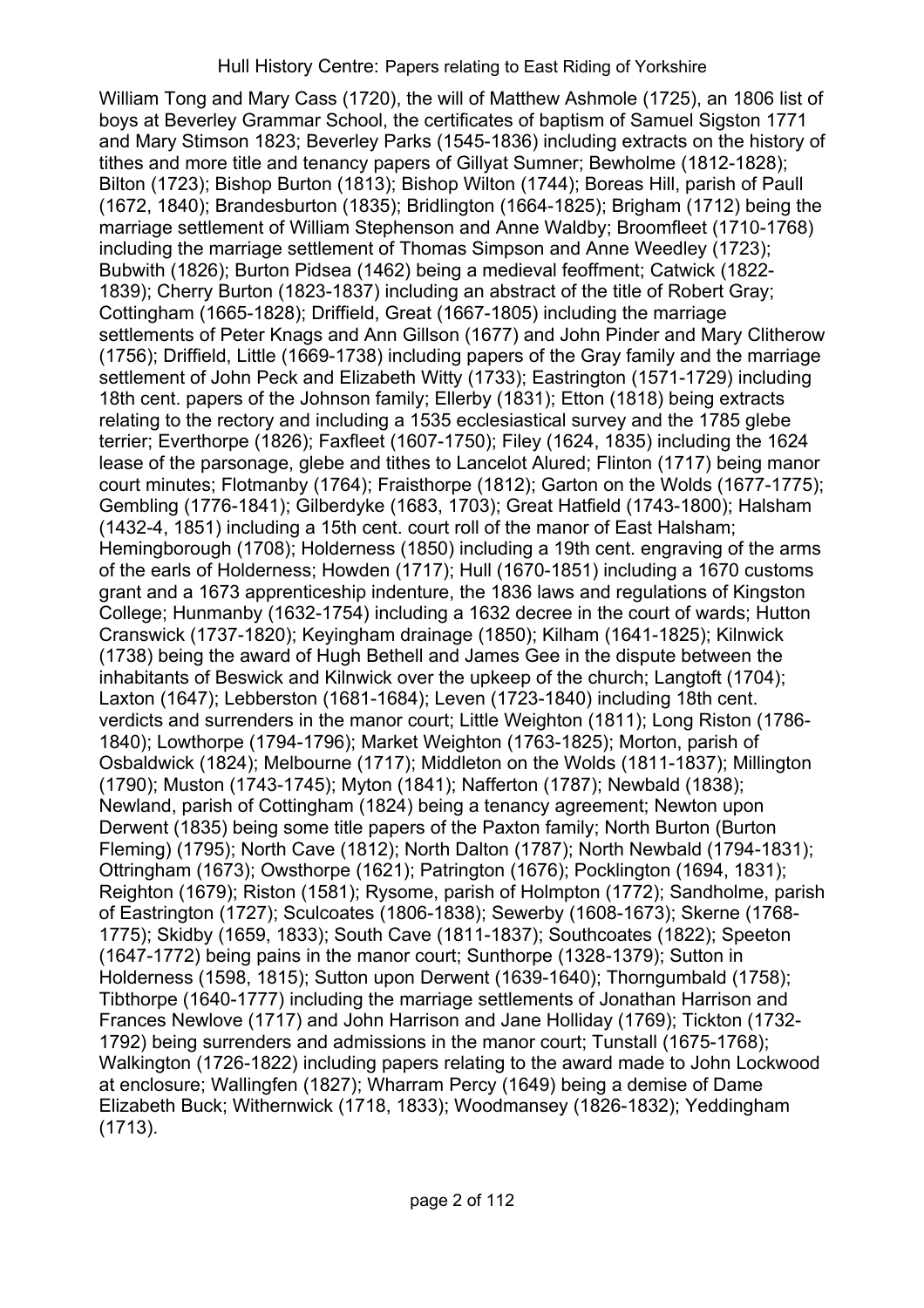Papers for locations outside the East Riding are as follows: Bewerley, West Riding (1810); Cottingham, County Northamptonshire (1610-1676) being surrenders and admissions in the manor court of Cottingham cum Desborough relating to the property of the Alwincle family; Middleton, in Lonsdale (?) (13th cent.); various townships (1615- 1844) including surrenders and admissions in the manor courts of Easington, Kilnsea, Skeffling and Burstwick, the marriage settlements of Ralph Rand and Mary Taylor (1693) and Charles Grimston and Jane Trench (1823) and the abstracts of title of tithes in Beverley Parks, Woodmansey, Thearne, Weel and Tickton 1544-1627.

Wills in the collection are those of John Collingson (1661); Robert Howden (1679); Edmund Barton (1706); William Taylor (1707); William Simpson (1709); John Gunby (1722); John Scobut (1728); Matthew Gill (1729); Catherine Mihill (1732); Robert Burton (1736); John Dale (1736); John Knags (1738); Joshua Green (1740); Sarah Boothby (1785); John Boothby (1803); William Ashmole (1740); John Draper (1743); Thomas Simpson (1748); Mary Cannan (1750); Thomas Ellis (1755); Richard Holderness (1756); William Jefferson (1764); Margaret Appleyard (1766); Richard Holderness (1766); John Knags (1768); Thomas Sumner (1744); William Leake (1776); Thomas Vickerman (1766); Gillyat Sumner (1776); Thomas Howden (1777); Peter Sharp (1779); William Paul (1779); William Iveson (1785); Mary Midgeley (1791); William Sigston (1795); John Hall (1802); Edward Matchan (1804); Richard Gee (1806); Helen Stephenson (1812); James Kirk (1810); John Almack (1818); Ann Powley (1819); John Webster (1819); John Longbone (1819); Francis Burton (1820); William Botterill (1822); William Owston (1822); Thomas Galland (1822); John Gray (1822); William Collinson (1822); William Appleton (1825); George Smith (1825); Edward Fewson (1825); George Witty (1826); John Richardson (1826); William Boothby (1828); William Craven (1828); William Stephenson (1827); Peter Dales (1816); Hugh Carr (1831); Benjamin Holland (1831); Jane Burgess (1831); William Johnson (1832); Benjamin Everingham (1832); Robert Wise (1832); Christopher Palmer (1833); Christopher Muschamp (1833); George Smith (1836); Mary Palmer (1835); Edward Summers (1837); Richard Fewson (1841); John Hugh Brown (1844).

Miscellaneous material (1772-1831) in the collection includes some genealogical notes about the family of William Parker of Beverley 1760-92; epitaphs of the Nanby family of Nettleton, Lincolnshire; miscellaneous bonds; the marriage settlements of Joseph Armistead and Elizabeth Robinson (1778) and Chaloner Arcedeckne and Catherine Long (1795) and a copy of a letter from John Whitaker to R Taylor of Beverley saying that he is sailing from America and that Taylor will get his money though Gillyatt Sumner will not because 'he has not acted like a man' (1819).

# **Arrangement:**

| DDMC/1  | Arnold, 1827-1835         |
|---------|---------------------------|
| DDMC/2  | <b>Atwick, 1655</b>       |
| DDMC/3  | <b>Barlby, 1693</b>       |
| DDMC/4  | Barmston, 1601-1756       |
| DDMC/5  | Beeford, 1673-1829        |
| DDMC/6  | Benningholme, 1661-1807   |
| DDMC/7  | Bentley, 1833             |
| DDMC/8  | Beswick, 1611-1765        |
| DDMC/9  | Beverley, 1282-1859       |
| DDMC/10 | Beverley Parks, 1545-1836 |
|         |                           |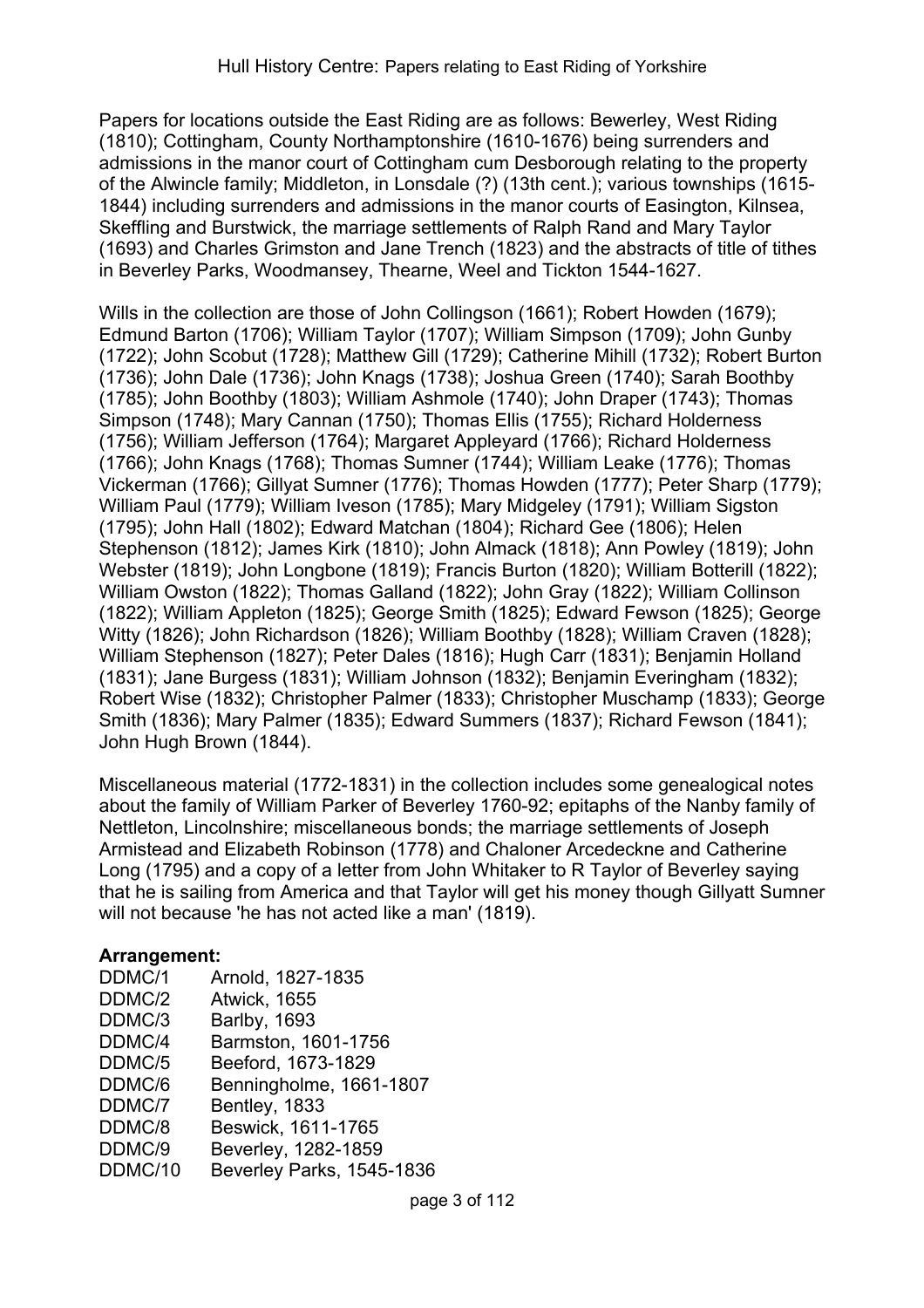DDMC/11 Bewholme, 1812-1828 DDMC/12 Bilton, 1723 DDMC/13 Bishop Burton, 1813 DDMC/14 Bishop Wilton, 1744 DDMC/15 Blacktoft, 1818 DDMC/16 Boreas Hill par. Paull, 1672-1840 DDMC/17 Brandesburton, 1781-1835 DDMC/18 Bridlington, 1664-1825 DDMC/19 Brigham, 1712 DDMC/20 Broomfleet, 1710-1768 DDMC/21 Bubwith, 1826 DDMC/22 Burton Pidsea, 1462 DDMC/23 Catwick, 1822-1839 DDMC/24 Cherry Burton, 1751-1837 DDMC/25 Cottingham, 1665-1828 DDMC/26 Driffield, Great, 1667-1805 DDMC/27 Driffield, Little, 1669-1738 DDMC/28 Eastrington, 1571-1729 DDMC/29 Ellerby, 1831 DDMC/30 Etton, 1785-1818 DDMC/31 Everthorpe, 1826 DDMC/32 Faxfleet, 1607-1750 DDMC/33 Filey, 1624-1835 DDMC/34 Flinton, 1717 DDMC/35 Flotmanby, 1764 DDMC/36 Fraisthorpe, 1812 DDMC/37 Garton on the Wolds, 1677-1775 DDMC/38 Gembling, 1776-1841 DDMC/39 Gilberdyke, 1683-1703 DDMC/40 Great Hatfield, 1743-1824 DDMC/41 Halsham, 1432-1851 DDMC/42 Hemingbrough, 1708 DDMC/43 Holderness, 19th cent. DDMC/44 Howden, 1717 DDMC/45 Hull, 1670-1851 DDMC/46 Hunmanby, 1632-1754 DDMC/47 Hutton Cranswick, 1737-1822 DDMC/48 Keyingham Drainage, 1850 DDMC/49 Kilham, 1641-1825 DDMC/50 Kilnwick, 1738 DDMC/51 Langtoft, 1704 DDMC/52 Laxton, 1647 DDMC/53 Lebberston, 1681-1684 DDMC/54 Leven, 1723-1840 DDMC/55 Little Weighton, 1811 DDMC/56 Long Riston, 1786-1840 DDMC/57 Lowthorpe, 1794-1796 DDMC/58 Market Weighton, 1763-1825 DDMC/59 Morton par. Osbaldwick, 1824 DDMC/60 Melbourne, 1717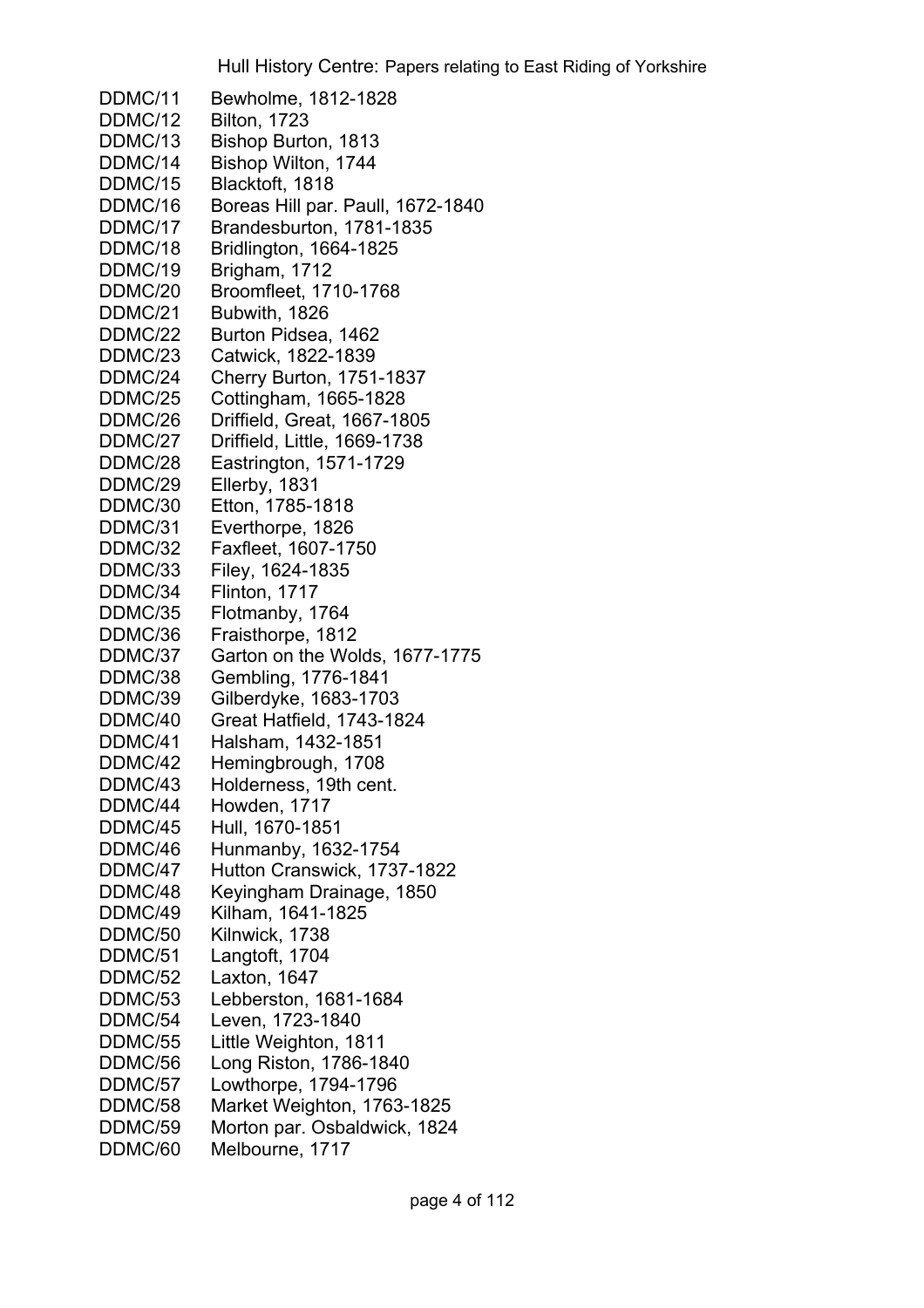DDMC/61 Middleton on the Wolds, 1811-1837 DDMC/62 Millington, 1790 DDMC/63 Muston, 1743-1745 DDMC/64 Myton, 1841-Post 1867 DDMC/65 Nafferton, 1787 DDMC/66 Newbald, 1838 DDMC/67 Newland par. Cottingham, 1824 DDMC/68 Newton upon Derwent, 1835 DDMC/69 North Burton (Burton Fleming), 1795 DDMC/70 North Cave, 1812 DDMC/71 North Dalton, 1787 DDMC/72 North Newbald, 1794-1831 DDMC/73 Ottringham, 1673 DDMC/74 Owsthorpe, 1621 DDMC/75 Patrington, 1676 DDMC/76 Pocklington, 1694-1831 DDMC/77 Reighton, 1679 DDMC/78 Riston, 1581 DDMC/79 Rysome par. Holmpton, 1772 DDMC/80 Sandholme par. Eastrington, 1727 DDMC/81 Sculcoates, 1806-1840 DDMC/82 Sewerby, 1608-1673 DDMC/83 Skerne, 1768-1775 DDMC/84 Skidby, 1659-1833 DDMC/85 South Cave, 1811-1837 DDMC/86 Southcoates, 1822 DDMC/87 Speeton, 1647-1772 DDMC/88 Sunthorpe, 1328-1379 DDMC/89 Sutton in Holderness, 1598-1815 DDMC/90 Sutton upon Derwent, 1639-1640 DDMC/91 Thorngumbald, 1758 DDMC/92 Tibthorpe, 1640-1777 DDMC/93 Tickton, 1732-1792 DDMC/94 Tunstall, 1675-1768 DDMC/95 Walkington, 1726-1822 DDMC/96 Wallingfen, 1827 DDMC/97 Warter, 1828 DDMC/98 Weel, 1841 DDMC/99 Wetwang, 1711-1820 DDMC/100 Wharram Percy, 1649 DDMC/101 Withernwick, 1718-1833 DDMC/102 Woodmansey, 1826-1832 DDMC/103 Yeddingham, 1713 DDMC/104 Bewerley (West Riding), 1810 DDMC/105 Cottingham (co. Northants.), 1610-1676 DDMC/106 Middleton (in Lonsdale?), 13th cent. DDMC/107 Various Townships, 1615-1844 DDMC/108 Wills, 1661-19th cent. DDMC/109 Miscellaneous, 1732-1905

**Extent:** 3 linear metres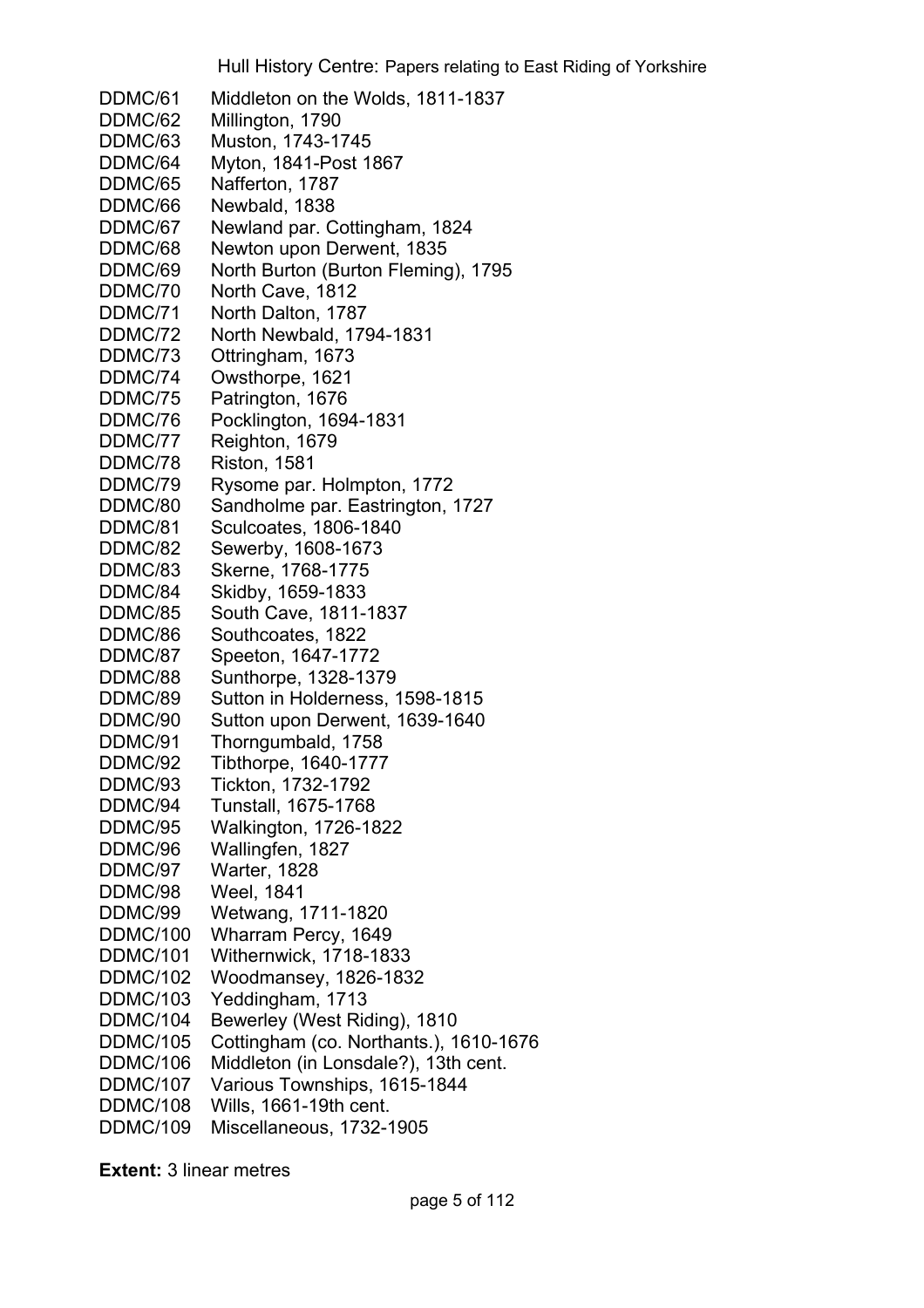## **Related Material:**

U DP/66-78 (vouchers of Gillyatt Sumner)

### **Access Conditions:**

Some items are not fit for production. Please see individual catalogue entries for access conditions.

For all other items, access will be granted to any accredited reader.

# **Language:**

English; Latin

| <b>U DDMC/1</b> | <b>Arnold</b>                                                                                                                                                                                                                                                                                                                                                                                                                                                                       | 1827-1835                  |
|-----------------|-------------------------------------------------------------------------------------------------------------------------------------------------------------------------------------------------------------------------------------------------------------------------------------------------------------------------------------------------------------------------------------------------------------------------------------------------------------------------------------|----------------------------|
| U DDMC/1/1      | Draft. Agreement. Edward Fewson of Arnold, yeoman<br>and Henry Cook of Long Riston, labourer: E.F. to<br>deposit title deeds of a cottage at Arnold with H.C. as<br>security for a loan<br>1 item                                                                                                                                                                                                                                                                                   | 1827                       |
| U DDMC/1/2      | Draft. Mortgage for £400: William Tennison late of<br>Preston, tailor and farmer, now of Beeford, innkeeper<br>to Ann Lee of Beverley, spinster: 4 closes<br>1 item                                                                                                                                                                                                                                                                                                                 | 25 Jun 1831                |
| U DDMC/1/3      | Schedule of Deeds relating to property as DDMC/1/2.<br>$(1815 - 1831)$<br>With Draft. Agreement for sale of premises to Thomas<br>Smith of Arnold, farmer, 25 Apr 1835<br>1 item                                                                                                                                                                                                                                                                                                    | 4 Jul 1831-<br>25 Apr 1835 |
| U DDMC/1/4      | Draft. Conveyance further to DDMC/1/3: for £620 in all:<br>William Tennison and Ann Lee to Thomas Smith<br>1 item                                                                                                                                                                                                                                                                                                                                                                   | 30 Sep 1835                |
| <b>U DDMC/2</b> | <b>Atwick</b>                                                                                                                                                                                                                                                                                                                                                                                                                                                                       | 1655                       |
| U DDMC/2/1      | Lease at £200: Robert Buck of Grays Inn, esq. to his<br>mother Dame Elizabeth Buck<br>Rectory of, and farm in, Atwick. Tithes in Gristrop and<br>Lebberstone, parcel of the rectory of Filey. Farm and 1<br>1/2 oxgangs; 1 oxgang; messuage and lands; and 2<br>cottages in Gristrop. Farm in Flinton. Messuages,<br>cottages and lands in Filey. Close called Earle Ings<br>with a barn in it, in Hunmanby: Witn. Tho. Davyle, John<br>Buck, W. Wyvell, Richard Robinson<br>1 item | 17 Oct 1655                |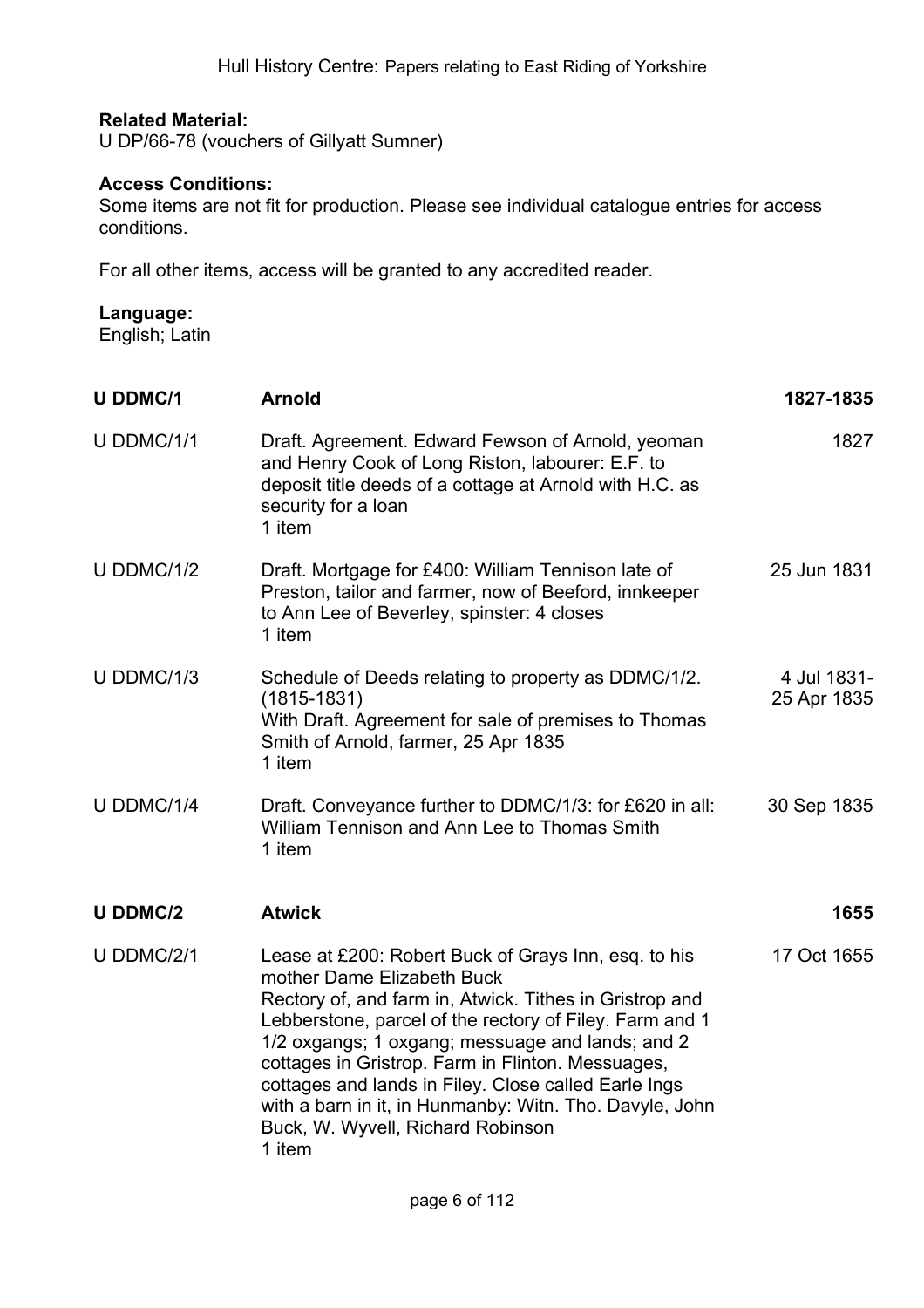|                 | Hull History Centre: Papers relating to East Riding of Yorkshire                                                                                                                                                                                                                                                                                                                                                                                                                                                                                                        |             |
|-----------------|-------------------------------------------------------------------------------------------------------------------------------------------------------------------------------------------------------------------------------------------------------------------------------------------------------------------------------------------------------------------------------------------------------------------------------------------------------------------------------------------------------------------------------------------------------------------------|-------------|
| <b>U DDMC/3</b> | <b>Barlby</b>                                                                                                                                                                                                                                                                                                                                                                                                                                                                                                                                                           | 1693        |
| U DDMC/3/1      | Lease for a year: John Rossell of Barleby, blacksmith<br>to Richard Harland, innholder and John Clarke,<br>yeoman, both of York<br>2 houses in Finkell Street with a yard or orchard;<br>cottage, backside and orchard; and 1/2ac. in Angram in<br>furlong called Broad Ing: To lead to a Release. Witn.<br>Thomas Dalby, John Temparran, John Battell<br>1 item                                                                                                                                                                                                        | 27 Nov 1693 |
| <b>U DDMC/4</b> | <b>Barmston</b>                                                                                                                                                                                                                                                                                                                                                                                                                                                                                                                                                         | 1601-1756   |
| U DDMC/4/1      | Draft. Agreement: Sir Griffith Boynton of Burton Agnes<br>and Rev. Thomas Dade, rector of Barton: for the<br>inclosure of East Field and West Field. Also affects<br>South Field: Agreement at U DDWB/2/31, 1756<br>Attached is printed extract. Report on Sir Henry<br>Constable v. Gamble in King's Bench: wreck of the sea<br>(12 shirts and 5 cloaks) in Barmston, seized by the<br>defendant to the use of the Lord Admiral, Easter 1601<br>1 item                                                                                                                 | 1601-1756   |
| <b>U DDMC/5</b> | <b>Beeford</b>                                                                                                                                                                                                                                                                                                                                                                                                                                                                                                                                                          | 1673-1829   |
| U DDMC/5/1      | Covenant to levy a fine<br>i) Thomas Johnson, yeoman and wife Mary, and John<br>Harrison, senr. all of Beeford<br>ii) Richard Burton of Arram and John Kayley of<br>Bewholme, gents<br>iii) Ann Carr, widow and her sons William and Peter<br>Carr, yeomen, all of Beeford<br>iv) George Acklome of Beeford, gent<br>Todde West Oxgang; Large Close; messuage and 2<br>oxgangs; messuage; close; cottage and garth: To<br>recited uses. Witn. Elizabeth Foster, William Fussie,<br>John Denton, John Smith, Thomas Hellard, Walter<br>Partridge, John Parrott<br>1 item | 19 Apr 1673 |
| U DDMC/5/2      | Lease for a year: Thomas Waldby of Sancton to<br>William Buttle of Holme upon the Wolds, husbandmen<br>Todd West Oxgang: To lead to a Release. Witn. Wm.<br>Holdsworth, John Didham                                                                                                                                                                                                                                                                                                                                                                                     | 6 May 1748  |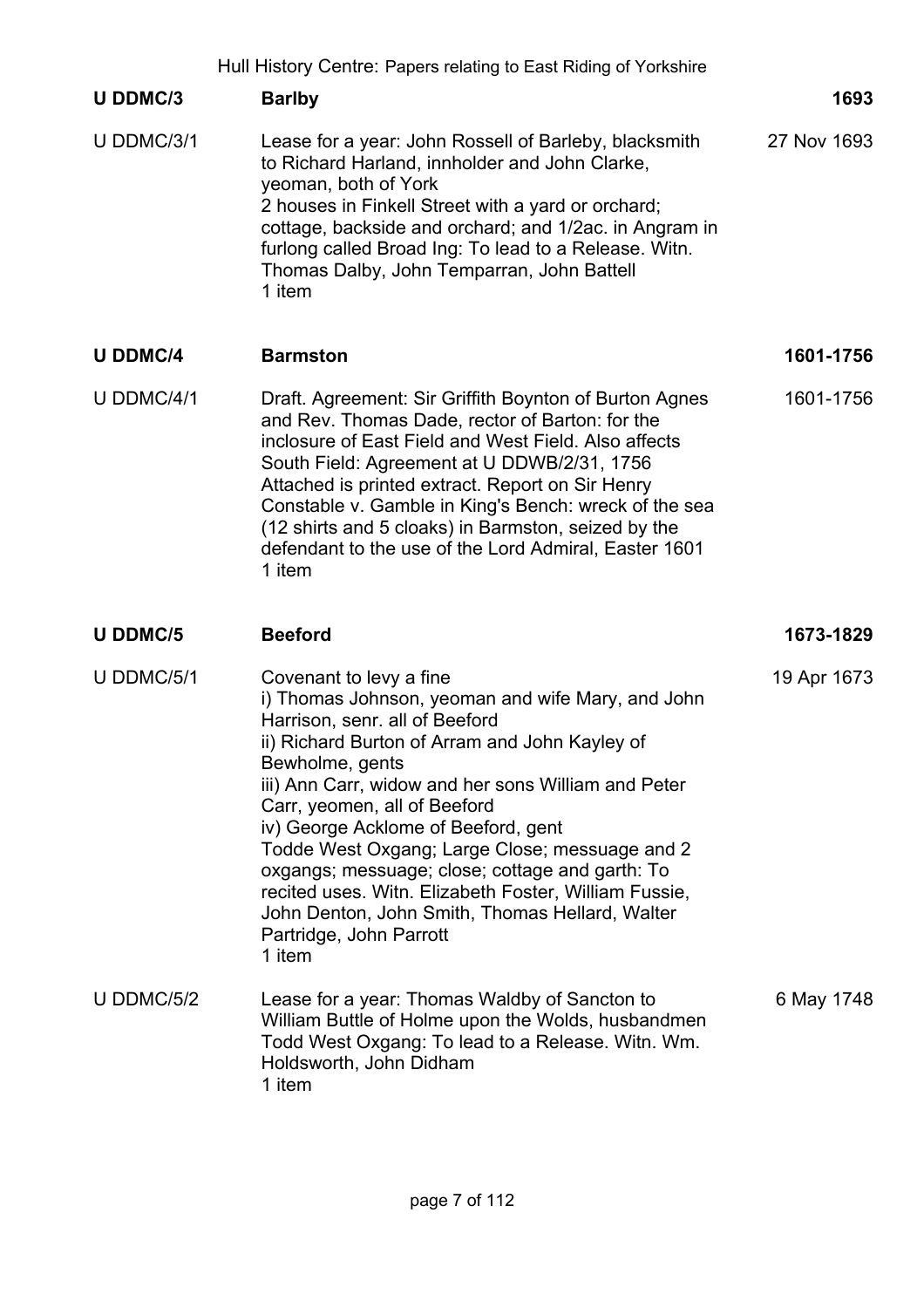|                 | Hull History Centre: Papers relating to East Riding of Yorkshire                                                                                                                                                                                                                                                                                                                                                                                                                                                       |             |
|-----------------|------------------------------------------------------------------------------------------------------------------------------------------------------------------------------------------------------------------------------------------------------------------------------------------------------------------------------------------------------------------------------------------------------------------------------------------------------------------------------------------------------------------------|-------------|
| $U$ DDMC/5/3    | Draft Mortgage: for £800: Richard Jordan and his<br>trustee Josh. Jordan, both of Beeford, yeomen to<br>William Stevenson of Arras, yeoman<br>Messuage and land<br>1 item                                                                                                                                                                                                                                                                                                                                              | 26 Jun 1813 |
| U DDMC/5/4      | Agreement for Sale: for £1,000: William Dargavell of<br>Beverley, gent. to William Tennison of Long Riston,<br>farmer<br>Tiger Inn with adjoining close (2-3ac.) in Beeford. Close<br>(3ac.) in Dringhoe<br>1 item                                                                                                                                                                                                                                                                                                     | 27 Mar 1829 |
| <b>U DDMC/6</b> | <b>Benningholme</b>                                                                                                                                                                                                                                                                                                                                                                                                                                                                                                    | 1661-1807   |
| U DDMC/6/1      | Bargain and Sale: John Chatt of Rowth and Philip<br>Chatt of Skipsey, yeomen (eldest, and another, son of<br>Thomas C. of Fitling, yeoman, dec'd.) and Robert<br>Mason of Hull, gent. to Richard Wood of Hull,<br>alderman: for £300 to P.C. and R.M. and 5s. to J.C.<br>Messuage, close of meadow, 2 oxgangs, and 16ac.<br>meadow; cottage and 2 closes; cottage and close:<br>Witn. Samuell Ginnis, James Owbridge, John<br>Thompson, Char. Vaux, Willm. Gibson, Robt. Watson,<br>Robt. Gaull, Bryan Gaull<br>1 item | 8 May 1661  |
| U DDMC/6/2      | Lease for £750 rent: Robert Harrison of Lincolns Inn<br>Fields, esq. to Benjamin Robinson of Wawne, farmer:<br>farm at Benningholme Grange (533ac.), 3 Mar 1807<br>With plan of farm 'occupied by Mr. Benjamin Robinson'<br>(670ac. 2r. 19p.) (no date)<br>1 item                                                                                                                                                                                                                                                      | c. 1807     |
| <b>U DDMC/7</b> | <b>Bentley</b>                                                                                                                                                                                                                                                                                                                                                                                                                                                                                                         | 1833        |
| U DDMC/7/1      | Draft. Lease for 7 years at £38 rent<br>i) John Boynton of Walkington, farmer, to<br>ii) John Ford of South Dalton, labourer and<br>iii) his trustees John Hart of South Dalton, farmer and<br>William Teal of Holme on the Wolds, blacksmith<br>House with 6ac. 2r<br>1 item                                                                                                                                                                                                                                          | 26 Jan 1833 |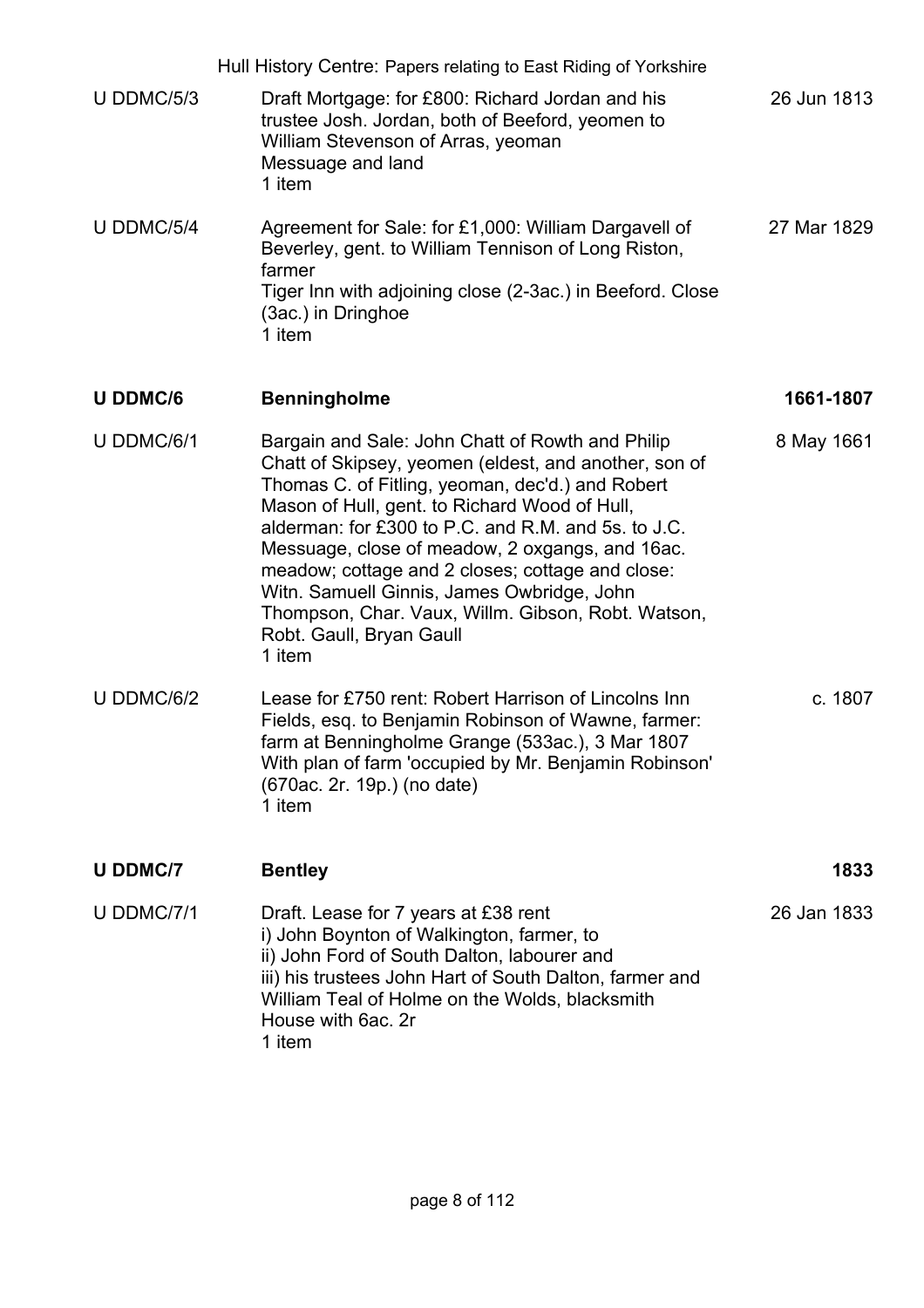|                 | Hull History Centre: Papers relating to East Riding of Yorkshire                                                                                                                                                                                                                                                                                                                                                                                                                                                                                                                                                       |                  |
|-----------------|------------------------------------------------------------------------------------------------------------------------------------------------------------------------------------------------------------------------------------------------------------------------------------------------------------------------------------------------------------------------------------------------------------------------------------------------------------------------------------------------------------------------------------------------------------------------------------------------------------------------|------------------|
| <b>U DDMC/8</b> | <b>Beswick</b>                                                                                                                                                                                                                                                                                                                                                                                                                                                                                                                                                                                                         | 1611-1765        |
| U DDMC/8/1      | Covenant to levy a fine: Sir Ingleby Daniell of Beswick<br>to Roger Thorppe of Birdsall and Francis Cobb of<br>Beverley, esgs.<br>Manor house, 20 oxgangs, Sweath Close, Parroch<br>Close, Lymekillnes Close, New Close and Lammond<br>Close; messuage and 4 oxgangs; messuage and 3<br>oxgangs; and 16 cottages: To use of Sir I.D. Witn.<br>Francis Grimston, Charles Hutton, Raphe Creswell<br>1 item                                                                                                                                                                                                               | 7 Jan 1611       |
| U DDMC/8/2      | Draft: Marriage Settlement<br>i) Ingleby Daniell of Beswick, esq<br>ii) William Draper of Netherworton, co. Oxon. esq<br>iii) Sir Roger Cave of Sandford, co. Northants<br>Further to marriage of W.D. and Ann only daughter and<br>heir apparent of I.D.: manor and estate of Beswick<br>1 item                                                                                                                                                                                                                                                                                                                       | 15 Apr 1697      |
| U DDMC/8/3      | Assignment of Lease: Dorothy Bethell, widow, Ann and<br>Diana Draper, spinsters, all of York to William Denison<br>of Leeds, esq.<br>Moiety of the rectory and advowson of Beswick with<br>impropriate tithes and glebe; of a messuage, 2 flatts<br>and 1/2 oxgang and a cottage and 2 garths in Beswick;<br>and of a flatt in Kilnwick: Recites a lease for 21 years of<br>the whole of the premises by Christopher Jackson,<br>master of Archbishop Holgate's School, York: one<br>moiety to Sir Charles Hotham and the other to D.B., A.<br>and D.D. (9 Apr 1760). Witn. Saml. Raisin, Lucas<br>Nicholson<br>1 item | 22 May 1765      |
| <b>U DDMC/9</b> | <b>Beverley</b>                                                                                                                                                                                                                                                                                                                                                                                                                                                                                                                                                                                                        | 1282-1859        |
| U DDMC/9/1      | Translation (mid 19th cent.) of Charter of William,<br>archbishop of York<br>1 item                                                                                                                                                                                                                                                                                                                                                                                                                                                                                                                                    | 12 Apr 1282      |
| U DDMC/9/2      | Translation (19th cent.) of Inspeximus by Edward I of<br>the Decree (29 Nov 1277) by William Giffard,<br>archbishop of York, annexing St. Giles' Hospital to<br><b>Warter Priory. Incomplete</b><br>1 item                                                                                                                                                                                                                                                                                                                                                                                                             | n.d. [1285-1286] |
| U DDMC/9/3      | Extracts (19th cent.) from Corporation account rolls.<br>Mainly relating to Westwood, 1407-1726<br>1 item                                                                                                                                                                                                                                                                                                                                                                                                                                                                                                              | n.d. [1726]      |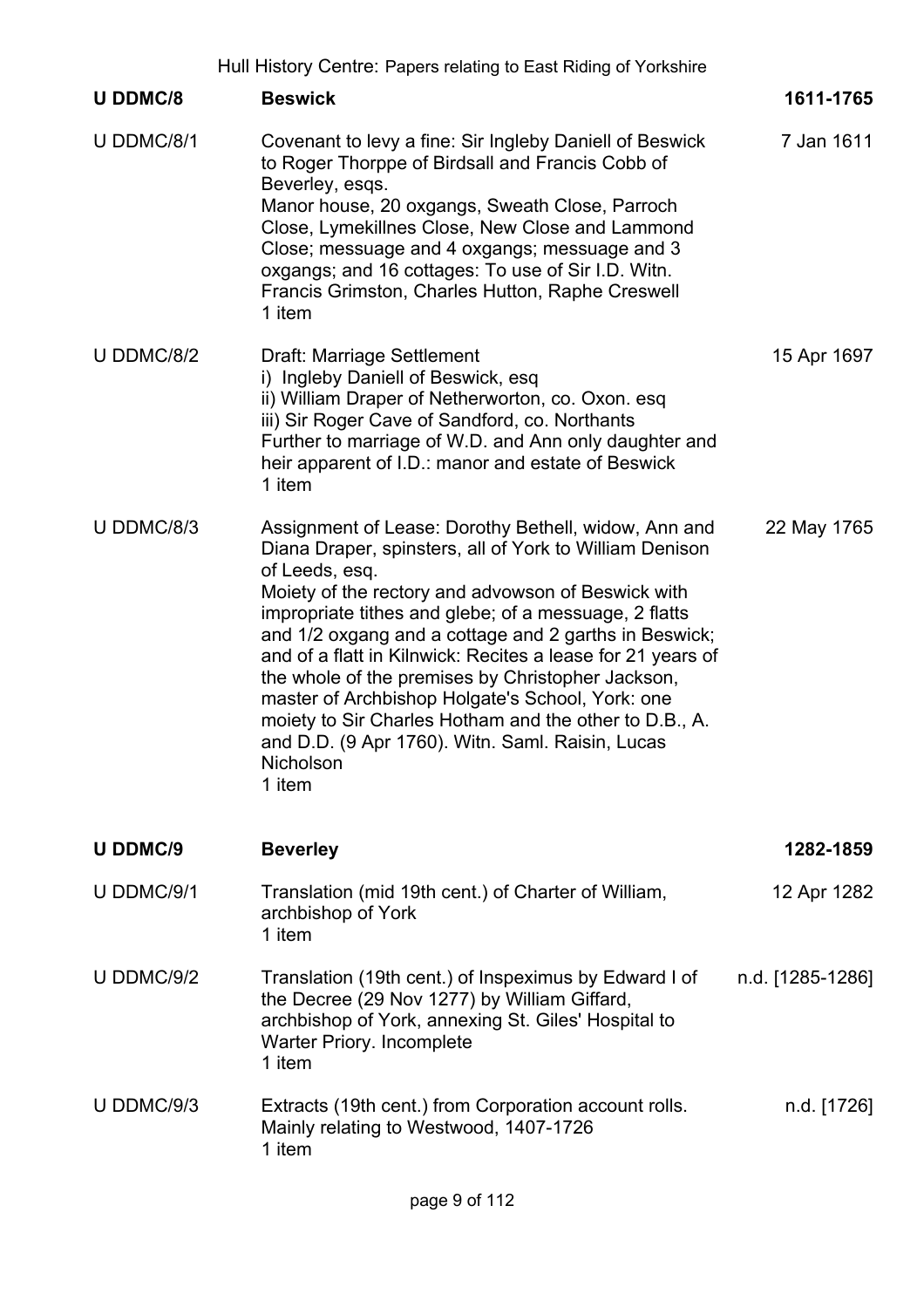|            | Hull History Centre: Papers relating to East Riding of Yorkshire                                                                                                                                                                                                                                                                                                                                                                                                               |             |
|------------|--------------------------------------------------------------------------------------------------------------------------------------------------------------------------------------------------------------------------------------------------------------------------------------------------------------------------------------------------------------------------------------------------------------------------------------------------------------------------------|-------------|
| U DDMC/9/4 | Translation (19th cent.) of Inspeximus of Decree in<br>Chancery relating to a demise (28 Nov 1526) by<br>Edward, archbishop of York, to the burgesses of<br><b>Beverley</b><br>Close called Horsegrene. They renouncing all claims to<br>close called Langley<br>1 item                                                                                                                                                                                                        | 20 Feb 1543 |
| U DDMC/9/5 | Feoffment: Richard Fareclif, gent. to John Tomson,<br>clerk, both of Beverley: cottage and garden (1r.) late<br>parcel of the chantry of B.V.M. in Holme Church<br>Power of attorney to Geoffrey Jefferson, clerk and<br>Anthony Farre, yeoman to deliver seisin. Given at<br>Beverley. Witn. John Yonge, clerk, Rowland<br>(Hudson?), Robert Mylyngton, William (Bukton?),<br>Edmunde Crayke, William Thomson, Robert Crayke.<br><b>Endorsed 'land at Beckside'</b><br>1 item | 7 Feb 1550  |
| U DDMC/9/6 | Feoffment: John Thomson of Lekynfelde, clerk to<br>William Thomson of Beverley, glover: cottage and<br>garden (1r.) late parcel of the chantry of B.V.M. in<br><b>Holme Church</b><br>Power of attorney to Alexander Bradeshawe, clerk and<br>Robert Gossoppe, glover to deliver seisin. Given at<br>Lekynfelde. Witn. John Levet, Robert Wheldrake, John<br>Ella, John Roper, Alexander Grouby, Christopher<br><b>Hartus</b><br>1 item                                        | 19 Feb 1565 |
| U DDMC/9/7 | Feoffment: William Thompsonn of Beverley, glover to<br>the governors of Beverley<br>As DDMC/9/5, the cottage being wasted: Witn. Robert<br>Percy, gent., William Dickson, carpenter, Henry<br>Wigilsworth and John Smythe, watermen, Robert<br>Spencer, J. Harison<br>1 item                                                                                                                                                                                                   | 12 Sep 1572 |
| U DDMC/9/8 | Bond in £10: William Thompson to the governors of<br>Beverley: for peaceful possession, further to<br>U DDMC/9/7<br>1 item                                                                                                                                                                                                                                                                                                                                                     | 12 Sep 1572 |
| U DDMC/9/9 | Translation (19th cent.) of Inspeximus of petition of<br>Beverley Corporation and subsequent Commission and<br>Inquisition<br>Boundaries of the town and liberties (Molescroft,<br>Langley Hagg, Beverley Park, Thearne, Woodmansey,<br>Weel, Tickton, Hull Bridge, Sandholme and Stork) of<br><b>Beverley</b><br>1 item                                                                                                                                                       | 24 May 1570 |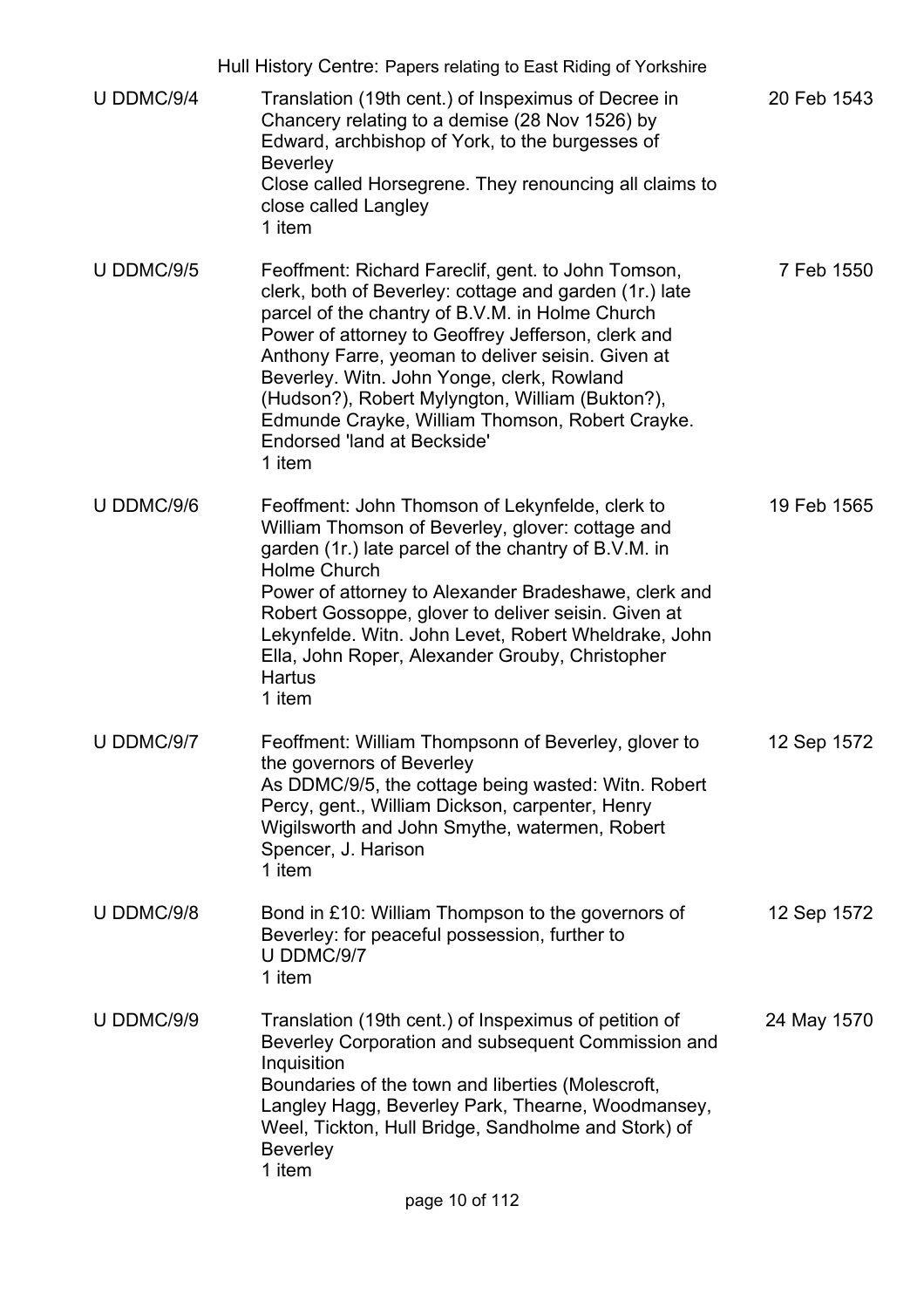| U DDMC/9/10a-k | rian riistory Oomao. Fapois rolaang to East Riang or Forkshiro<br>Confirmation by the major and 4 governors of Beverley,<br>of deeds, at the request of Robert Cobson of Beverley<br>Deeds confirmed:<br>a) Feoffment: for £13. 12s.: Richard Bullock, tanner to<br>John Garbery, waterman, both of Beverley, 3<br>messuages in Barley Holme (one having land of Master<br>Tirwhite W.; Parson Bridge E.; Barley Holme S.; and<br>Walker Beck N. The second having Barley Holme N.;<br>land of the King S. and E.; and lands of Thomas<br>Thompson and late of Richard Bullock W. The third<br>having Barley Holme N.; land of the King S.; lands of<br>T.T. and late of R.B. E.; and land of J.G. W.), 28 Apr<br>1549<br>b) Feoffment: William Wicla of Otley, yeoman and wife<br>Dorothy to Richard Garbery of Beverley, merchant, A<br>third part of 3 shops ('officinarum') and a garden in<br>Barlieholme; of a shop and garden in Barleyholme; of a<br>messuage in Barlyholme; of a messuage on N. side of<br>Flemmingate (lane called Helgarthes N.); of a close;<br>and of (a little garden?) in Barlyholme, 16 Apr 1577<br>c) Bond in 20 marks: for peaceful possession, further to<br>U DDMC/9/10b, 16 Apr 1577<br>d) Final Concord: for £40: Richard Garbrey, plaintiff<br>and William Wiclay and wife Dorothy, deforceants: a<br>third part of 6 messuages, 6ac. meadow and 3ac.<br>pasture in Beverley, n.d. [ 10 Nov 1577]<br>e) Exemplification of Final Concord as U DDMC/9/10c,<br>15 Nov 1577<br>f) Final Concord: for £40: Richard Garbery, plaintiff<br>and Richard Bothe and wife Ellen, deforceants: a third<br>part of 3 messuages, 4 cottages, 4 tofts, 3 gardens, 3<br>orchards and 4ac. pasture in Beverley, 17 Apr 1575<br>g) Bargain and Sale: for £15: John Rowarde of<br>Thurne, yeoman and wife Anne to Richard Garbrey of<br>Beverley, gent. A third part of 3 shops and garden,<br>shop & garden, and of a messuage all in Barlie Holme;<br>of a messuage in Flemyngaite; of a close; and little<br>close in Barlie Holme called Stripes. As U<br>DDMC/9/10b, 18 Dec 1581<br>h) Feoffment. Parties and property as U DDMC/9/10g,<br>23 Dec 1581<br>i) Bond in £30: for peaceful possession further to<br>U DDMC/9/10g, 18 Dec 1581<br>j) Bond in £100: Richard Booth of Beverley, merchant<br>and wife Ellen to Richard Garbrey of Beverley,<br>merchant, For peaceful possession by R.G. of any<br>shops or lands in which R. and E.B. might have an<br>interest after death of John Garbrey of Beverley and his<br>widow Katherine, now wife of Richard Webster of |
|----------------|-------------------------------------------------------------------------------------------------------------------------------------------------------------------------------------------------------------------------------------------------------------------------------------------------------------------------------------------------------------------------------------------------------------------------------------------------------------------------------------------------------------------------------------------------------------------------------------------------------------------------------------------------------------------------------------------------------------------------------------------------------------------------------------------------------------------------------------------------------------------------------------------------------------------------------------------------------------------------------------------------------------------------------------------------------------------------------------------------------------------------------------------------------------------------------------------------------------------------------------------------------------------------------------------------------------------------------------------------------------------------------------------------------------------------------------------------------------------------------------------------------------------------------------------------------------------------------------------------------------------------------------------------------------------------------------------------------------------------------------------------------------------------------------------------------------------------------------------------------------------------------------------------------------------------------------------------------------------------------------------------------------------------------------------------------------------------------------------------------------------------------------------------------------------------------------------------------------------------------------------------------------------------------------------------------------------------------------------------------------------------------------------------------------------------------------------------------------------------------------------------------------------------------------------------------------------------------------------------------|
|                | Beverley, draper, 5 Oct 1571                                                                                                                                                                                                                                                                                                                                                                                                                                                                                                                                                                                                                                                                                                                                                                                                                                                                                                                                                                                                                                                                                                                                                                                                                                                                                                                                                                                                                                                                                                                                                                                                                                                                                                                                                                                                                                                                                                                                                                                                                                                                                                                                                                                                                                                                                                                                                                                                                                                                                                                                                                          |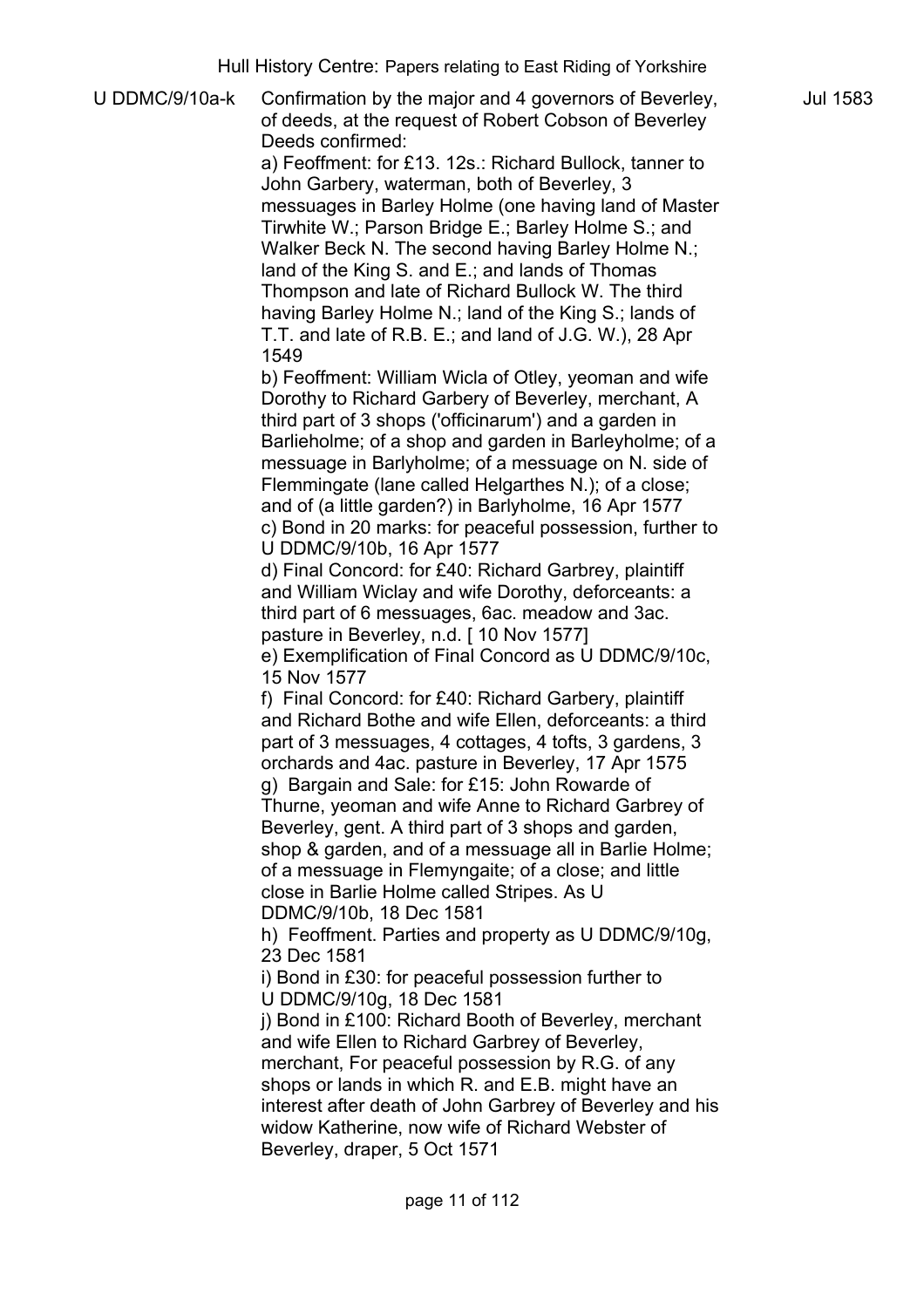Hull History Centre: Papers relating to East Riding of Yorkshire

- U DDMC/9/10a-k continued k) Exemplification of Final Concord as U DDMC/9/10f, 20 Apr 1575 Seal, a beaver (?) on a floriated background, 'SIGILLU(M) (BU)RGI[ ] BEVERLACI', damaged 1 item
- U DDMC/9/11 Lease for 21 years: Beverley Corporation to Jane Marks of Beverley, widow Messuage, garden and little orchard at Beck Side on N. side of Beck. Little parcel or orchard (Holme Church Lane W.; parsonage house of Holme Church N.; waste land belonging to Crown S.) 1 item 1 May 1582
- U DDMC/9/12 Copy: Letters Patent granting houses and lands to Beverley Corporation for the support of St. Mary's Church, 20 Feb 1585 1 item 19th cent
- U DDMC/9/13 Translation. As DDMC/9/12. Incomplete 1 item n.d. [ 20 Feb 1585]
- U DDMC/9/14 Extracts from DDMC/9/13 'as the same relates to hereditaments near the Minster... now the property of G. Sumner, jnr. and Others': Flemingate. Lurk Lane 1 item n.d. [20 Feb 1585]
- U DDMC/9/15 Bargain and Sale: Peter Harpham, merchant, John Truslove, gent., Martin Attmer, tanner and Henry Sikes, yeoman, all of Beverley to Beverley Corporation Messuage and garth in Walkergayt; messuage and garth; messuage and parcel called Sex Lez in one croft (2ac.); 9 messuages, garths and a close; 4 houses (2 being once prebend houses); 1ac. land; house called a gatehouse; and a house called a low house under the priest's chamber in the churchyard. Parcels of the premises having belonged to prebends of St. Mary and of St. Andrew, and to 'the chantry of Beverley': Which were conveyed to them (2 Oct 1584) by Lawrence Woodnett of Lincolns Inn and Anthonie Collins of London, gents. in trust for the Corporation. Witn. Willm. Johnson, Anthonye Johnston, Marmaduk Haddelsey, Willm. Gryme, Christoffer Thornabie and many others 1 item 20 Oct 1585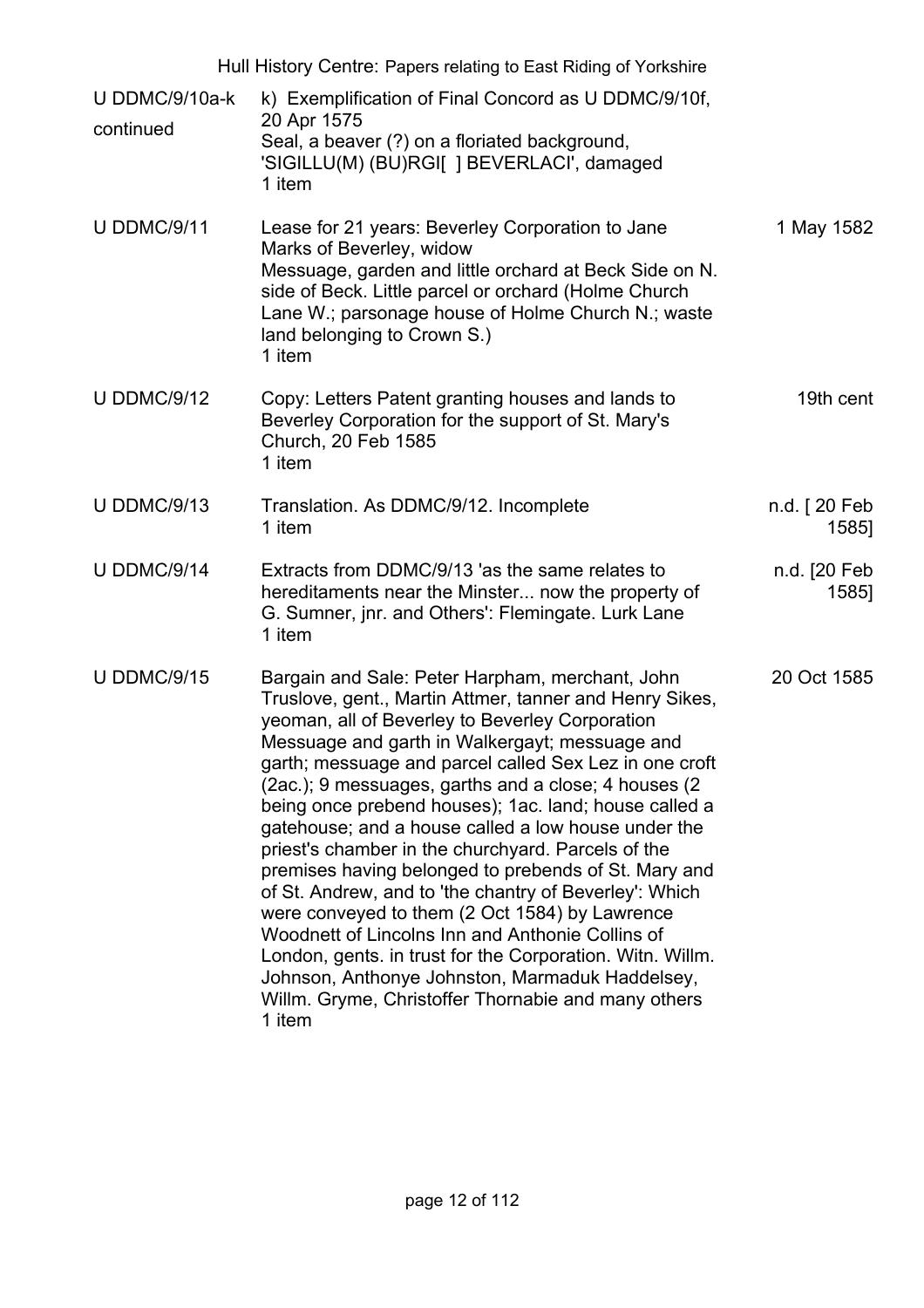|                    | Hull History Centre: Papers relating to East Riding of Yorkshire                                                                                                                                                                                                                                                                                                                                                                                                                                                                                                                                                                                                                                                                                                                                |             |
|--------------------|-------------------------------------------------------------------------------------------------------------------------------------------------------------------------------------------------------------------------------------------------------------------------------------------------------------------------------------------------------------------------------------------------------------------------------------------------------------------------------------------------------------------------------------------------------------------------------------------------------------------------------------------------------------------------------------------------------------------------------------------------------------------------------------------------|-------------|
| <b>U DDMC/9/16</b> | Bargain and Sale: for £51: Christopher Hale alias Hall<br>of Durham, draper, his brother Rev. John Hall of Rise<br>to Edward Truslove (son of John T. of Beverley, gent.)<br>and wife Frances<br>Messuage and garden on S. side of Beverley Beck,<br>between the 2 bridges and near the draw well;<br>messuage and Garden on S. side of Beverley Beck,<br>beyond the high bridge (common lane to old waste S.);<br>messuage and garden on N. side of Beverley Beck<br>between the 2 bridges; close on N. side of Beverley<br>Beck; 2 closes in Holme Church Leaze (lane near<br>Holme Church and leading to Grovall S.; lane from<br>Beverley to Grovall 'nigh the Wynde mylne' N.): Witn.<br>John Smailes, John Truslove, Tho. Waikfeild, Georg<br>Nelson, John Whitbe, John Preston<br>1 item | 12 Jan 1593 |
| <b>U DDMC/9/17</b> | Demise for 100 years at 1d. rent: John Bullocke of<br>Pontefract, tanner to Brian Cooke of Doncaster, gent.:<br>messuage in Hengate near St. Mary's churchyard:<br>Witn. Thomas Burkes, Willm. Sweetinge, senr<br>1 item                                                                                                                                                                                                                                                                                                                                                                                                                                                                                                                                                                        | 27 Jul 1616 |
| <b>U DDMC/9/18</b> | Gift: Michael Grenupp, blacksmith to Richard Browne,<br>tanner and Edward Thompson, chandler, all of<br><b>Beverley</b><br>A hall house, kitchen, shop, stable, 'with all the<br>chambers thereupon builded', with another house<br>adjoining the kitchen, 'all which are called the new<br>buildinge', and half an orchard, on W. side of<br>Flemingate. Also a parlour with a chamber above<br>parcel of the old buildinge: Witn. John Middleton,<br>Richard Waide, William Greneupp, William Dawson,<br><b>Richard Sandes</b><br>1 item                                                                                                                                                                                                                                                      | 26 Nov 1625 |
| <b>U DDMC/9/19</b> | Copy (19th cent.) Warrant to stay process for levying a<br>rent of £5. 11s. due from Corporation to Crown under a<br>superseded Grant for holding court of record<br>1 item                                                                                                                                                                                                                                                                                                                                                                                                                                                                                                                                                                                                                     | 20 Nov 1626 |
| <b>U DDMC/9/20</b> | Copy (19th cent.). Assignment: Sir John Walter, Chief<br>Baron of the Exchequer, Sir James Fullerton, a<br>Gentleman of the Bedchamber, and Sir Thomas<br>Trevor, a Baron of the Exchequer to Michael Warton of<br>Bishop Burton, esq.<br>Manor of Beverley, with the Park and Borough and<br>Water Towns: Recites a Crown Lease of the Premises<br>$(10$ Jan 1616/7)<br>1 item                                                                                                                                                                                                                                                                                                                                                                                                                 | 7 Jan 1628  |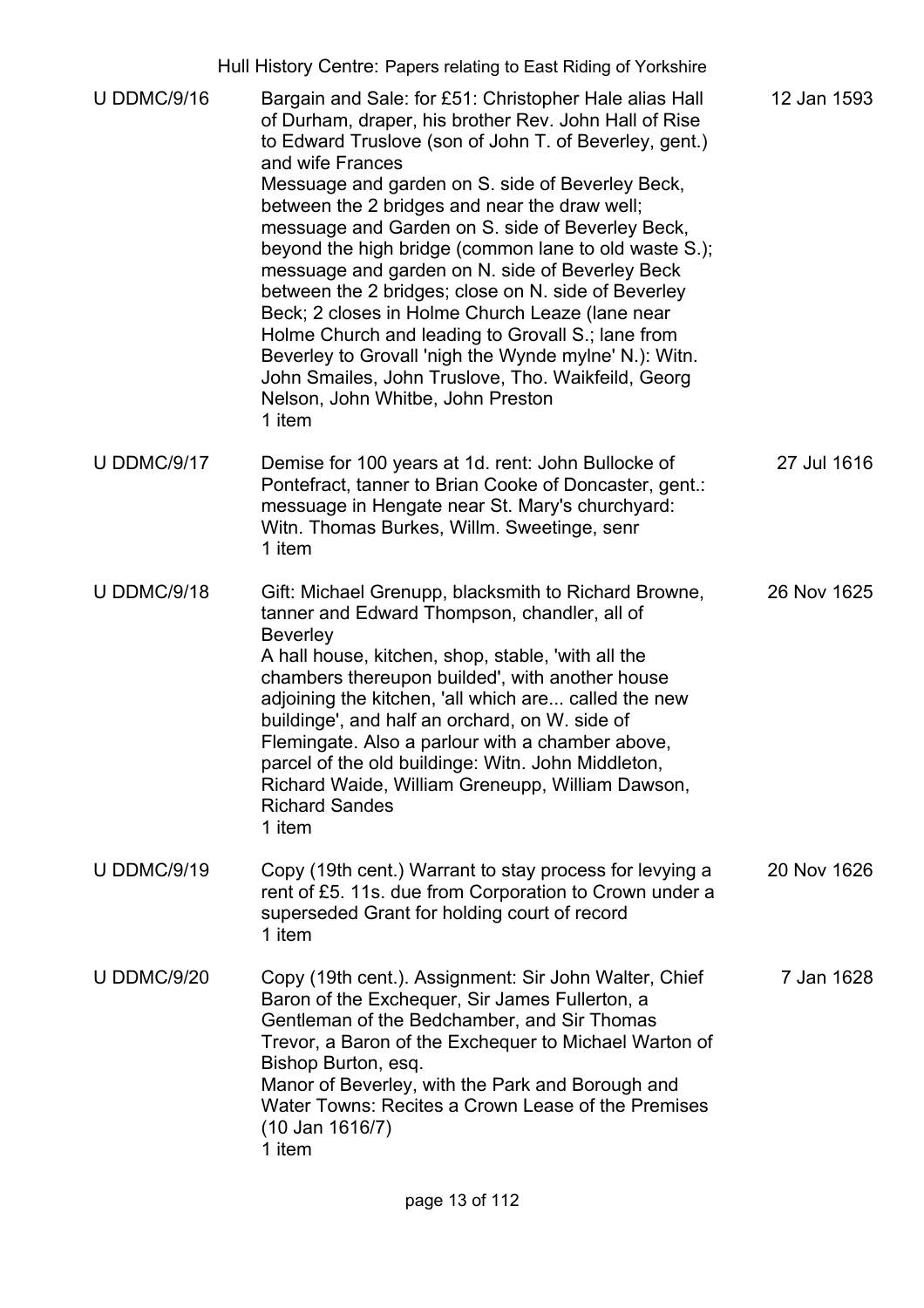|                    | Hull History Centre: Papers relating to East Riding of Yorkshire                                                                                                                                                                                                                                                                                         |             |
|--------------------|----------------------------------------------------------------------------------------------------------------------------------------------------------------------------------------------------------------------------------------------------------------------------------------------------------------------------------------------------------|-------------|
| <b>U DDMC/9/21</b> | Abstract of Assignment: Sir John Walter, Chief Baron<br>of the Exchequer, Sir James Fullerton, a Gentleman of<br>the Bedchamber, and Sir Thomas Trevor, a Baron of<br>the Exchequer to Thomas Clarke, and others,<br>nominees<br>of Beverley Corporation<br>Profits of courts, waifs and strays, tolls and stallage in<br><b>Beverley</b><br>1 item      | 10 Jul 1628 |
| <b>U DDMC/9/22</b> | Bargain and Sale: for £9: Edwarde Nelthorpe to William<br>Johnson, jnr. both of Beverley<br>Little close (Holme Church Lane E.; lane called<br>Hellgarthes S.): Witn. Thomas Clarke, Thomas<br>Davison, John Bethell, Richard Davison, Edw. Trippe,<br>Charles Vaux, Robert Browne 'fil. Johis Browne'<br>1 item                                         | 4 Jun 1634  |
| <b>U DDMC/9/23</b> | Bargain and Sale: for £30: Jane Coulson, spinster to<br>William Coulson, jnr. baker, both of Beverley<br>Messuage in Tollgavill with a turf-house (Crosegarthes<br>N.): Witn. George Vaux, William Browne, Jarvase<br>Wright, Jno. Rhodes<br>1 item                                                                                                      | 11 Dec 1665 |
| <b>U DDMC/9/24</b> | List of documents relating to the parish of Holme alias<br>St. Nicholas in the possession of the rector (1823)<br>1 item                                                                                                                                                                                                                                 | 1666-1730   |
| <b>U DDMC/9/25</b> | Bargain and Sale: for £21: Robert Levitt of Cottingham,<br>yeoman and wife Rebeccah to William Coulson, jnr.<br>baker of Beverley<br>Messuage on E. side of Tollgavill: Witn. George Vaux,<br>Edward Harrison, Jno. Rhodes, Daniell Wilkinson<br>1 item                                                                                                  | 23 Nov 1668 |
| <b>U DDMC/9/26</b> | Bargain and Sale: for £12: Elizabeth Dixon, widow of<br>John D. yeoman, and his son and heir John D. yeoman<br>to Thomas Myers, webster, all of Beverley<br>Messuage on N. side of Fleminge Gate (Potter Hill and<br>a way to Hellgarths W.): Witn. William Stonehouse,<br>Ben Hayworth, Robert Chippingdale, Thomas<br>Thompsonn, Will Acklam<br>1 item | 10 Dec 1668 |
| <b>U DDMC/9/27</b> | Defeasance of DDMC/9/25. Conditional on repayment<br>of £12.16s<br>1 item                                                                                                                                                                                                                                                                                | 10 Dec 1668 |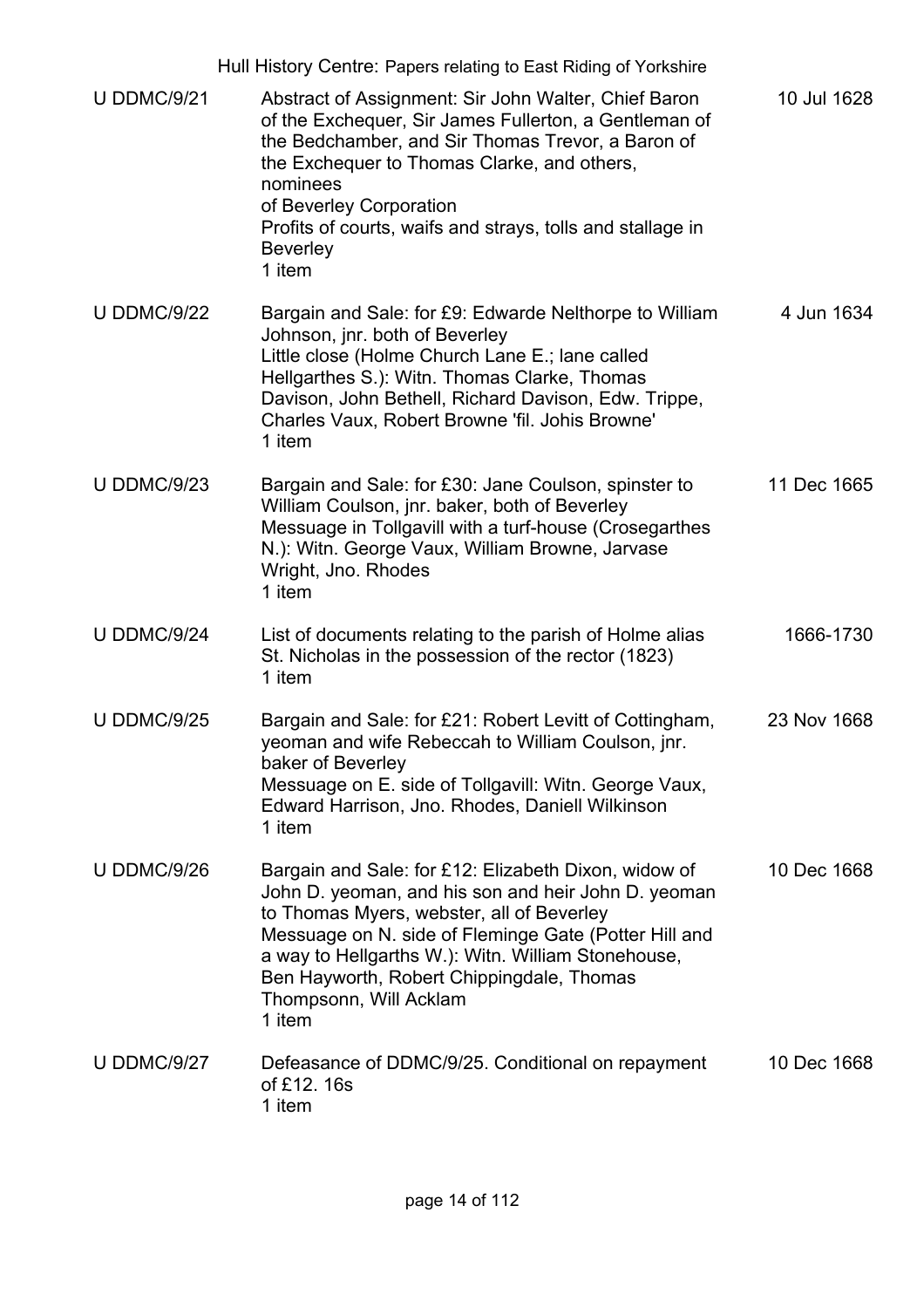|                    | Hull History Centre: Papers relating to East Riding of Yorkshire                                                                                                                                                                                                                           |                |
|--------------------|--------------------------------------------------------------------------------------------------------------------------------------------------------------------------------------------------------------------------------------------------------------------------------------------|----------------|
| <b>U DDMC/9/28</b> | Copy (19th cent.) of Charter of Incorporation of James<br>Ш<br>1 item                                                                                                                                                                                                                      | 11 Mar 1685    |
| <b>U DDMC/9/29</b> | Bargain and Sale: for £30: Frances Graburne, widow of<br>John G. maltster of Beverley to John Dayles of<br>Beverley Parkes, yeoman<br>House at Beck Side at 'the South end next the street'<br>with 2 stengs of land: Witn. William Mar, Dan. Carver,<br><b>Charles Sherwood</b><br>1 item | 4 Jun 1707     |
| <b>U DDMC/9/30</b> | Schedule of title deeds: hereditaments (as<br>DDMC/9/29?) mortgaged by Mrs. Martha Dove to<br>Robert Smelt for £400<br>1 item                                                                                                                                                              | 1707-1825      |
| <b>U DDMC/9/31</b> | Schedule (similar to DDMC/9/30): Mortgage now to<br><b>Gillyatt Summer, jnr</b><br>1 item                                                                                                                                                                                                  | 1707-1828      |
| <b>U DDMC/9/32</b> | Lease and Release: for £25: Elizabeth Waller, widow<br>and John Waller son and heir of James W. gent. of<br>York to John Gunbie of Beverley, gent.<br>Close on S. of Holme Church Yard: Witn. Hen.<br>Spendlove, Francis Ellcock<br>2 items                                                | 8-9 Jun 1708   |
| <b>U DDMC/9/33</b> | Bond in £50 further to DDMC/9/32: for execution of<br>further conveyances by John Waller when 21<br>1 item                                                                                                                                                                                 | 10 Jun 1708    |
| <b>U DDMC/9/34</b> | Extract from 'Beverley Pain Book': maintenance of<br>Holme Church Dyke<br>1 item                                                                                                                                                                                                           | 1710           |
| <b>U DDMC/9/35</b> | Memorial of Mortgage: Samuel Smith of Beverley,<br>boatman to George Witty of Bishop Burton, gent.<br>2 cottages in Beckside<br>1 item                                                                                                                                                     | 27 Aug 1711    |
| <b>U DDMC/9/36</b> | Memorial of Lease and Release: John Waller of<br>Staples Inn, gent. son and heir of James W., and<br>Elizabeth W. widow to Thomas Edwards of York,<br>leather seller<br>4 messuages and 2 parcels of land in Barly Holme<br>2 items                                                        | 21-22 Jan 1712 |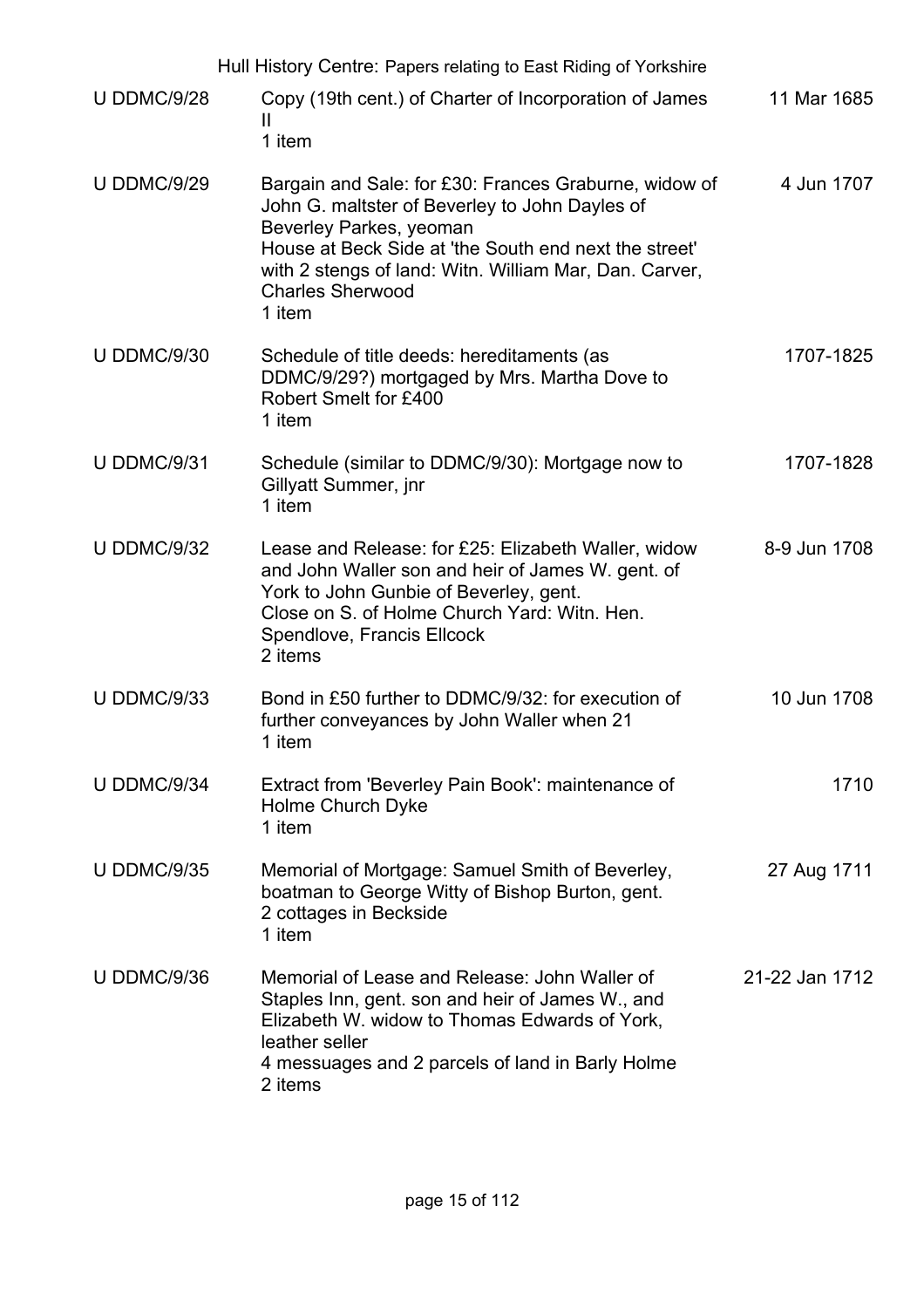|                    | Hull History Centre: Papers relating to East Riding of Yorkshire                                                                                                                                                                                                                                                                                                                                                                                                                                         |                |
|--------------------|----------------------------------------------------------------------------------------------------------------------------------------------------------------------------------------------------------------------------------------------------------------------------------------------------------------------------------------------------------------------------------------------------------------------------------------------------------------------------------------------------------|----------------|
| <b>U DDMC/9/37</b> | Bargain and Sale: for £30: John Dayles of Beverley<br>Parkes, yeoman to John Smedley of Beverley, mariner<br>House at Beck Side at 'the South end next the street'<br>with 2 stengs of land: Witn. John Slater, Robert Taylor,<br>Dan Carver<br>1 item                                                                                                                                                                                                                                                   | 11 Apr 1712    |
| <b>U DDMC/9/38</b> | Lease and Release: for £20: John Smedley of<br>Beverley, mariner to Thomas Berriman of Beverley,<br>yeoman<br>House and garth on N. side of Beverley Beck: Witn.<br>Wm. Crosoer, Dan. Carver<br>2 items                                                                                                                                                                                                                                                                                                  | 7-8 Nov 1712   |
| <b>U DDMC/9/39</b> | Memorial of Conveyance: Francis Edwards of York,<br>leather seller to Francis Tong of Beverley, fellmonger:<br>messuage and garth on N. side of Barley Holme (one<br>of 4, as DDMC/9/36)<br>1 item                                                                                                                                                                                                                                                                                                       | 6 May 1714     |
| <b>U DDMC/9/40</b> | Abstract of Title of Ann, Susannah and Samuel Sigston<br>2 messuages, close, Kester Close, Farr Close, Farr<br>Orchard, and Prebend Orchard adjoining Hall Garth in<br>Beverley. Sheep-cote called Swine-Leaths and 2<br>closes in Sutton. Houses in Lowgate, Salthouse Lane<br>High Street, and without the North Gates in Hull<br>1 item                                                                                                                                                               | 1716-1773      |
| <b>U DDMC/9/41</b> | <b>Marriage Settlement</b><br>i) Francis Tong of Beverley, fellmonger and wife Mary<br>ii) Richard Cass of Hackness, gent. and daughter Mary,<br>and Ramsden Barnard of Beverley, gent<br>iii) William Tong of Beverley, fellmonger, son and heir<br>of F.T<br>Prior to marriage of W.T. and M.C.: as DDMC/9/39 and<br>2 garths in Barley Holme (one next a lane leading to<br>where Holme Church stood): Witn. Rich. Richardson,<br>Tho. Marshall, W. Cossins, Wm. Blanchard, Francis<br>Tong<br>1 item | 15-16 Apr 1720 |
| <b>U DDMC/9/42</b> | Marriage Settlement as DDMC/9/41<br>1 item                                                                                                                                                                                                                                                                                                                                                                                                                                                               | 15-16 Apr 1720 |
| <b>U DDMC/9/43</b> | Schedule of title deeds: property of Joseph Taylor on<br>N. side of Beverley Beck<br>1 item                                                                                                                                                                                                                                                                                                                                                                                                              | 1722-1799      |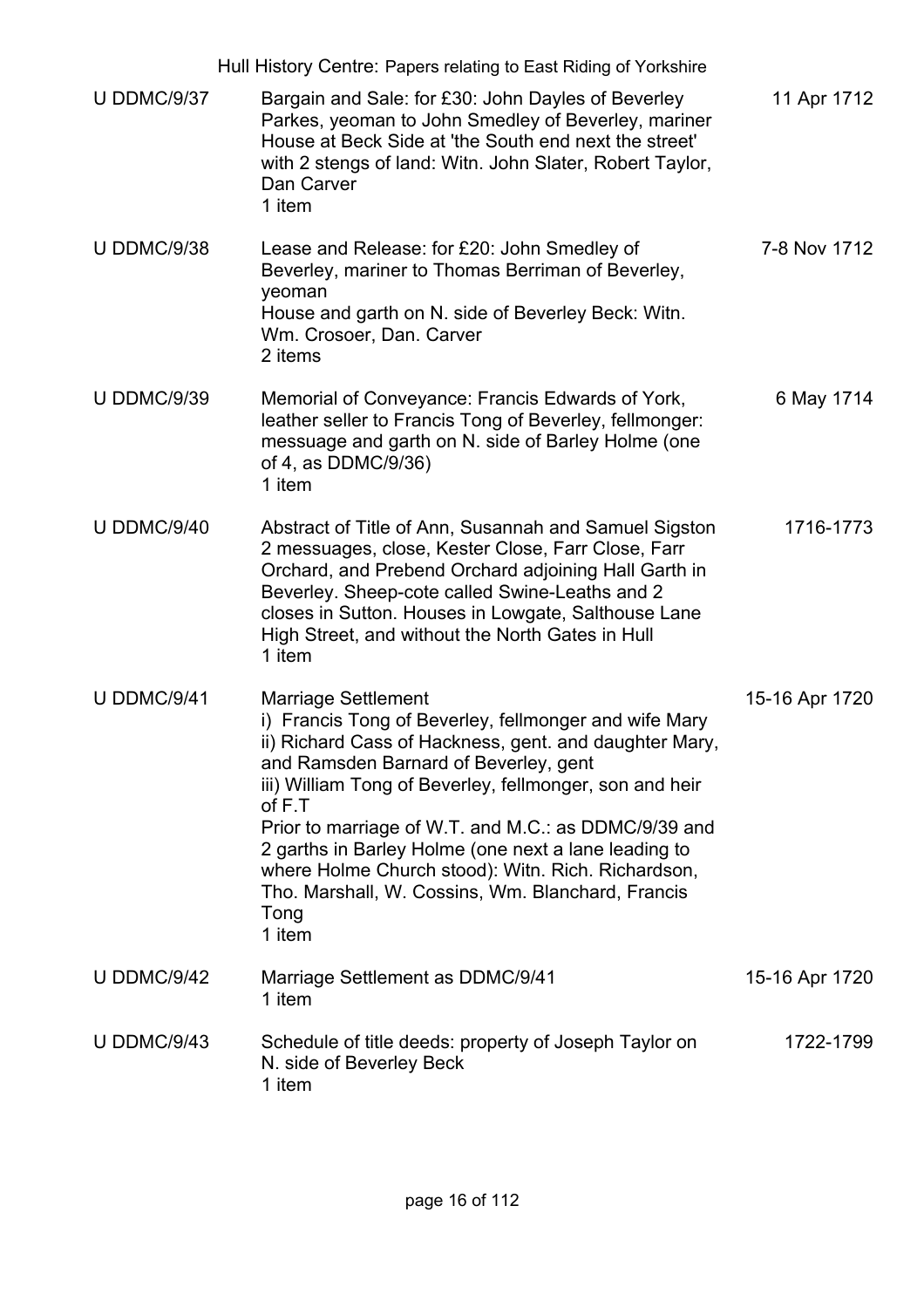| Hull History Centre: Papers relating to East Riding of Yorkshire |                                                                                                                                                                                                                                                                                                                                                                                                                                                  |                |
|------------------------------------------------------------------|--------------------------------------------------------------------------------------------------------------------------------------------------------------------------------------------------------------------------------------------------------------------------------------------------------------------------------------------------------------------------------------------------------------------------------------------------|----------------|
| U DDMC/9/44a                                                     | Extracts from East Riding Deeds Registry relating to<br>property as DDMC/9/43 (messuages (one a public<br>house), turf-house and garth)<br>1 item                                                                                                                                                                                                                                                                                                | 1722-1801      |
| U DDMC/9/44b                                                     | Lease and Release: for £34. 13s.: Thomas Berriman,<br>linen draper and wife Barbara to Anne Leng, spinster,<br>all of Beverley: house and garth on N. side of Beverley<br>Beck: Witn. John Johnson, Ramsden Barnard. With<br>Bond for peaceful possession<br>2 items                                                                                                                                                                             | 19-20 Jul 1723 |
| <b>U DDMC/9/45</b>                                               | Schedule of title deeds: estate at Beverley of Thomas<br>James Lundie mortgaged to William Judson for £200<br>1 item                                                                                                                                                                                                                                                                                                                             | 1724-1799      |
| U DDMC/9/46                                                      | Memorials of deeds relating to 2 cottages in Beckside<br>1 bundle                                                                                                                                                                                                                                                                                                                                                                                | 1724-1725      |
| <b>U DDMC/9/47</b>                                               | Copy and Memorial of Will of Mathew Ashmole of<br>Beverley, alderman. Bequests to daughter Anne; son<br>William; son in law John Cogdell, his wife Sarah and<br>daughter Anne; 24 poor burgesses; cousin Sarah<br>Ashmole; daughter Haslefoot; grandson William<br>Messuage within North Bar; 2 Butt Lane Closes without<br>Keldgate Bar; close at Beckside near Holme Church;<br>close at Grovel in Beverley. Close (30ac.) in Ulrome<br>1 item | 16 Jan 1725    |
| <b>U DDMC/9/48</b>                                               | Assignment of Mortgage: for £28: George Witty of<br>Beverley Parks, gent. to Thomas Sumner of Beverley,<br>skinner<br>2 cottages in Beckside: Recites mortgage as<br>DDMC/9/35. Witn. Peter Denton, Wm. Nelson<br>1 item                                                                                                                                                                                                                         | 2 May 1725     |
| <b>U DDMC/9/49</b>                                               | Mortgage: for £150: John Elliott late of Little Weighton<br>now of Beverley, gent. to Shermar Rooksby of Hull,<br>gent.<br>Messuage, orchard and 2 gardens in Tollgavell: Witn.<br>John Garbutt, William Lacy, Charles Robinson, jnr<br>1 item                                                                                                                                                                                                   | 1 May 1725     |
| <b>U DDMC/9/50</b>                                               | Assignment of Mortgage: for £16: Thomas Sumner,<br>skinner to John Bowman, woollen draper, both of<br>Beverley: 2 cottages in Beckside (as DDMC/9/35):<br>Witn. Eliz. Rees, Sam. Hodgson<br>1 item                                                                                                                                                                                                                                               | 17 Jun 1725    |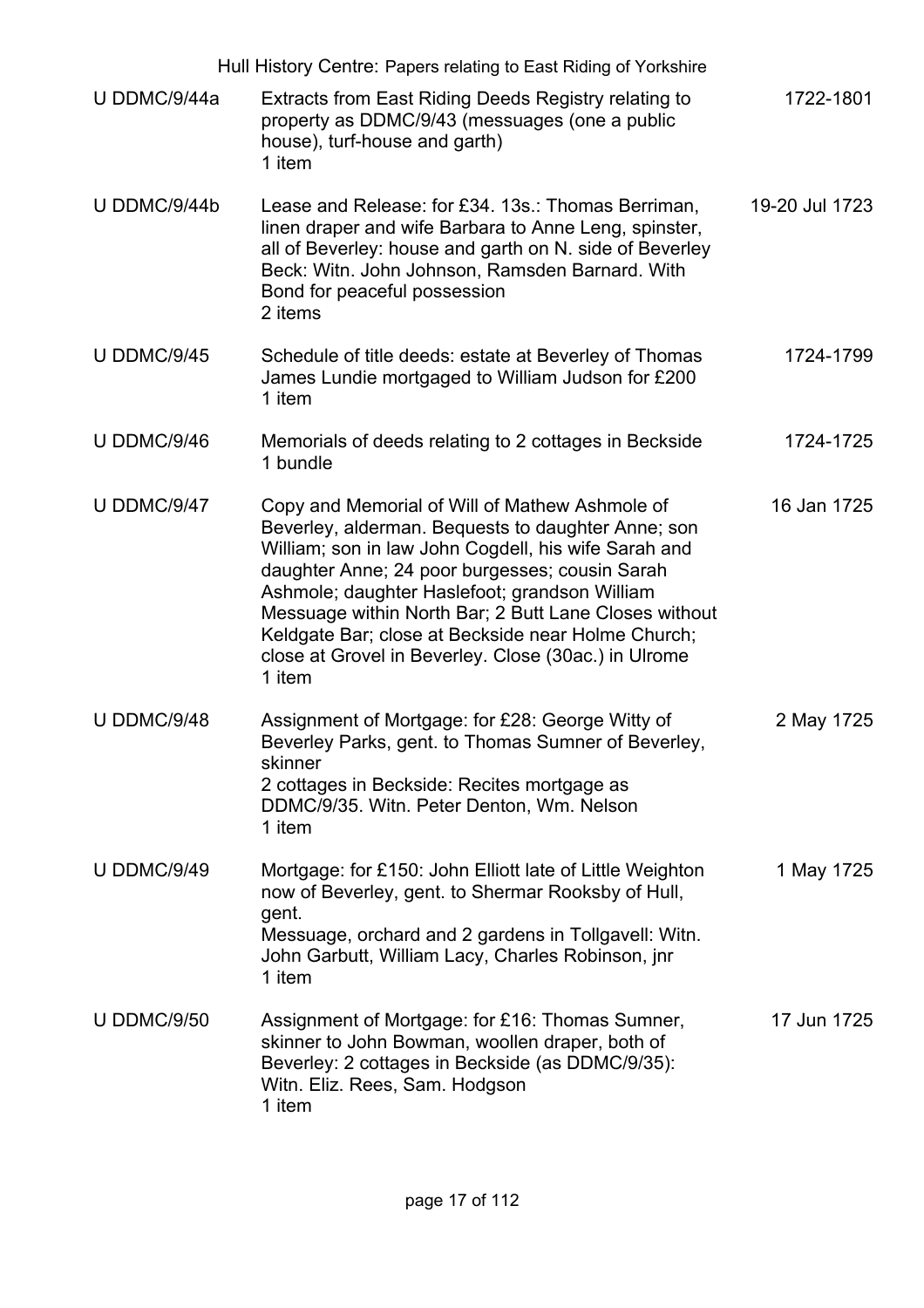|                    | Hull History Centre: Papers relating to East Riding of Yorkshire                                                                                                                                                                                                            |                |
|--------------------|-----------------------------------------------------------------------------------------------------------------------------------------------------------------------------------------------------------------------------------------------------------------------------|----------------|
| <b>U DDMC/9/51</b> | Further Assignment of Mortgage as DDMC/9/50 to<br>Thomas Nelson of Beverley, butcher. Witn. Nicholas<br>(Collier?), Chris Myres<br>1 item                                                                                                                                   | 31 Jan 1726    |
| <b>U DDMC/9/52</b> | Memorial (of Mortgage?): Thomas Clarke, gent. to<br>John Bowman, woollen draper, both of Beverley<br>Messuage in Beckside, 4 lees of pasture in Norwood in<br>close called Mill Field or Russell Close opposite to<br>where the mill formerly stood<br>1 item               | 6 Apr 1727     |
| <b>DDMC/9/53</b>   | Lease and Release: for £63: Rebecca Thompson of<br>Beverley to her sister Mary T. of Hull, spinsters: two<br>third parts of 2 messuages and a coach house: Witn.<br>Hen. Deane, Hen. Waite<br>2 items                                                                       | 15-16 Sep 1730 |
| <b>U DDMC/9/54</b> | Assignment of Mortgage as DDMC/9/49 to Elizabeth<br>Watson of Hull, widow. Witn. Mar. Wadman, Sam<br>Graves<br>1 item                                                                                                                                                       | 1 May 1733     |
| <b>U DDMC/9/55</b> | Abstract of Title of Gillyatt Sumner, jnr.<br>Houses near Londonderry alias Potter Hill at the<br>Beckside (Also mentions house in Flemingate, 3 closes<br>in Riding Fields, 2 Provost Closes, 3 closes between<br>the Lund and the Beck near the Low Water Mill)<br>1 item | 1733-1814      |
| U DDMC/9/56a       | Copy. Memorial of Conveyance: John Wilson of Etton,<br>yeoman to Robert Burton of Beverley, gent.: messuage<br>in Barley Holme (Potter Hill W.)<br>1 item                                                                                                                   | 9 Feb 1733     |
| U DDMC/9/56b       | Assignment on redemption of Mortgage as<br>DDMC/9/54: Sarah Watson of Hunslet, spinster, exor.<br>of her mother Elizabeth W. to John Elliott, late of Little<br>Weighton now of Beverley, gent. Witn. Jo. Midgley, jnr.,<br>Robt. Lepton<br>1 item                          | 23 Nov 1738    |
| <b>U DDMC/9/57</b> | Mortgage: for £150: John Elliott of Beverley, yeoman to<br>Rev. William Hodson of Bainton: as DDMC/9/49-: Witn.<br>Jo. Midgley, jnr., Mary Pulleine: With Bond for<br>performance of covenants<br>1 item                                                                    | 28 Dec 1738    |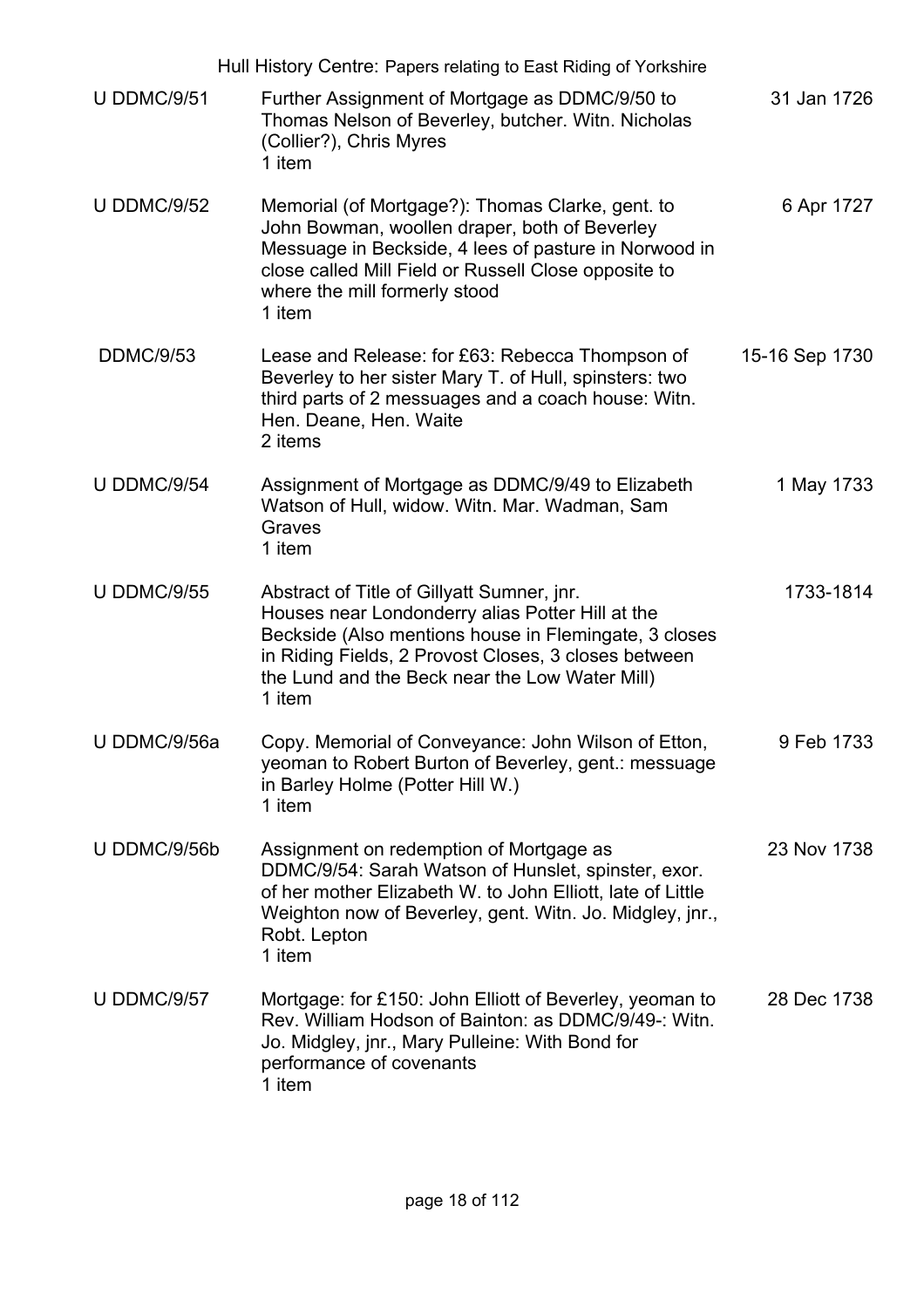|                    | Hull History Centre: Papers relating to East Riding of Yorkshire                                                                                                                                                                                                                         |                |
|--------------------|------------------------------------------------------------------------------------------------------------------------------------------------------------------------------------------------------------------------------------------------------------------------------------------|----------------|
| <b>U DDMC/9/58</b> | Memorial of Mortgage: Thomas Clarke, gent. to William<br>Parker, tailor, both of Beverley<br>Messuage and garth on N. side of Beckside<br>1 item                                                                                                                                         | 26-27 Feb 1739 |
| <b>U DDMC/9/59</b> | Schedules of title deeds: close belonging to Gillyat<br>Sumner, jnr<br>1 item                                                                                                                                                                                                            | 1740-1817      |
| <b>U DDMC/9/60</b> | Assignment of Mortgage as DDMC/9/57:<br>i) Hannah, widow of Rev. William Hodson<br>ii) John Elliott now of Seaton Hold par. Sigglesthorne to<br>iii) John Bowman, woollen draper as trustee for<br>iv) Richard Milner, both of Beverley<br>Witn. Jo. Midgley, jnr., Hen. Munby<br>1 item | 20 Jan 1743    |
| U DDMC/9/61        | Extract of Assignment of DDMC/9/60<br>1 item                                                                                                                                                                                                                                             | 20 Jan 1743    |
| <b>U DDMC/9/62</b> | Lease and Release: for £226, 11, 6d.: John Elliott of<br>Seaton Hold to Richard Milner of Beverley: as<br><b>DDMC/9/49</b><br>2 items                                                                                                                                                    | 21-22 Jan 1743 |
| <b>U DDMC/9/63</b> | Bargain and Sale: for £150: William Tong, gent. to<br>Thomas Sumner, oil leather dresser, both of Beverley:<br>as DDMC/9/41: Witn. John Elliner, Wm. Nelson<br>1 item                                                                                                                    | 20 Sep 1743    |
| U DDMC/9/64        | Abstract of Title of Gillyatt Sumner: as DDMC/9/41<br>1 item                                                                                                                                                                                                                             | 1743-1822      |
| <b>U DDMC/9/65</b> | Abstract of Title as DDMC/9/64<br>1 item                                                                                                                                                                                                                                                 | 1743-1822      |
| <b>U DDMC/9/66</b> | Bargain and Sale: for £1. 1s.: Rebecca Thompson,<br>spinster to Richard Milner, gent. both of Beverley<br>Small parcel at back of a messuage in Tollgavel, on<br>which R.M. has built a brick wall: Witn. Hen. Baynes;<br>John Mayer, jnr<br>1 item                                      | 16 May 1744    |
| <b>U DDMC/9/67</b> | Further Assignment of Mortgage as DDMC/9/51 to<br>William Parker of Beverley, tailor. Witn. John Myas,<br><b>William Redman</b><br>1 item                                                                                                                                                | 11 Jun 1744    |
| <b>U DDMC/9/68</b> | Memorial of Assignment of Mortgage as DDMC/9/67<br>1 item                                                                                                                                                                                                                                | c. 1744        |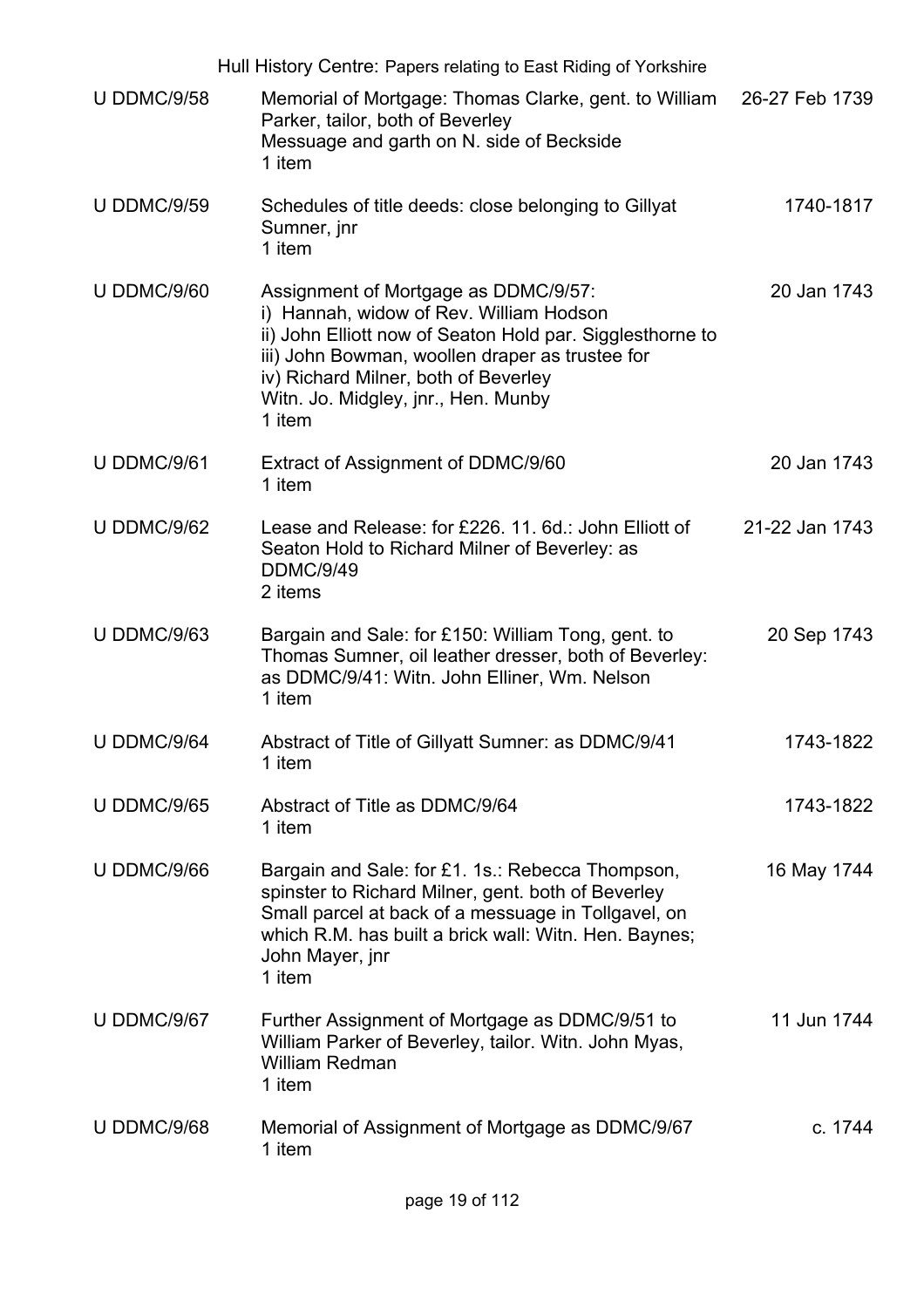|                    | Hull History Centre: Papers relating to East Riding of Yorkshire                                                                                                                                                                                                                                                                                                                                                                                                                                                                                  |                            |
|--------------------|---------------------------------------------------------------------------------------------------------------------------------------------------------------------------------------------------------------------------------------------------------------------------------------------------------------------------------------------------------------------------------------------------------------------------------------------------------------------------------------------------------------------------------------------------|----------------------------|
| <b>U DDMC/9/69</b> | Release: for £42: William Johnson of York,<br>haberdasher to John Todd, jnr. of Beverley, innholder:<br>garden at Beckside on N. side of Flemingate: Witn.<br>Rich. Dudding, Will. Redman<br>1 item                                                                                                                                                                                                                                                                                                                                               | 15 Mar 1746                |
| <b>U DDMC/9/70</b> | <b>Memorials of Indentures</b><br>a) Between William Parker, innholder and Ann Watson,<br>widow: 2 new-built messuages and a warehouse on S.<br>side of the Beck; 2 messuages and 2 cottages in<br>Beckside, 12 Apr 1746<br>b) Between<br>i) William Leake, exor. of Ann Watson<br>ii) William Parker and<br>iii) William Hall of Beverley, gent.: as (a): 18 Jan 1750/1<br>1 bundle                                                                                                                                                              | 12 Apr 1746-18<br>Jan 1751 |
| <b>U DDMC/9/71</b> | Lease for a year: Alan Hargrave of Beverley, gent.<br>(only son of John H. by his dec'd. wife Hannah, a<br>daughter of Helen Appleton of Beverley, widow dec'd.<br>by her former husband Allen Bayley, dec'd.) and<br>George Tindall of Beverley, gent. and Edward Clark of<br>Molscroft, gent. (devisees of Jane Weedley of<br>Beverley, widow dec'd., another daughter of Helen<br>Appleton) to William Nelson, jnr. of Beverley, gent.<br>Messuage on N. side of Hengate: To lead to a<br>Release. Witn. Chr. Thompson, Robt. Easton<br>1 item | 8 Nov 1751                 |
| <b>U DDMC/9/72</b> | Lease and Release: for £35: John Holt, clothier and<br>wife Elizabeth and Charlotte Gunby, spinster, all of<br>Halifax (E.H. and C.G. being daughters of Rev.<br>Christopher G. of Scarborough) to William Leake of<br>Beverley, alderman<br>Close as DDMC/9/32: Witn. John Bentley, Godfrey<br>Laycock, Charles Horsley Watson<br>2 items                                                                                                                                                                                                        | 22-23 Feb 1754             |
| <b>U DDMC/9/73</b> | Abstract of Title: garden on W. side of Butcher Row<br>1 item                                                                                                                                                                                                                                                                                                                                                                                                                                                                                     | 1754-1815                  |
| <b>U DDMC/9/74</b> | Release for £150: John Jarratt, merchant and Robert J.<br>gent. both of Hull (devisees of John J. of Beverley,<br>gent.) to John Todd of Beverley, innholder<br>4 messuages on N.E. side of Flemingate, with adjacent<br>garth on which J.T. has erected tenements with<br>granaries above: Witn. Thos. Roberts, Wm. Nelson, jnr<br>1 item                                                                                                                                                                                                        | 27 Mar 1755                |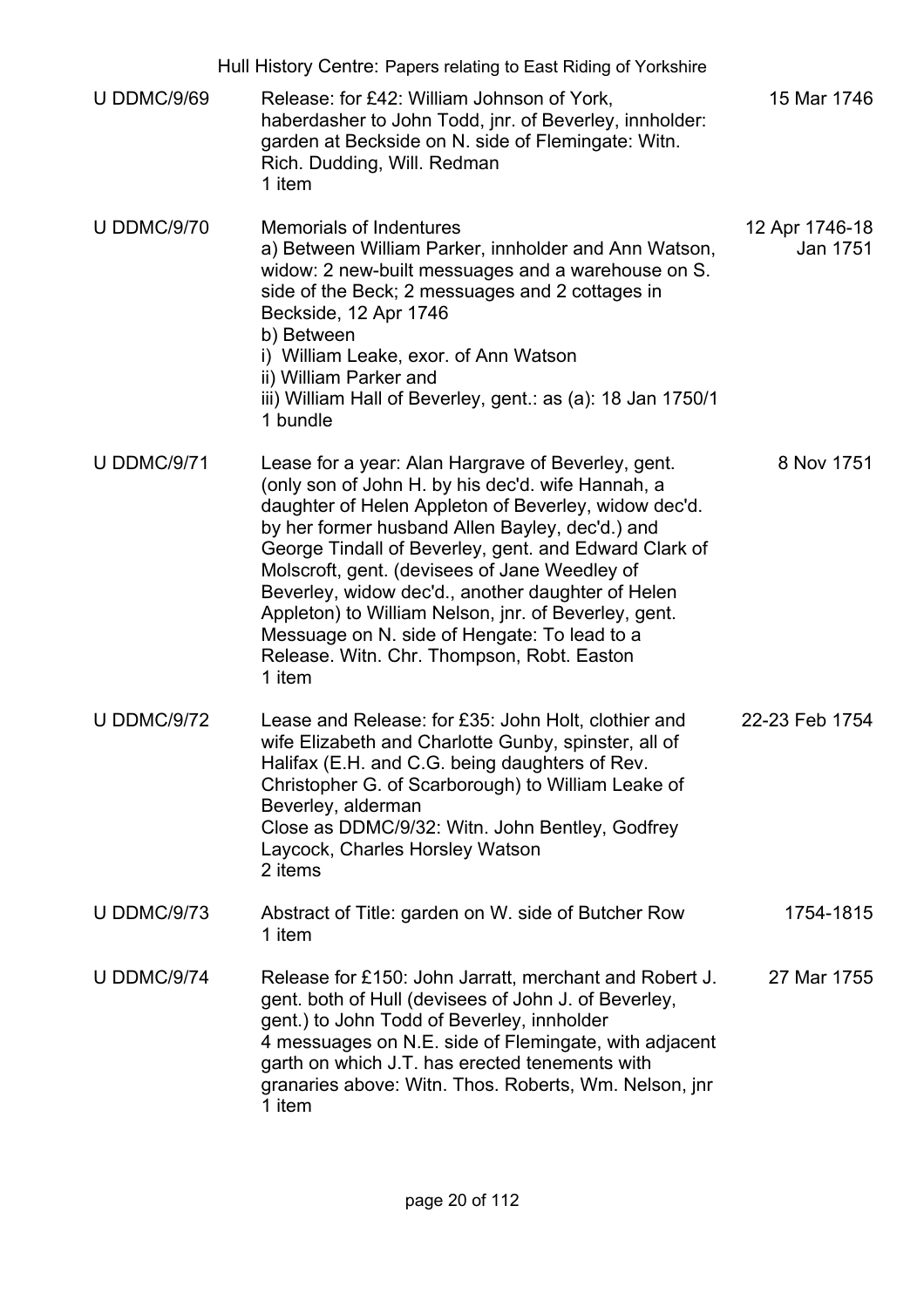|                    | Hull History Centre: Papers relating to East Riding of Yorkshire                                                                                                                                                                                                                                                                            |                             |
|--------------------|---------------------------------------------------------------------------------------------------------------------------------------------------------------------------------------------------------------------------------------------------------------------------------------------------------------------------------------------|-----------------------------|
| <b>U DDMC/9/75</b> | Abstract of Title: moiety of a messuage and garth on N.<br>side of Beckside<br>1 item                                                                                                                                                                                                                                                       | 1756-1766                   |
| <b>U DDMC/9/76</b> | Lease and Release: for £70: Francis Pryme and his<br>eldest son Christopher both of Hull, merchants to<br>William Priestman of Beverley, joiner<br>Cottage on S. of Cross Garths with a stable and coach-<br>house formerly called a turf-house, and a parcel 5yds.<br>x 5yds. (as DDMC/9/23?): Witn. Sally Pryme, Hen.<br>Munby<br>2 items | 25 Nov 1760                 |
| <b>U DDMC/9/77</b> | Mortgage: for £70: William Priestman of Beverley,<br>joiner to John Idle of South Cave, gent.<br>Cottage on S. of Cross Garths with a stable and coach-<br>house formerly called a turf-house, and a parcel 5yds.<br>x 5yds. (as DDMC/9/23?): Witn. Sally Pryme, Hen.:<br>Witn. Hen. Munby, Jno. Tarran<br>1 item                           | 7 Nov 1760                  |
| <b>U DDMC/9/78</b> | Mortgage: for £350: John Todd, mealman to Wormsley<br>Todd, jnr., miller, both of Beverley<br>4 messuages on N.E. side of Flemingate, with adjacent<br>garth on which J.T. has erected tenements with<br>granaries above: Witn. Robt. 'Easton, John Lee<br>1 item                                                                           | 28 Jun 1762                 |
| <b>U DDMC/9/79</b> | Mortgage for £160: William Priestman of Beverley,<br>joiner and carpenter and wife Mary to William<br>Stephenson of Warter, husbandman<br>Newly built messuage (in 2 tenements) with shops and<br>workhouses on S. of Cross Garths: Witn. Hen. Munby,<br>Rand, Sissons<br>1 item                                                            | 29 Jan 1763                 |
| <b>U DDMC/9/80</b> | Bargain and Sale: for £31. 10s.: Richard Burton of Hull<br>Bank, esq. to Edward Barnard of Beverley, labourer<br>2 cottages in Beckside on N. of place called<br>Londonderry: Witn. Mary Trigge, Jo. Midgley<br>1 item                                                                                                                      | 6 Apr 1763                  |
| <b>U DDMC/9/81</b> | Lease for a year: William Priestman of Beverley, joiner<br>and carpenter to William Stephenson of Warter,<br>husbandman: as DDMC/9/79: To lead to a Release.<br>Witn. Hen. Munby, Tho. Harlin<br>With relevant Final Concord, 23 Jun 1765<br>1 item                                                                                         | 19 Dec 1764-<br>23 Jun 1765 |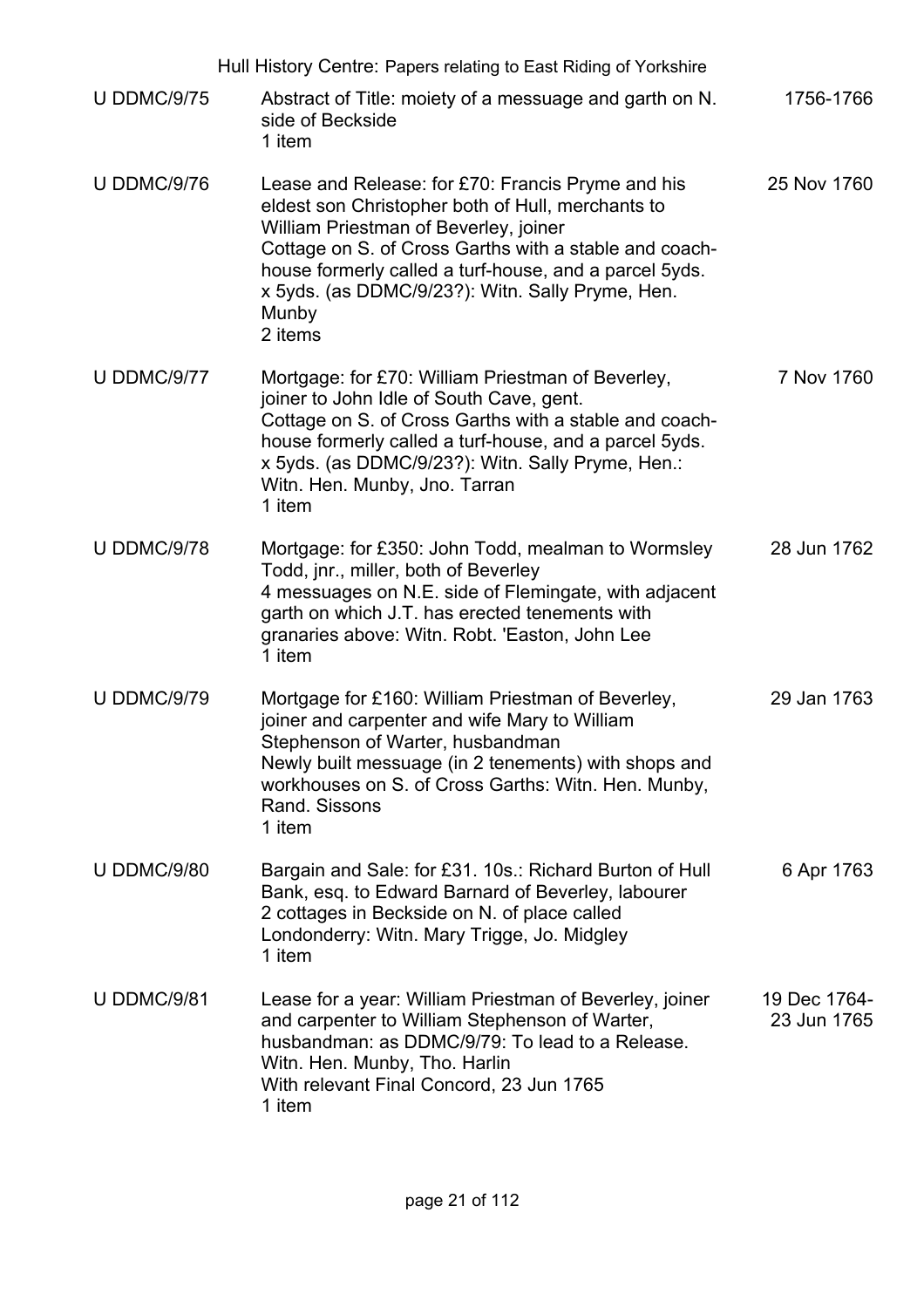|                    | Hull History Centre: Papers relating to East Riding of Yorkshire                                                                                                                                                                                                                                                                                                        |                |
|--------------------|-------------------------------------------------------------------------------------------------------------------------------------------------------------------------------------------------------------------------------------------------------------------------------------------------------------------------------------------------------------------------|----------------|
| <b>U DDMC/9/82</b> | Declaration by Wormsley Todd that the mortgage as<br>DDMC/9/78 shall stand charged as security for £200<br>advanced to him by Thomas Howdon of Sewerby,<br>yeoman. Witn. John Taylor, John Raines<br>1 item                                                                                                                                                             | 3 Aug 1765     |
| <b>U DDMC/9/83</b> | Abstract of Title: 13 houses and 2ac. in Flemingate<br>1 item                                                                                                                                                                                                                                                                                                           | 1766-1847      |
| <b>U DDMC/9/84</b> | Lease for 7 years at £5 rent: Thomas Sumner, leather<br>dresser to John Smith, butcher, both of Beverley<br>Messuage and garth on N. side of Flemingate<br>1 item                                                                                                                                                                                                       | 23 Mar 1768    |
| <b>U DDMC/9/85</b> | Lease and Release: for £63: Nicholas Kirby of<br>Frodingham, husbandman and wife Jane to Thomas<br>Fenton of Rothwell Haigh, esq.<br>Messuage on N. side of Beverley Beck: Witn. Rand.<br>Sissons, John Harland<br>2 items                                                                                                                                              | 2-3 Jun 1768   |
| <b>U DDMC/9/86</b> | Final Concord further to DDMC/9/85<br>1 item                                                                                                                                                                                                                                                                                                                            | 2 Nov 1768     |
| <b>U DDMC/9/87</b> | Lease for a year: Robert Jackson of Beverley, victualler<br>and wife Elizabeth to Robert Stevenson of Hull, distiller<br>Messuage and garth on E. side of Tolegavil: To lead to<br>a Release. Witn. Jno. Tarran, Geo. Hudson<br>1 item                                                                                                                                  | 22 Dec 1769    |
| <b>U DDMC/9/88</b> | Lease and Release for £275: Thomas Watson of<br>Beverley, mariner and wife Jane, and Robert Wilch of<br>Hull and wife Mildred (J.W. and M.W. being daughters<br>and co-heiresses of Rev. Richard Dales of Beeford,<br>dec'd.) to Edward Rushworth of Beverley, stone mason<br>Messuage and garth on S. side of Tollgavel: Witn. John<br>Ramsey, Hassell Moar<br>2 items | 4-5 Apr 1771   |
| <b>U DDMC/9/89</b> | Lease for a year: William Stephenson of Warter,<br>husbandman to Edward Rushworth of Beverley, stone<br>mason: as DDMC/9/81: To lead to a Release. Witn.<br>John Ramswey, Don. Harlin<br>1 item                                                                                                                                                                         | 3 Jun 1773     |
| <b>U DDMC/9/90</b> | Lease and Release: for £126: William Leng of North<br>Frodingham, yeoman to Robert Chaplin of Beverley,<br>carpenter: house and garth on N. side of Beverley<br>Beck: Witn. Suckling Spendlove, Mary Todd<br>2 items                                                                                                                                                    | 30-31 May 1774 |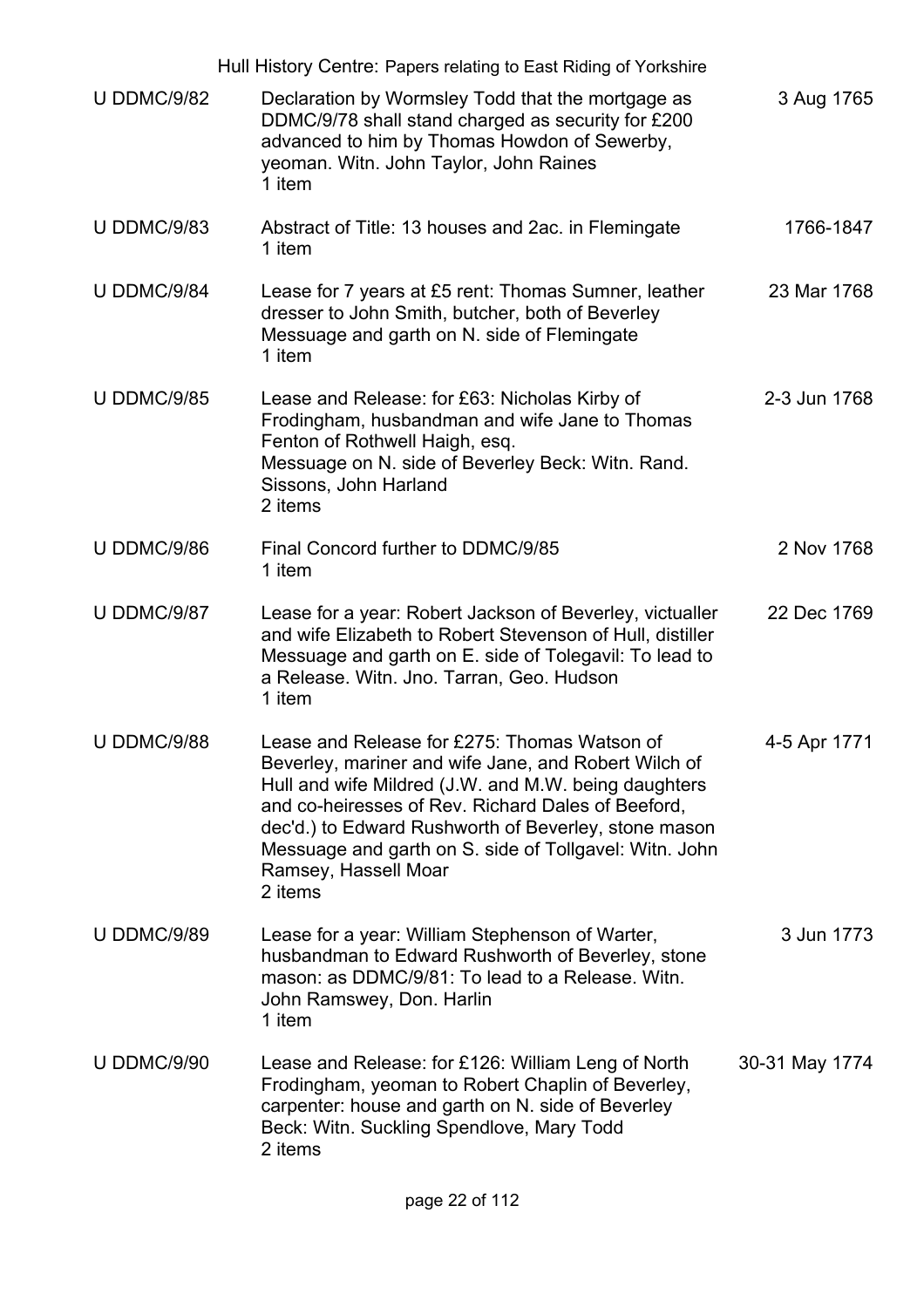|                    | Hull History Centre: Papers relating to East Riding of Yorkshire                                                                                                                                                                                        |                |
|--------------------|---------------------------------------------------------------------------------------------------------------------------------------------------------------------------------------------------------------------------------------------------------|----------------|
| <b>U DDMC/9/91</b> | Mortgage: for £100: Robert Chaplin of Beverley,<br>carpenter to William Leng of North Frodingham,<br>yeoman: as DDMC/9/90<br>1 item                                                                                                                     | 4 Jun 1774     |
| <b>U DDMC/9/92</b> | Copy. Memorial of Grant for 99 years: George Isham<br>Parkyns of Nottingham to Samuel Hayes of Leicester,<br>esqs.: fee-farm rent of £274. 2. 8 1/2. from lands in<br>manor and park of Beverley: In trust<br>1 item                                    | 13 May 1778    |
| <b>U DDMC/9/93</b> | Extract: Grant: for £7,500: Sir George Smith of Stoke,<br>co. Notts. to John Hookham of Broad St., London, esq.<br>Fee-farm rents from tenement in Beckside and garden<br>in Lart Lane; and rents out of Holme Church and its<br>procurations<br>1 item | 29 Apr 1777    |
| <b>U DDMC/9/94</b> | Bargain and Sale: for £24: Edward Barnard late of<br>Beverley, now of Barrow, co. Lincs. to Christopher<br>Duncum of Beverley, labourers<br>2 cottages in Beckside on N. of place called<br>Londonderry: Witn. Jno. Lockwood, Hen. Torre<br>1 item      | 15 May 1777    |
| <b>U DDMC/9/95</b> | Schedule of title deeds: as DDMC/9/94, property of<br>Gillyatt Sumner, jnr<br>1 item                                                                                                                                                                    | 1777-1820      |
| <b>U DDMC/9/96</b> | Lease and Release: for £70: Thomas Fenton of<br>Rothwell Haigh, esq. and wife to Francis Jennison of<br>Beverley, husbandman: messuage on N. side of<br>Beverley Beck: Witn. Benj. Pullin, R. Hutton<br>2 items                                         | 9-10 Oct 1778  |
| <b>U DDMC/9/97</b> | Bond in £140: further to DDMC/9/96: indemnifying the<br>premises against any claim to dower by wife of Thomas<br>Fenton<br>1 item                                                                                                                       | 10 Oct 1778    |
| <b>U DDMC/9/98</b> | Lease and Release: for £72: Thomas Fenton of<br>Rothwell Haigh, esq. now of Skerne, and wife Elizabeth<br>to James Edmond of Beverley, waterman: as<br><b>DDMC/9/96</b><br>2 items                                                                      | 11-12 Jun 1779 |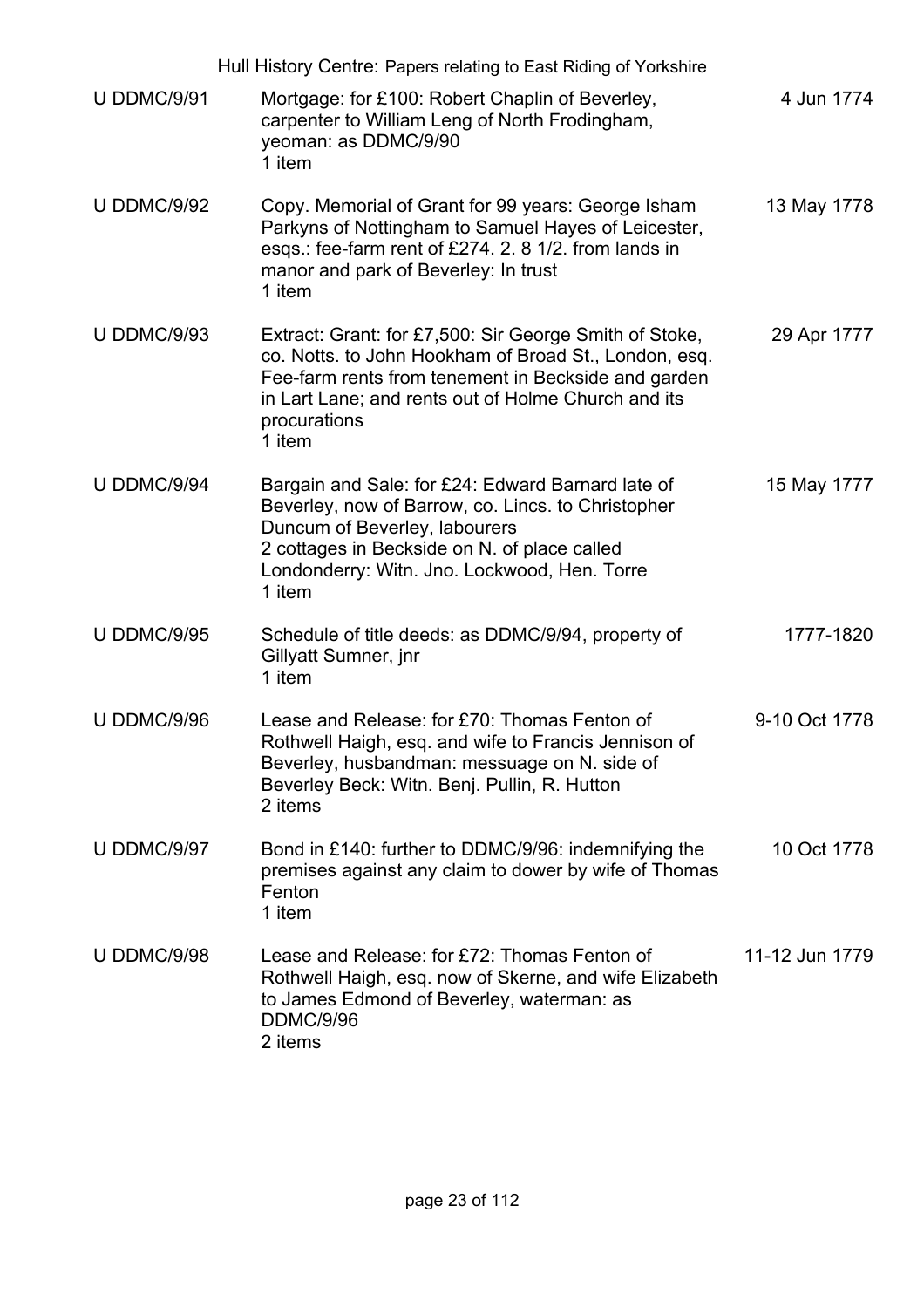|                      | Hull History Centre: Papers relating to East Riding of Yorkshire                                                                                                                                                                                                                                    |                |
|----------------------|-----------------------------------------------------------------------------------------------------------------------------------------------------------------------------------------------------------------------------------------------------------------------------------------------------|----------------|
| <b>U DDMC/9/99</b>   | Copy. Mortgage: for £400: Christopher Wormley of<br>Cawood, esq. to Robert Greenshaw of Thorngumbald,<br>gent.<br>2 closes (Grovel Lane N.; Holme Church Lane S.); 2<br>closes; 4 little closes (Grovel Lane N.; river bank S.);<br>and a little close<br>1 item                                    | 12 Jun 1779    |
| <b>U DDMC/9/100</b>  | Mortgage: for £160: Gillyatt Sumner of Beverley, fell-<br>monger (devisee of his uncle Thomas S. of Beverley,<br>leather dresser) to Ellen Gawkroger of Bishop Burton,<br>widow: as DDMC/9/63: Witn. William Ellis, G.<br>Nightingale<br>1 item                                                     | 28 Apr 1781    |
| <b>U DDMC/9/101</b>  | Bond in £200: further to DDMC/9/100: indemnifying the<br>premises against any claim to dower by Margaret wife<br>of Gillyatt Sumner<br>1 item                                                                                                                                                       | 28 Apr 1781    |
| <b>U DDMC/9/102</b>  | Assignment of Mortgage: for £170: John Ramsey, gent.<br>and James Edmond, master and mariner to Elizabeth<br>Oxtoby, widow, all of Beverley<br>Messuage used as 2 houses, shop and garth on N.<br>side of Beverley Beck: Witn. Mary Leaf, Edwd. Hall<br>1 item                                      | 5-6 Jan 1789   |
| <b>U DDMC/9/103</b>  | Lease and Release: for £160, 2s.: Robert Brown of<br>Ellerton, gent. and William Chaplin of Bubwith, gent.<br>(exor. of Robert Brown father of R.B.) to Edward<br>Rushworth of Beverley, mason<br>3 messuages fronting Cross Garths: Witn. John<br>Jackson, Noah Spencer<br>2 items                 | 25-26 Feb 1789 |
| <b>U DDMC/9/104</b>  | Further Mortgage: for £50 (making £500 in all: Edward<br>Rushworth of Beverley, mason to Frances Baldwen,<br>spinster, daughter of Dorothy B. widow, all of Beverley<br>Tenements on N. side of Well Lane and 3 messuages<br>(as DDMC/9/103?): Damaged. Witn. Fras. Walker,<br>John Green<br>1 item | 31 Dec 1790    |
| <b>U DDMC/9/105a</b> | Final Concord: for £60: Sir Christopher Sykes, Ralph<br>Creyke, Robert Carlisle Broadley and John Lockwood,<br>plaintiffs and Mary Fowle, widow, George Yare and<br>wife Mary, deforceants<br>Messuage, stable, garden, orchard and 1ac. in<br><b>Beverley</b><br>1 item                            | 3 Nov 1790     |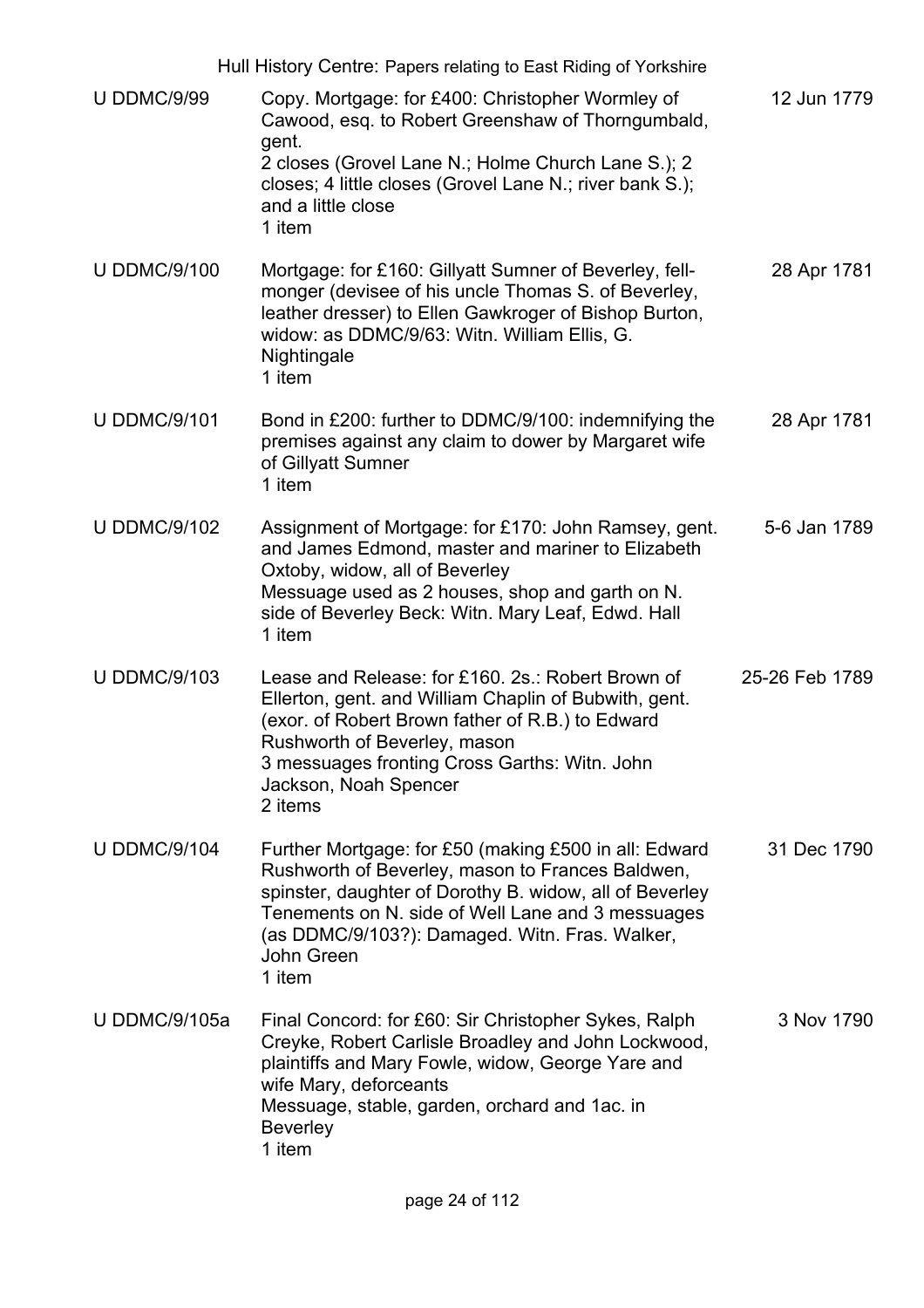|                      | Hull History Centre: Papers relating to East Riding of Yorkshire                                                                                                                                                                                                                                                 |               |
|----------------------|------------------------------------------------------------------------------------------------------------------------------------------------------------------------------------------------------------------------------------------------------------------------------------------------------------------|---------------|
| <b>U DDMC/9/105b</b> | Tenancy Agreement: Gillyat Sumner, fellmonger to<br>William Smith, joiner and wheelwright, both of Beverley<br>Newly erected house<br>1 item                                                                                                                                                                     | 11 Jul 1791   |
| <b>U DDMC/9/105c</b> | Surrender on Redemption of Mortgage as<br>DDMC/9/100: Francis Foster of Bishop Burton,<br>shoemaker (exor. of Elizabeth Gawkroger) to Gillyatt<br>Sumner<br>1 item                                                                                                                                               | 17 Dec 1791   |
| <b>U DDMC/9/106</b>  | Copy. Further Mortgage: for £260 (making £400 in all):<br>Gillyatt Sumner, fell-monger to John Hall, senr. clock-<br>maker; both of Beverley: as DDMC/9/100: Witn. Wm.<br>Judson, Richard Peacock<br>1 item                                                                                                      | 16 Jan 1792   |
| <b>U DDMC/9/107</b>  | Lease for a year: Elizabeth Oxtoby, widow and James<br>Edmond, master and mariner, to Richard Judson, gent.<br>all of Beverley<br>Messuage used as a public house, 4 adjoining<br>tenements and a large garth on N. side of Beverley<br>Beck: To lead to a Release. Witn. Wm. Judson, John<br>Crawford<br>1 item | 28 Feb 1792   |
| <b>U DDMC/9/108</b>  | Copy. Mortgage for £350: James Edmond to Richard<br>Judson: as DDMC/9/107<br>1 item                                                                                                                                                                                                                              | 29 Feb 1792   |
| <b>U DDMC/9/109</b>  | Lease for a year: Edward Rushworth of Beverley,<br>mason to John Turner of Swanland, gent.<br>As DDMC/9/104: To lead to a Release. Witn. Robt.<br>Galland, Fra. Walker<br>1 item                                                                                                                                 | 9 Jul 1793    |
| <b>U DDMC/9/110</b>  | Lease and Release: for £100: William Moxon late of<br>Hull, merchant and his mother Mary M. widow, both of<br>Cottingham to Gillyatt Sumner of Beverley, leather<br>dresser<br>Close (1ac.) adjoining Holme Church Yard on N.: Witn.<br>Sam. Martin, Wm. Guy<br>2 items                                          | 9-10 Oct 1793 |
| <b>U DDMC/9/111</b>  | Lease for 14 years at 20s. rent: Gillyatt Sumner of<br>Beverley, leather dresser to Thomas Everingham of<br>Beverley, cordwainer<br>Parcel at corner of a close<br>1 item                                                                                                                                        | 16 Apr 1794   |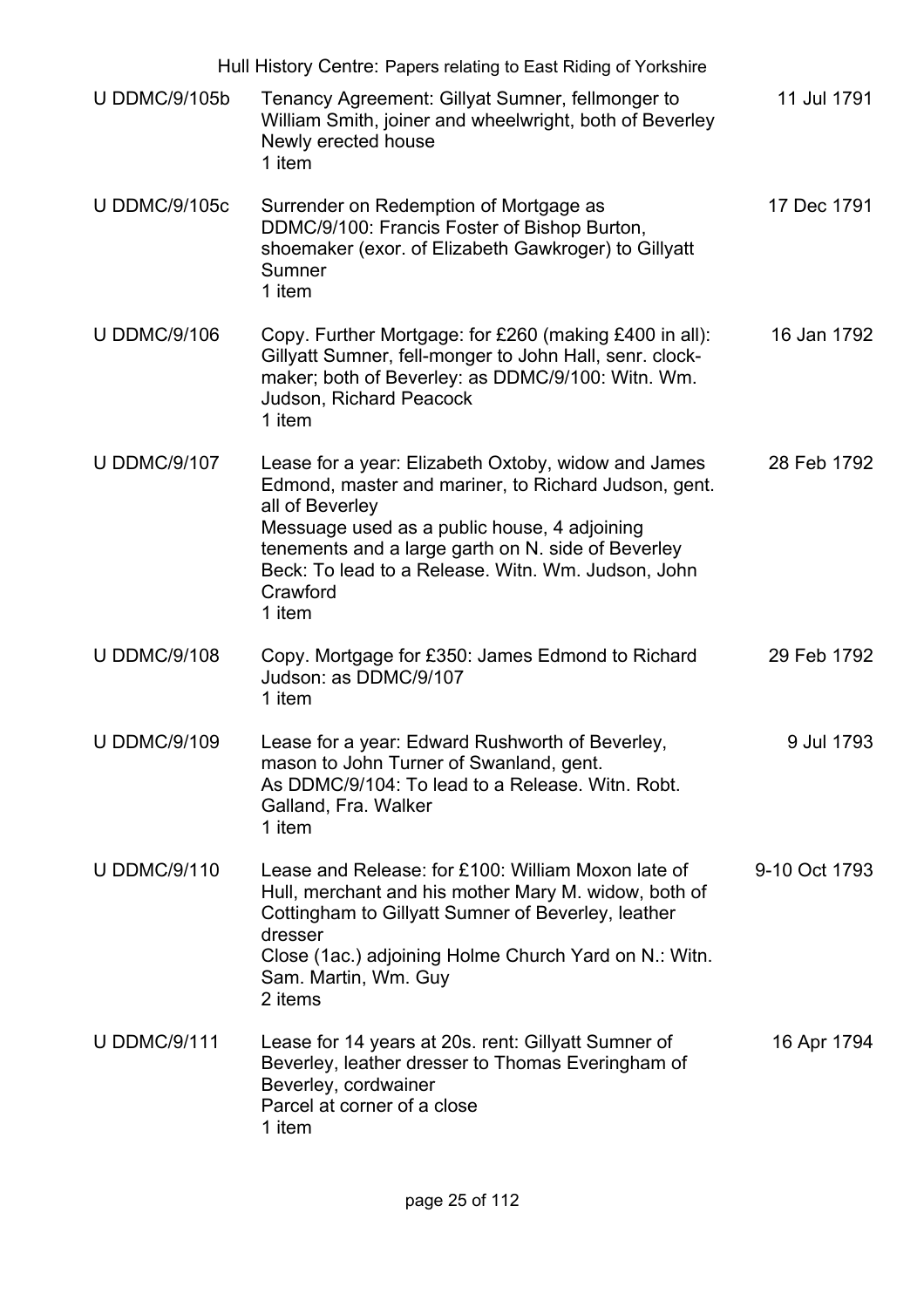|                     | Hull History Centre: Papers relating to East Riding of Yorkshire                                                                                                                                                                                                                                                                                                                                                                                                                                                                                                                                                |                |
|---------------------|-----------------------------------------------------------------------------------------------------------------------------------------------------------------------------------------------------------------------------------------------------------------------------------------------------------------------------------------------------------------------------------------------------------------------------------------------------------------------------------------------------------------------------------------------------------------------------------------------------------------|----------------|
| <b>U DDMC/9/112</b> | Copy of Lease as DDMC/9/111<br>1 item                                                                                                                                                                                                                                                                                                                                                                                                                                                                                                                                                                           | c. 1794        |
| <b>U DDMC/9/113</b> | Mortgage: for £60: Gillyatt Sumner, skinner to Thomas<br>Nelson, gent. both of Beverley<br>Messuage and bakehouse at Beckside, and close<br>(1ac.) adjoining Holme Church Yard on N.: Witn. Thos.<br>Bentley, Alice Best<br>1 item                                                                                                                                                                                                                                                                                                                                                                              | 26 Dec 1794    |
| <b>U DDMC/9/114</b> | Undertaking by John Hall to return the Mortgage as<br>DDMC/9/108 to Richard Judson on receipt of £200<br>advanced by J.H. as part of the £350 mortgage<br>principal<br>1 item                                                                                                                                                                                                                                                                                                                                                                                                                                   | 16 Oct 1795    |
| <b>U DDMC/9/115</b> | Abstract of Title of Mr. and Mrs. Hanwell and Miss<br>Sigston: property in Flemingate (mentions Farr Close<br>and Prebend Orchard)<br>1 item                                                                                                                                                                                                                                                                                                                                                                                                                                                                    | 1795-1849      |
| <b>U DDMC/9/116</b> | Draft Case relating to a contract for sale of a capital<br>messuage by Lady Grantley to her younger sister, wife<br>of William Beverley<br>1 item                                                                                                                                                                                                                                                                                                                                                                                                                                                               | c. 1795        |
| <b>U DDMC/9/117</b> | Lease and Release: for 10s.: James Edmunds of<br>Beverley, mariner to John Jarratt and James Shaw of<br>Bradford, gents.: messuage at Beckside; and all his<br>goods: In trust for sale to settle debts of J.E<br>2 items                                                                                                                                                                                                                                                                                                                                                                                       | 16-17 Feb 1796 |
| <b>U DDMC/9/118</b> | Lease and Release and Mortgage<br>i) Christopher Wormley of Riccall, esq. (only son of<br>Margaret W. widow, one of three daughters of William<br>Ashmole, alderman, both of Hull, dec'd.)<br>ii) William Winn of York, innholder and John Foster of<br>Selby, merchant to<br>iii) Gillyatt Sumner of Beverley, fellmonger and<br>iv) his mortgagee William Holliday of Scarborough,<br>gent<br>For £50 from G.S. and £200 from W.H.: 2 closes (lane<br>to Grovel S.; lane E.): Witn. Sam. Hall, James Lamb, 4-<br>5 Apr 1796. With relative Bond for repayment of £200:<br>G.S. to W.H., 5 Apr 1796<br>2 items | 4-5 Apr 1796   |
| <b>U DDMC/9/119</b> | Copy. Memorial of DDMC/9/118<br>1 item                                                                                                                                                                                                                                                                                                                                                                                                                                                                                                                                                                          | c. 1796        |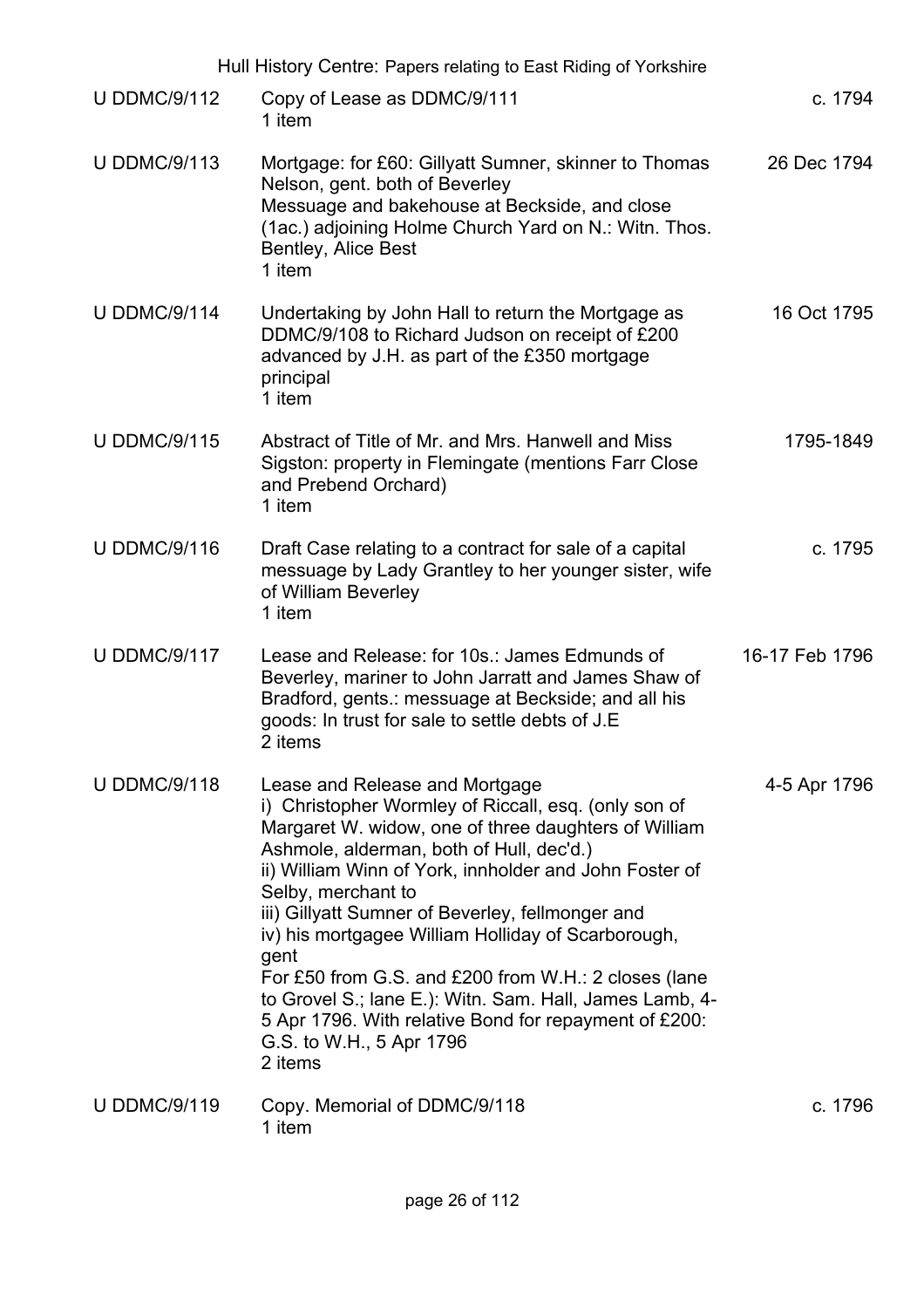|                      | Hull History Centre: Papers relating to East Riding of Yorkshire                                                                                                                                                                                                                                                                                                                                             |                       |
|----------------------|--------------------------------------------------------------------------------------------------------------------------------------------------------------------------------------------------------------------------------------------------------------------------------------------------------------------------------------------------------------------------------------------------------------|-----------------------|
| <b>U DDMC/9/120</b>  | Copy. Assignment of Mortgage term as DDMC/9/99 to<br>Thomas Oxtoby of Beverley, gent. in trust for William<br>Winn and John Foster, trustees of Christopher<br>Wormley for sale of his estates to pay his debts<br>1 item                                                                                                                                                                                    | 9 Apr 1796            |
| <b>U DDMC/9/121a</b> | Surrender of Mortgage: for £100: William Mawman,<br>tailor, exor. of Robert Cook, gent. to Gillyatt Sumner,<br>skinner, all of Beverley: as DDMC/9/113<br>1 item                                                                                                                                                                                                                                             | 14 Feb 1803           |
| <b>U DDMC/9/121b</b> | Copy. Schedule of property and contract for<br>redemption of Land Tax: 2 houses, close and garden in<br>Beckside Ward, estate of Gillyatt Sumner<br>1 item                                                                                                                                                                                                                                                   | 16 Jun-21 Jun<br>1803 |
| <b>U DDMC/9/122</b>  | List of boys at Beverley Grammar School<br>1 item                                                                                                                                                                                                                                                                                                                                                            | 1806                  |
| <b>U DDMC/9/123a</b> | Memorial of Grant: for £5,100: George Isham Parkyns<br>late of Nottingham, esq. and his son Levitt Broadley<br>Parkyns of Sloane St., Chelsea, esq. to Joseph<br>Dickinson of Beverley Parks, gent.<br>Fee farm rent of £274. 2. 8 1/2d. from manor and park<br>of Beverley, as DDMC/9/92<br>1 item                                                                                                          | 31 May 1811           |
| <b>U DDMC/9/123b</b> | Assignment of Mortgage term: Robert Railton of<br>Middleton, husbandman (exor. of his brother Richard)<br>to Thomas Duesbery, gent. as trustee for Christopher<br>Duncum, bricklayer, both of Beverley<br>5 houses at Beckside on N. side of Londonderry, and 5<br>houses on backside of Barley Holme adjoining Home<br>Church Lane: Recites Mortgage for £150 by C.D. to<br>Richard R. Incomplete<br>1 item | 11 Aug 1813           |
| <b>U DDMC/9/124</b>  | Lease and Release: for £135: Christopher Duncum,<br>bricklayer to John Walker, book-keeper, both of<br>Beverley: 5 houses at Beckside as DDMC/9/123<br>('Londonderry otherwise Potter Hill')<br>2 items                                                                                                                                                                                                      | 11-12 Aug 1813        |
| <b>U DDMC/9/125</b>  | Agreement for Sale: for £148. 19s.: John Walker to<br>Gillyatt Sumner: as DDMC/9/124:<br>1 item                                                                                                                                                                                                                                                                                                              | 12 Mar 1814           |
| <b>U DDMC/9/126</b>  | Lease and Release further to DDMC/9/125. With<br>copies<br>2 items                                                                                                                                                                                                                                                                                                                                           | 11-12 May 1814        |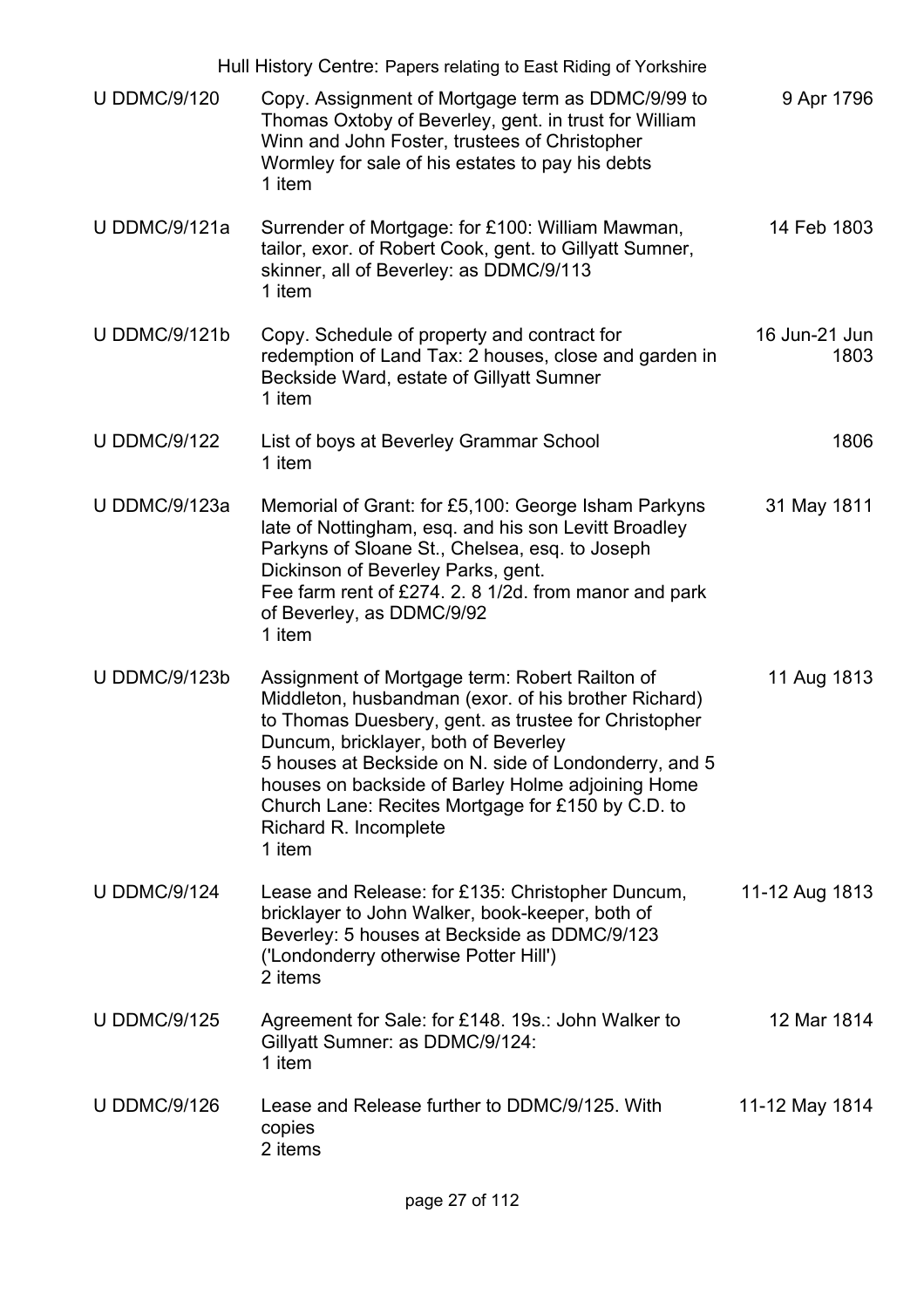|                     | Hull History Centre: Papers relating to East Riding of Yorkshire                                                                                                                                                                                                                   |                |
|---------------------|------------------------------------------------------------------------------------------------------------------------------------------------------------------------------------------------------------------------------------------------------------------------------------|----------------|
| <b>U DDMC/9/127</b> | Copy. Lease for 7 years at £65 rent: Gillyatt Sumner,<br>skinner and fellmonger to Stephen Acklam, jnr. of<br>Beverley, tanner: messuage and tan-yeard near<br>Beckside: In duplicate<br>1 item                                                                                    | 13 May 1815    |
| <b>U DDMC/9/128</b> | Lease for 10 years at £8 rent: Gillyatt Sumner, jnr.<br>gent. to Thomas Barnard, labourer, both of Beverley<br>2 tenements at Beckside<br>1 item                                                                                                                                   | 13 Feb 1816    |
| <b>U DDMC/9/129</b> | Memorandum of Agreement for a Lease for 7 years at<br>£10 rent: Gillyatt Sumner: house, warehouse and land<br>on N. side of Beverley Beck<br>1 item                                                                                                                                | 9 Mar 1817     |
| <b>U DDMC/9/130</b> | Lease further to DDMC/9/129: Joseph Taylor of<br>Sculcoates, master and mariner and wife Elizabeth<br>Mary to Gillyatt Sumner<br>1 item                                                                                                                                            | 1 Apr 1817     |
| <b>U DDMC/9/131</b> | Copy of Lease as DDMC/9/130<br>1 item                                                                                                                                                                                                                                              | c. 1817        |
| <b>U DDMC/9/132</b> | Copy. Agreement for a Lease at £10. 10s. rent: Gillyatt<br>Sumner to George Smith of Beverley, joiner and<br>wheelwright: house (as DDMC/9/129?)<br>1 item                                                                                                                         | 25 Aug 1817    |
| <b>U DDMC/9/133</b> | Lease and Release: for £60: Edward Rushworth of<br>Hull, gent. and others to James Wimble of Hull.<br>ironmonger and his trustee Robert Ramsey of<br>Beverley, gent.<br>Parcel on which a tenement formerly stood (Cross<br>Garths W.), with a shop and warehouse on it<br>2 items | 30-31 Aug 1817 |
| <b>U DDMC/9/134</b> | Lease and Release: for £100: Gillyatt Sumner, senr.<br>leather dresser and fellmonger to Gillyatt Sumner, jnr.<br>gent., both of Beverley: orchard (formerly little close as<br>DDMC/9/110): With copy of memorial<br>2 items                                                      | 6-7 Oct 1817   |
| <b>U DDMC/9/135</b> | Abstract of Title of Gillyatt Sumner: as DDMC/9/134, to<br>be sold to Martin Lascelles<br>1 item                                                                                                                                                                                   | 1817           |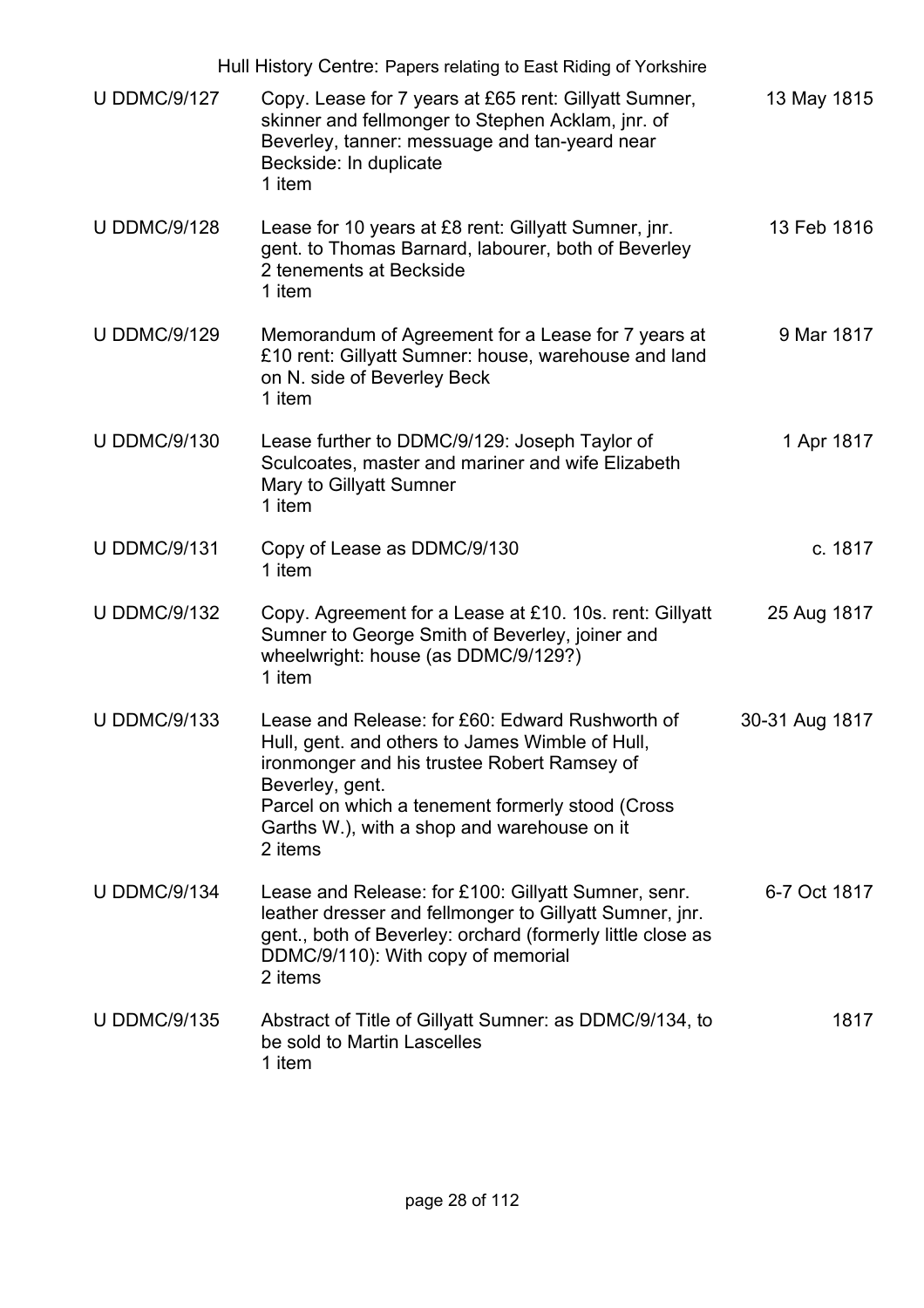|                     | Hull History Centre: Papers relating to East Riding of Yorkshire                                                                                                                                                                                                                                                                                                                                                                                                                                                                |                             |
|---------------------|---------------------------------------------------------------------------------------------------------------------------------------------------------------------------------------------------------------------------------------------------------------------------------------------------------------------------------------------------------------------------------------------------------------------------------------------------------------------------------------------------------------------------------|-----------------------------|
| <b>U DDMC/9/136</b> | Lease: for 21 years at £1. 10s. rent: Gillyatt Sumner,<br>jnr. to John Dove, senr. of Beverley, innkeeper<br>South-East corner of orchard as DDMC/9/134: With<br>copy<br>1 item                                                                                                                                                                                                                                                                                                                                                 | 20 Nov 1817                 |
| <b>U DDMC/9/137</b> | Copy. Agreement for a Lease: Gillyatt Sumner, jnr. to<br>Richard Stimson of Beverley, gardener: as<br><b>DDMC/9/138</b><br>1 item                                                                                                                                                                                                                                                                                                                                                                                               | 28 Nov 1817                 |
| <b>U DDMC/9/138</b> | Lease and Release: for £200: Gillyatt Sumner, senr. to<br>G.S. jnr. and his trustee John Jackson of Beverley,<br>surgeon: close (Hell Garth Lane S.; Holme Church<br>Lane or Grovehill Lane E.) formerly in 2 closes as<br>DDMC/9/118: With copy of Memorial<br>2 items                                                                                                                                                                                                                                                         | 8-9 Dec 1817                |
| <b>U DDMC/9/139</b> | Lease as DDMC/9/137. With copy<br>1 item                                                                                                                                                                                                                                                                                                                                                                                                                                                                                        | 20 Dec 1817                 |
| <b>U DDMC/9/140</b> | Copies of tenancy agreements from Gillyatt Sumner,<br>jnr. of tenements on E. (or N.?) side of Londonderry<br>alias Potter Hill,<br>To:<br>a) Catherine Moorby, widow, 18 Mar 1817<br>b) Christiana Leightley, singlewoman, 31 Oct 1817<br>c) Ann Liteley, singlewoman, 19 May 1818<br>d) Christiana Liteley, widow, 19 May 1818<br>e) Christiana Liteley, singlewoman, 7 Jun 1819<br>g) John Mennard, labourer, 23 Jun 1820<br>and to:<br>f) Phoebe Wetherill: tenement on S. of Holme Church<br>Lane, 24 Mar 1820<br>1 bundle | 18 Mar 1817-<br>23 Jun 1820 |
| <b>U DDMC/9/141</b> | Lease for 25 years at £84 rent: Gillyatt Sumner, jnr. to<br>John Whitaker of Beverley, gardener<br>Close and adjoining lane (England Spring Lane W.):<br>With copy<br>1 item                                                                                                                                                                                                                                                                                                                                                    | 9 Jan 1819                  |
| <b>U DDMC/9/142</b> | Mortgage for £600: Gillyatt Sumner, jnr. to Ellen<br>Coverley of Bridlington, widow: 2 closes: With draft<br>1 item                                                                                                                                                                                                                                                                                                                                                                                                             | 3 Mar 1819                  |
| <b>U DDMC/9/143</b> | Copy. Certificate of baptism of Samuel son of Samuel<br>Sigston of Beverley, gardener (5 Aug 1771)<br>1 item                                                                                                                                                                                                                                                                                                                                                                                                                    | 13 Aug 1819                 |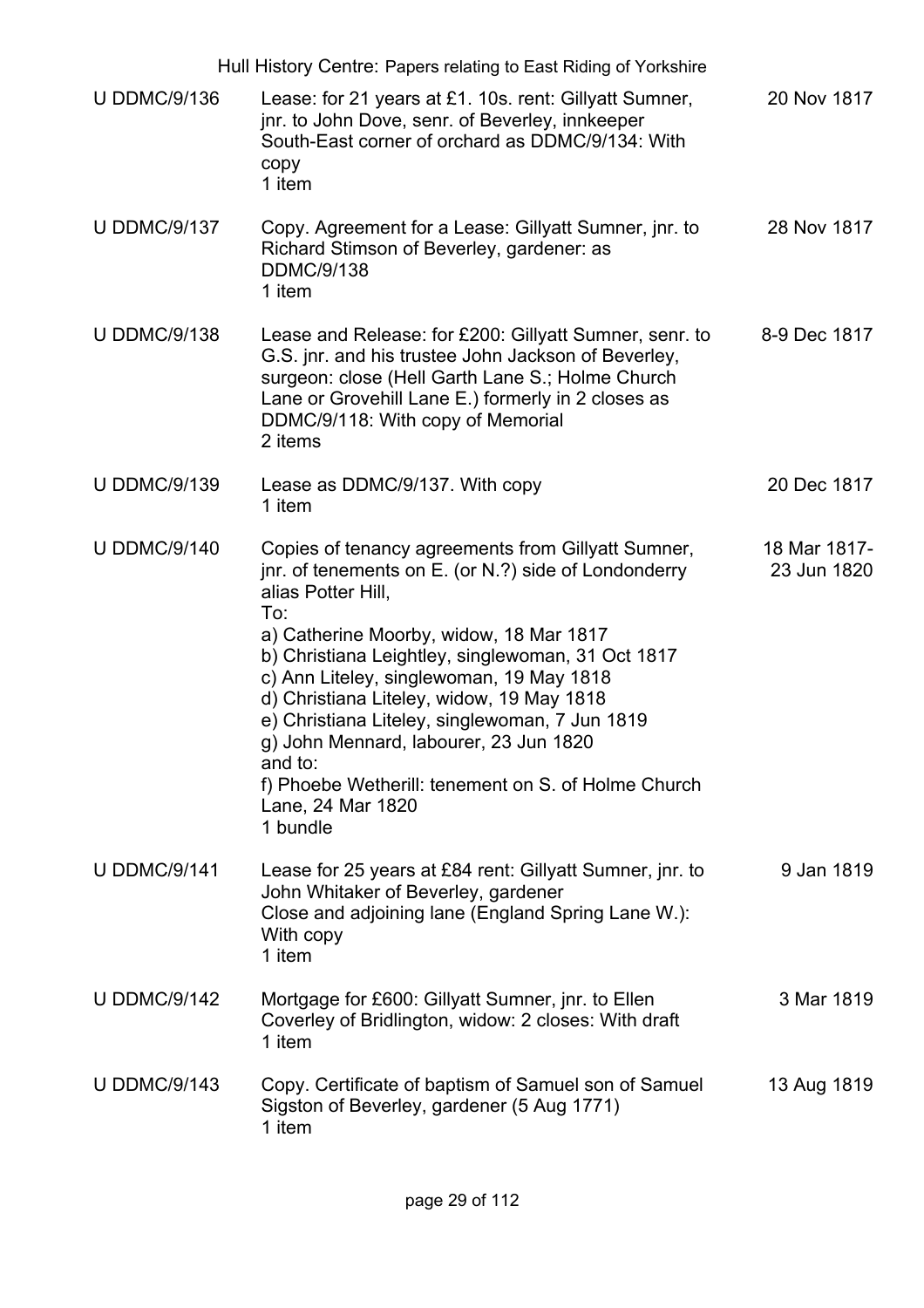| Hull History Centre: Papers relating to East Riding of Yorkshire |                                                                                                                                                                                                                                                                           |                |
|------------------------------------------------------------------|---------------------------------------------------------------------------------------------------------------------------------------------------------------------------------------------------------------------------------------------------------------------------|----------------|
| <b>U DDMC/9/144</b>                                              | Lease and Release: for £210: Samuel Sigston of<br>Windsor, gent. to Gillyatt Sumner, jnr.<br>3 messuages in Flemingate and 2 closes near the<br><b>Minster</b><br>2 items                                                                                                 | 13-14 Aug 1819 |
| <b>U DDMC/9/145</b>                                              | Lease at £35 rent: Gillyatt Sumner, jnr. to Robert<br>Ramshaw of Beverley, gardener<br>Remainder of orchard as DDMC/9/134-135; and 2<br>closes as DDMC/9/144: With copy<br>1 item                                                                                         | 28 Aug 1819    |
| <b>U DDMC/9/146</b>                                              | Copy. Tenancy Agreement: Gillyatt Sumner, jnr. to<br>William Shepherdson of Beverley, butcher<br>House in Flemingate, near the Minster<br>1 item                                                                                                                          | 9 Sep 1819     |
| <b>U DDMC/9/147</b>                                              | Copy. Tenancy Agreement: Gillyatt Sumner, jnr. to<br>William Kirby of Beverley, cowkeeper<br>House near the Minster<br>1 item                                                                                                                                             | 2 Oct 1819     |
| <b>U DDMC/9/148</b>                                              | Rentals (of property of Gillyatt Sumner, jnr.?):<br>Londonderry alias Potter Hill, Barley Holme alias<br>Beckside, Flemingate and Holme Church Lane in<br>Beverley. Beverley Park. Grimsby: With accounts of<br>interest payable by him yearly<br>1 item                  | 1819-1823      |
| <b>U DDMC/9/149</b>                                              | Copy. Agreement for Sale: for £30 and 5s. annual<br>ground rent: Gillyatt Sumner, jnr. to Committee of<br><b>Methodist Sunday School</b><br>120sq. yards at Beckside (fronting Potter Hill and<br>adjoining lane to Grovehill) as site for school and<br>chapel<br>1 item | 2 Feb 1822     |
| <b>U DDMC/9/150</b>                                              | Copy. Agreement. Richard Stimson to assign parcel as<br>DDMC/9/149 to Gillyatt Sumner (being part of close<br>held by R.T. under lease as DDMC/9/137)<br>1 item                                                                                                           | 2 Feb 1822     |
| <b>U DDMC/9/151</b>                                              | Conveyance further to DDMC/9/149. With copy<br>1 item                                                                                                                                                                                                                     | 6 Apr 1822     |
| <b>U DDMC/9/152</b>                                              | Lease for 14 years at £7 rent: Gillyatt Sumner, jnr. to<br>William Shepherdson of Beverley, butcher<br>Messuage near the Minster: With copy of relative<br>Agreement<br>1 item                                                                                            | 11 Sep 1822    |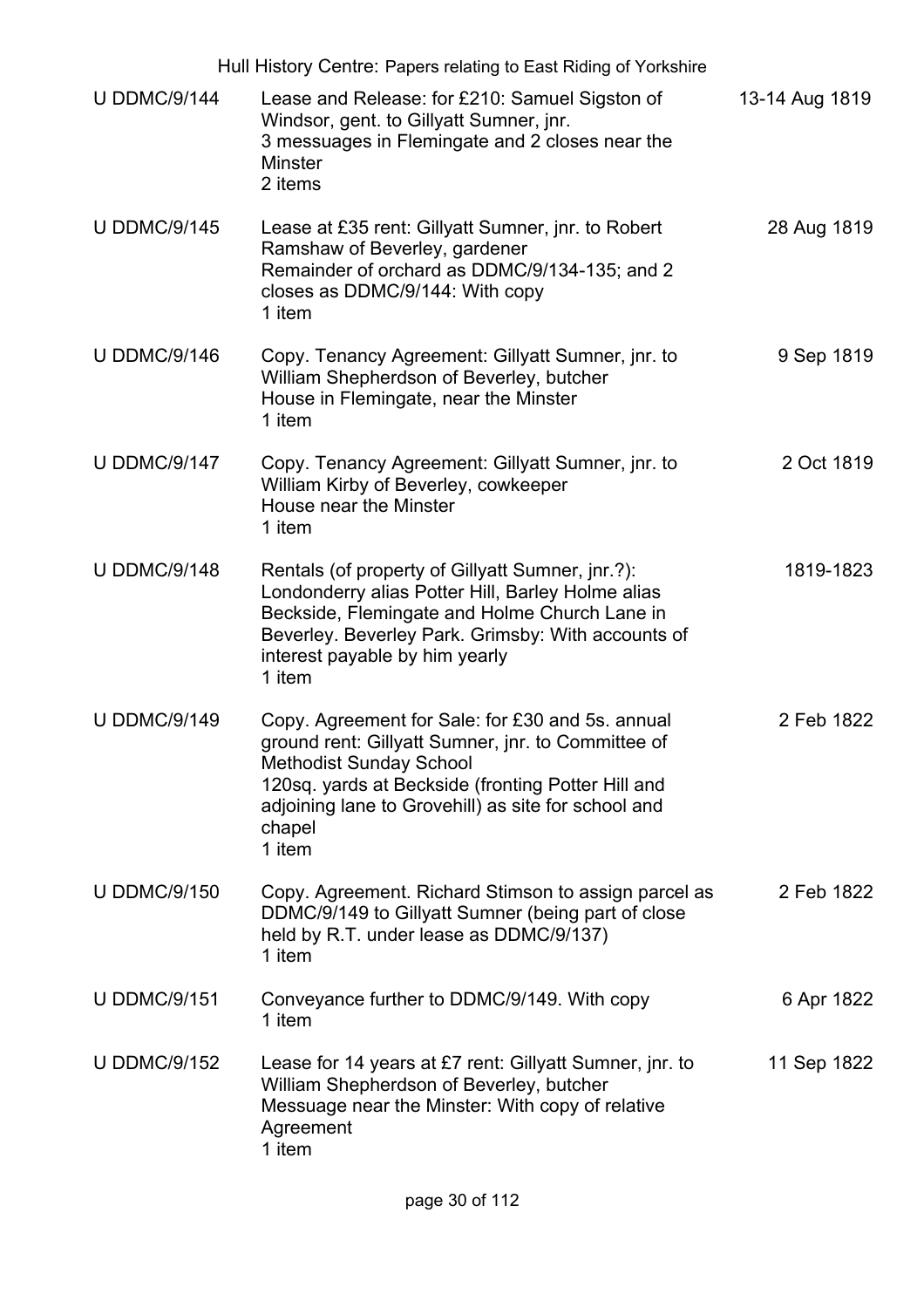| Hull History Centre: Papers relating to East Riding of Yorkshire |                                                                                                                                                                                                                                                                                                                               |                |
|------------------------------------------------------------------|-------------------------------------------------------------------------------------------------------------------------------------------------------------------------------------------------------------------------------------------------------------------------------------------------------------------------------|----------------|
| <b>U DDMC/9/153</b>                                              | Copy. Lease and Release: for £200: Joseph Taylor and<br>wife Elizabeth Mary (nee Judson) as DDMC/9/130 to<br>Gillyatt Sumner, jnr. and his trustee Frederic Campbell<br>of Beverley, gent.<br>Messuage, warehouse and land on N. side of Beverley<br>Beck (as DDMC/9/130); with adjacent garth and plot of<br>land<br>2 items | 21-22 Nov 1822 |
| <b>U DDMC/9/154</b>                                              | Final Concord further to DDMC/9/153. With copy<br>1 item                                                                                                                                                                                                                                                                      | 25 Nov 1822    |
| <b>U DDMC/9/155</b>                                              | Copy. Lease for 7 years at £8 rent: Gillyatt Sumner, jnr.<br>to William Hambleton of Beverley, cowkeeper<br>Messuage on S. side of Flemingate<br>1 item                                                                                                                                                                       | 17 Nov 1823    |
| <b>U DDMC/9/156</b>                                              | Justices' Order to constables, churchwardens and<br>overseers of St. Martin's parish: Frances Sissons, a<br>lunatic, to be apprehended and kept locked up in house<br>of James Parker<br>1 item                                                                                                                               | 5 Dec 1823     |
| <b>U DDMC/9/157</b>                                              | Certificate of baptism of Mary, daughter of Richard and<br>Sarah Stimson, at the Minster (4 Jan 1802)<br>1 item                                                                                                                                                                                                               | 10 Dec 1823    |
| <b>U DDMC/9/158</b>                                              | Copy. Lease and Release: for £65: Richard Stimson of<br>Beverley, gardener and innkeeper and wife Sarah to<br>Gillyatt Sumner, jnr. now of Woodmansey, gent.: 2<br>cottages in Barley Holme<br>2 items                                                                                                                        | 16-17 Dec 1823 |
| <b>U DDMC/9/159</b>                                              | Copy. Lease and Release: for £15: Thomas Pickering<br>of Beverley, labourer and wife Mary (nee Stimson) to<br>Gillyatt Sumner, jnr.<br>Their share (on death of her mother Sarah as<br>DDMC/9/158) of Buck Inn and adjoining house on N.<br>side of Barley Holme as DDMC/9/158)<br>2 items                                    | 23-24 Dec 1823 |
| <b>U DDMC/9/160</b>                                              | Copy. Speeches of Samuel Marshall of Hull Bridge, a<br>church warden of St. John's; petition of the church-<br>wardens to the Archbishop of York; and letter from<br>Mayor of Beverley<br>Proposals for alterations of pews in the Minster<br>1 bundle                                                                        | 1823           |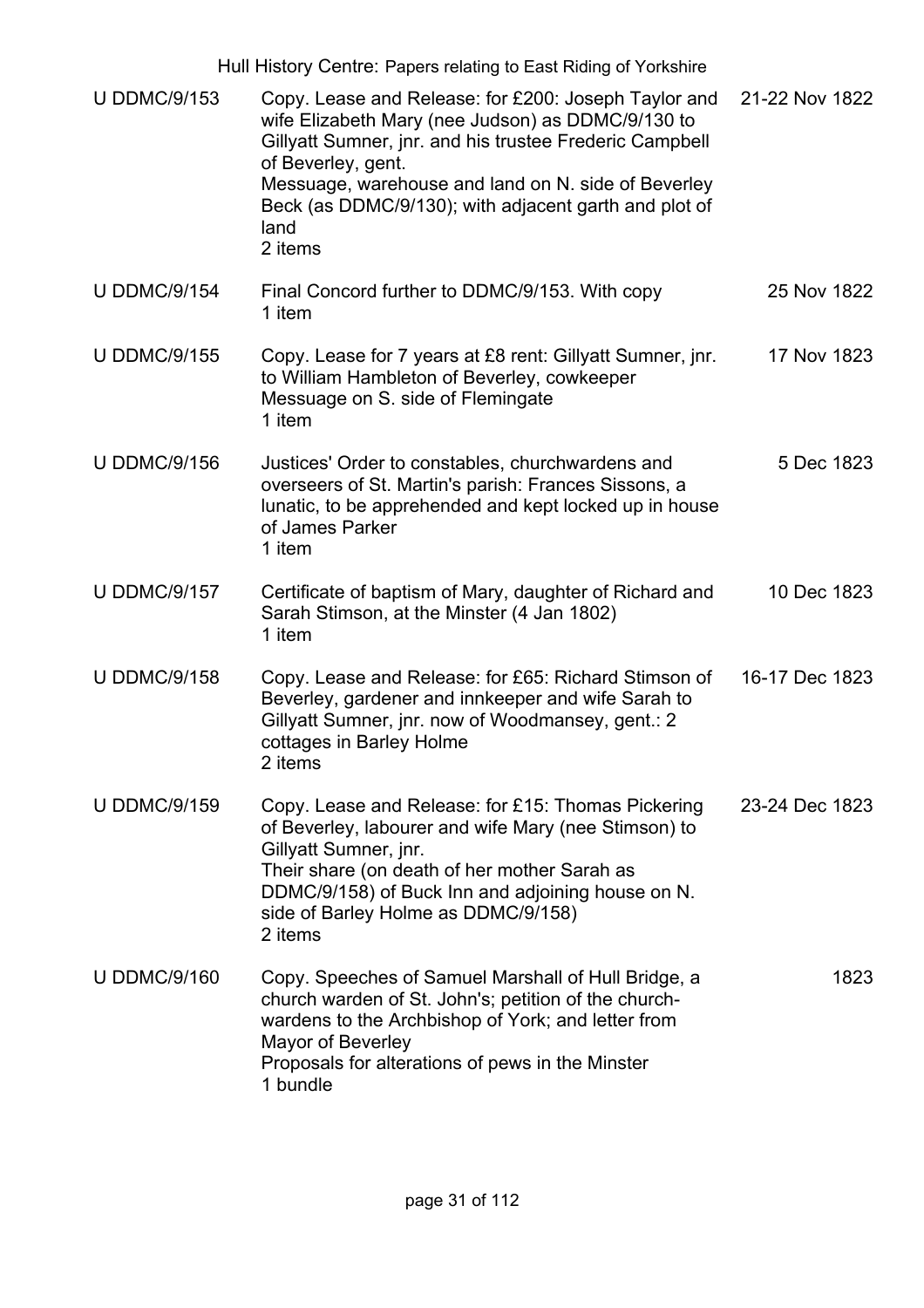| Hull History Centre: Papers relating to East Riding of Yorkshire |                                                                                                                                                                                                                                                                                                                                               |                |
|------------------------------------------------------------------|-----------------------------------------------------------------------------------------------------------------------------------------------------------------------------------------------------------------------------------------------------------------------------------------------------------------------------------------------|----------------|
| <b>U DDMC/9/161</b>                                              | Copy. Tenancy Agreement at £7.7s. rent: Gillyatt<br>Sumner, jnr. to Thomas Siddall of Beverley, butcher<br>Messuage near Minster<br>1 item                                                                                                                                                                                                    | 15 Mar 1824    |
| <b>U DDMC/9/162</b>                                              | Copy. Tenancy Agreement at £12 rent: Gillyatt<br>Sumner, jnr. to Jane Griffin, singlewoman and Mary<br>Ann Griffin, spinster, both of Beverley<br>Tenement on S. side of Grovell Lane<br>1 item                                                                                                                                               | 6 Apr 1824     |
| <b>U DDMC/9/163</b>                                              | Copy. Bargain and Sale: for £30. 16s.: Gillyatt Sumner,<br>jnr. to the Trustees of the Wesleyan Methodists: 120sq.<br>yds. as DDMC/9/138<br>1 item                                                                                                                                                                                            | 23 Mar 1825    |
| <b>U DDMC/9/164</b>                                              | Lease at £16. 4s. rent: Gillyatt Sumner, jnr. to Richard<br>Stimson of Beverley, gardener and publican and wife<br>Sarah<br>Buck Inn and adjoining tenement on E., on N. side of<br><b>Barley Holme</b><br>1 item                                                                                                                             | 6 Apr 1825     |
| <b>U DDMC/9/165</b>                                              | Draft: Release: for 10s.: William Holmes to John<br>Freeman, both of Beverley, yeomen: 3 messuages in<br>Londonderry on N. side of street to Beverley Beck, and<br>5 messuages in Flemingate (Potters Hill E.)<br>1 item                                                                                                                      | 6 Apr 1825     |
| <b>U DDMC/9/166</b>                                              | Copy. Lease and Release: for £400: Gillyatt Sumner,<br>jnr. to George Smith, joiner and wheelwright and his<br>trustee Samuel Nicholson, butcher, all of Beverley<br>Messuage erected by Gillyatt Sumner, senr. (father of<br>G.S. jnr.) on 500sq. yds. adjoining Barley Holme, and<br>part of a garth adjoining Holme Church Lane<br>2 items | 30-31 May 1825 |
| <b>U DDMC/9/167</b>                                              | Copy: Bargain and Sale for £17. 17. 6d.: Gillyatt<br>Sumner, jnr. to Trustees as DDMC/9/163: an additional<br>65yds. part of site on which a Methodist Chapel has<br>been erected<br>1 item                                                                                                                                                   | 23 Aug 1825    |
| <b>U DDMC/9/168</b>                                              | Assignment on redemption of mortgage for £300: Peter<br>Sever of Nafferton, yeoman to Gillyatt Sumner, jnr.<br>5 tenements on N. side of Londonderry; 2 closes (Hull<br>Rd. E.) and close (Hell garth Lane S.): Recites<br>Mortgage of 5 Jul 1820<br>1 item                                                                                   | 30 Aug 1825    |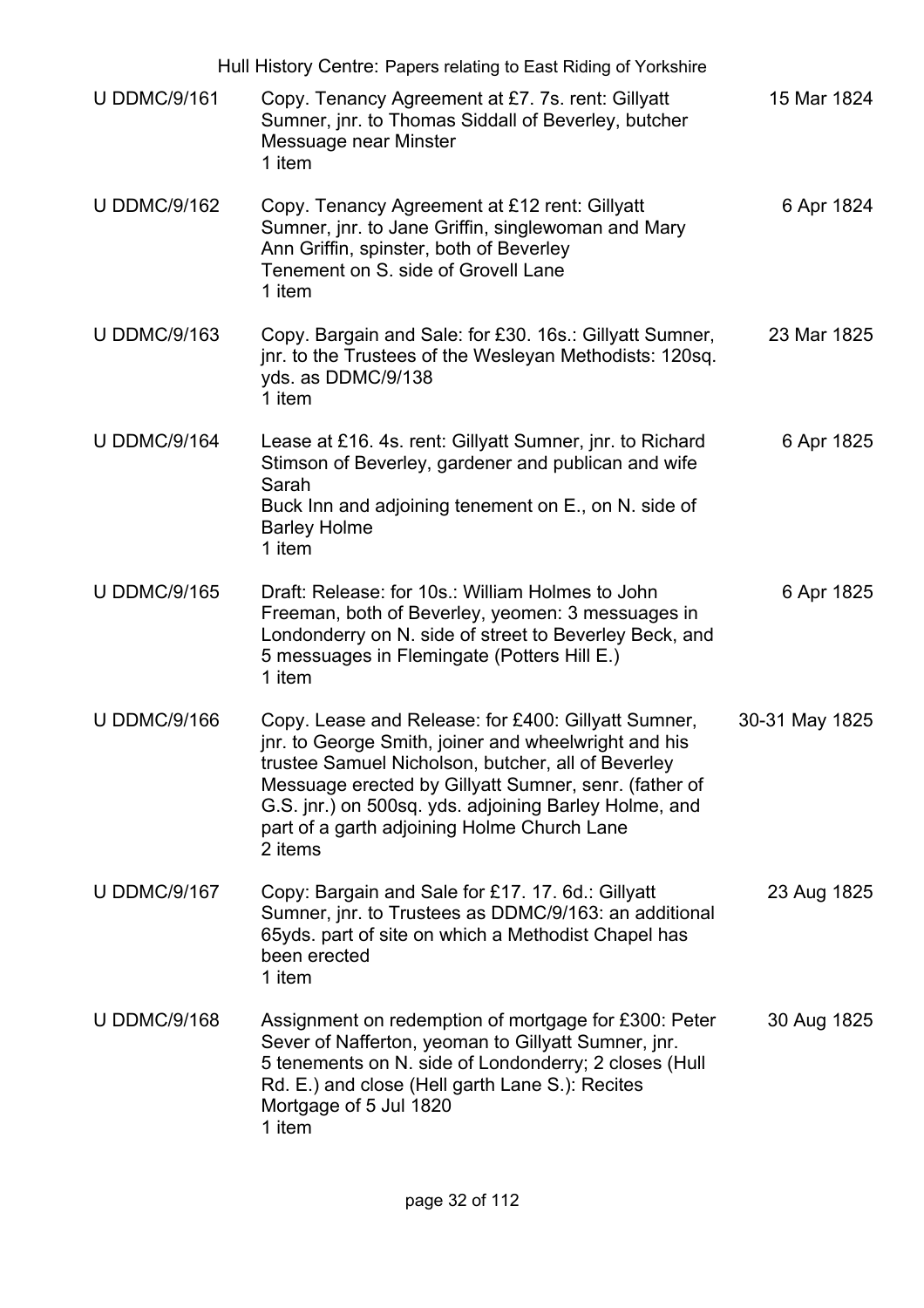| Hull History Centre: Papers relating to East Riding of Yorkshire |                                                                                                                                                                                                                                                                                                                                                                                                                                                                                                                                                                                                                                                  |                             |
|------------------------------------------------------------------|--------------------------------------------------------------------------------------------------------------------------------------------------------------------------------------------------------------------------------------------------------------------------------------------------------------------------------------------------------------------------------------------------------------------------------------------------------------------------------------------------------------------------------------------------------------------------------------------------------------------------------------------------|-----------------------------|
| <b>U DDMC/9/169</b>                                              | Copy of Assignment as DDMC/9/168<br>1 item                                                                                                                                                                                                                                                                                                                                                                                                                                                                                                                                                                                                       | c. 1825                     |
| <b>U DDMC/9/170</b>                                              | Copy. Agreement. Richard Stimson to surrender to<br>Gillyatt Sumner, jnr. of Woodmansey 1ac. 2r. 20p. (part<br>of the close held by him under lease as DDMC/9/139)<br>and shed on it. To be sold to William Hodgson, G.S. or<br>W.H. to purchase mint growing on it<br>1 item                                                                                                                                                                                                                                                                                                                                                                    | 6 Oct 1825                  |
| <b>U DDMC/9/171a</b>                                             | Copy. Agreement for Sale: Gillyatt Sumner, jnr. to<br>William Hodgson of Beverley, gardener: parcel<br>adjoining land as DDMC/9/170<br>1 item                                                                                                                                                                                                                                                                                                                                                                                                                                                                                                    | 24 Oct 1825                 |
| <b>U DDMC/9/171b</b>                                             | Copy. Reconveyance on redemption of mortgage as<br><b>DDMC/9/142</b><br>1 item                                                                                                                                                                                                                                                                                                                                                                                                                                                                                                                                                                   | 20 Feb 1826                 |
| <b>U DDMC/9/172</b>                                              | Copies of tenancy agreements from Gillyatt Sumner,<br>jnr. of tenements<br>To:<br>a) Hannah Rounding, singlewoman, 21 Feb 1826<br>b) Hannah Frazer, singlewoman, 9 Jul 1827<br>c) Mary Burton, singlewoman, 18 Jun 1828<br>d) Rose Benneson, widow, 13 Mar 1829<br>e) Edward Anderson, miller, 30 May 1829<br>f) Overseers of Poor of par. St. Nicholas, 5 Nov 1829<br>g) Jonas Crawforth, labourer, 23 Dec 1829<br>Also attached are an Agreement between G.S. and<br>Mary Simmonds of Beverley, widow, concerning a shed<br>which encroaches on his land at Londonderry (15 Sep<br>1825); and various vouchers and jottings by G.S<br>1 bundle | 21 Feb 1826-<br>23 Dec 1829 |
| <b>U DDMC/9/173</b>                                              | Copy. Lease and Release: for £288. 17. 10.: Gillyatt<br>Sumner, jnr. to William Hodgson: land as DDMC/9/170<br>2 items                                                                                                                                                                                                                                                                                                                                                                                                                                                                                                                           | 19-20 Jan 1826              |
| <b>U DDMC/9/174</b>                                              | Lease for 13 years at £28. 7. 9d. rent: Gillyatt Sumner,<br>jnr. to Richard Stimson of Beverley, gardener and inn<br>keeper<br>Stable (Holme Church Lane N.) and garden (Hell Garth<br>Lane and Methodist Chapel W.), being part of close<br>leased to him by DDMC/9/137. 2 closes at Beverley<br>Park<br>1 item                                                                                                                                                                                                                                                                                                                                 | 24 Jan 1826                 |
| <b>U DDMC/9/175</b>                                              | Copy of Lease as DDMC/9/174<br>1 item                                                                                                                                                                                                                                                                                                                                                                                                                                                                                                                                                                                                            | c. 1826                     |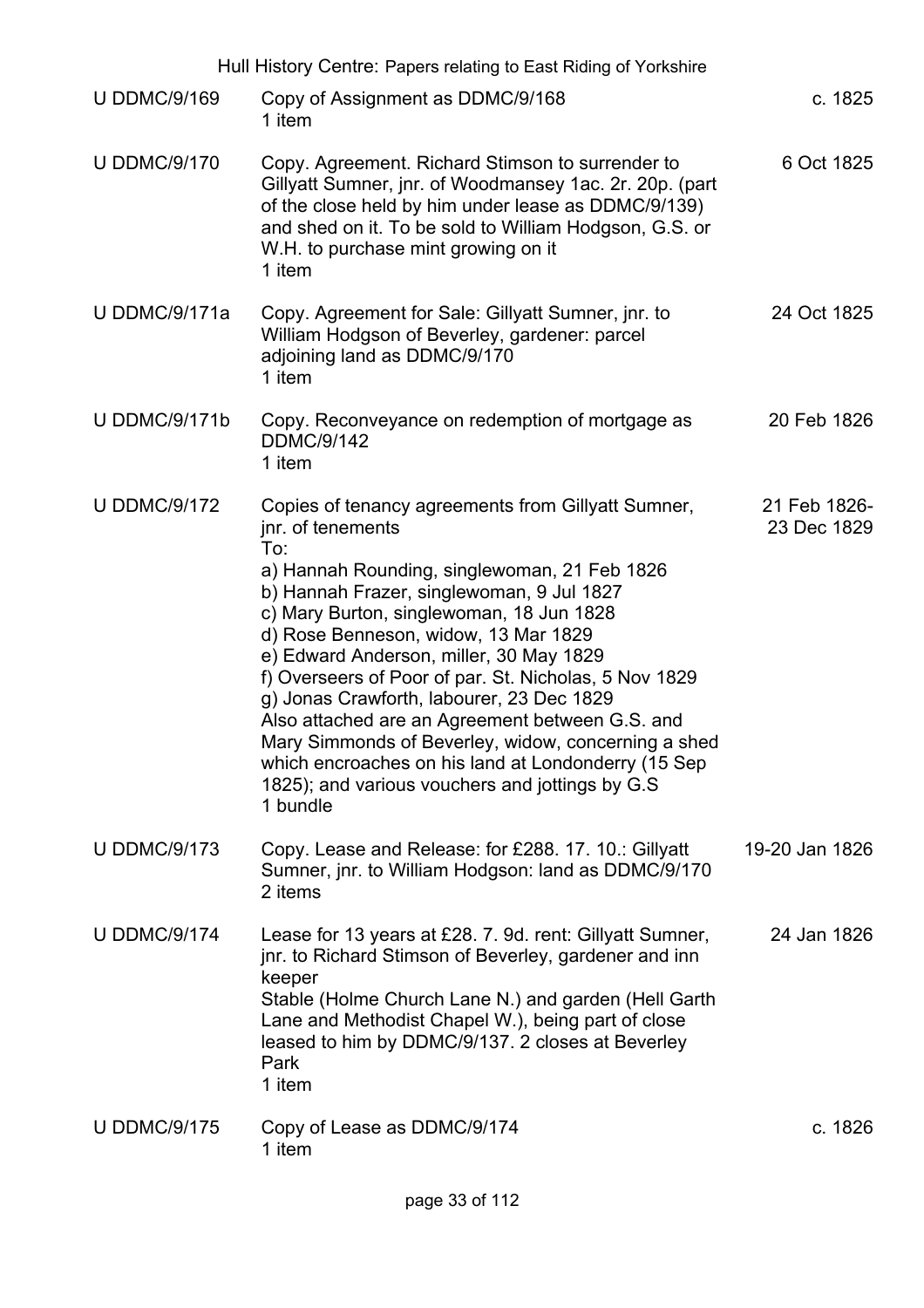| Hull History Centre: Papers relating to East Riding of Yorkshire |                                                                                                                                                                                                                                                                          |              |
|------------------------------------------------------------------|--------------------------------------------------------------------------------------------------------------------------------------------------------------------------------------------------------------------------------------------------------------------------|--------------|
| <b>U DDMC/9/176</b>                                              | Lease for 10 years at £20 rent: Gillyatt Sumner, jnr. to<br>John Marshall of Little Ruston, bricklayer<br>Messuage and warehouse as DDMC/9/153<br>1 item                                                                                                                 | 6 Feb 1826   |
| <b>U DDMC/9/177</b>                                              | Copy of Lease as DDMC/9/176<br>1 item                                                                                                                                                                                                                                    | c. 1826      |
| <b>U DDMC/9/178</b>                                              | Copy. Agreement for Sale: for £5. 5s. and £2. 10s.<br>annual ground rent: Gillyatt Sumner, jnr. to George<br>Bottrill, jnr. of Beverley, cartman<br>177sq. yds. of garden (Holme Church Lane E. and N.;<br>Methodist Chapel S.)<br>1 item                                | 29 Mar 1826  |
| <b>U DDMC/9/179</b>                                              | Bargain and Sale further to DDMC/9/178. With copy<br>1 item                                                                                                                                                                                                              | 31 May 1826  |
| <b>U DDMC/9/180</b>                                              | Agreement for Sale: for £180: Gillyatt Sumner, jnr. to<br>William Lowther of Beverley, innkeeper: 2 messuages<br>in Barley Holme<br>1 item                                                                                                                               | 21 Mar 1827  |
| <b>U DDMC/9/181</b>                                              | Mortgage for £100: George Bottrill, jnr. cartman to Mary<br>Allen, widow, both of Beverley: land as DDMC/9/178,<br>with house he has built on it<br>1 item                                                                                                               | 4 Apr 1827   |
| <b>U DDMC/9/182</b>                                              | Copy. Lease and Release: for £34. 10s.: Gillyatt<br>Sumner, jnr. to Robert Megson, yeoman and his<br>trustee Christopher Muschamp, maltster, both of<br>Beverley: 195sq. yeds. of garden as DDMC/9/174<br>2 items                                                        | 1-2 Aug 1827 |
| <b>U DDMC/9/183</b>                                              | Copy. Lease and Release: for £110. 14. 8d.: Gillyatt<br>Sumner, jnr. to John Marshall, bricklayer and his<br>trustee Frederic Campbell, senr. gent. both of Beverley:<br>553sq. yds. 6ft. of garden as DDMC/9/174, with 9<br>houses lately built on it by J.M<br>2 items | 4-5 Oct 1827 |
| <b>U DDMC/9/184</b>                                              | Copy. Lease and Release: for £180: Gillyatt Sumner,<br>jnr. to William Lowther of Beverley, as DDMC/9/180,<br>now a waterman, and his trustee Frederic Campbell,<br>senr. gent. of Beverley: 2 messuages in Barley Holme<br>2 items                                      | 5-6 Oct 1827 |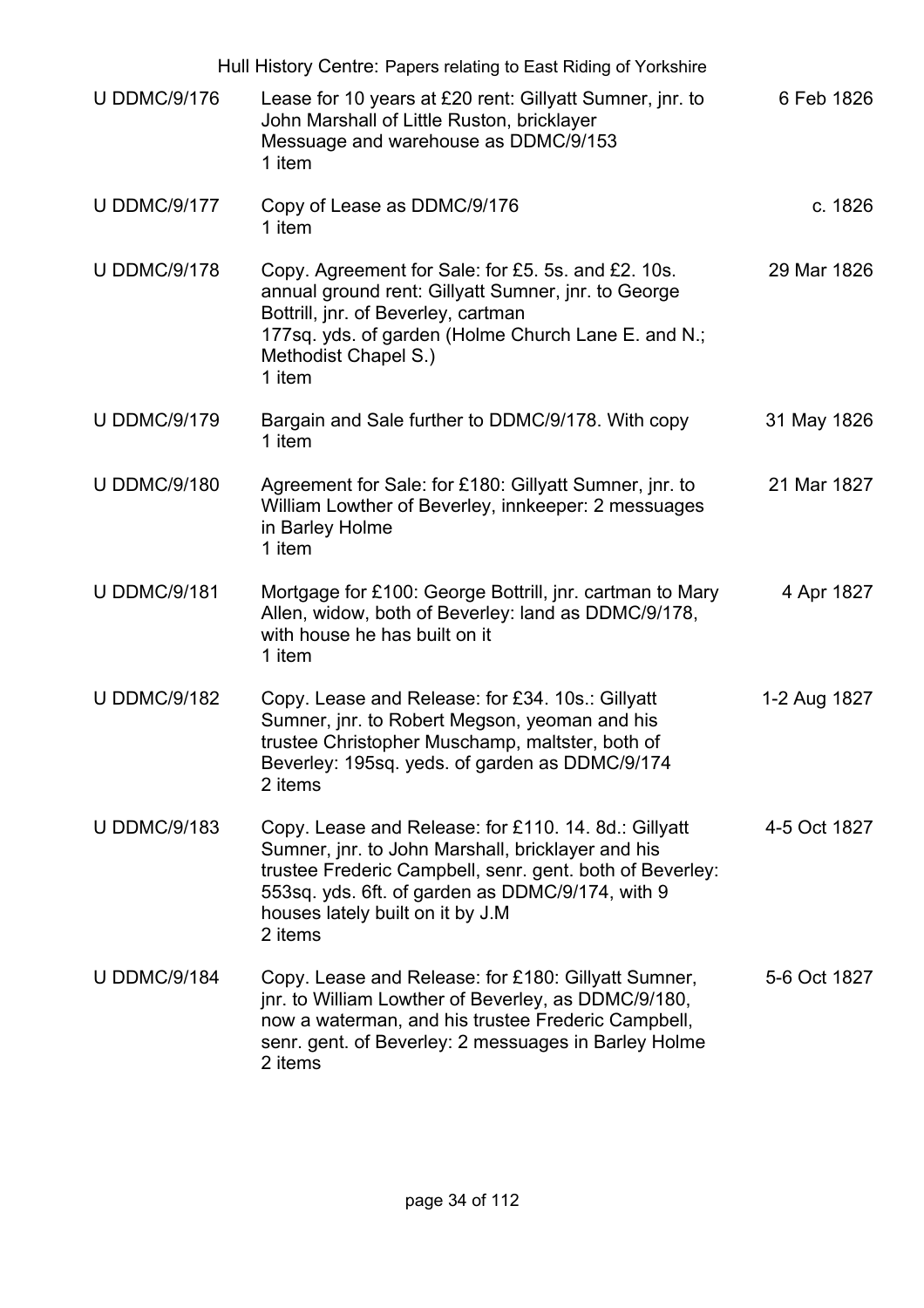| Hull History Centre: Papers relating to East Riding of Yorkshire |                                                                                                                                                                                                                                                                                 |                |
|------------------------------------------------------------------|---------------------------------------------------------------------------------------------------------------------------------------------------------------------------------------------------------------------------------------------------------------------------------|----------------|
| <b>U DDMC/9/185</b>                                              | Copy. Bargain and Sale: for £45. 10s.: Richard Stimson<br>of Beverley, gardener and mint-distiller to Gillyatt<br>Sumner, jnr.: fittings (detailed) in mint distillery at<br>Beckside on premises of G.S.<br>1 item                                                             | 6 Oct 1827     |
| <b>U DDMC/9/186</b>                                              | Copy. Lease for 7 years at 5s. rent: Gillyatt Sumner,<br>jnr. to Richard Stimson of Beverley, gardener and mint-<br>distiller<br>Messuage on N. side of Barley Holme, with building<br>formerly used as a brewhouse, now as a distillery for<br>peppermint<br>1 item            | 6 Oct 1827     |
| <b>U DDMC/9/187</b>                                              | Copy. Lease for 7 years at £16. 10s. rent: Gillyatt<br>Sumner, jnr. to William Bielby, jnr. of Beverley, butcher:<br>Buck Inn, as DDMC/9/164<br>1 item                                                                                                                          | 6 Oct 1827     |
| <b>U DDMC/9/188</b>                                              | Copy. Lease and Release: for £68. 14s.: John Stimson<br>of Beverley, gardener (one of the children of Sarah,<br>wife of Richard S., who was Sarah Sumner) to Gillyatt<br>Sumner, jnr.<br>His interest, on death of his mother, in Buck Inn and<br>adjoining tenement<br>2 items | 15 Mar 1828    |
| <b>U DDMC/9/189</b>                                              | Copy. Lease and Release: George Bottrill, jnr. cartman<br>and Mary Allen, widow, both of Beverley to Gillyatt<br>Sumner, jnr. for £100 to M.A. and £5 to G.B.: house<br>and land as DDMC/9/181<br>2 items                                                                       | 29-30 Aug 1828 |
| <b>U DDMC/9/190</b>                                              | Lease for 7 years at £8 rent: Gillyatt Sumner, jnr. to<br>Timothy Loft of Beverley, mariner<br>Newly erected messuage in Holme Church Lane<br>1 item                                                                                                                            | 6 Dec 1828     |
| <b>U DDMC/9/191</b>                                              | Copy of Lease as DDMC/9/190<br>1 item                                                                                                                                                                                                                                           | c. 1828        |
| <b>U DDMC/9/192</b>                                              | Tenancy Agreement at £2. 10s. rent: Gillyatt Sumner,<br>jnr. to Timothy Loft of Beverley, master-mariner<br>Warehouse, granary and stable on N. side of Beck<br>1 item                                                                                                          | 8 Aug 1831     |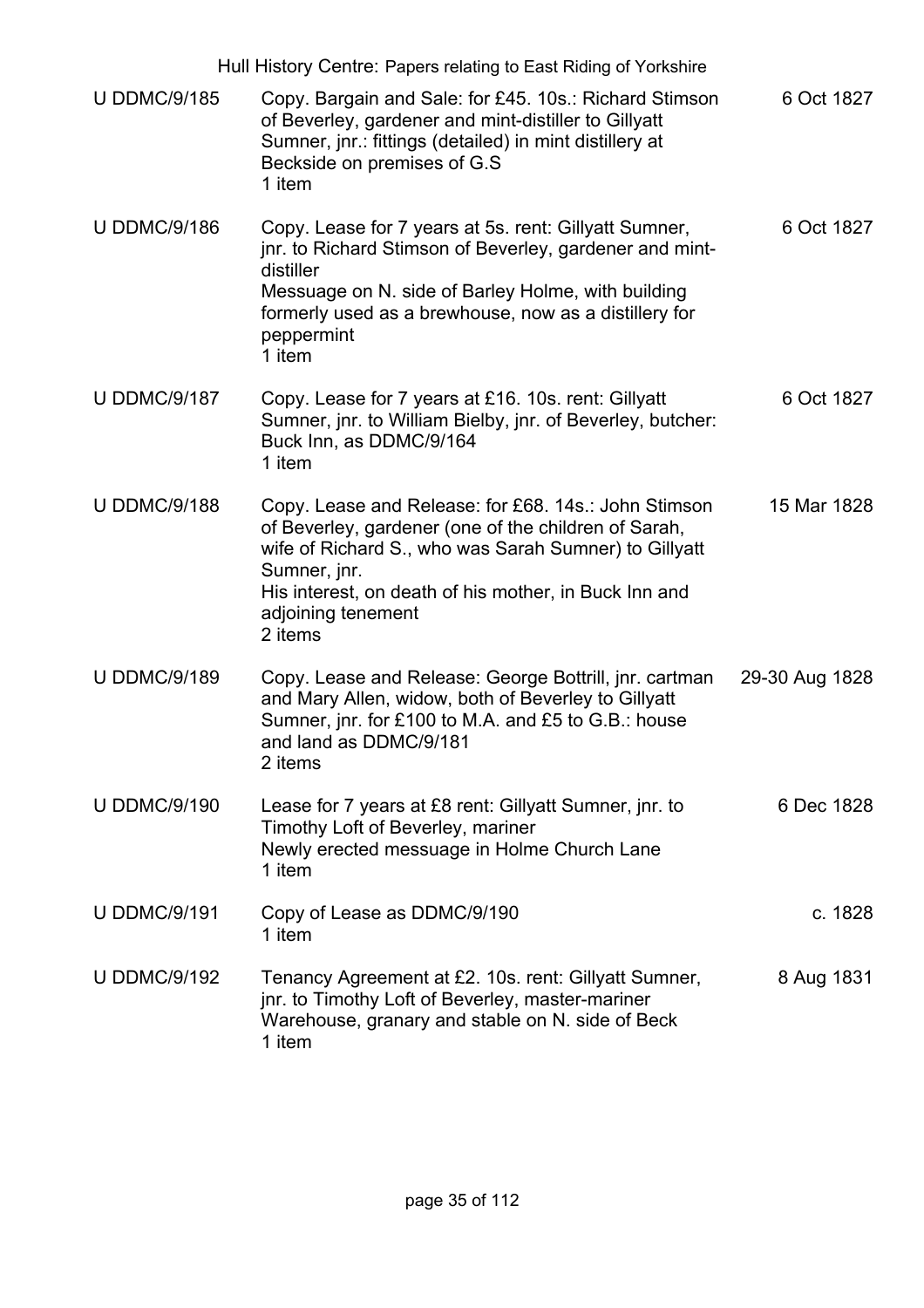| Hull History Centre: Papers relating to East Riding of Yorkshire |                                                                                                                                                                                                                                                                                                                                                                                                                                                                    |                             |
|------------------------------------------------------------------|--------------------------------------------------------------------------------------------------------------------------------------------------------------------------------------------------------------------------------------------------------------------------------------------------------------------------------------------------------------------------------------------------------------------------------------------------------------------|-----------------------------|
| <b>U DDMC/9/193</b>                                              | Lease for 4 years at £10. 10s. rent: Gillyatt Sumner, jnr.<br>to Timothy Loft of Beverley, master-mariner<br>Messuage and garth, and adjoining property as<br><b>DDMC/9/192</b><br>1 item                                                                                                                                                                                                                                                                          | 25 Nov 1831                 |
| <b>U DDMC/9/194</b>                                              | Copies Lease at 10s. rent: Gillyatt Sumner, jnr. to<br>Josiah Burkinshaw of Wrawby, co. Lincs. farmer: stable<br>in Holme Church Lane<br>2 items                                                                                                                                                                                                                                                                                                                   | 6 Oct 1832                  |
| <b>U DDMC/9/195</b>                                              | Tenancy agreements from Gillyatt Sumner, jnr. of<br>cottages in Grovel Lane, Holme Church Lane and at<br>Londonderry<br>To:<br>a) Robert Connyworth, 21 May 1831<br>b) John Foster, labourer, 4 Feb 1833<br>c) Edward Scarr, waterman, 27 Apr 1833<br>d) Diana Nicholson, widow, 24 Aug 1833<br>e) John Foster, labourer, 11 Dec 1833<br>f) John Sadler, tanner, 19 May 1834<br>With accounts for painting and repairing houses at<br>Londonderry, 1833<br>8 items | 21 May 1831-<br>19 May 1834 |
| <b>U DDMC/9/196</b>                                              | Copies. Tenancy Agreement at £5. 5s. rent: Gillyatt<br>Sumner, jnr. to George Smith, joiner and wheelwright<br>of Beverley: shop and yard in Holme Church Lane<br>2 items                                                                                                                                                                                                                                                                                          | 31 Jul 1834                 |
| <b>U DDMC/9/197</b>                                              | Extension of Tenancy Agreement as DDMC/9/193, for<br>one year<br>1 item                                                                                                                                                                                                                                                                                                                                                                                            | 1 Jan 1836                  |
| <b>U DDMC/9/198</b>                                              | Agreement for Sale for £315: Gillyatt Sumner, jnr. to<br>William Bielby, jnr. of Beverley, gent.: messuage,<br>warehouse, garths and shop on N. side of Beverley<br><b>Beck</b><br>1 item                                                                                                                                                                                                                                                                          | 29 Aug 1836                 |
| <b>U DDMC/9/199</b>                                              | Copy. Lease and Release further to DDMC/9/198<br>2 items                                                                                                                                                                                                                                                                                                                                                                                                           | 2-3 Jan 1837                |
| <b>U DDMC/9/200</b>                                              | Copy. Release for £100: Gillyatt Sumner, jnr. to George<br>Whiting of Beverley, jnr.: orchard (Holme Church Lane<br>S.)<br>1 item                                                                                                                                                                                                                                                                                                                                  | 28 Apr 1838                 |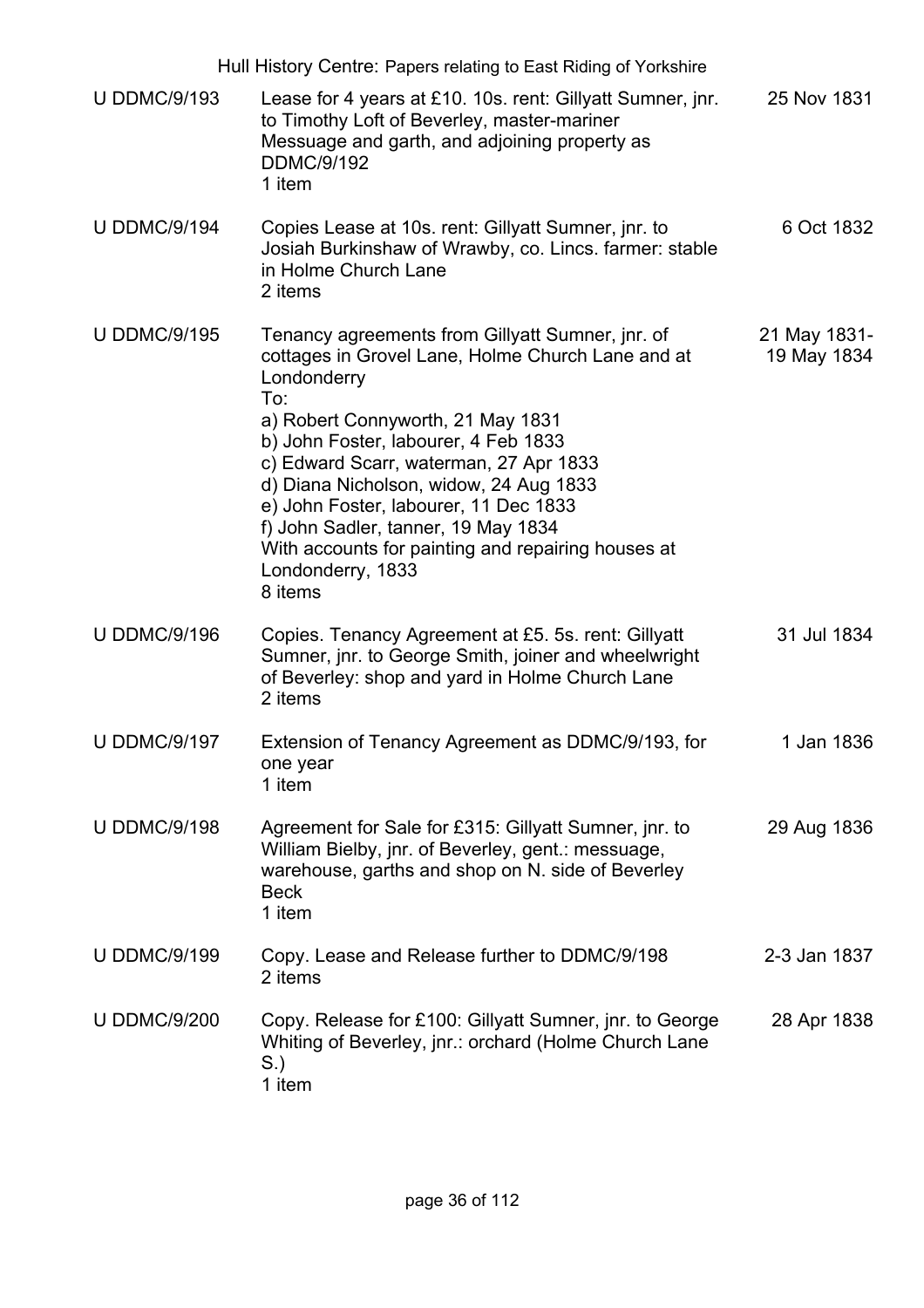|                     | Hull History Centre: Papers relating to East Riding of Yorkshire                                                                                                                                                                                                                                                                                                                                                                                                                                                                                                                                                                                                                                                                                                                                                                                                                                                                                    |                            |
|---------------------|-----------------------------------------------------------------------------------------------------------------------------------------------------------------------------------------------------------------------------------------------------------------------------------------------------------------------------------------------------------------------------------------------------------------------------------------------------------------------------------------------------------------------------------------------------------------------------------------------------------------------------------------------------------------------------------------------------------------------------------------------------------------------------------------------------------------------------------------------------------------------------------------------------------------------------------------------------|----------------------------|
| <b>U DDMC/9/201</b> | Tenancy Agreements from Gillyatt Sumner, jnr. for<br>houses in Holme Church Lane and Londonderry<br>To:<br>a) John Hudson, labourer, 5 May 1838<br>b) Ann Ranson, singlewoman, 5 Nov 1838<br>c) Henry Fox, cordwainer, 12 Jan 1839<br>d) John Foster, labourer, 1 Apr 1839<br>e) Tamar Willis, widow, 3 Dec 1839<br>f) George Freeberry, cordwainer, 23 Dec 1839<br>g) as (f), 2 Apr 1840<br>h) Ann Fountain, spinster, 2 Apr 1847<br>i) William Shepherdson, labourer, 26 Jan 1843<br>j) Margaret Fox, spinster, 19 Mar 1844<br>k) James Stewart, basket maker, 10 Jan 1845<br>I) Elizabeth Booth, singlewoman, 16 Apr 1845<br>m) Jane Ballard, singlewoman, 13 Jun 1845<br>n) Sophia Boddy, singlewoman, 24 Oct 1845<br>o) Ann Holmes, 9 Jan 1846<br>p) Sabina Watson, widow, 19 Jan 1846<br>q) Jane Gibson, singlewoman, 17 Feb 1846<br>With relative items (accounts for repairs; assessments;<br>notices to quit; court orders for rent; etc.) | 5 May 1838-<br>17 Feb 1846 |
|                     | 18 items                                                                                                                                                                                                                                                                                                                                                                                                                                                                                                                                                                                                                                                                                                                                                                                                                                                                                                                                            |                            |
| <b>U DDMC/9/202</b> | Copy. Agreement for Sale: for £33: Gillyatt Sumner to<br>Richard Taylor: 264sq. yds. in Holme Church Lane<br>1 item                                                                                                                                                                                                                                                                                                                                                                                                                                                                                                                                                                                                                                                                                                                                                                                                                                 | 5 Jun 1839                 |
| <b>U DDMC/9/203</b> | Copy. Lease and Release further to DDMC/9/202<br>2 items                                                                                                                                                                                                                                                                                                                                                                                                                                                                                                                                                                                                                                                                                                                                                                                                                                                                                            | 14-15 Jun 1839             |
| <b>U DDMC/9/204</b> | Copies<br>a) Copy. Agreement for Sale: for £30: Mathew<br>Armstrong, keelman and wife Mary, William Lowther,<br>coal merchant, George Owen, mariner and wife Sarah,<br>and John Maude, mariner to Gillyatt Sumner:<br>messuage and garth on N. side of Beckside<br>b) Copy. Tenancy Agreement for the same as (a): G.S.<br>to Mathew Armstrong, 8 Mar 1842<br>2 items                                                                                                                                                                                                                                                                                                                                                                                                                                                                                                                                                                               | 7-8 Mar 1842               |
| <b>U DDMC/9/205</b> | Copies<br>a) Copy. Release: for £10: Mathew Armstrong,<br>keelman and wife Mary to George Owen, mariner:<br>moiety of tenement on N. side of Beckside<br>b) Copy. Certificate of consent of Mary Armstrong to (a)<br>c) Copy. Deposition of James Dawson of Beverley,<br>clerk, relating to (b)<br>3 items                                                                                                                                                                                                                                                                                                                                                                                                                                                                                                                                                                                                                                          | 14 Mar 1842                |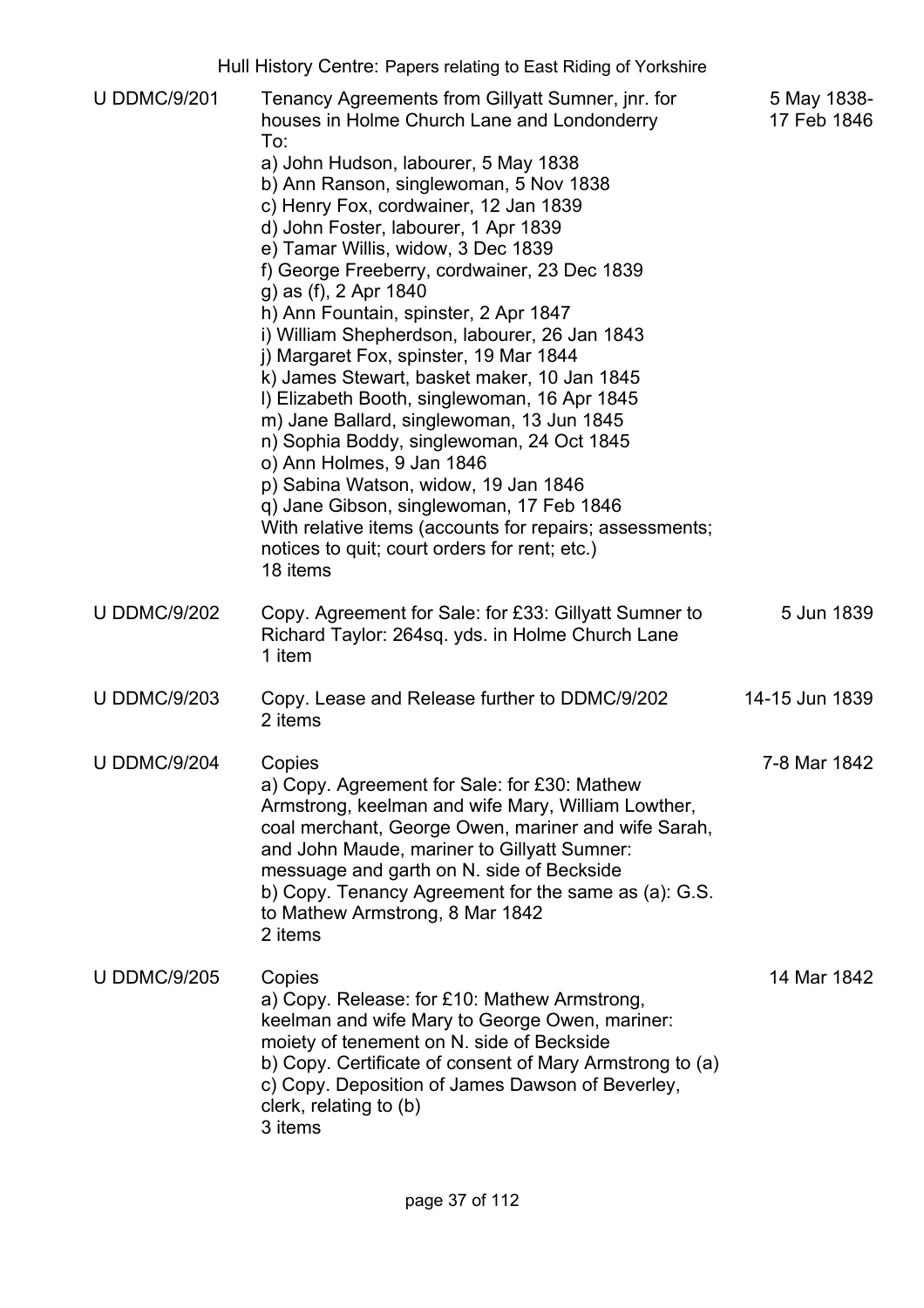|                     | Hull History Centre: Papers relating to East Riding of Yorkshire                                                                                                                                                                                                                                                                                                                                                                                                               |                             |
|---------------------|--------------------------------------------------------------------------------------------------------------------------------------------------------------------------------------------------------------------------------------------------------------------------------------------------------------------------------------------------------------------------------------------------------------------------------------------------------------------------------|-----------------------------|
| <b>U DDMC/9/206</b> | Copy. Agreement for Sale: for £157. 10s.: Gillyatt<br>Sumner to George Garton of Beverley, millwright:<br>messuage<br>1 item                                                                                                                                                                                                                                                                                                                                                   | 13 Jun 1845                 |
| <b>U DDMC/9/207</b> | Copy. Conveyance further to DDMC/9/206: 177sq. yds.<br>(Methodist Chapel S.) with messuage recently erected<br>thereon<br>1 item                                                                                                                                                                                                                                                                                                                                               | 11 Oct 1845                 |
| <b>U DDMC/9/208</b> | Copy. Agreement for Sale: for £50: Gillyatt Sumner to<br>Martin Lascelles of Beverley, blacksmith: 164sq. yds.<br>(Holme Church Lane S.)<br>1 item                                                                                                                                                                                                                                                                                                                             | 6 Apr 1846                  |
| <b>U DDMC/9/209</b> | Copy. Conveyance for £166. 5s.: Surviving members of<br>Committee as DDMC/9/149 and Gillyatt Sumner to<br>Rev. William Robinson Gilby, Rev. William Hildyard,<br>Rev. John Burton Birtwhistle, Henry William Hutton and<br>Robert Wylie, all of Beverley<br>120sq. yds. and schoolhouse as DDMC/9/149<br>1 item                                                                                                                                                                | 16 Oct 1846                 |
| <b>U DDMC/9/210</b> | Copy. Assignment<br>i) Elizabeth and Ann Lee of Beverley, spinsters<br>ii) James Smith of New Malton, gent. to<br>iii) Gillyatt Sumner<br>For £66. 19. 6d.: 893sq. yds. on N. side of Flemingate<br>(Hell Garth Lane S.; a new road from Tenter Lane E.):<br>Recites Lease and Will of John Lee of Beverley, corn-<br>factor (9 Feb 1789)<br>1 item                                                                                                                            | 20 Oct 1847                 |
| <b>U DDMC/9/211</b> | Tenancy Agreements from Gillyatt Sumner for houses<br>in Londonderry and Holme Church Lane<br>To:<br>a) Mathew Herington, miller, 14 Jan 1847<br>b) Henry Beneson, labourer, 14 Jul 1847<br>c) George Freeberry, cordwainer, 14 Apr 1848<br>d) Ann Forsythe, widow, 28 Apr 1848<br>e) Mathew Wilson, potter, 30 Oct 1848<br>f) John Parkins, bricklayer, 5 Mar 1849<br>g) Thomas Waterland, labourer, 30 Jun 1849<br>With relative items (accounts for repairs etc.)<br>1 item | 14 Jan 1847-<br>30 Jun 1849 |
| <b>U DDMC/9/212</b> | Copy. Conveyance further to DDMC/9/208<br>1 item                                                                                                                                                                                                                                                                                                                                                                                                                               | 6 Apr 1848                  |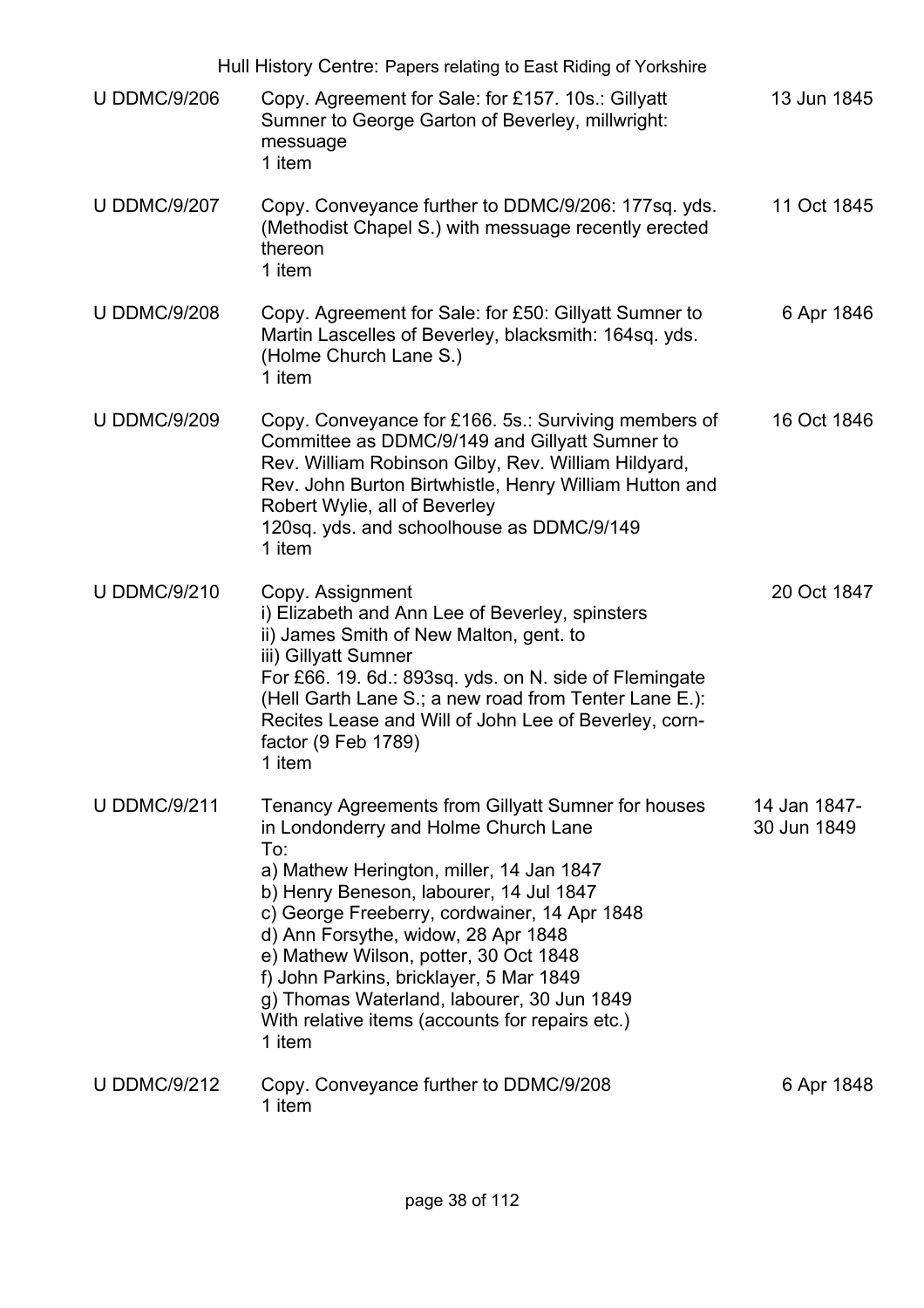|                     | Hull History Centre: Papers relating to East Riding of Yorkshire                                                                                                                                                                                                                                                                                                                                                                                     |                            |
|---------------------|------------------------------------------------------------------------------------------------------------------------------------------------------------------------------------------------------------------------------------------------------------------------------------------------------------------------------------------------------------------------------------------------------------------------------------------------------|----------------------------|
| <b>U DDMC/9/213</b> | Copy. Agreement for Sale: for £96: Gillyatt Sumner to<br>William Close Catterson of Beverley, tanner: as<br><b>DDMC/9/210</b><br>1 item                                                                                                                                                                                                                                                                                                              | 11 Sep 1848                |
| <b>U DDMC/9/214</b> | Copy. Conveyance: for £49. 10s.: Margaret Mathews of<br>Long Riston, spinster, Henry Hanwell of Beverley, gent.<br>and wife Elizabeth Ann, and Henry Edward Silvester of<br>Beverley, gent. to Gillyatt Sumner<br>365sq. yds. (new Sigston Street W.)<br>1 item                                                                                                                                                                                      | 7 Nov 1849                 |
| <b>U DDMC/9/215</b> | Plan of building ground on S. side of Fleming-gate (as<br>DDMC/9/214)<br>1 item                                                                                                                                                                                                                                                                                                                                                                      | n.d. [1849]                |
| <b>U DDMC/9/216</b> | <b>Agreements for Sale</b><br>a) Copy. Agreement for Sale: for £5. 5s.: Gillyatt<br>Sumner to Timothy Lundie of Beverley, grocer: small<br>parcel (Holme Church Lane N.), 24 Oct 1851<br>b) Agreement for Sale: for £52. 10s.: Gillyatt Sumner to<br>Timothy Lundie of Beverley, grocer: house ((Holme<br>Church Lane N.), 1 Nov 1851<br>c) Copy of $(b)$<br>d) Draft Conveyance further to (b)<br>e) Copy. Conveyance as (d), 2 Feb 1852<br>5 items | 24 Oct 1851-<br>2 Feb 1852 |
| <b>U DDMC/9/217</b> | Agreement for Sale: for £70: Gillyatt Sumner to<br>Benjamin Loft of Beverley, joiner: 365sq. yds. (as<br>DDMC/9/214)<br>1 item                                                                                                                                                                                                                                                                                                                       | 21 Jun 1852                |
| <b>U DDMC/9/218</b> | Copy. Conveyance further to DDMC/9/217<br>1 item                                                                                                                                                                                                                                                                                                                                                                                                     | 3 Jul 1852                 |
| <b>U DDMC/9/219</b> | Copy. Mortgage: for £70: Benjamin Loft to Gillyatt<br>Sumner: as DDMC/9/217<br>1 item                                                                                                                                                                                                                                                                                                                                                                | 5 Jul 1852                 |
| <b>U DDMC/9/220</b> | Draft. Assignment: for £95: Gillyatt Sumner to John<br>Beaumont West of Beverley, cordwainer: as<br><b>DDMC/9/210</b><br>1 item                                                                                                                                                                                                                                                                                                                      | 6 Jun 1853                 |
| <b>U DDMC/9/221</b> | Draft. Assignment: for £105: Gillyatt Sumner and<br>Benjamin Loft to Thomas Crust of Beverley, gent.:<br>mortgage as DDMC/9/219 and another of 5 Jul 1854<br>1 item                                                                                                                                                                                                                                                                                  | 12 Apr 1859                |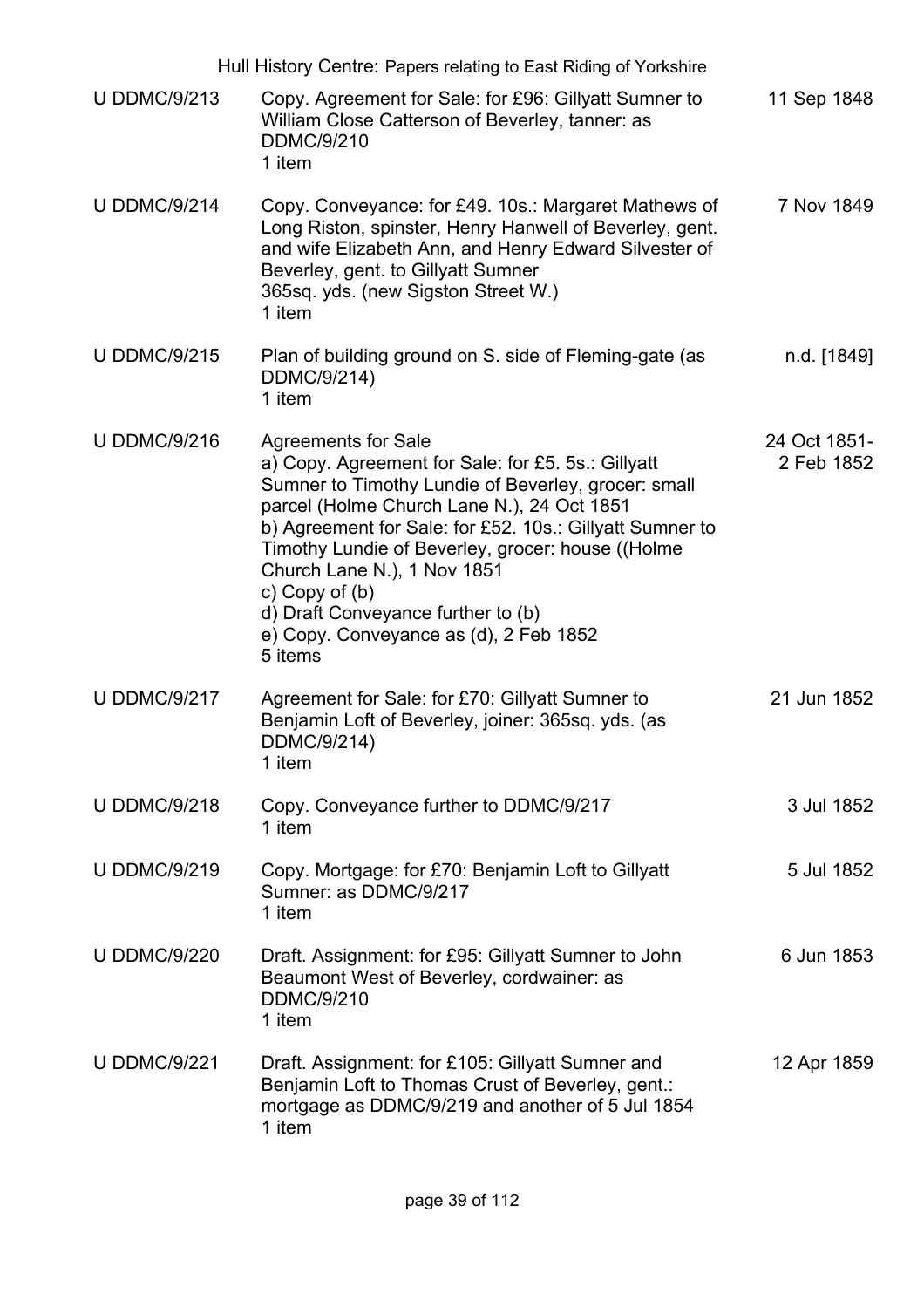|                     | Hull History Centre: Papers relating to East Riding of Yorkshire                                                                                                                                                                        |              |
|---------------------|-----------------------------------------------------------------------------------------------------------------------------------------------------------------------------------------------------------------------------------------|--------------|
| <b>U DDMC/9/222</b> | Extract from the Book of the Provost of Beverley<br>relating to land in Holme Church Lane (near St.<br>Nicholas churchyard, and a lane from Parsonbrigg to<br>the church of St. Nicholas), now property of G Sumner<br>1 item           | [14th cent.] |
| <b>U DDMC/9/223</b> | Draft: Release for £160: Trustees Dissenting<br>Congregation of Protestants in Beverley to Samuel<br>Johnston of Beverley, gent.<br><b>Tenement in Laregate</b><br>1 item                                                               | post 1742    |
| <b>U DDMC/9/224</b> | Draft Release as DDMC/9/223<br>1 item                                                                                                                                                                                                   | post 1742    |
| U DDMC/10           | <b>Beverley Parks</b>                                                                                                                                                                                                                   | 1545-1836    |
| <b>U DDMC/10/1</b>  | Case and extracts: tithes of Beverley Parks<br>1 bundle                                                                                                                                                                                 | 1545-1805    |
| <b>U DDMC/10/2</b>  | Extract. Grant to John Farneham: tithes of Beverley<br>Park<br>1 item                                                                                                                                                                   | 20 Jul 1576  |
| <b>U DDMC/10/3</b>  | Extract. Grant to Edward Downinge and Peter Ashton<br>1 item                                                                                                                                                                            | 25 Jan 1582  |
| U DDMC/10/4a        | Abstract of Title of Charles, Lord Yarborough and Hon.<br>Charles Anderson Pelham: lands in Beverley Park<br>(estate of Sir Michael Wharton)<br>1 item                                                                                  | 1724-1803    |
| U DDMC/10/4b        | Similar Abstract of Title as DDMC/10/4a<br>1 item                                                                                                                                                                                       | 1805-1806    |
| <b>U DDMC/10/5</b>  | Copy. Mortgage for £315: Gillyatt Sumner of Beverley,<br>skinner to John Auton of Laughton, gent.<br>2 closes in Beverley Parks; and a little close in<br><b>Beverley</b><br>1 item                                                     | 9 Nov 1807   |
| <b>U DDMC/10/6</b>  | Copy. Conveyance: for £930: William Dickinson and<br>William Hesleden trustees of Lord Yarborough and<br>Charles Anderson Pelham, to Samuel King of Hull,<br>ironmonger<br>2 closes near England Spring Lane and their tithes<br>1 item | 6 Apr 1809   |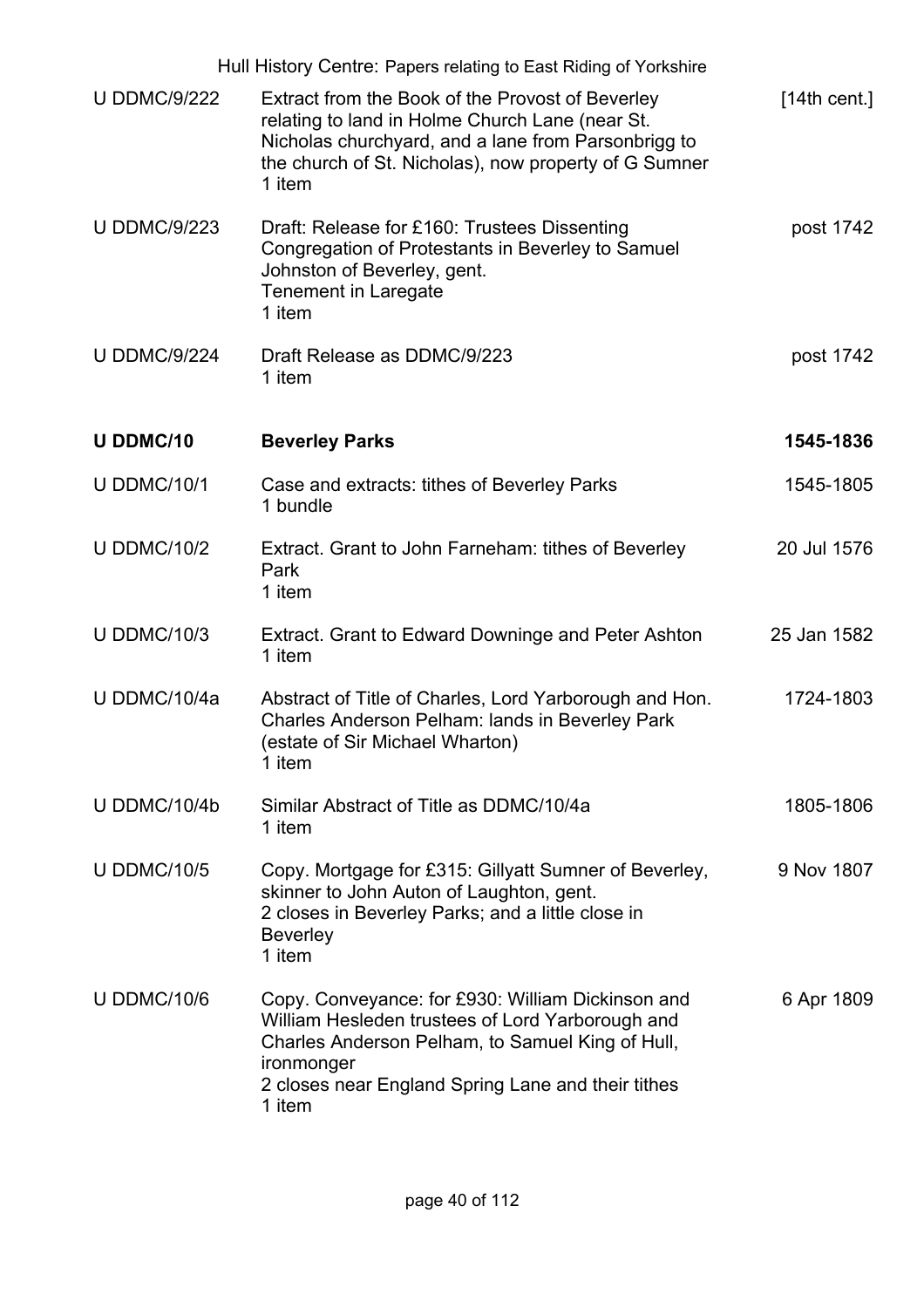|                     | Hull History Centre: Papers relating to East Riding of Yorkshire                                                                                                                                                                                                              |                             |
|---------------------|-------------------------------------------------------------------------------------------------------------------------------------------------------------------------------------------------------------------------------------------------------------------------------|-----------------------------|
| <b>U DDMC/10/7</b>  | Schedule of title deeds: lands of Gillyatt Sumner, jnr.<br>mortgaged to John Wilson for £700<br>1 item                                                                                                                                                                        | 1809-1819                   |
| <b>U DDMC/10/8</b>  | Schedule (similar to DDMC/10/7): lands mortgaged to<br>Robert Hornby for £700<br>1 item                                                                                                                                                                                       | 1809-1826                   |
| <b>U DDMC/10/9</b>  | Notice and minutes of meetings<br>a) Notice of meeting to choose a surveyor to assess<br>rates in Beverley Parks, 13 Nov 1817<br>b) Minutes of meeting of inhabitants of Beverley Park<br>and Woodmansey to consider employment and relief of<br>poor, 18 Nov 1816<br>2 items | 18 Nov 1816-<br>13 Nov 1817 |
| <b>U DDMC/10/10</b> | Copy. Agreement for Sale: for £840: Samuel King of<br>Melton, gent. to Gillyatt Sumner, jnr. of Beverley, gent.<br>2 closes<br>1 item                                                                                                                                         | 18 Sep 1818                 |
| <b>U DDMC/10/11</b> | Copy. Lease and Release further to DDMC/10/10<br>2 items                                                                                                                                                                                                                      | 5 Apr 1819-<br>6 Apr 1819   |
| <b>U DDMC/10/12</b> | Mortgage: for £700: Gillyatt Sumner, jnr. to John<br>Wilson of Shipton, yeoman: as DDMC/10/10: With copy<br>1 item                                                                                                                                                            | 8 Apr 1819                  |
| <b>U DDMC/10/13</b> | Lease for 14 years at £29. 17s.: Gillyatt Sumner, jnr. to<br>George Arah of Beverley, grocer<br>2 parcels, part of land as DDMC/10/12: With copy<br>1 item                                                                                                                    | 18 Oct 1819                 |
| <b>U DDMC/10/14</b> | Lease for 14 years at £7. 17. 6d. rent: Gillyatt Sumner,<br>jnr. to Richard Stimson of Beverley, gardener and<br>innkeeper<br>Parcel, part of land as DDMC/10/10: With copy<br>1 item                                                                                         | 18 Oct 1819                 |
| <b>U DDMC/10/15</b> | Copy. Minutes of meeting of inhabitants of Beverley<br>Park: appeal against poor rate assessment (no date)<br>With copy of Land Tax Assessment for Woodmansey-<br>cum-Beverley Parks, 1823<br>1 item                                                                          | c. 1823                     |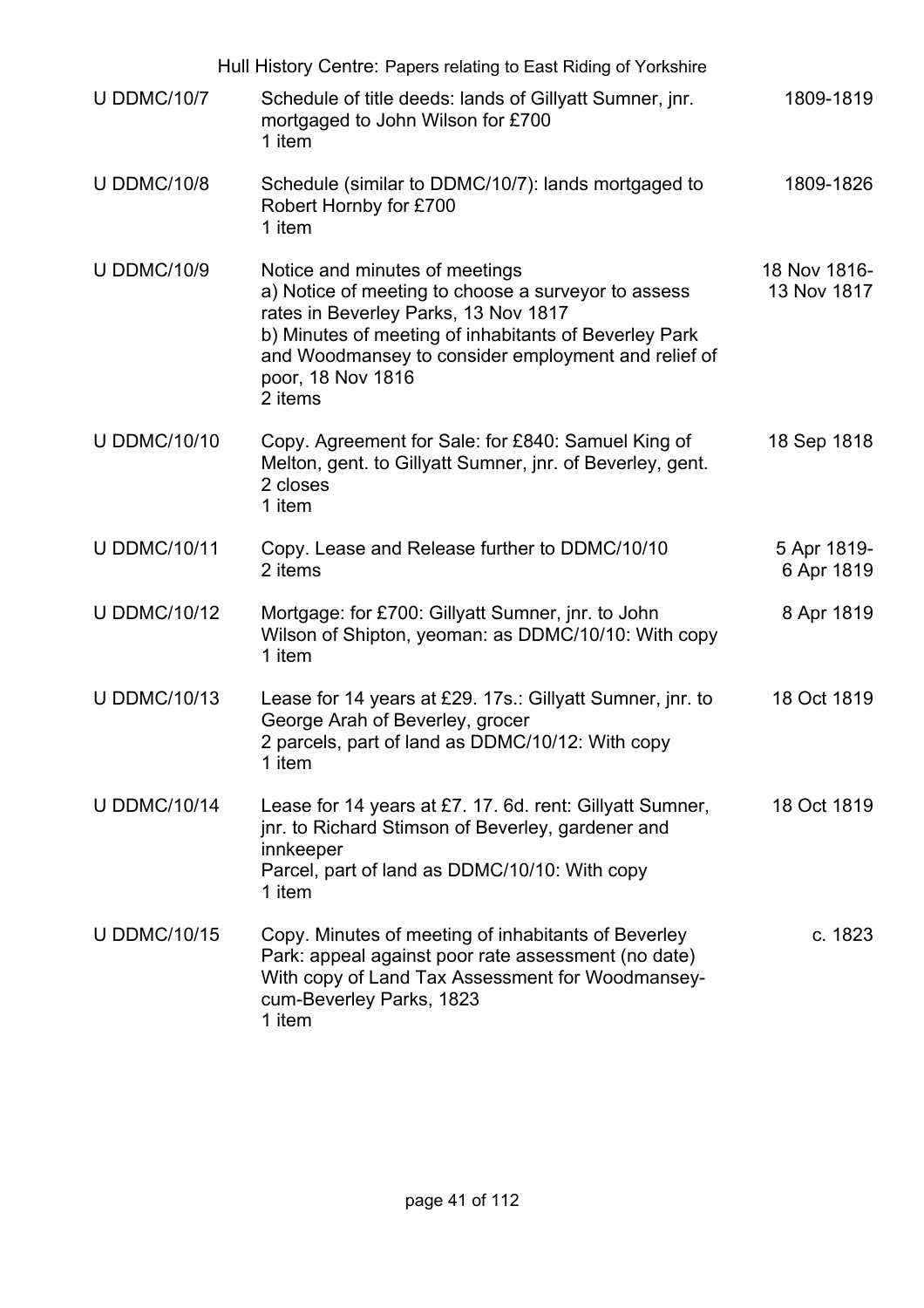|                     | Hull History Centre: Papers relating to East Riding of Yorkshire                                                                                                                                                                                                                                               |                             |
|---------------------|----------------------------------------------------------------------------------------------------------------------------------------------------------------------------------------------------------------------------------------------------------------------------------------------------------------|-----------------------------|
| <b>U DDMC/10/16</b> | Copy. Assignment of Mortgage as DDMC/10/5 and a<br>further mortgage to Gillyatt Sumner, jnr.: for £500 to<br>John Auton and £80 to G.S. senr<br>With copy of a deposition by William Woodell,<br>assessor, and John Dawson, constable: ill words from<br>William Bravinder to G.S. jnr., 31 Jan 1823<br>1 item | 21 Aug 1822-<br>31 Jan 1823 |
| <b>U DDMC/10/17</b> | Copy. Tenancy Agreement: at £8. 18s.: Gillyatt<br>Sumner, jnr. to John Shepherdson of Beverley Park,<br>yeoman<br>Cottage and close (1ac. 1r. 10p.). With copy<br>Agreement terminating previous leases of the premises<br>2 items                                                                             | 31 Mar 1824                 |
| <b>U DDMC/10/18</b> | Copy. Agreement by William Shepherdson of Beverley,<br>butcher to take over tenancy as DDMC/10/17, his<br>brother John S. having deserted the premises<br>1 item                                                                                                                                               | 21 Mar 1825                 |
| <b>U DDMC/10/19</b> | Lease for 6 years at £7. 17. 6d. rent: Gillyatt Sumner,<br>jnr. to George Botterill, jnr. of Beverley, cartman<br>Close (1ac. 2r. 31p.)<br>1 item                                                                                                                                                              | 12 Dec 1825                 |
| <b>U DDMC/10/20</b> | Assignment of Mortgage as DDMC/10/12 to Robert<br>Hornby of Great Driffield, farmer<br>1 item                                                                                                                                                                                                                  | 23 Oct 1826                 |
| <b>U DDMC/10/21</b> | Copy. Tenancy Agreement at £23. 10s. rent: Gillyatt<br>Sumner, jnr. to William Shepherdson of Beverley,<br>butcher<br>As DDMC/10/17 and close (3ac. 25p)<br>1 item                                                                                                                                             | 28 Dec 1826                 |
| <b>U DDMC/10/22</b> | Copy. Tenancy Agreement at £24. 11s. rent: Gillyatt<br>Sumner, jnr. to William Shepherdson of Beverley,<br>butcher<br>As DDMC/10/21<br>1 item                                                                                                                                                                  | 22 Sep 1827                 |
| <b>U DDMC/10/23</b> | Copy. Tenancy Agreement at £8. 0. 3d. rent: Gillyatt<br>Sumner, jnr. to William Bainbridge of Beverley,<br>gardener<br>Close (1ac. 1r. 35p.)<br>1 item                                                                                                                                                         | 6 Oct 1827                  |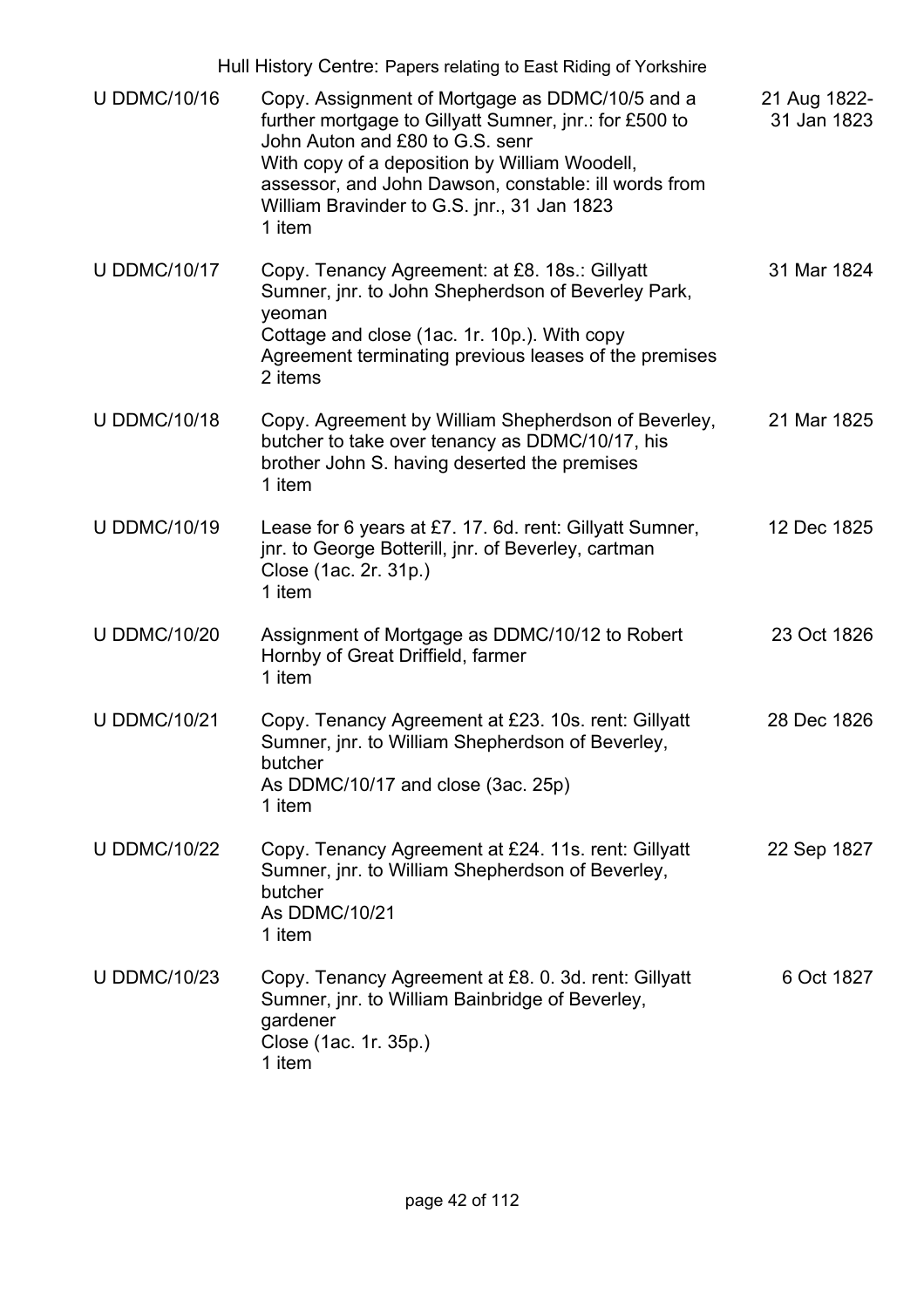|                     | Hull History Centre: Papers relating to East Riding of Yorkshire                                                                                                                                                                   |                |
|---------------------|------------------------------------------------------------------------------------------------------------------------------------------------------------------------------------------------------------------------------------|----------------|
| <b>U DDMC/10/24</b> | Copy. Lease for 10 years at £16 rent: Gillyatt Sumner,<br>jnr. to Robert Thornton of Beverley, bone-crusher<br>Holmes Low Close and Bleach Yard East Close<br>1 item                                                               | 2 Feb 1828     |
| <b>U DDMC/10/25</b> | Copy. Tenancy Agreement at £12 rent: Gillyatt<br>Sumner, jnr. to William Bainbridge of Beverley,<br>gardener<br>Close (2ac. 2r. 15p.)<br>1 item                                                                                    | 1 Mar 1828     |
| <b>U DDMC/10/26</b> | Copy. Tenancy Agreement at £8. 18s. rent: Gillyatt<br>Sumner, jnr. to William Shepherdson of Beverley Park,<br>yeoman<br>Cottage and close as DDMC/10/17<br>1 item                                                                 | 29 Aug 1828    |
| <b>U DDMC/10/27</b> | Copy. Tenancy Agreement at £12 rent: Gillyatt<br>Sumner, jnr. to William Shepherdson of Beverley Park,<br>yeoman<br>Close as DDMC/10/25<br>1 item                                                                                  | 24 Jan 1829    |
| <b>U DDMC/10/28</b> | Copy. Lease and Release: for £300: Gillyatt Sumner,<br>jnr. to Stephen Denton of Beverley, esq.<br>2 parcels (3ac. 17p. and 36p. part of Green Lane) and<br>their tithes. (Part of land as DDMC/10/10<br>2 items                   | 1-2 Apr 1831   |
| <b>U DDMC/10/29</b> | Copy. Lease and Release: for £142: Gillyatt Sumner,<br>jnr. to Frederic Campbell, jnr. of Beverley, gent.<br>Part of Taylor's West Close (1ac. 18p.) and part of<br>Green Lane (2r. 25p.). (Part of land as DDMC/10/10)<br>2 items | 19-20 Apr 1831 |
| <b>U DDMC/10/30</b> | Agreement for Sale: for £127. 10s.: Gillyatt Sumner,<br>jnr. to William Shepherdson of Flemingate<br>Garden and orchard (1ac. 1r. 4p.)<br>1 item                                                                                   | 22 Apr 1831    |
| <b>U DDMC/10/31</b> | Copy. Lease and Release: for £127. 10s.: Gillyatt<br>Sumner, jnr. to Stephen Denton of Beverley, esq.: as<br><b>DDMC/10/30</b><br>2 items                                                                                          | 18-19 Nov 1831 |
| <b>U DDMC/10/32</b> | Draft. Lease for 7 years at £10 rent: Gillyatt Sumner,<br>jnr. to William Shepherdson of Flemingate: Barman<br>Close (2ac. 2r. 15p.)<br>1 item                                                                                     | 13 Sep 1833    |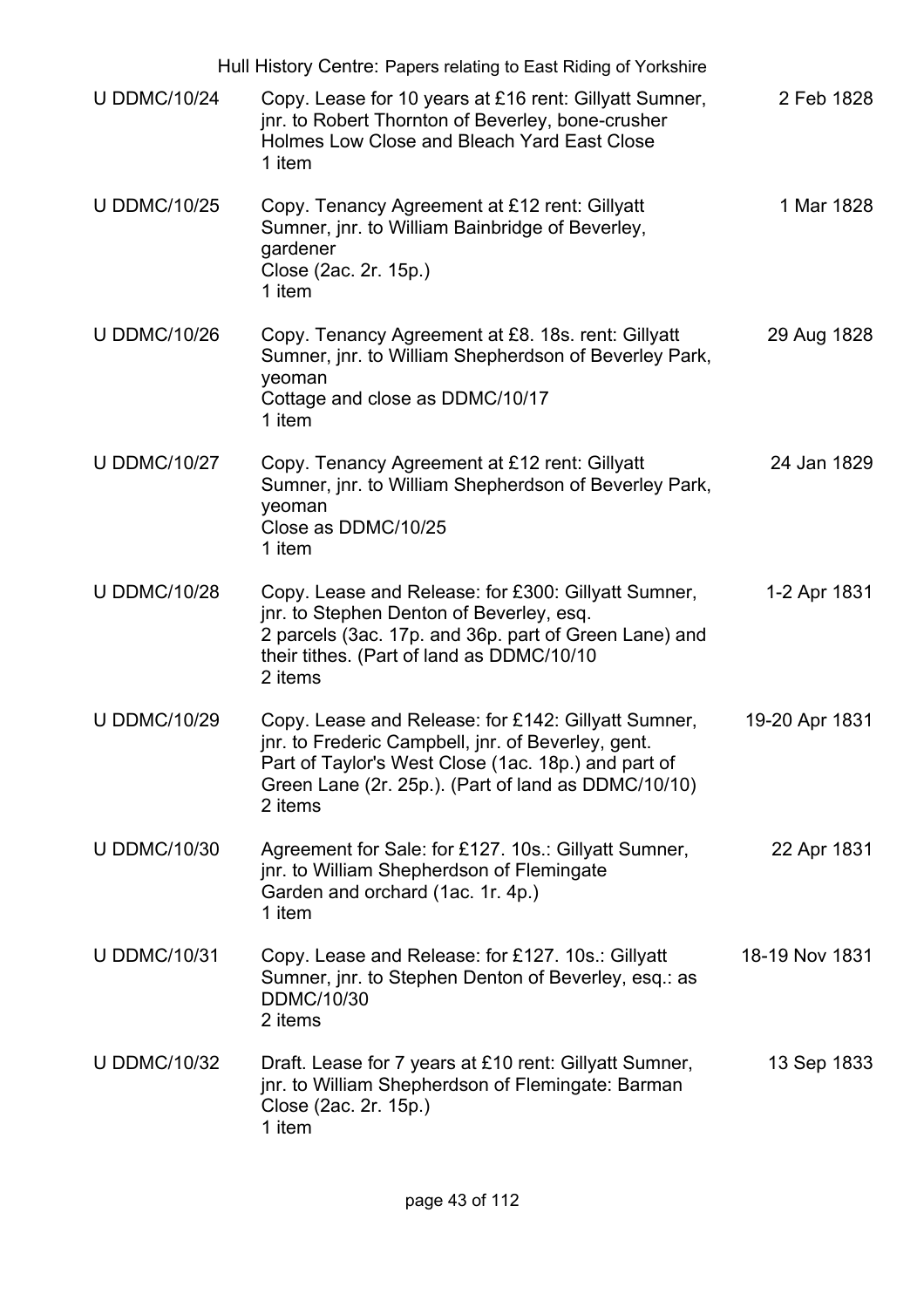|                     | Hull History Centre: Papers relating to East Riding of Yorkshire                                                                                                                                                                                                |             |
|---------------------|-----------------------------------------------------------------------------------------------------------------------------------------------------------------------------------------------------------------------------------------------------------------|-------------|
| <b>U DDMC/10/33</b> | Copy: Conveyance for £350: Gillyatt Sumner, jnr. to<br>Stephen Denton of Beverley, esq.: as DDMC/10/32<br>1 item                                                                                                                                                | 10 Sep 1836 |
| <b>U DDMC/10/34</b> | Description of property to be sold by Gillyatt Sumner,<br>jnr. to Stephen Denton (part of Taylors West Close and<br>of Green Lane, and Taylors East Close) and Mr.<br>Bettinson (part of Taylors West Close)<br>1 item                                          | 1830s       |
| <b>U DDMC/11</b>    | <b>Bewholme</b>                                                                                                                                                                                                                                                 | 1812-1828   |
| <b>U DDMC/11/1</b>  | Draft. Reconveyance: for £800: William Stephenson of<br>Arras, yeoman to Sir William Henry Pennyman of<br>Beverley: capital messuage and lands: On redemption<br>of a mortgage of 5-6 Aug 1803<br>1 item                                                        | 6 Feb 1812  |
| <b>U DDMC/11/2</b>  | Draft. Release: for £30: Thomas Smith, yeoman, eldest<br>son of William S. yeoman, dec'd. to George Plowman,<br>wheelwright, all of Bewholme, and his trustee Thomas<br>Dales of Long Riston, farmer<br>Cottage and 1/8 of an acre<br>1 item                    | Dec 1828    |
| <b>U DDMC/12</b>    | <b>Bilton</b>                                                                                                                                                                                                                                                   | 1723        |
| <b>U DDMC/12/1</b>  | Copy. Memorial of Release: William Gillyatt, jnr. of<br>Castlethorpe, co. Lincoln, wool-stapler to Christopher<br>Kirby of Hull, merchant<br>Third part of a messuage in Bilton; and of a pighill in<br>Sutton Ings called Thurnham Coat Garth<br>1 item        | 24 Mar 1723 |
| U DDMC/13           | <b>Bishop Burton</b>                                                                                                                                                                                                                                            | 1813        |
| <b>U DDMC/13/1</b>  | Draft. Assignment of Mortgage<br>i) Robert Barrow, yeoman and wife Jane (admin. of<br>Thomas Page, yeoman)<br>ii) William Spence of Drypool, merchant to<br>iii) Richard Watt, esq. and<br>iv) his trustee Samuel Scholefield of Hull, gent<br>Parcel<br>1 item | 6 Apr 1813  |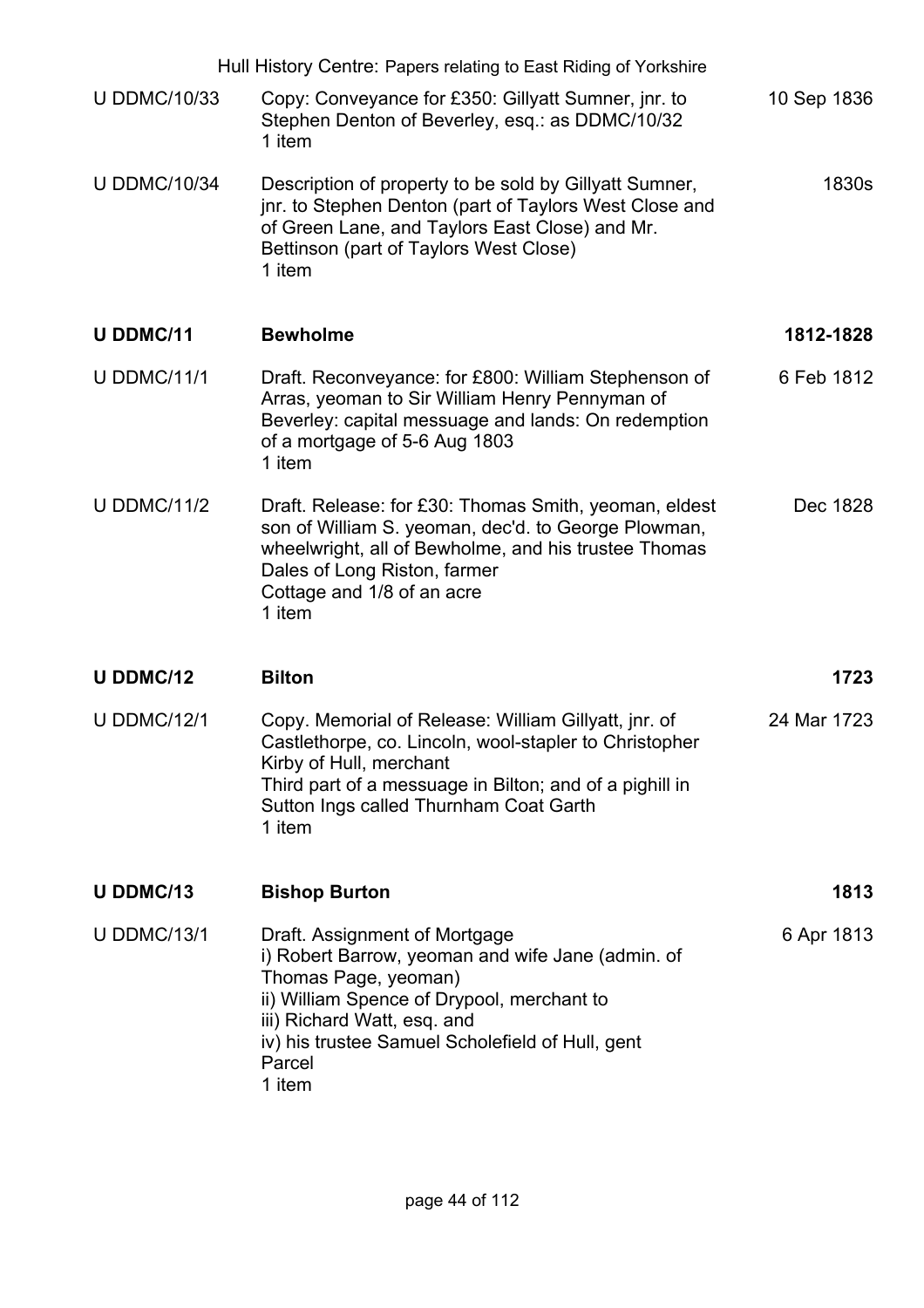|                    | Hull History Centre: Papers relating to East Riding of Yorkshire                                                                                                                                                                                                                                                                                                    |             |
|--------------------|---------------------------------------------------------------------------------------------------------------------------------------------------------------------------------------------------------------------------------------------------------------------------------------------------------------------------------------------------------------------|-------------|
| <b>U DDMC/14</b>   | <b>Bishop Wilton</b>                                                                                                                                                                                                                                                                                                                                                | 1744        |
| <b>U DDMC/14/1</b> | Copy. Memorial of Mortgage: for £1,000: Francis<br>Barlow of Middlethorp, esq. and wife Mary to Mary<br>Whetham, widow of Hon. Francis Witham, General,<br>dec'd.<br>Rents of £58. 0 1/2d. from manor of Bishop Wilton, and<br>of £18. 6. 8d. from prebendary of Saltmarsh<br>1 item                                                                                | 5 Jun 1744  |
| U DDMC/15          | <b>Blacktoft</b>                                                                                                                                                                                                                                                                                                                                                    | 1818        |
| <b>U DDMC/15/1</b> | Sale plan: Thornton House and Thornton Lands Estate<br>in Blacktoft and South Cave<br>1 item                                                                                                                                                                                                                                                                        | 1818        |
| <b>U DDMC/16</b>   | <b>Boreas Hill par. Paull</b>                                                                                                                                                                                                                                                                                                                                       | 1672-1840   |
| <b>U DDMC/16/1</b> | Quitclaim: Barbara Haggitt, widow of John H. to his<br>eldest son Edward H. yeoman, all of Boorehouse hill<br>Mansion house with 2 closes called Twenty Acres, 8ac.<br>in Beaconfield, 7 beastgates in Smirrock and 4<br>beastgates in Brackland in Boorhoushill. 3 closes<br>(20ac.) in Easington. Witn. Hen. Holme, Hen. Canvill,<br><b>Henry Paget</b><br>1 item | 20 Apr 1672 |
| <b>U DDMC/16/2</b> | Particulars of Sale: Boreas Hill estate (farm house and<br>282ac. 1r. 24p.): Plan<br>1 item                                                                                                                                                                                                                                                                         | 4 Feb 1840  |
| <b>U DDMC/17</b>   | <b>Brandesburton</b>                                                                                                                                                                                                                                                                                                                                                | 1781-1835   |
| <b>U DDMC/17/1</b> | Abstract of Title of Peirson Cannam of Brandesburton,<br>farmer: farm with 57ac., a beast-gate in Starr Carr and<br>a right of common in Brandesburton Moor, to be sold to<br>Elizabeth Taylor of Beverley, spinster<br>1 item                                                                                                                                      | 1781-1835   |
| <b>U DDMC/17/2</b> | Agreement for Sale as DDMC/17/1: for £1,800<br>1 item                                                                                                                                                                                                                                                                                                               | 4 Mar 1835  |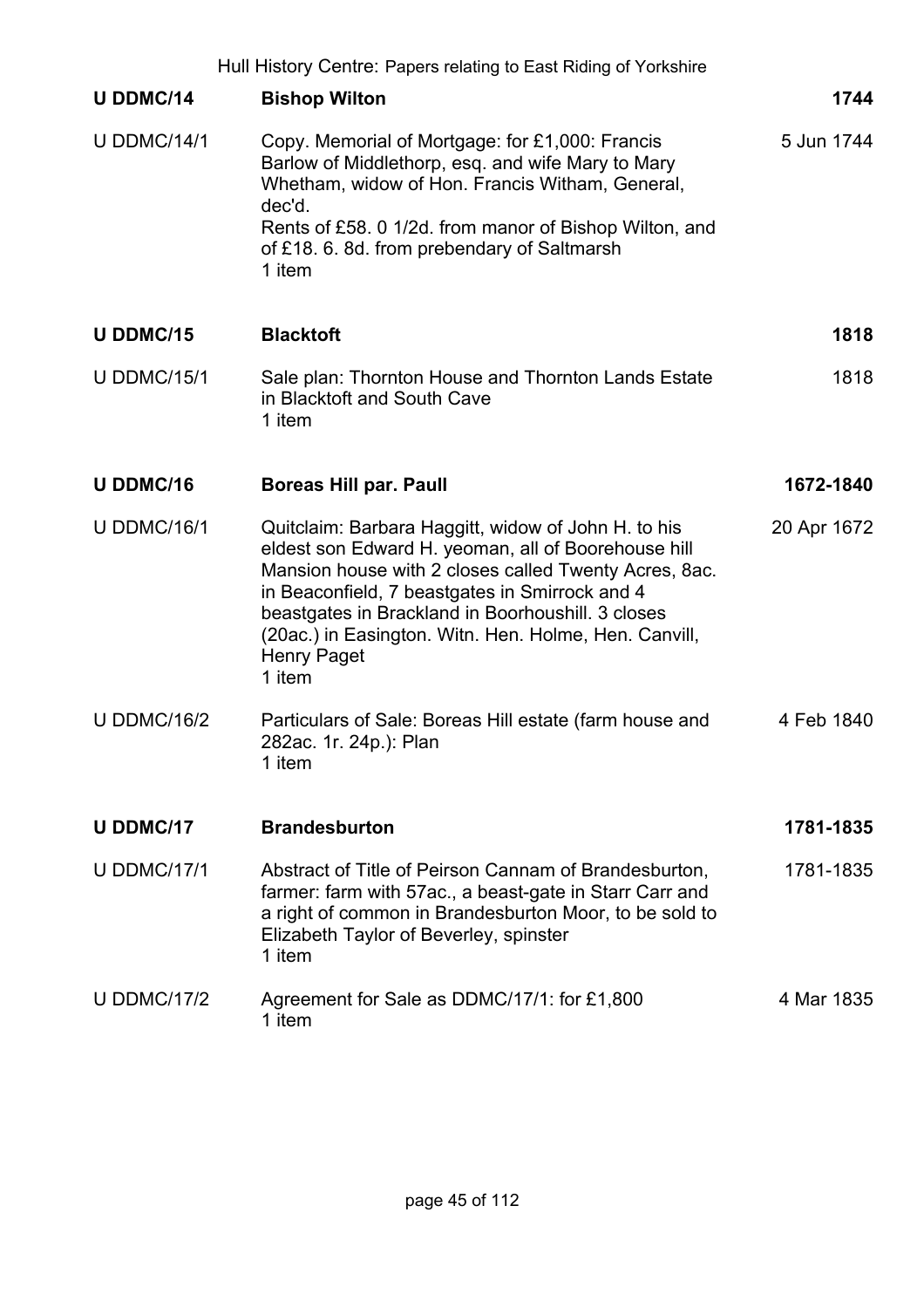Hull History Centre: Papers relating to East Riding of Yorkshire

## **U DDMC/18 Bridlington 1664-1825** U DDMC/18/1 Bargain and Sale: John Yeates, mercer and wife Sarah and Matthew Yeates, master and mariner and wife Abigaill, all of Bridlington to William Yeates of Bempton, yeoman and Melchior Gibbon of Flamborough, yeoman: for £90 to J. & S.Y. Cow Close and two third parts of 3 oxgangs in Little Town Dale: One moiety to use of W.Y. and the other to use of A.Y. Recites Will of Mary Jackson of Bridlington, widow and her bequests to her son Timothy and daughters Rebecca late wife of John Robinson of Scarborough, master and mariner, S.Y. and A.Y. (12 Apr 1656) Witn. William Tympon, Thomas Yeates, Matthew Oates, Robert Lamplugh, Obediah Yeates, David Yates 1 item 7 Nov 1664 U DDMC/18/2 Settlement: Margaret Steele of Bridlington, widow to Edward Bower of Bridlington Key, merchant and Christopher Johnson of Bridlington, yeoman Tenement, part of a cottage called Day House in Ratten Row: To use of M.S. for life, and then to uses of two of her sons William and John S. and their issue. Witn. William Staveley, Thomas Fenbey, Thomas Perratt, Matthew Williamson, Samuel Weardale notary public 1 item 31 May 1675 U DDMC/18/3 Lease for a year: Richard Staveley of Bridlington, yeoman to John Elder of Flamborough, gent. and Stephen Newton of Bridlington, yeoman Malthouse Garth near E. end of Bridlington; 2 Ley Closes near W. end; and an oxgang throughout the fields in a fall called Broad Dale: To lead to a Release. Witn. John Ogle, jnr., Roger Williams, John Pratt, 31 May 1705

William Ogle

1 item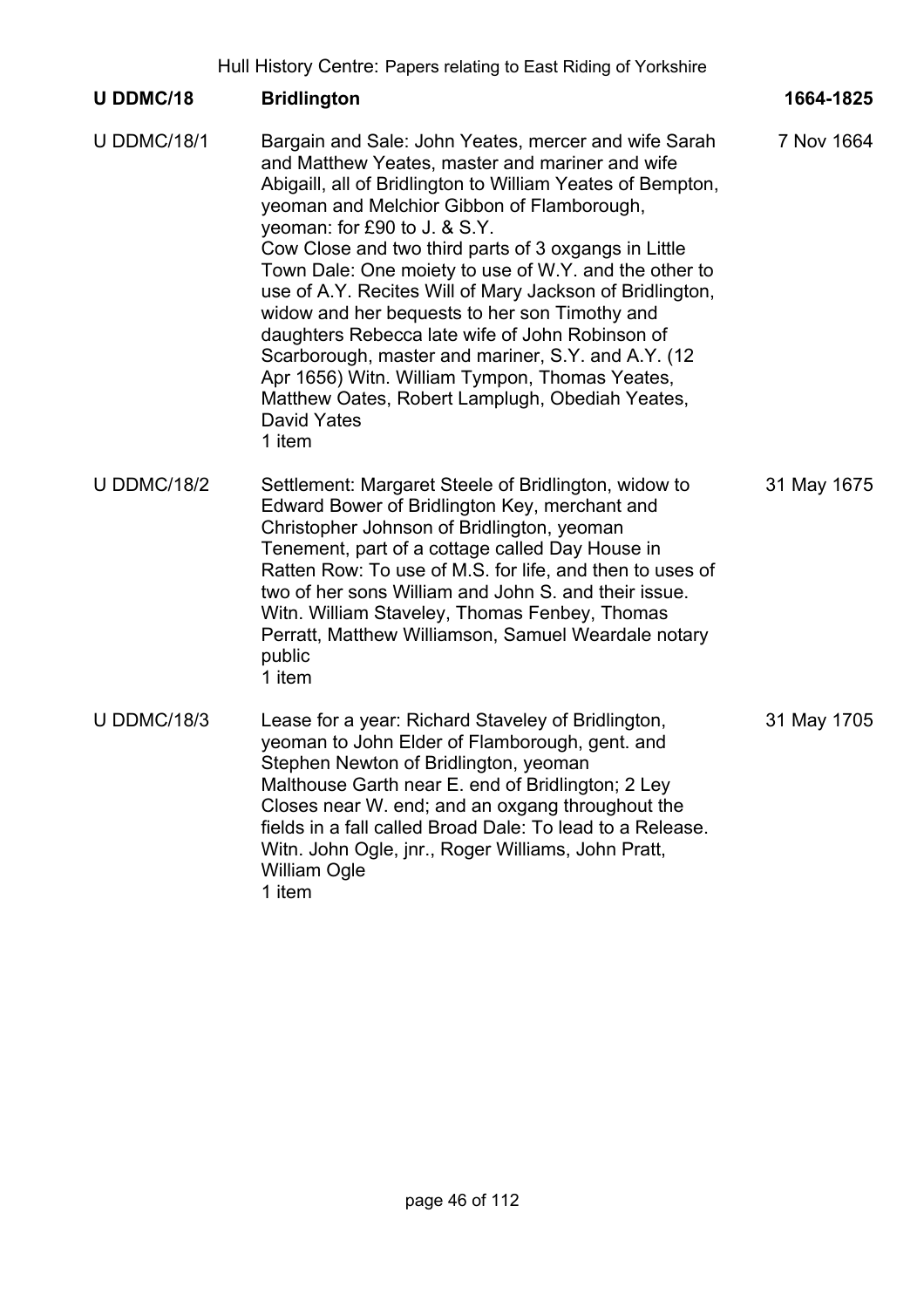|                    | Hull History Centre: Papers relating to East Riding of Yorkshire                                                                                                                                                                                                                                                                                                                                                                                                                                                                                                                                                                                                                                                                                                                                                                                                                                                                                                                                                                                                                              |              |
|--------------------|-----------------------------------------------------------------------------------------------------------------------------------------------------------------------------------------------------------------------------------------------------------------------------------------------------------------------------------------------------------------------------------------------------------------------------------------------------------------------------------------------------------------------------------------------------------------------------------------------------------------------------------------------------------------------------------------------------------------------------------------------------------------------------------------------------------------------------------------------------------------------------------------------------------------------------------------------------------------------------------------------------------------------------------------------------------------------------------------------|--------------|
| <b>U DDMC/18/4</b> | Lease and Release: Susan Prudom of Bridlington,<br>widow, Thomas Yates of Bridlington, yeoman and wife<br>Mary, Thomas Cockerill of Bridlington Key, master and<br>mariner, son of John Cockerill of Bridlington Key,<br>master and mariner and his wife Sarah, both dec'd.<br>(S.P., M.Y. and S.C. being daughters of Mathew Yates<br>of Bridlington, yeoman and his wife Abigale, both<br>dec'd.), John Coates of Bridlington Key, master and<br>mariner and wife Abigale and George Hodgson of<br>Scarborough, master and mariner and wife Mary (A.C.<br>and M.H. being daughters of Mathew Yates of<br>Bridlington Key, master and mariner and his wife<br>Hannah, both dec'd., she being another daughter of<br>Mathew and Abigale Yates) to David Prudom of<br>Bridlington, merchant, grandson of (the first?) Mathew<br>Yates: in performance of the Will of M.Y.<br>3 oxgangs throughout the fields in Little Towne Daile<br>and 3 oxgangs of meadow in the Ings: To lead to a<br>Release. Witn. Elkanah Miles, Benj Coates, Jo. Yates,<br>jnr., Jo. Grimston, Wm. Scriven<br>2 items | 3-4 Dec 1710 |
| <b>U DDMC/18/5</b> | Lease for a year: Anne Medd to her daughter Margaret<br>Hedgley, both of Bridlington, widows<br>Cottage in St. John Gate: To lead to a Release. Witn.<br>Fran. Taite, Cha. Cartwright<br>1 item                                                                                                                                                                                                                                                                                                                                                                                                                                                                                                                                                                                                                                                                                                                                                                                                                                                                                               | 26 May 1718  |
| <b>U DDMC/18/6</b> | Release: for £17: William Warcupp to Peter White, both<br>of Bridlington, yeomen: cottage in Pinfold Gate: Witn.<br>Tho. Judson, Richard Staveley<br>1 item                                                                                                                                                                                                                                                                                                                                                                                                                                                                                                                                                                                                                                                                                                                                                                                                                                                                                                                                   | 14 Jun 1721  |
| <b>U DDMC/18/7</b> | Release: for £12: Michael Newlove of Bridlington,<br>currier to James Mihill, jnr. of Beverley, gent.<br>Close (2ac.): On redemption of a Mortgage for £17 by<br>Michael Newlove, skinner and his mother Ann N.<br>widow, both of Bridlington to George Bainton of<br>Scarborough, gent. dec'd. (19-20 Mar 1729/30). J.M.<br>having purchased the close from M.N. Witn. Willm.<br>Newlove, George Richardson<br>1 item                                                                                                                                                                                                                                                                                                                                                                                                                                                                                                                                                                                                                                                                        | 21 May 1741  |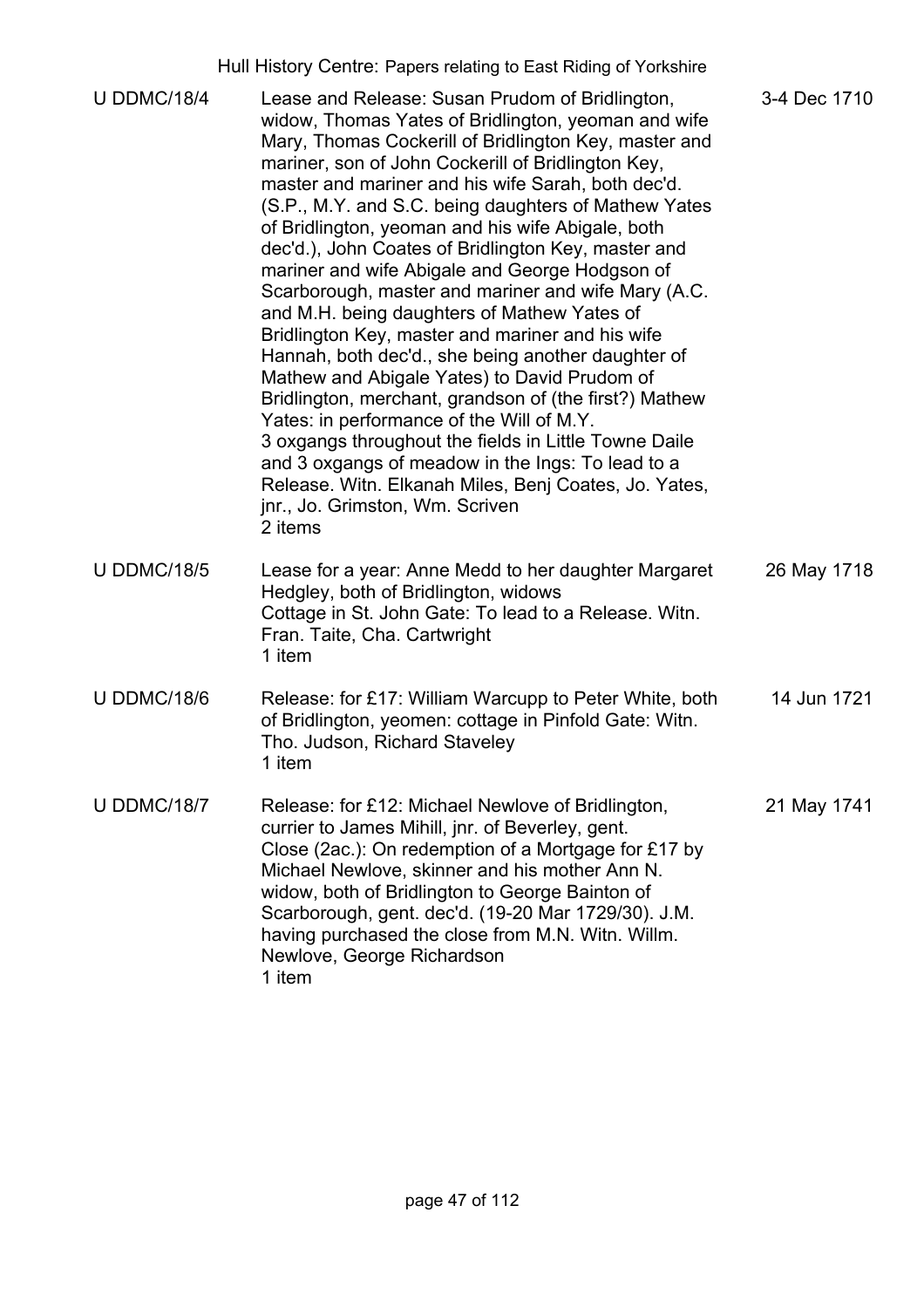|                    | Hull History Centre: Papers relating to East Riding of Yorkshire                                                                                                                                                                                                                                                                                                                                                                                                                                                                                                                                                                                                                               |             |
|--------------------|------------------------------------------------------------------------------------------------------------------------------------------------------------------------------------------------------------------------------------------------------------------------------------------------------------------------------------------------------------------------------------------------------------------------------------------------------------------------------------------------------------------------------------------------------------------------------------------------------------------------------------------------------------------------------------------------|-------------|
| <b>U DDMC/18/8</b> | Settlement<br>i) John Williamson of Bridlington<br>ii) John Parkinson of Gainsborough, butcher and wife<br>Eleanor<br>iii) Elizabeth Williamson, spinster (J.W., E.P. and E.W.<br>being children of Mathew W. dec'd.) to<br>iv) J.P. and Francis Coverley of Bempton, yeoman as<br>trustees<br>Tenements devised by Will of M.W.: To uses of E.P.<br>and E.W. on death of Ann, widow of M.W. Witn. John<br>and Wm. Ogle, John Major<br>1 item                                                                                                                                                                                                                                                  | 2 Jul 1763  |
| <b>U DDMC/18/9</b> | Copy. Lease at £290 rent. Beverley Corporation to<br>Bryan Taylor of Bridlington, esq.<br>Farm with 144ac. 3r. 10p. in Bridlington and 30ac. 2r.<br>10p. in Sewerby<br>1 item                                                                                                                                                                                                                                                                                                                                                                                                                                                                                                                  | 4 Apr 1825  |
| <b>U DDMC/19</b>   | <b>Brigham</b>                                                                                                                                                                                                                                                                                                                                                                                                                                                                                                                                                                                                                                                                                 | 1712        |
| <b>U DDMC/19/1</b> | Marriage Settlement: William Stephenson of Bishop<br>Burton, yeoman to Thomas Waldby of North Newbald<br>and William Wilkinson of Skerne, yeomen: prior to<br>marriage of W.S. and Anne eldest daughter of T.W.: for<br>her marriage portion of £100<br>Part of a messuage, cottage, old stable, part of a barn,<br>New Orchard, parts of Dovecoate Garth and of the<br>foregarth, New Close, the Intack and 3 oxgangs (one<br>called Hastam and two in the Infield) in Brigham. Being<br>the share of William Stephenson, dec'd. father of W.S.,<br>in right of his wife Anne a daughter of William Bainton<br>of Brigham, yeoman, dec'd.: Witn. William de la Poole,<br>Dan Carver<br>1 item | 22 Jul 1712 |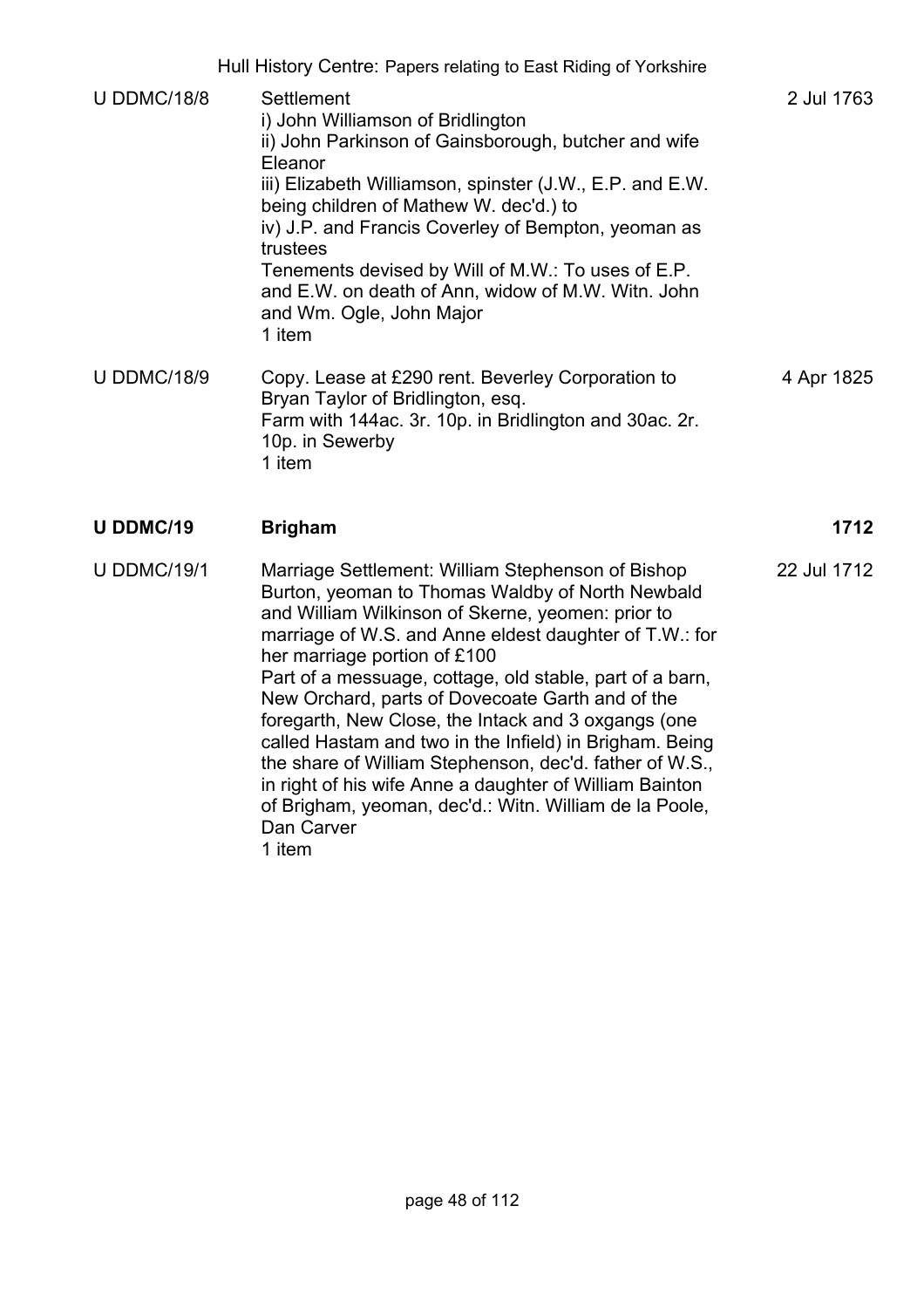|                    | Hull History Centre: Papers relating to East Riding of Yorkshire                                                                                                                                                                                                                                                                                                                                                                                                                                                                                     |                |
|--------------------|------------------------------------------------------------------------------------------------------------------------------------------------------------------------------------------------------------------------------------------------------------------------------------------------------------------------------------------------------------------------------------------------------------------------------------------------------------------------------------------------------------------------------------------------------|----------------|
| <b>U DDMC/20</b>   | <b>Broomfleet</b>                                                                                                                                                                                                                                                                                                                                                                                                                                                                                                                                    | 1710-1768      |
| <b>U DDMC/20/1</b> | Assignment: Thomas Clarke of Estrington, dish-turner<br>and wife Mary to Jonathan Gildhouse of Broomfleet,<br>yeoman: for £10. 15s.<br>Fourth part of four cottages and hempgarths which<br>were divided by Will of Edmund Barton of South Cave<br>among his four daughters, M.C. being one: Recites a<br>demise of the premises for 2,000 years from Richard<br>Sunderland of Colay Hall and Henry Aikroid of<br>Foggerthorpe, gents. to Richard Pipes of Broomfleet<br>(16 Dec 1605) Witn. Ed. Blanshard, Richd. Wadman,<br>Richd, Smith<br>1 item | 24 Apr 1710    |
| <b>U DDMC/20/2</b> | Similar Assignment as DDMC/20/1 by John Scott of<br>Broomfleet, yeoman and wife Ann, another daughter of<br>Edmond Barton to Jonathan Gilhouse: for £8. 15s.<br>Witn. Benjamin Atkinson, Thomas Clarke, Matthew<br>Lister<br>1 item                                                                                                                                                                                                                                                                                                                  | 21 May 1715    |
| <b>U DDMC/20/3</b> | <b>Marriage Settlement</b><br>i) Henry Weedley and his only son William, both of<br>Everthorpe, gents<br>ii) Ann W. of Everthorpe, spinster (daughter of H.W.)<br>and Thomas Simpson of Elloughton, gent<br>iii) William Elliott of Walkington, gent. and William<br>Johnson of Beverley, fellmonger<br>Prior to marriage of T.S. and A.W.: cottage, hemp<br>garth, close lately inclosed called the Groves (6ac.) and<br>3 Langhtorne Closes: Witn. Mary Clark, Elizabeth<br><b>Blanshard, Thomas Smith</b><br>1 item                               | 19-20 Jul 1723 |
| <b>U DDMC/20/4</b> | Bargain and Sale: Jonathan Gildhouse to William<br>Smith, both of Brumfleet, yeomen: for £27. 12s. to J.G.<br>and £22. 8s. to Nathaniel Gould of Beverley,<br>cordwainer in redemption of a mortgage of the<br>premises<br>4 cottages and hempgarths as DDMC/20/1, now used<br>a 1 cottage and hempgarth: Witn. Will. Hall, Tho.<br>Crathorne<br>1 item                                                                                                                                                                                              | 10 May 1746    |
| <b>U DDMC/20/5</b> | Assignment on redemption of Mortgage as in<br>DDMC/20/4. Nathaniel Gould of Beverley, cordwainer<br>(admin. of his father Nathaniel G.) to William Smith.<br>Witn. Hen. and Wm. Beane<br>1 item                                                                                                                                                                                                                                                                                                                                                      | 24 May 1746    |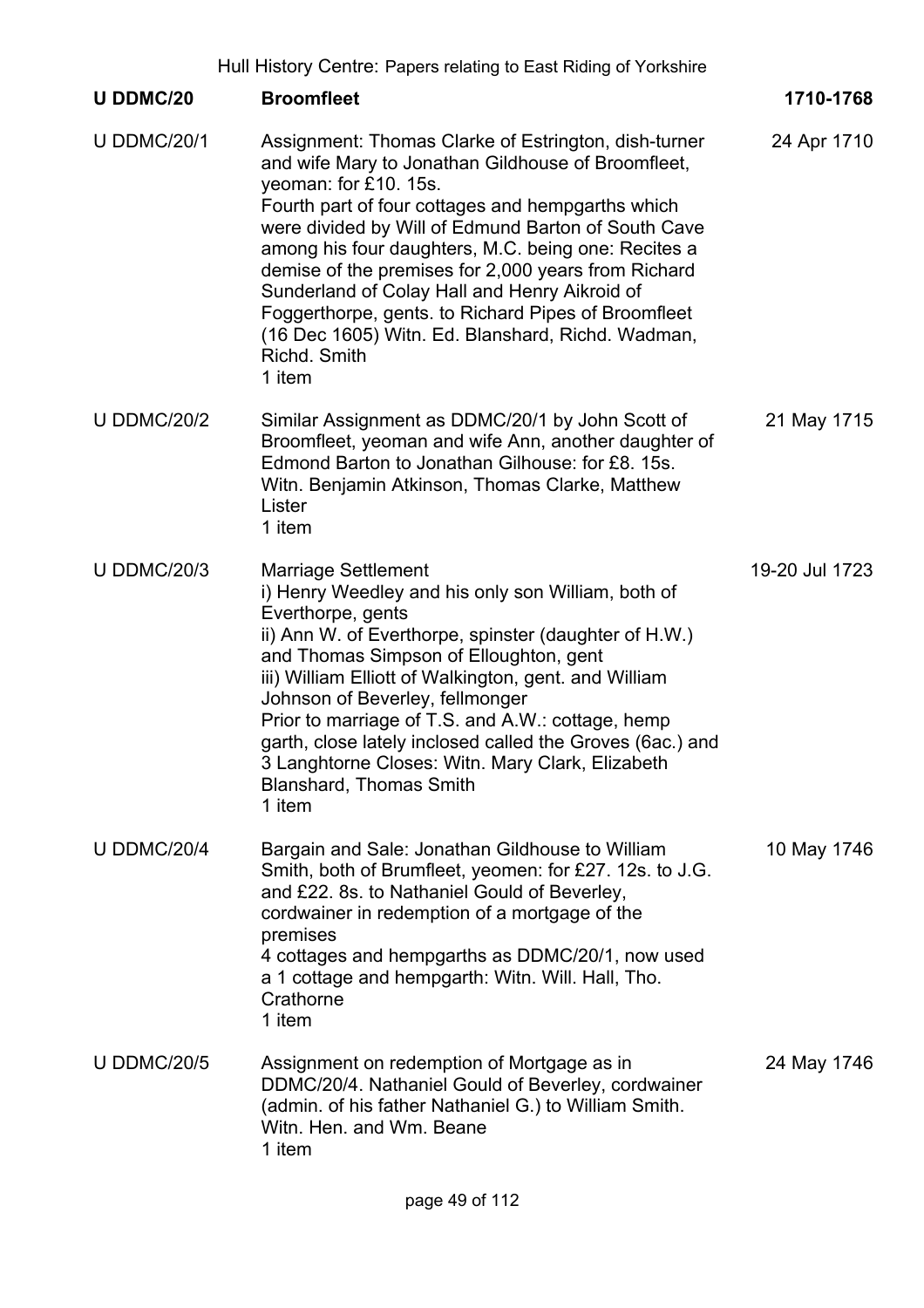|                    | Hull History Centre: Papers relating to East Riding of Yorkshire                                                                                                                                                                                                                                                                                                                               |                            |
|--------------------|------------------------------------------------------------------------------------------------------------------------------------------------------------------------------------------------------------------------------------------------------------------------------------------------------------------------------------------------------------------------------------------------|----------------------------|
| <b>U DDMC/20/6</b> | Assignment: for £5. 5s.: Joseph Maud of Broomfleet,<br>yeoman and his son and heir Jonathan M. (by his<br>dec'd. wife Ann) to William Smith of South Cave,<br>yeoman (son and heir of William Smith as DDMC/20/4)<br>A fourth part of the cottage and hempgarth as in<br>DDMC/20/4: Witn. Rand. Sissons, William Hardy<br>1 item                                                               | 29 Mar 1768                |
| <b>U DDMC/21</b>   | <b>Bubwith</b>                                                                                                                                                                                                                                                                                                                                                                                 | 1826                       |
| <b>U DDMC/21/1</b> | Draft: Conveyance: Edward Charles Weddall residing<br>in Beverley, eldest son of Charles W. of Selby to C.W.:<br>messuage and lands in Bubwith: To uses of Will of<br>Edward W. of Bubwith, gent<br>1 item                                                                                                                                                                                     | Mar 1826                   |
| <b>U DDMC/22</b>   | <b>Burton Pidsea</b>                                                                                                                                                                                                                                                                                                                                                                           | 1462                       |
| <b>U DDMC/22/1</b> | Feoffment: Peter Appylby, citizen and 'talghchaundiller'<br>of London, son and heir of William A. of Pydseburton,<br>dec'd. to William Awmener, jnr. of Bedebrystwyk and<br><b>Robert Awmener</b><br>Messuage and bovate in Pydseburton which he<br>inherited from his father: Witn. William [Skipsey], John<br>[Cobet], William Lyndesey, William Grymston, Given at<br>Pydseburton<br>1 item | 26 Nov 1462                |
| U DDMC/23          | <b>Catwick</b>                                                                                                                                                                                                                                                                                                                                                                                 | 1822-1839                  |
| <b>U DDMC/23/1</b> | Draft (amendments in brackets): Assignment: for a debt<br>of £290 (£480): William Collison, senr. of Catwick,<br>farmer to his son W.C. jnr. (John Collison)<br>Messuages and lands tenanted from Rev. Charles<br>Constable of Wassand in Catwick (and Goxhill)<br>1 item                                                                                                                      | 19 Feb 1822                |
| <b>U DDMC/23/2</b> | Tenancy Agreement at £32 rent: Rev. Thomas George<br>Kidd, rector of Catwick to Robert Fewson of<br>Nunkeeling: 3 closes (20ac.)<br>With Notice to Quit, 23 Sep 1839<br>1 item                                                                                                                                                                                                                 | 5 Mar 1838-<br>23 Sep 1839 |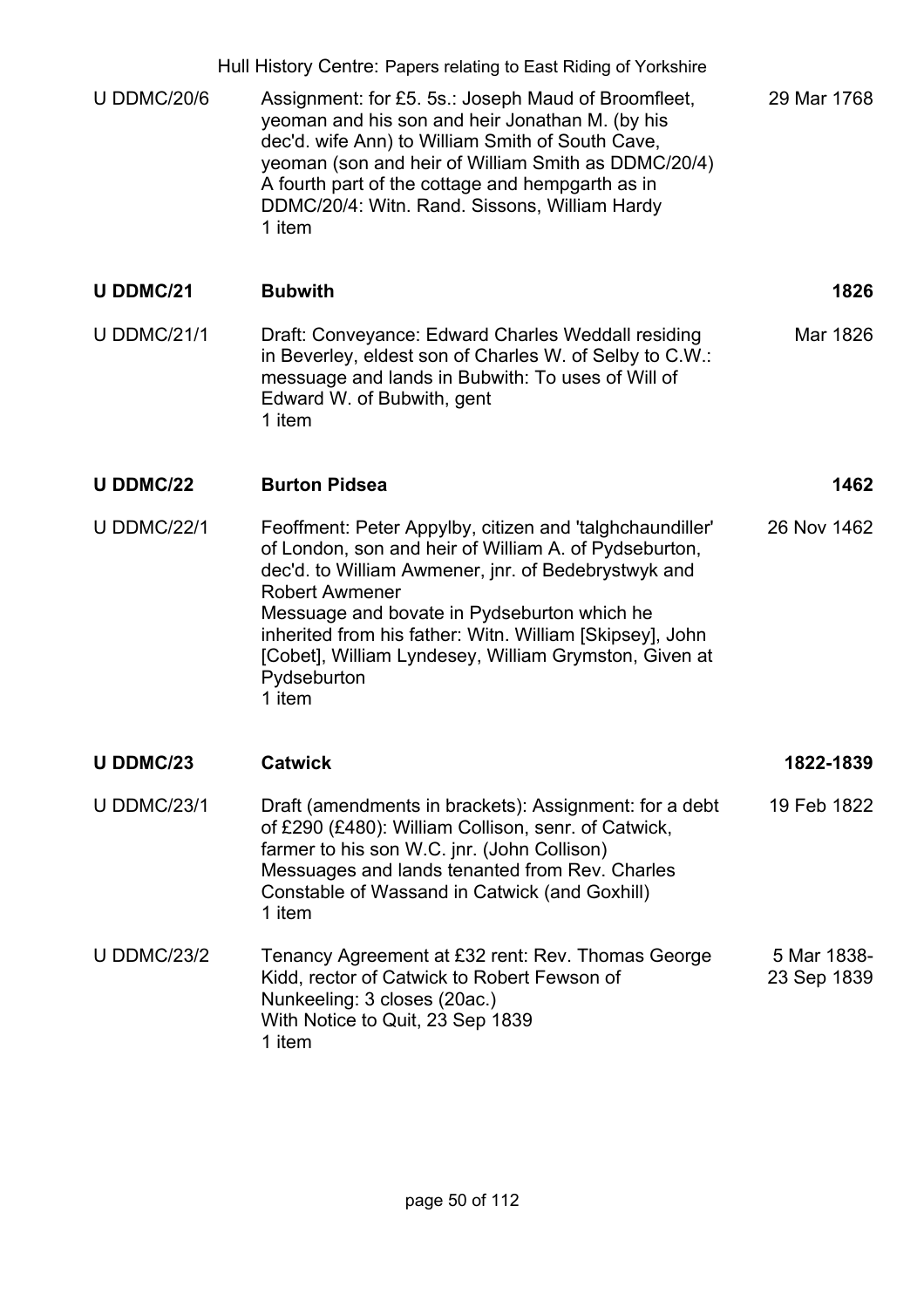|                    | Hull History Centre: Papers relating to East Riding of Yorkshire                                                                                                                                                                                                                                                                                                                                                                 |             |
|--------------------|----------------------------------------------------------------------------------------------------------------------------------------------------------------------------------------------------------------------------------------------------------------------------------------------------------------------------------------------------------------------------------------------------------------------------------|-------------|
| <b>U DDMC/24</b>   | <b>Cherry Burton</b>                                                                                                                                                                                                                                                                                                                                                                                                             | 1751-1837   |
| <b>U DDMC/24/1</b> | Abstract of Title of Robert Gray: Appleby Close (2ac.)<br>1 item                                                                                                                                                                                                                                                                                                                                                                 | 1751-1823   |
| <b>U DDMC/24/2</b> | Particulars of Sale: farm with 182ac. 2r. 7p.: Plan<br>2 items                                                                                                                                                                                                                                                                                                                                                                   | 29 May 1837 |
| <b>U DDMC/25</b>   | Cottingham                                                                                                                                                                                                                                                                                                                                                                                                                       | 1665-1828   |
| <b>U DDMC/25/1</b> | Declaration of Trust by Christopher Richardson,<br>alderman and George Logan, master and mariner<br>A fourth (S.W.) part of pasture called Westharpin,<br>leasehold of manor of Cottingham Barnard Castle,<br>conveyed to them for £52 by Theophilus Mowbray of<br>Hulbancke, yeoman (7 Mar 1664/5): To uses of John<br>Pearson of Hull, master and mariner. Witn. Theophilus<br>Mowbray, Lionell Ripley, Robert Mason<br>1 item | 10 Mar 1665 |
| <b>U DDMC/25/2</b> | Mortgage: for £56: Joshua Green to John Featherston<br>both of Cottingham, yeomen: 2 messuages in Hallgate:<br>Witn. Wm. Nelson, senr. and jnr. Endorsement of<br>redemption 29 Apr 1742. Part only<br>1 item                                                                                                                                                                                                                    | 29 Apr 1738 |
| <b>U DDMC/25/3</b> | Surrender in manor of Cottingham Sarum: by John<br>Crispin of Hull, master and mariner to uses of his Will:<br>4ac. in the Igglemire<br>1 item                                                                                                                                                                                                                                                                                   | 19 Oct 1761 |
| <b>U DDMC/25/4</b> | Brief for plaintiffs in King's Bench: Joseph and Josiah<br>Ellerton v. Anna Thirsk, widow: ploughing up land<br>1 item                                                                                                                                                                                                                                                                                                           | 1820        |
| <b>U DDMC/25/5</b> | Draft Deed of Covenants: William Hill, senr. of<br>Cottingham, bricklayer to William Brumhead of<br>Sculcoates, yeoman<br>Title to 12 messuages in Northgate<br>1 item                                                                                                                                                                                                                                                           | 5 Apr 1825  |
| <b>U DDMC/25/6</b> | Brief for prosecution at Quarter Sessions: Thomas<br>Wayne of Hull v. his former dog-keeper John Wastling:<br>perjury in case relating to case concerning farm at Hull<br><b>Bank</b><br>1 item                                                                                                                                                                                                                                  | 12 Jul 1825 |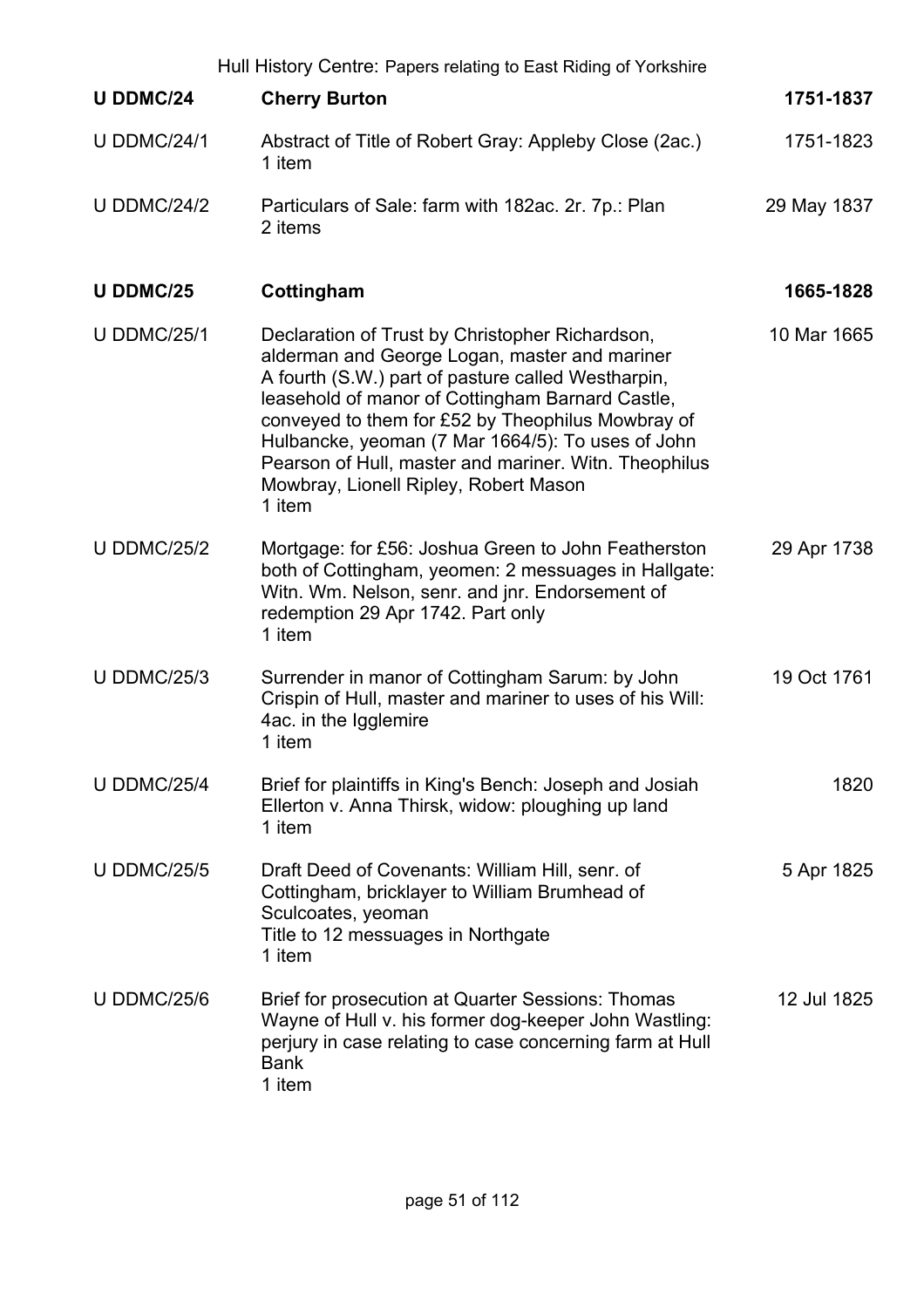Hull History Centre: Papers relating to East Riding of Yorkshire

| <b>U DDMC/25/7</b>  | <b>Draft Release</b><br>i) Alice Boothby late of Cottingham, now of Sculcoates,<br>widow<br>ii) William Boothby, yeoman<br>iii) Samuel Bolton, carpet manufacturer and<br>iv) his trustee John Ross, butcher, all of Cottingham<br>For £30 to A.B. and £12. 2s. to W.B.: her life interest<br>and his reversion in 530sq. yds. in Hall Gate (beck N.;<br>footway W.) with the messuage and buildings lately<br>erected on the site by S.B<br>1 item | 3 Jan 1826  |
|---------------------|-----------------------------------------------------------------------------------------------------------------------------------------------------------------------------------------------------------------------------------------------------------------------------------------------------------------------------------------------------------------------------------------------------------------------------------------------------|-------------|
| U DDMC/25/8a        | Draft. Mortgage for £200: Samuel Bolton, carpet<br>manufacturer of Cottingham to Samuel Musgrave of<br>Hull, shoemaker: as DDMC/25/7<br>1 item                                                                                                                                                                                                                                                                                                      | 4 Jan 1826  |
| U DDMC/25/8b        | Brief for defendant in action of ejectment: George North<br>and wife Sarah v. Mark Green: property in Cottingham<br>bequeathed by William Everingham<br>1 item                                                                                                                                                                                                                                                                                      | 24 Mar 1827 |
| <b>U DDMC/25/9</b>  | Assignment of Mortgage for £200<br>i) William Boothby of Cottingham, yeoman (devisee of<br>John B.) and<br>ii) Ann White of Sculcoates, widow and Carter White of<br>Grimbleby, co. Lincoln, labourer (exors. of Samuel W.)<br>to<br>iii) Robert Keningham, jnr. of Beverley, druggist<br>Messuage (formerly two) on N.E. side of Hall Gate with<br>close (2ac.)<br>1 item                                                                          | 16 Dec 1828 |
| <b>U DDMC/25/10</b> | Draft Surrender of Mortgage as DDMC/25/9: Ann &<br>Carter White, by direction of William Boothby, all as<br>DDMC/25/9, to Samuel Bolton, carpet manufacturer of<br>Cottingham<br>As far as it affects property as DDMC/25/7, which is<br>parcel of property as DDMC/25/9<br>1 item                                                                                                                                                                  | 16 Dec 1828 |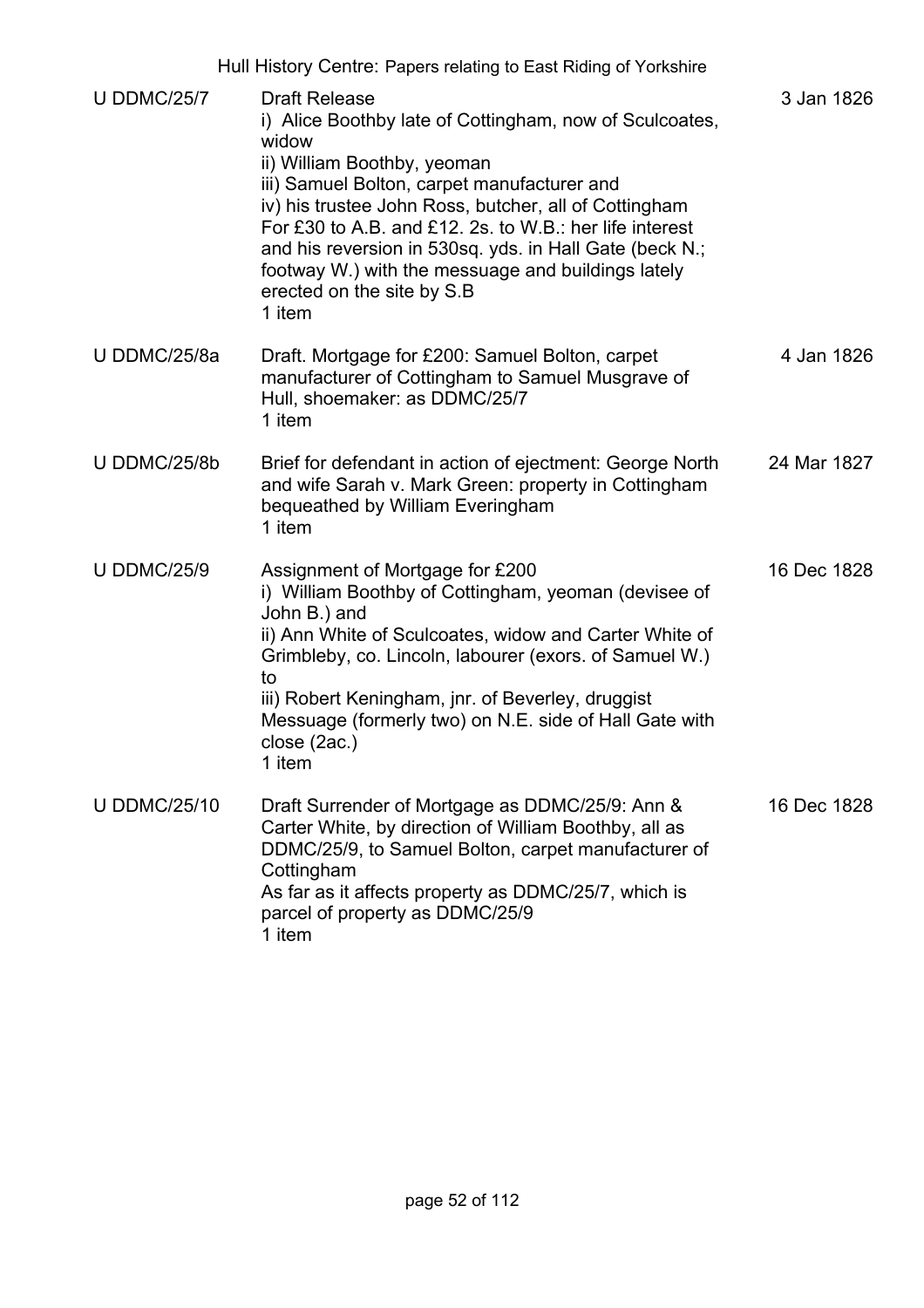| Hull History Centre: Papers relating to East Riding of Yorkshire |                                                                                                                                                                                                                                                                                                                                                                                                                                      |             |
|------------------------------------------------------------------|--------------------------------------------------------------------------------------------------------------------------------------------------------------------------------------------------------------------------------------------------------------------------------------------------------------------------------------------------------------------------------------------------------------------------------------|-------------|
| <b>U DDMC/26</b>                                                 | <b>Driffield, Great</b>                                                                                                                                                                                                                                                                                                                                                                                                              | 1667-1805   |
| U DDMC/26/1a                                                     | Covenant to stand seised: Peter Knags, senr. yeoman<br>to Mathew Bird, yeoman and Thomas Archer,<br>blacksmith, all of Great Driffield<br>Cottage and hempgarth: To use of P.K. senr. for life,<br>then to his son P.K. jnr. subject to £4 to be paid as<br>directed by Will of P.K. senr. Witn. William Thurlow,<br>Elizabeth Cooke, Jo. Smith<br>1 item                                                                            | 20 Jul 1667 |
| U DDMC/26/1b                                                     | Marriage Settlement: Peter Knags of Great Driffield,<br>bachelor to Willfred Campe of Beverley, joiner and<br>Matthew Birde of Great Driffield, husbandman: prior to<br>marriage of P.K. and Ann Gillson of Hutton Cranswick,<br>spinster, daughter of William G. of Holm in Spaldin<br>Moore, dec'd.<br>Cottage and garth (as DDMC/26/1a?): Witn. Tho. and<br>William Fox, Richard Tate, George England, Thomas<br>Archer<br>1 item | 24 Apr 1677 |
| <b>U DDMC/26/2</b>                                               | Bargain and Sale: for £15: William Dugleby of Little<br>Driffield, grassman to John Dugleby of Great Driffield,<br>husbandman<br>5ac. in East Field (locations specified): Witn. Mary<br>Jarratt, Chr. Hudson, Tho. Sherwood<br>1 item                                                                                                                                                                                               | 23 Dec 1706 |
| <b>U DDMC/26/3</b>                                               | Release: for £10: John Dugleby of Great Driffield,<br>husbandman to Roger Archer of Rotsea, yeoman<br>5ac. in East Field (locations specified): Witn. Chr. and<br>Sarah Smedley, Katherine Jefferson<br>1 item                                                                                                                                                                                                                       | 2 Apr 1709  |
| <b>U DDMC/26/4</b>                                               | Bargain and Sale: for £3. 14s.: Robert Nicholson of<br>Great Driffield, labourer and his mother Grace N. to<br>John Priestman of Wansforth, yeoman and wife<br>Elizabeth<br>Specified lands: Witn. Tho. Dale, J. Barnes, John Gray<br>1 item                                                                                                                                                                                         | 15 Feb 1716 |
| <b>U DDMC/26/5</b>                                               | Gift: John Knaggs, senr. yeoman to his son J.K. jnr.<br>weaver, both of Great Driffield<br>Close (4ac.) formerly called East Low Field: Witn. John<br>and Robert Jarratt, James Luccock<br>1 item                                                                                                                                                                                                                                    | 26 Jul 1748 |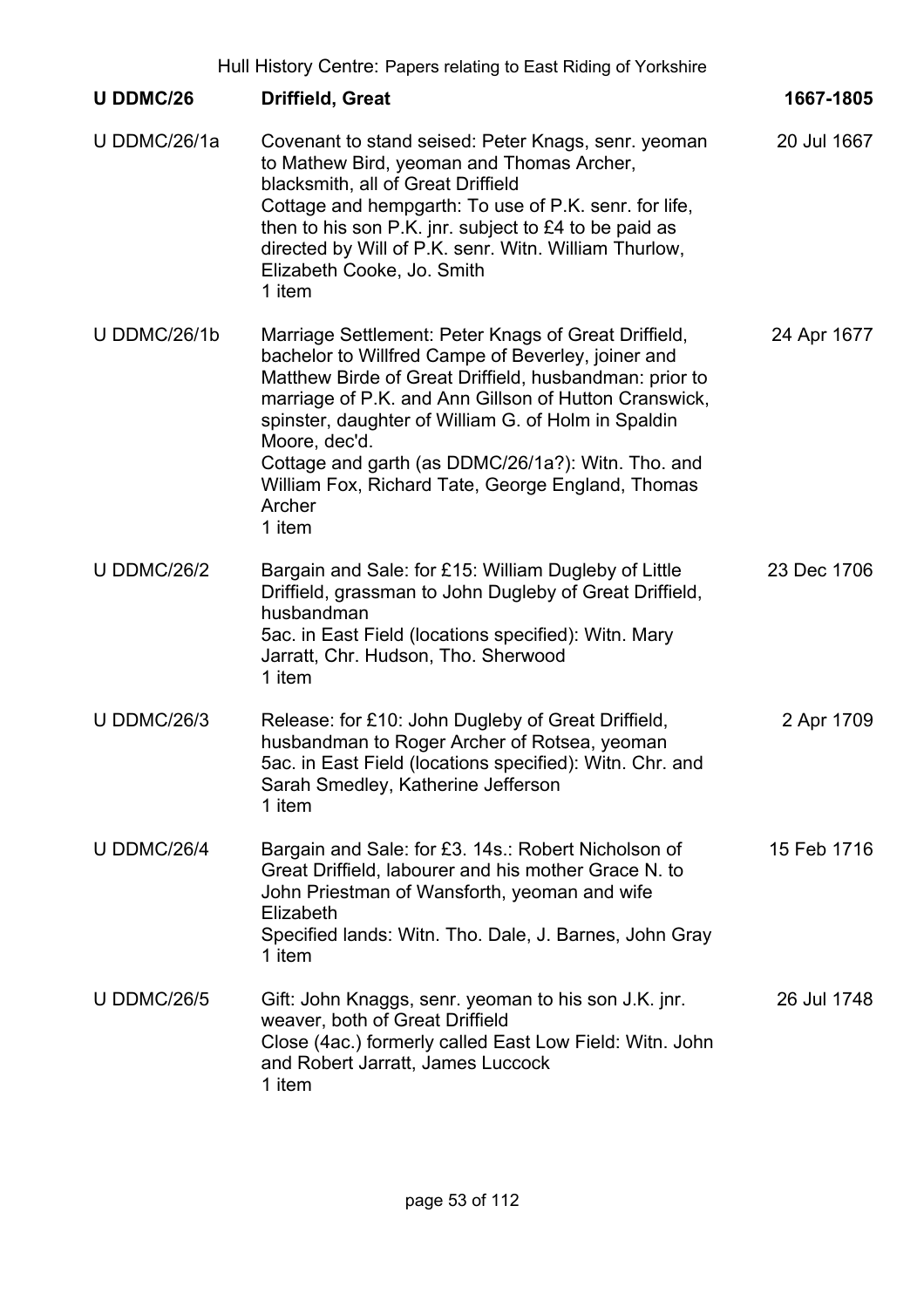|                     | Hull History Centre: Papers relating to East Riding of Yorkshire                                                                                                                                                                                                                                                                                                                                                                         |              |
|---------------------|------------------------------------------------------------------------------------------------------------------------------------------------------------------------------------------------------------------------------------------------------------------------------------------------------------------------------------------------------------------------------------------------------------------------------------------|--------------|
| <b>U DDMC/26/6</b>  | Gift: Elizabeth Knaggs of Great Driffield, spinster to<br>J.K. jnr. weaver of Great Driffield<br>House: Witn. Thomas and Ann Binnington, Joshua<br>Brown. J.K. undertakes to build a room for her and her<br>daughter Rebekkah K. to live in rent-free for their lives<br>1 item                                                                                                                                                         | 21 Jun 1755  |
| <b>U DDMC/26/7</b>  | <b>Marriage Settlement</b><br>i) John Pinder, cooper<br>ii) Mary Clitherow, widow<br>iii) Thomas Baron, yeoman, all of Great Driffield and<br>John Milner, jnr. of North Dalton, yeoman<br>Prior to marriage of J.P. and M.C.: cottage, croft and<br>parcel of new inclosed ground: Witn. William Towse,<br>Marm. Prickett<br>1 item                                                                                                     | 3-4 Nov 1756 |
| <b>U DDMC/26/8</b>  | Covenant to levy a Fine<br>i) John Harrison, butcher (son of Thomas H. yeoman,<br>dec'd.) and wife Mercy<br>ii) Edmund Maltby, tanner and wife Elizabeth (daughter<br>of $T.H.$ )<br>iii) Richard Porter, house-carpenter (brother-in-law of<br>T.H.<br>iv) Joyce Sinclair, widow of T.H. all of Great Driffield<br>Messuage and malt-kiln (West Gate W., lane S.) and<br>close: Witn. Tho. and William Porter, Marm. Prickett<br>1 item | 1 Nov 1765   |
| <b>U DDMC/26/9</b>  | Final Concord further to DDMC/26/8<br>1 item                                                                                                                                                                                                                                                                                                                                                                                             | 3 Nov 1765   |
| <b>U DDMC/26/10</b> | Lease and Release: Elizabeth Knaggs, spinster<br>(daughter and heir of John K. weaver) to Ann K. widow<br>of J.K. all of Great Driffield<br>Cottage in 2 tenements in Middle Street: Witn. Thos.<br>Williamson, H. Beswick, jnr<br>2 items                                                                                                                                                                                               | 4-5 May 1768 |
| U DDMC/26/11a       | Copy. Gift: John Drinkrow to his eldest son Henry, both<br>of Great Driffield, gents.<br>Messuage near Water Lane, Beck Close and Waterfull<br>Hold Close: Witn. Rand. Sissons, Daniel Harlin<br>1 item                                                                                                                                                                                                                                  | 15 Jul 1771  |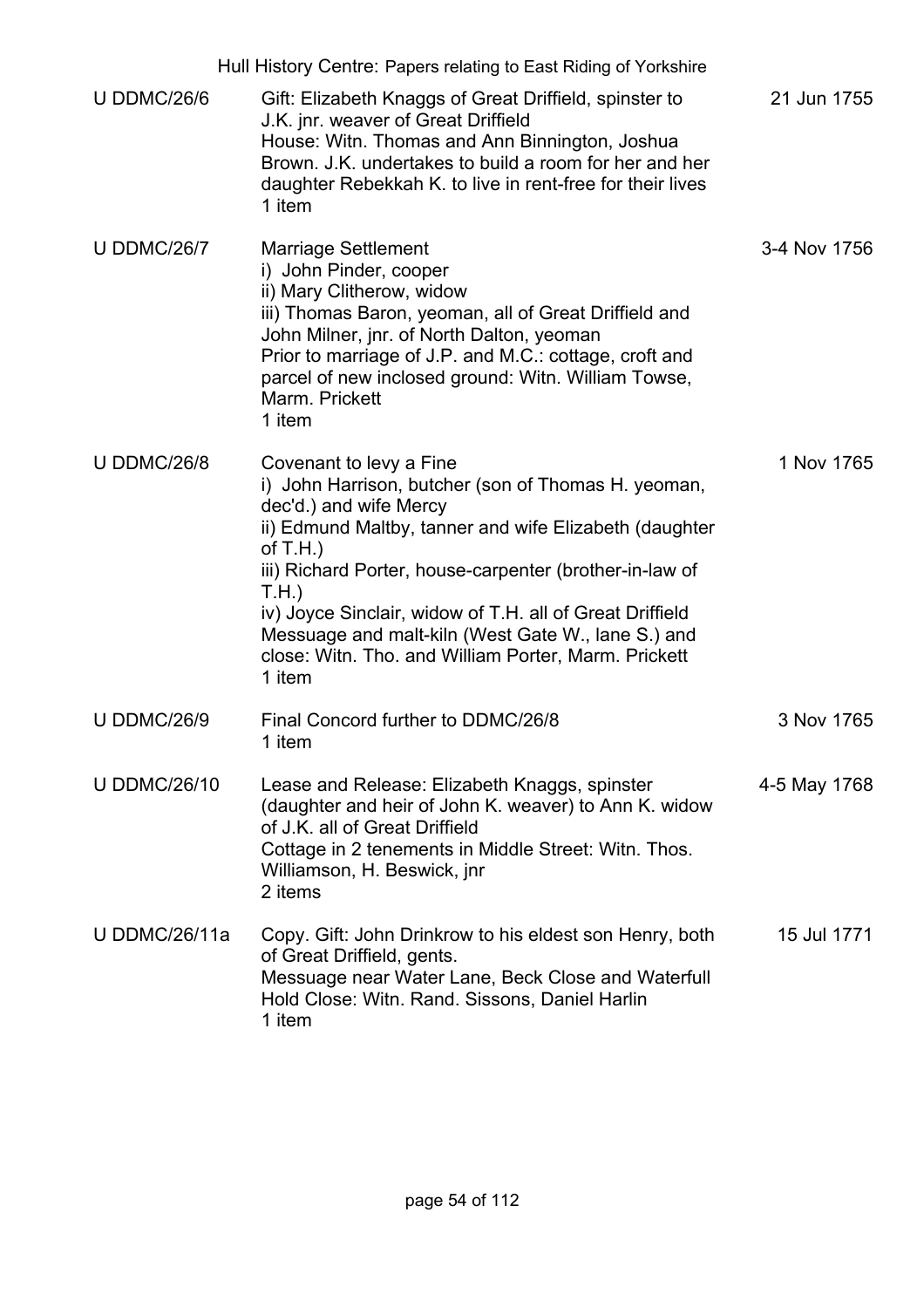|                      | Hull History Centre: Papers relating to East Riding of Yorkshire                                                                                                                                                                                                                                                                                                                                                                                                                                                                                                                                                                                                                                             |                |
|----------------------|--------------------------------------------------------------------------------------------------------------------------------------------------------------------------------------------------------------------------------------------------------------------------------------------------------------------------------------------------------------------------------------------------------------------------------------------------------------------------------------------------------------------------------------------------------------------------------------------------------------------------------------------------------------------------------------------------------------|----------------|
| <b>U DDMC/26/11b</b> | Assignment of Mortgage: for £120<br>i) John Welburn of Muston, butcher<br>ii) William Sowerby of Emswell, yeoman to<br>iii) Mary Prickett of York, spinster<br>Cottage at N. end of town: Recites Mortgage from W.S.<br>to J.W. (15 Feb 1770). Witn. Marm. Prickett, R. Lakin<br>1 item                                                                                                                                                                                                                                                                                                                                                                                                                      | 22 May 1772    |
| <b>U DDMC/26/12a</b> | Lease and Release<br>i) Richard Pinder of Witherwick, carpenter, (brother<br>and heir of John P. of Great Driffield, cooper, dec'd.)<br>ii) Thomas Baron of Great Driffield and John Milner, jnr.<br>of Sledmire, yeomen to<br>iii) Mary Pinder of Great Driffield, widow of John P<br>In consideration of DDMC/26/12b, and of Mary P.<br>paying £10 to R.P. and £2 yearly for life to Elizabeth<br>Pinder (of Beeforth, widow of Richard P. of Sutton in<br>Holderness, carpenter, and mother of R. and J.P.):<br>north part of a cottage, croft and adjacent parcel:<br>Recites Marriage Settlement of John and Mary (nee<br>Clitheroe) Pinder (3-4 Nov 1756). Witn. Ann Borwick,<br>Tho. Cater<br>2 items | 25-26 Jan 1775 |
| <b>U DDMC/26/12b</b> | Lease and Release by which the south part of the<br>premises as DDMC/26/12a is conveyed to Thomas<br>Baron in trust for Richard Pinder<br>2 items                                                                                                                                                                                                                                                                                                                                                                                                                                                                                                                                                            | 25-26 Jan 1775 |
| U DDMC/26/13a        | Quitclaim for £30: Elizabeth Pinder to Mary and<br>Richard Pinder, all as DDMC/26/12a: as<br>DDMC/26/12a-b<br>1 item                                                                                                                                                                                                                                                                                                                                                                                                                                                                                                                                                                                         | 27 Jan 1775    |
| <b>U DDMC/26/13b</b> | Covenant to levy a fine: Richard Pindar and wife Mary,<br>and Mary P. widow, as DDMC/26/12a to Thomas<br>Baron, jnr. of Great Driffield, nailmaker<br>Cottage and croft and adjoining parcel of enclosed land<br>(town street E.; Beverley Lane W.; Pinfold N.): N. side<br>of premises to use of M.P. Witn. Tho. Frost, Tho. Cater<br>1 item                                                                                                                                                                                                                                                                                                                                                                | 1 Mar 1775     |
| <b>U DDMC/26/14</b>  | Final Concord further to DDMC/26/13a-b<br>1 item                                                                                                                                                                                                                                                                                                                                                                                                                                                                                                                                                                                                                                                             | 30 Apr 1775    |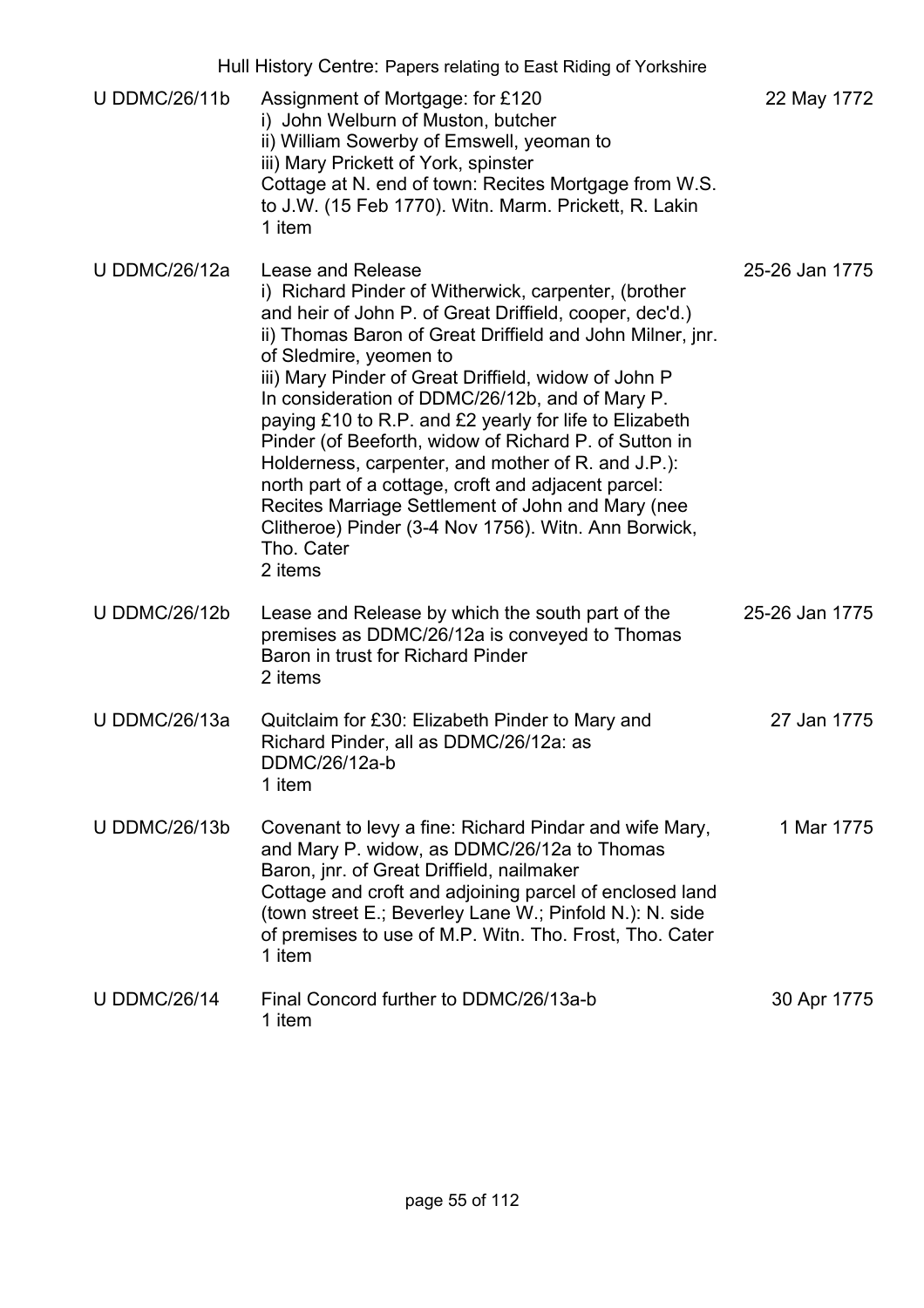|                     | Hull History Centre: Papers relating to East Riding of Yorkshire                                                                                                                                                                                                                                                                                                                                                                                                    |             |
|---------------------|---------------------------------------------------------------------------------------------------------------------------------------------------------------------------------------------------------------------------------------------------------------------------------------------------------------------------------------------------------------------------------------------------------------------------------------------------------------------|-------------|
| <b>U DDMC/26/15</b> | Final Concord: for £60: Richard Railton, plaintiff and<br>George Etherington and wife Jane, Thomas Williams<br>and wife Mary, deforceants<br>Messuage, cottage, 2 barns, 2 stables, 2 gardens, 2<br>orchards, 2ac. land, 1ac. meadow, 1ac. pasture<br>1 item                                                                                                                                                                                                        | 9 Feb 1776  |
| <b>U DDMC/26/16</b> | Final Concord for £60: John Harrison, plaintiff and<br>Thomas-son and wife Mary, and Thomas Walgate and<br>wife Ann, deforceants<br>2 messuages, 2 cottages, 3 barns, 3 stables, 3<br>curtilages, 3 gardens, 3 orchards, 2ac. land, pasture for<br>1 cow and 15 sheep in Great Driffield and Tibthorpe<br>1 item                                                                                                                                                    | 2 May 1767  |
| <b>U DDMC/26/17</b> | Mortgage: William Sowersby, yeoman to Samuel<br>Woodell, butcher and Thomas Cater, gent. all of Great<br>Driffield: for £100 from S.W. and £40 by T.C.<br>Crop on Sykes Nook Northend or Springhead Close<br>and Mill Field; and moiety of crop on High and Low<br>Sheep Fairs, Middle Field, the Would, High Would and<br>a land in the East Field in Great and Little Driffield:<br>Witn. Tho. Williamson, Richard Sowersby. With Bond<br>for repayment<br>1 item | 11 Feb 1778 |
| <b>U DDMC/26/18</b> | Lease for a year: William Paul of Scarborough, esq.<br>(only son of William P. of Danesdale par. Great<br>Driffield, esq.) to Christopher Piercy now or late of<br>Nafferton, yeoman<br>Close called the Westhills (20ac.): To lead to a<br>Release. Witn. Michael Staveley, Richard Taylor<br>1 item                                                                                                                                                               | 24 Jan 1785 |
| <b>U DDMC/26/19</b> | Agreement for Sale: for £80: Thomas Speck of<br>Howden, plumber and glazier to Ralph Collison of<br>Great Driffield, house carpenter<br>(8) messuages in Westgate and Church Lane: Witn.<br>Thos. Williamson, Tho. Carter. Badly damaged<br>1 item                                                                                                                                                                                                                  | 16 Dec 1786 |
|                     | This item is currently not fit for production and is<br>being reviewed by the conservator. If you are<br>interested in this item please contact<br>archives@hull.ac.uk clearly outlining your interest<br>and timescales.                                                                                                                                                                                                                                           |             |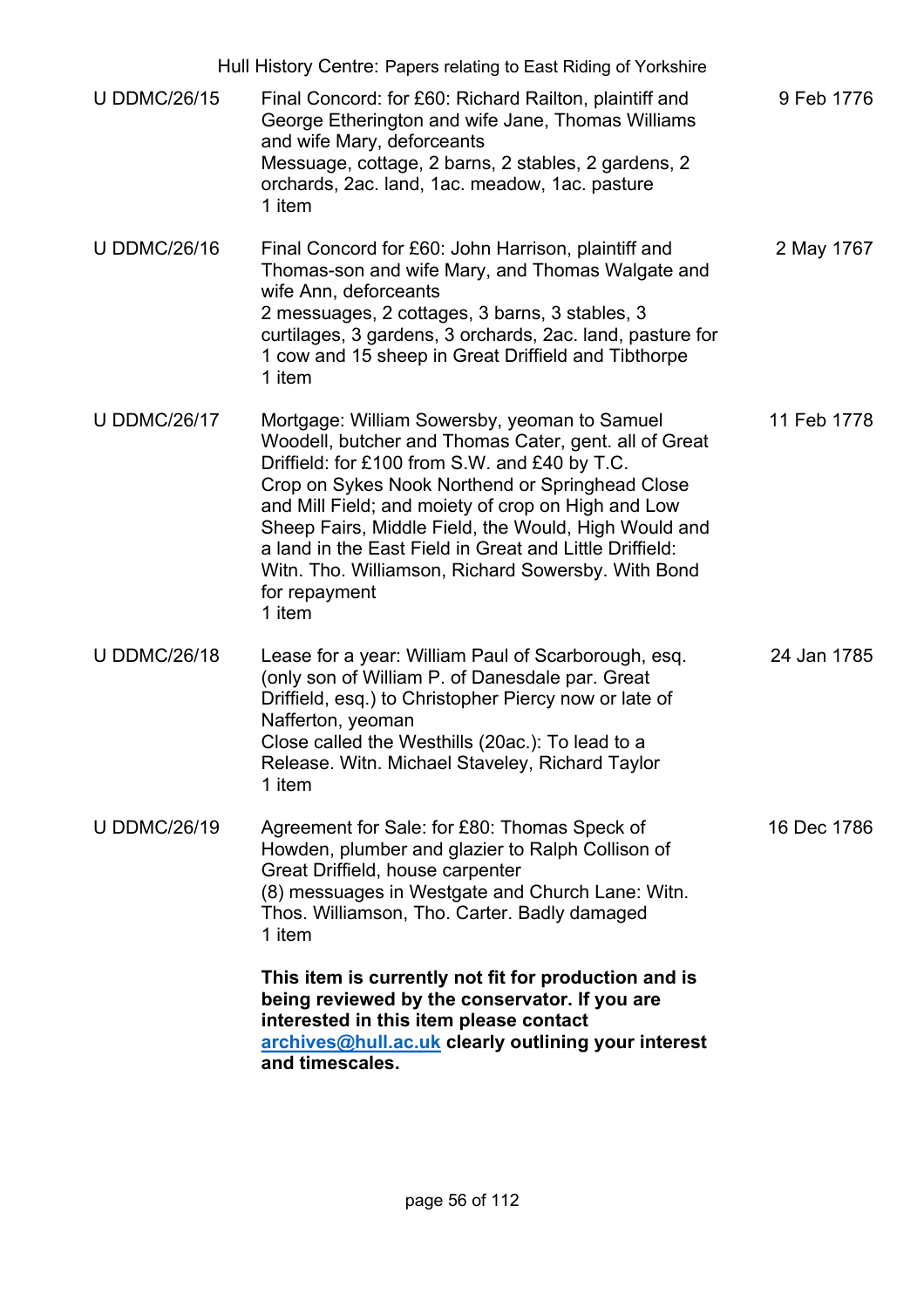|                     | Hull History Centre: Papers relating to East Riding of Yorkshire                                                                                                                                                                                                                                                                                                                                                                                                                                                                                                         |             |
|---------------------|--------------------------------------------------------------------------------------------------------------------------------------------------------------------------------------------------------------------------------------------------------------------------------------------------------------------------------------------------------------------------------------------------------------------------------------------------------------------------------------------------------------------------------------------------------------------------|-------------|
| <b>U DDMC/26/20</b> | Agreement for Sale: for £17: Webster Wilson to John<br>Newlove: a third part of a cottage on W. side of Middle<br>Street: Witn. Tho. Cater, Jno. Grindred<br>1 item                                                                                                                                                                                                                                                                                                                                                                                                      | 28 Mar 1793 |
| <b>U DDMC/26/21</b> | Lease for a year: Mary Peck of Beverley, widow of<br>Simon P. and mother of John P. both of Great Driffield,<br>dec'd, and her son Simon P. of Holderness to William<br>Johnson of Great Driffield, schoolmaster<br>Cottage and garth in Doctor's Lane: To lead to a<br>Release. Witn. John Hopper, Tho. Cater<br>1 item                                                                                                                                                                                                                                                 | 13 May 1793 |
| <b>U DDMC/26/22</b> | Assignment of Mortgage: for £81. 16s.:<br>i) Elizabeth Day, widow<br>ii) David Lyon, cordwainer, eldest son of Richard L.<br>cordwainer, dec'd. to<br>iii) William Johnson, schoolmaster and William Fox,<br>tanner, all of Great Driffield<br>Cottage (built chiefly of clay and thatched) on the E.<br>side of the fore street, adjoining S. end of a new<br>erected messuage used as a public house and called<br>'The Buck': Recites Mortgage of 10 May 1792. Witn.<br>Tho. Cater, Jno. Grindrod. Enclosed is a plan of<br>premises adjoining Market Place<br>1 item | 21 May 1793 |
| <b>U DDMC/26/23</b> | Lease and Release<br>i) Leonard Scott, merchant (devisee of John<br>Eggleston, mariner, dec'd.)<br>ii) John Forge, weaver and wife Mary (widow of J.E.) to<br>iii) William Drinkrow, gent.: all of Driffield: for £67. 13. 4.<br>to L.S<br>Flatt of land in the Hills in West Field, and flatt in<br>Broughfall in Middle Field: Not executed<br>2 items                                                                                                                                                                                                                 | Jun 1794    |
| <b>U DDMC/26/24</b> | Lease and Release: Leonard Scott, merchant to<br>William Drinkrow, gent. both of Great Driffield<br>As DDMC/26/23: Not executed<br>2 items                                                                                                                                                                                                                                                                                                                                                                                                                               | 1795        |
| <b>U DDMC/26/25</b> | Assignment on Redemption of Mortgage for £50: Sir<br>Christopher Sykes, Ralph Creyke, Robert Carlisle<br>Broadley and John Lockwood to Robert Day of Great<br>Driffield, glazier<br>Messuage and garth: Witn. Thomas Scoffin, Tho.<br>Cater, G. Staniforth<br>1 item                                                                                                                                                                                                                                                                                                     | 30 Nov 1795 |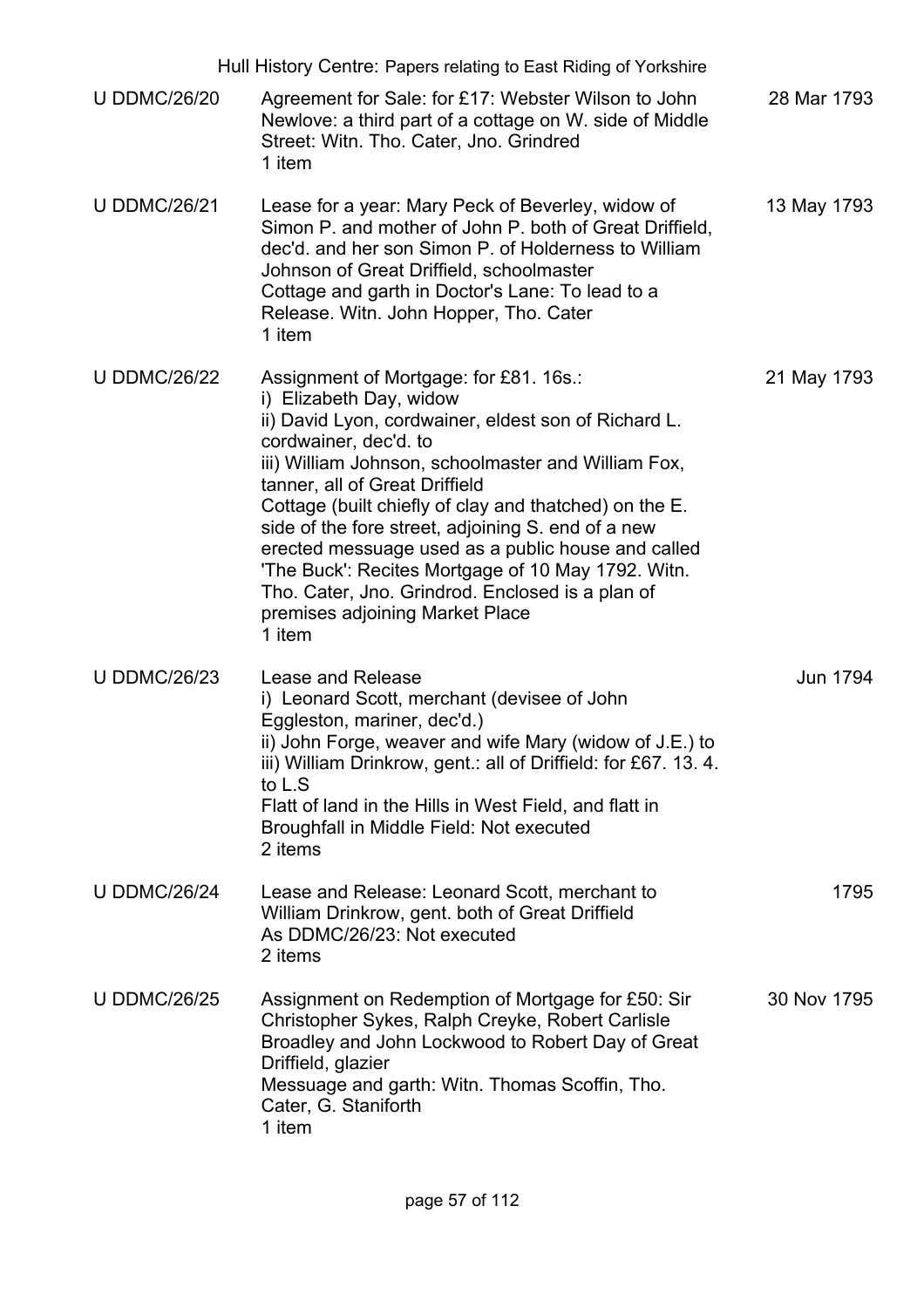| Hull History Centre: Papers relating to East Riding of Yorkshire |                                                                                                                                                                                                                                                                                                                                                                              |                |
|------------------------------------------------------------------|------------------------------------------------------------------------------------------------------------------------------------------------------------------------------------------------------------------------------------------------------------------------------------------------------------------------------------------------------------------------------|----------------|
| <b>U DDMC/26/26</b>                                              | Memorandum of Lease and Release: Thomas Gervis<br>Lawson, surgeon and wife Elizabeth to John Wilkinson<br>of Huggate, yeoman and Joseph Clement of Great<br>Driffield, surgeon<br>Northend Close (3 1/2ac. Turnpike Road to<br>Scarborough E. & S.; Beck W.) with the smock or wind<br>mill on it<br>2 items                                                                 | 5-6 Apr 1805   |
| <b>U DDMC/27</b>                                                 | <b>Driffield, Little</b>                                                                                                                                                                                                                                                                                                                                                     | 1669-1738      |
| <b>U DDMC/27/1</b>                                               | Bargain and Sale: for £10: John Gray of Bainton,<br>webster to John Touse, senr. of Garton on the Woulds,<br>yeoman<br>Upp Close (Kiln Garth N.; Low Close S.; Croft Lane E.):<br>Witn. Richard Towse, John Hanley, William Smith,<br>George England<br>1 item                                                                                                               | 1 Jul 1669     |
| <b>U DDMC/27/2</b>                                               | Lease and Release: for 5s.: Robert Gray of Great<br>Driffield, yeoman and wife Ann to Simon Peck of Little<br>Driffield and wife Mary: on division of the estate of John<br>Parratt of Empswell, yeoman, dec'd. father of A.G. and<br>M.P.<br>Messuage and specified lands in the open fields: Witn.<br>Jo Weatherhead, G. Bainion, (Sense?) Squire 'her<br>mark'<br>2 items | 14-15 Jun 1722 |
| <b>U DDMC/27/3</b>                                               | <b>Marriage Settlement</b><br>i) John Peck, yeoman<br>ii) Elizabeth Witty, spinster<br>iii) Charles Witty and Suckling Spendlove, gents. all of<br><b>Beverley</b><br>Croft and 11 3/4 ac. in the open fields: Witn. David<br>Witty, John Peck of Skidby<br>1 item                                                                                                           | 12-13 Nov 1733 |
| <b>U DDMC/27/4</b>                                               | Lease and Release: for £120: John Peck, yeoman of<br>Beverley, wife Elizabeth to Thomas Etherington of<br>Great Driffield, gent.<br>Messuage and specified lands in the open fields: Witn.<br>Hen. Munby, Suckling Spendlove<br>2 items                                                                                                                                      | 16-17 Oct 1738 |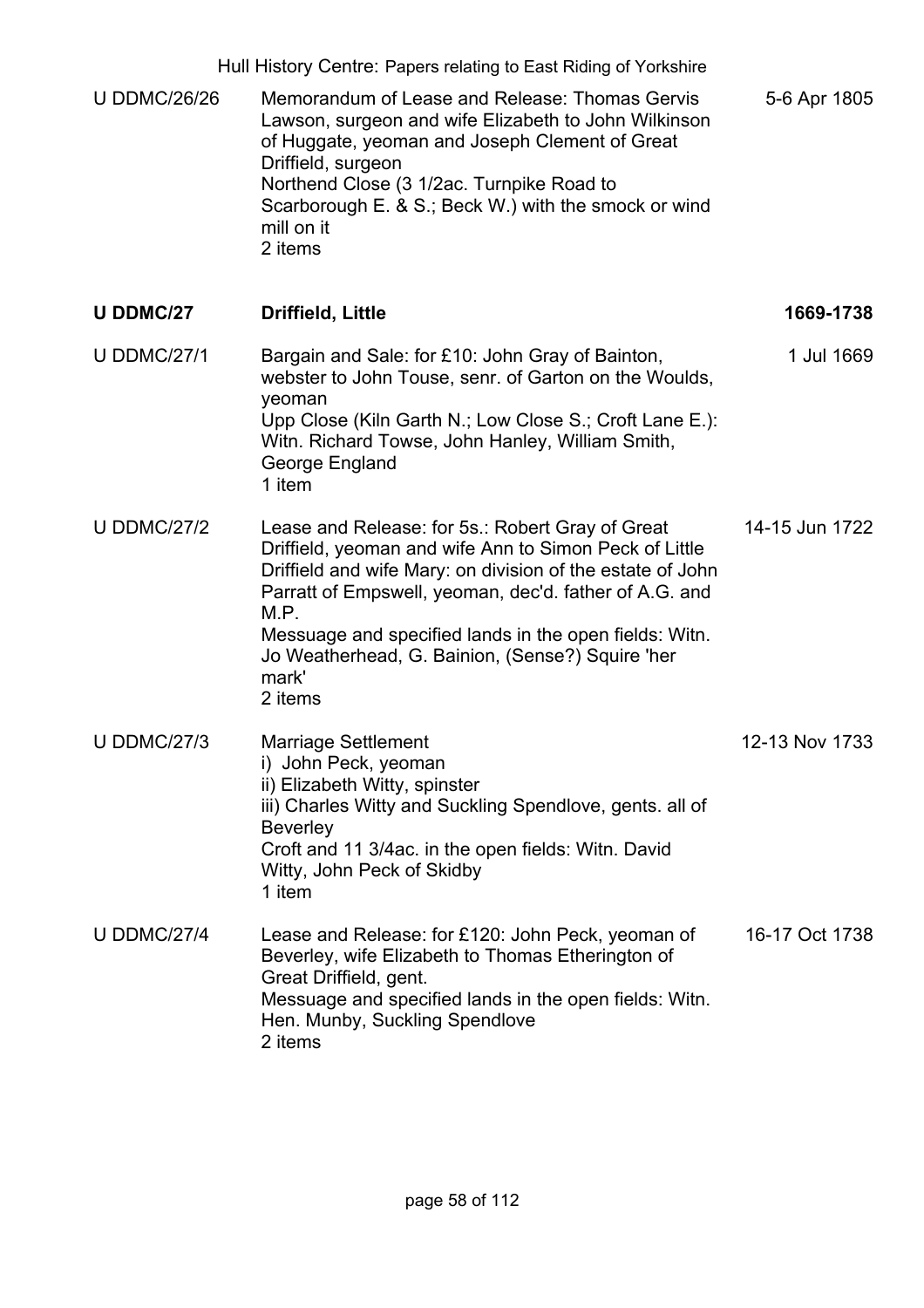|                    | Hull History Centre: Papers relating to East Riding of Yorkshire                                                                                                                                                                                                                                                                                                                                                                                                                                                                                 |                |
|--------------------|--------------------------------------------------------------------------------------------------------------------------------------------------------------------------------------------------------------------------------------------------------------------------------------------------------------------------------------------------------------------------------------------------------------------------------------------------------------------------------------------------------------------------------------------------|----------------|
| <b>U DDMC/28</b>   | <b>Eastrington</b>                                                                                                                                                                                                                                                                                                                                                                                                                                                                                                                               | 1571-1729      |
| <b>U DDMC/28/1</b> | Final Concord: George Aske and George Anderson,<br>plaintiffs and Robert Wetherill and wife Dorothy,<br>deforceants: 4ac. land, 8ac. meadow and 2ac. pasture:<br>1 item                                                                                                                                                                                                                                                                                                                                                                          | 6 Oct 1571     |
| <b>U DDMC/28/2</b> | Mortgage: for £60: Robert Story of Howden to Thomas<br>Simpson of Elloughton, yeomen: close called Newland<br>Shaw (Newland Green W.) and 1/2ac. in Braggatt<br>Field: Witn. John Jackson, Sam. Short<br>1 item                                                                                                                                                                                                                                                                                                                                  | 12-13 Oct 1715 |
| <b>U DDMC/28/3</b> | Quitclaim: for a further £55: Parties and property as<br>DDMC/28/2. Witn. John Jackson, Robert Nurse, Jo.<br>Wilkinson<br>1 item                                                                                                                                                                                                                                                                                                                                                                                                                 | 2 Nov 1717     |
| <b>U DDMC/28/4</b> | Mortgages: for £100: William Johnson of Gateford, co.<br>Notts. yeoman to Elizabeth Denham of Snayth, spinster<br>Wood Closes (18ac.) and a little close (1ac.): Witn.<br>Joseph Hewley, Mathew Bell, senr., Jno. Bullen<br>1 bundle                                                                                                                                                                                                                                                                                                             | 2 Jul 1725     |
| <b>U DDMC/28/5</b> | Lease and Release: for £340: Robert Johnson, senr. of<br>Todwick, yeoman and his children William, Zacharia<br>and Elizabeth, all of Gateford, co. Notts. to Thomas<br>Simpson of Elloughton, yeoman and his daughter<br>Elizabeth<br>Messuage, barn, homestead formerly a cottage, 5<br>Wood Closes (20ac. Formerly 4 Wood Closes and<br>Scottgate Close (7 1/2ac.)) and 9ac. in the fields:<br>Robert J. jnr., another son to convey his interest at age<br>of 21. Witn. George Norledge, Jno. Athorp, Barnham<br>Rogers. With Bond<br>2 items | 29 Oct 1726    |
| <b>U DDMC/28/6</b> | Quitclaim by Robert Johnson, jnr. further to<br>DDMC/28/5. For £100: to Elizabeth Simpson. Witn.<br>Wm. Johnson, Ja. Mihill, Hen. Vawsor<br>1 item                                                                                                                                                                                                                                                                                                                                                                                               | 12 Nov 1729    |
| <b>U DDMC/29</b>   | <b>Ellerby</b>                                                                                                                                                                                                                                                                                                                                                                                                                                                                                                                                   | 1831           |
| <b>U DDMC/29/1</b> | Draft. Agreement for Mortgage: for £200: Thomas<br>Anthony of Ellerby to Thomas Windas of Beverley<br>Park, farmer: close (1ac. 3r. 24p.), part of garth<br>formerly called Joseph Kirton's Garth:<br>1 item                                                                                                                                                                                                                                                                                                                                     | 9 Apr 1831     |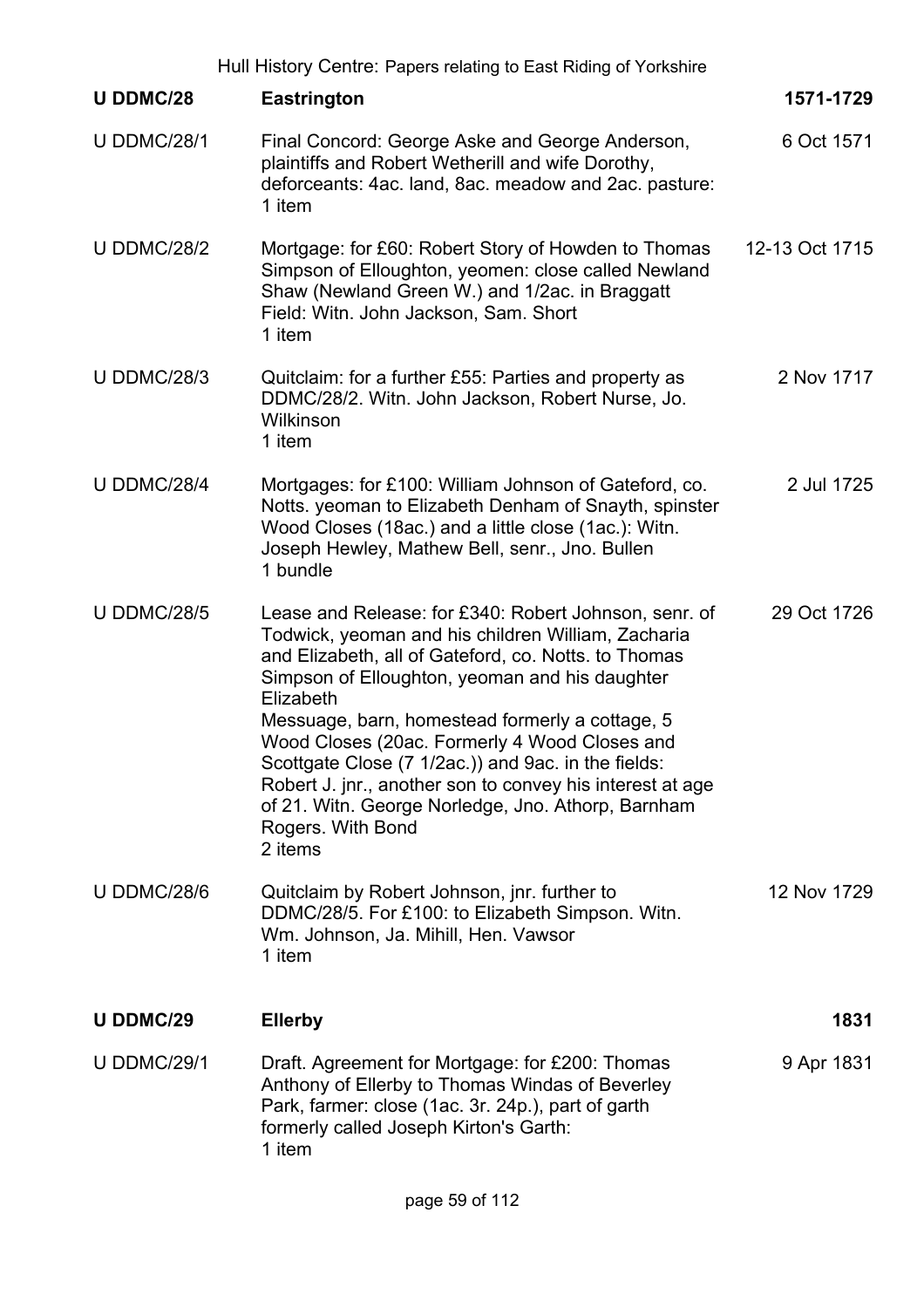|                    | Hull History Centre: Papers relating to East Riding of Yorkshire                                                                                                                                                                                                                            |             |
|--------------------|---------------------------------------------------------------------------------------------------------------------------------------------------------------------------------------------------------------------------------------------------------------------------------------------|-------------|
| U DDMC/30          | <b>Etton</b>                                                                                                                                                                                                                                                                                | 1785-1818   |
| <b>U DDMC/30/1</b> | Copies or extracts relating to the rectory:<br>a) Glebe Terrier, 18 Nov 1785<br>b) Torre's 'Archdeaconry of the East Riding'<br>c) Parliamentary Survey of Livings<br>d) Ecclesiastical survey (1535), 1818<br>4 items                                                                      | 1785-1818   |
| <b>U DDMC/31</b>   | <b>Everthorpe</b>                                                                                                                                                                                                                                                                           | 1826        |
| <b>U DDMC/31/1</b> | Draft. Surrender of Mortgage: for £60: John Hudson,<br>senr. of North Dalton, gent. to William Grassby of<br>Everthorpe, yeoman: cottage, orchard and garth<br>1 item                                                                                                                       | 29 Apr 1826 |
| U DDMC/32          | <b>Faxfleet</b>                                                                                                                                                                                                                                                                             | 1607-1750   |
| <b>U DDMC/32/1</b> | Bargain and Sale: for £1,200: Sir John Ramsey (Lord<br>Barnes and Viscount Haddington) to Sir Thomas<br>Metham of Metham<br>Manor of Fauxfleete alias Thorneton Howses: Granted<br>to Sir J.R. by Letters Patent (16 May 1606). Witn.<br>Myles Eskricke, Tho. Martyn<br>1 item              | 7 Feb 1607  |
| <b>U DDMC/32/2</b> | Lease for a year: Robert Jackson, sadler and wife<br>Elizabeth to John Ambler, sadler, all of York<br>6ac. in Hayfield Close (common lane E.; Rye Close S.;<br>Middle Field N.), 5ac. in Woodfield and 3 1/2ac. in<br>Townfield: Witn. John Foord, Will. Pearson, W.<br>Pickering<br>1 item | 1 Aug 1706  |
| <b>U DDMC/32/3</b> | Lease for a year: John Mould of Leeds, eldest son of<br>William M. of North Cave, dec'd., gents. to Hugh<br>Montgomery of North Cave, esq.<br>Messuage and closes: To lead to a Release<br>1 item                                                                                           | 5 Nov 1750  |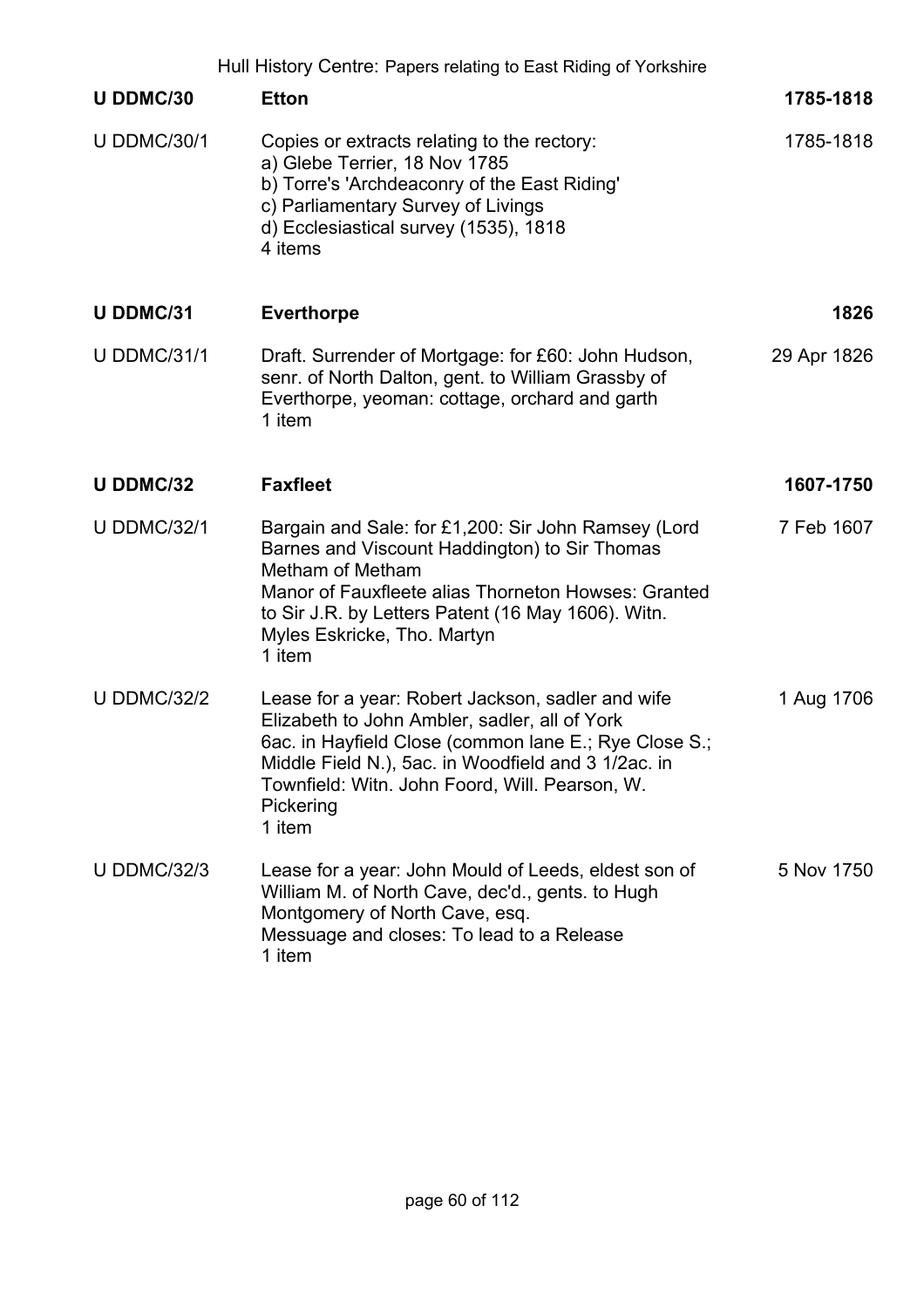Hull History Centre: Papers relating to East Riding of Yorkshire

|                    | Hull History Centre: Papers relating to East Riding of Yorkshire                                                                                                                                                                                                                                                                                                                                                                                                                                                                                                                                                                                                                                                                                                                                      |             |
|--------------------|-------------------------------------------------------------------------------------------------------------------------------------------------------------------------------------------------------------------------------------------------------------------------------------------------------------------------------------------------------------------------------------------------------------------------------------------------------------------------------------------------------------------------------------------------------------------------------------------------------------------------------------------------------------------------------------------------------------------------------------------------------------------------------------------------------|-------------|
| U DDMC/33          | <b>Filey</b>                                                                                                                                                                                                                                                                                                                                                                                                                                                                                                                                                                                                                                                                                                                                                                                          | 1624-1835   |
| <b>U DDMC/33/1</b> | Lease for 7 years: at £100 rent: Lancelot Alured of<br>Filey, esq. and wife Dame Grace to Sir John Buck of<br>Hanby Grange, co. Lincoln<br>Parsonage house of Filey and all houses, glebe and<br>tithes belonging to the rectory of Filey in the township<br>and in the lordship or grange of Newbiggin par. Filey:<br>Recites that the premises with the manor of Wharram<br>in the Street with messuages, lands and tithes there,<br>the rectory of Atwick and lands in Awburne and<br>Harpham descended to Dame Elizabeth, wife of Sir<br>J.B. on death of her father William Greene, gent. (as<br>his sole daughter and heir) former husband of Dame<br>Grace, to whom the premises were allotted as dower.<br>Witn. R. Barwicke, Marmaduke Grimston, Jo. Hall,<br>Armorial seal of L.A<br>1 item | 29 Oct 1624 |
| <b>U DDMC/33/2</b> | Particulars of Sale: estate in Filey: Plan<br>1 item                                                                                                                                                                                                                                                                                                                                                                                                                                                                                                                                                                                                                                                                                                                                                  | 27 Feb 1835 |
| <b>U DDMC/34</b>   | <b>Flinton</b>                                                                                                                                                                                                                                                                                                                                                                                                                                                                                                                                                                                                                                                                                                                                                                                        | 1717        |
| <b>U DDMC/34/1</b> | Manor court minutes<br>1 item                                                                                                                                                                                                                                                                                                                                                                                                                                                                                                                                                                                                                                                                                                                                                                         | 23 Oct 1717 |
| <b>U DDMC/35</b>   | Flotmanby                                                                                                                                                                                                                                                                                                                                                                                                                                                                                                                                                                                                                                                                                                                                                                                             | 1764        |
| <b>U DDMC/35/1</b> | Lease for a year: Francis Grimston of Fraystrop, gent.<br>and John Bucke, esq. son and heir of Sir John B. of<br>Filey, dec'd. to Robert B. of Grays Inn, esq. and<br>Peregrine B. of Barson, co. Lincoln, gent.<br>Manor and estate of Flotmanby: To lead to a Release.<br>Witn. Thomas Dincley, Richard Robinson, Henry<br>Waddy<br>1 item                                                                                                                                                                                                                                                                                                                                                                                                                                                          | 27 Sep 1764 |
| U DDMC/36          | <b>Fraisthorpe</b>                                                                                                                                                                                                                                                                                                                                                                                                                                                                                                                                                                                                                                                                                                                                                                                    | 1812        |
| <b>U DDMC/36/1</b> | Draft, Lease at £450 rent: Walter Strickland of<br>Brixworth Hall, co. Northants. esq. to Matthew and<br>John Woodcock of Barmston, farmers: farm called<br><b>Wilstrop at Fraysthorpe</b><br>1 item                                                                                                                                                                                                                                                                                                                                                                                                                                                                                                                                                                                                  | 31 Mar 1812 |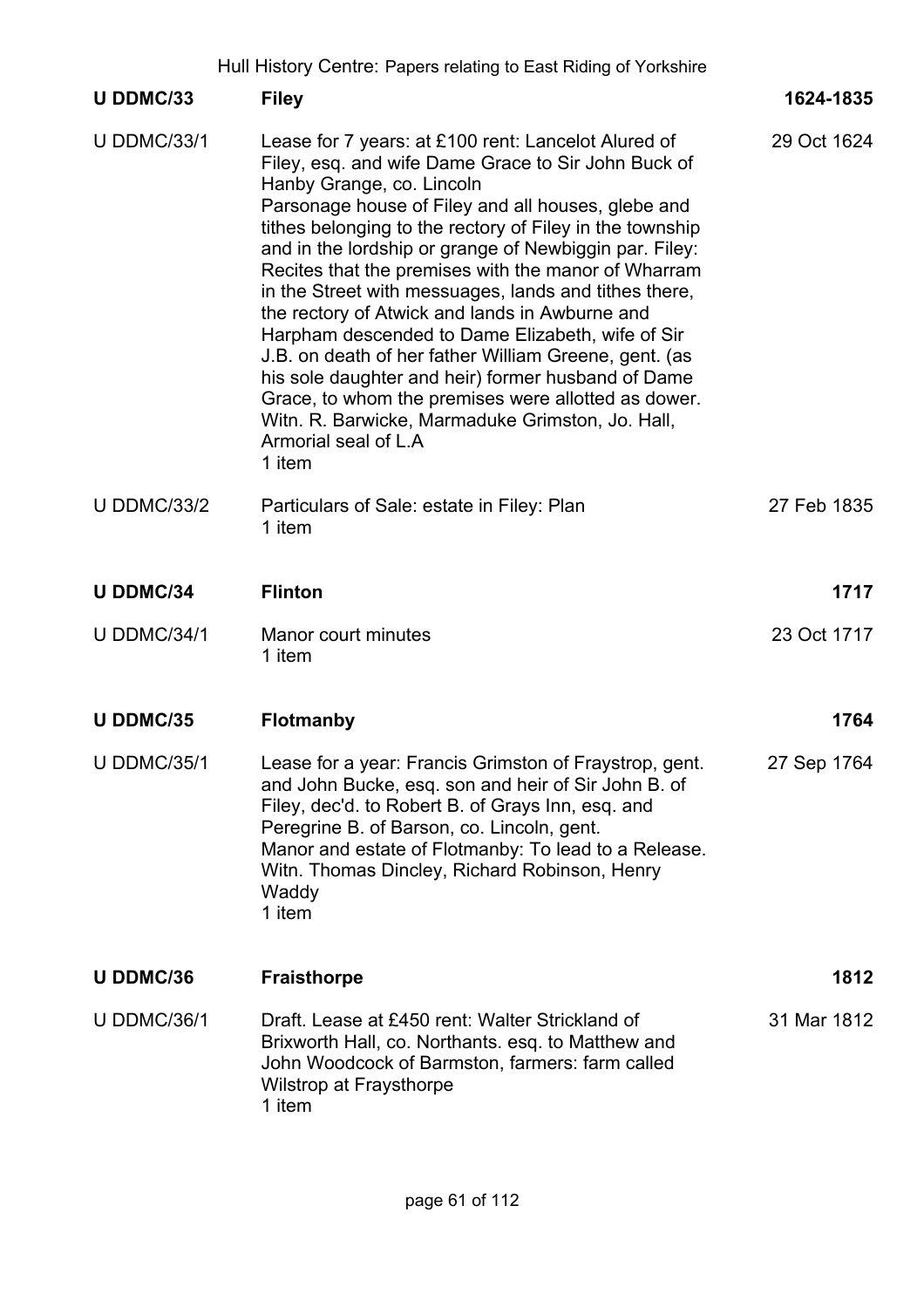|                    | Hull History Centre: Papers relating to East Riding of Yorkshire                                                                                                                                                                                                                                                                                                                                                                                                                                                |             |
|--------------------|-----------------------------------------------------------------------------------------------------------------------------------------------------------------------------------------------------------------------------------------------------------------------------------------------------------------------------------------------------------------------------------------------------------------------------------------------------------------------------------------------------------------|-------------|
| U DDMC/37          | <b>Garton-on-the-Wolds</b>                                                                                                                                                                                                                                                                                                                                                                                                                                                                                      | 1677-1775   |
| <b>U DDMC/37/1</b> | Lease for a year: Brian Lund of Hull, gent. and wife<br>Mary, daughter of John Jenkinson of Beverley, gent.<br>and his wife Susannah, both dec'd. to Henry<br>Richardson of Emswell, yeoman<br>Messuage, 2 closes and 5 oxgangs: To lead to a<br>Release. Witn. George Richardson, Joseph Weadley,<br><b>Alex Richardson</b><br>1 item                                                                                                                                                                          | 6 Jun 1677  |
| <b>U DDMC/37/2</b> | Lease for a year: Henry Richardson of Emswell,<br>yeoman to Alexander R. of Beverley, gent. and Henry<br>Whitehead of Emswell, yeoman<br>Messuage, close, backgarth and 5 oxgangs (as<br>DDMC/37/1?): To lead to a Release. Witn. John<br>Sugden, John Dobson, clerk, Simon Peck<br>1 item                                                                                                                                                                                                                      | 1 Jun 1682  |
| <b>U DDMC/37/3</b> | Agreement for Sale: for £48: Thomas Harrison,<br>yeoman to Mathew Lamplugh, cordwainer, both of<br>Garton: all his common right and allotments in lieu<br>thereof: Witn. Michael Horsley, Tho. Cater<br>1 item                                                                                                                                                                                                                                                                                                  | 30 Jan 1775 |
| U DDMC/38          | Gembling                                                                                                                                                                                                                                                                                                                                                                                                                                                                                                        | 1776-1841   |
| <b>U DDMC/38/1</b> | Covenant to levy a Fine: William Farthing of Little<br>Driffield, yeoman (devisee of his father Thomas F. of<br>Great Kelk, yeoman, dec'd.) and wife Mary, Michael F.<br>yeoman, another son, and Jane F. widow of T.F. both<br>of Great Kelk to Dorothy Buck of Bridlington, widow<br>Messuage with East Close, Dovecoat Garth and Upper<br>Tween Towns alias Cow Close (20ac. in all): To<br>confirm a recited Mortgage for £400 (23 Mar 1776) and<br>other uses. Witn. Marm. Prickett, Wm. Coulson<br>1 item | 3 Jun 1776  |
| <b>U DDMC/38/2</b> | Final Concord further to DDMC/38/1<br>1 item                                                                                                                                                                                                                                                                                                                                                                                                                                                                    | 23 Jun 1776 |
| <b>U DDMC/38/3</b> | Particulars of Sale: 77ac. 1r. 30p<br>1 item                                                                                                                                                                                                                                                                                                                                                                                                                                                                    | 5 Feb 1841  |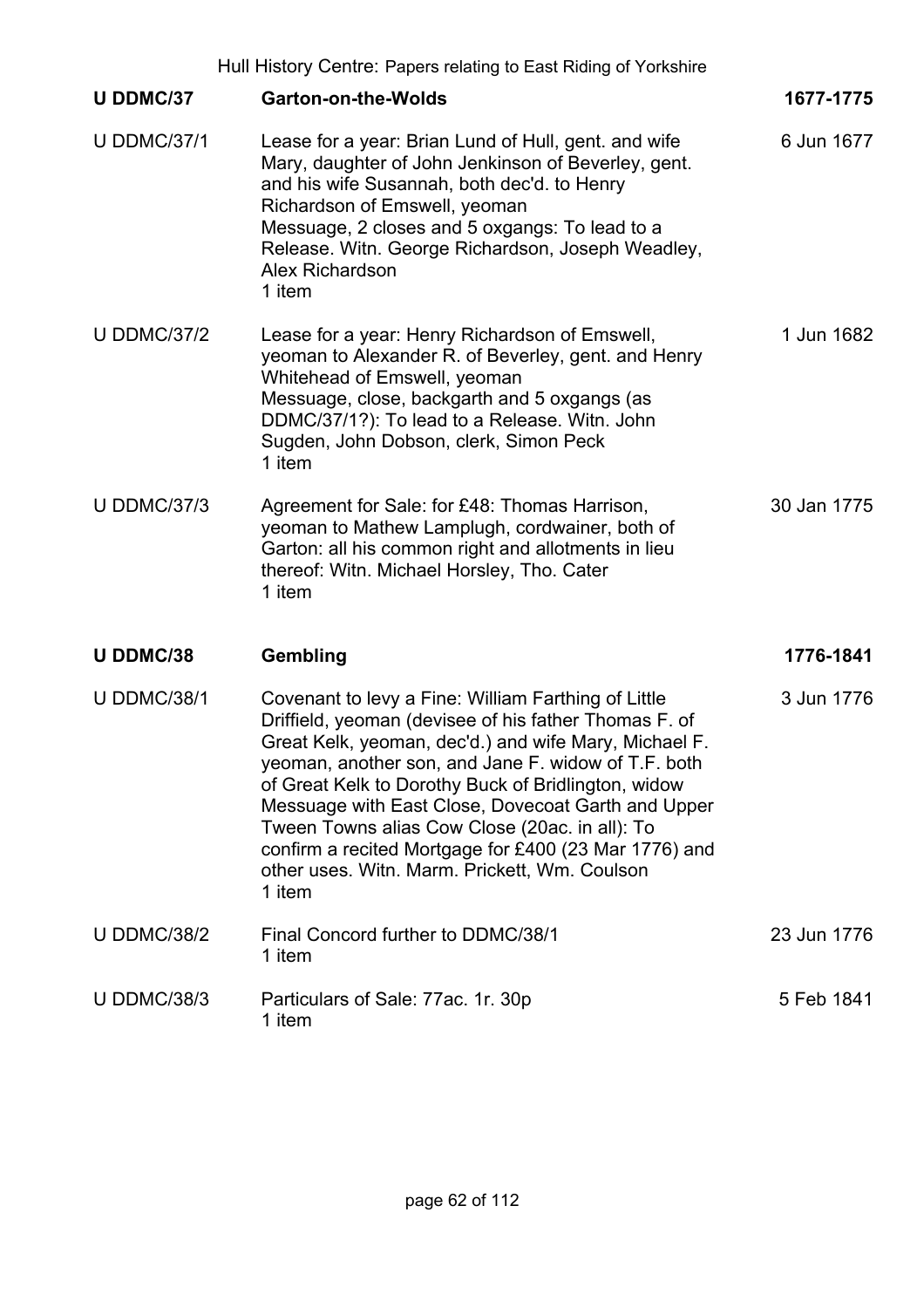|                    | Hull History Centre: Papers relating to East Riding of Yorkshire                                                                                                                                                                                                                                                                               |                  |
|--------------------|------------------------------------------------------------------------------------------------------------------------------------------------------------------------------------------------------------------------------------------------------------------------------------------------------------------------------------------------|------------------|
| U DDMC/39          | Gilberdyke                                                                                                                                                                                                                                                                                                                                     | 1683-1703        |
| <b>U DDMC/39/1</b> | Bargain and Sale: for £30: Mary Baley, widow of<br>William B. of Sand(holme?) to John B. of Sandholme,<br>milner<br>Windmill built on a part of Gilberdyke Green near the<br>High Dam (40yds. sq.), as set out by the freeholders<br>and homagers of Howden manor court (23 Apr 1647):<br>Witn. Richard and John Bayley, John Nelson<br>1 item | 28 Feb 1683      |
| <b>U DDMC/39/2</b> | Bargain and Sale: for £40<br>i) John Bryan of Scalby, husbandman to<br>ii) Joshua Stamp of Gilberdyke, milner and wife Mary<br>and<br>iii) John Bayle of Sandholme, milner and wife Cathrin<br>As DDMC/39/1: Witn. Noah Ellythorp, Robert and<br>Nathaniel Baley, George Clough<br>1 item                                                      | 14 Dec 1703      |
| <b>U DDMC/39/3</b> | Bargain and Sale: for £43: John Bailey of Sandholme,<br>milner to Joshua Stamp, milner, late of Sandholme,<br>now of Ellerker: his moiety of the mill as DDMC/39/1:<br>Witn. Noah Ellythorp, Robert Chapman<br>1 item                                                                                                                          | early 18th cent. |
| <b>U DDMC/40</b>   | <b>Great Hatfield</b>                                                                                                                                                                                                                                                                                                                          | 1743-1824        |
| <b>U DDMC/40/1</b> | Schedule of title deeds: estate late property of Ann<br>Powley<br>1 item                                                                                                                                                                                                                                                                       | 1743-1772        |
| <b>U DDMC/40/2</b> | Mortgage for £13: John Dearing and Thomas Jackson<br>of Great Hatfield to Nicholas Smith of Routh, yeomen:<br>cottage, garth and orchard: Witn. Wm. Nelson, senr.<br>and jnr. With copies<br>1 item                                                                                                                                            | 16-17 Mar 1744   |
| <b>U DDMC/40/3</b> | Lease for a year: Jonathan Midgley of Beverley, gent.<br>to George Fallowdown of Hull, labourer<br>Garth (1ac.): To lead to a Release. Witn. John Todd,<br>Richard Egleston, Robt. Dyneley, jnr. With copy of<br>relevant Release for £15<br>1 item                                                                                            | 4-5 Jun 1753     |
| <b>U DDMC/40/4</b> | Schedule of title deeds of cottage and closes of Robert<br>Bowser in mortgage to Gillyatt Sumner, jnr. for £181.7.<br>6d<br>1 item                                                                                                                                                                                                             | 1753-1824        |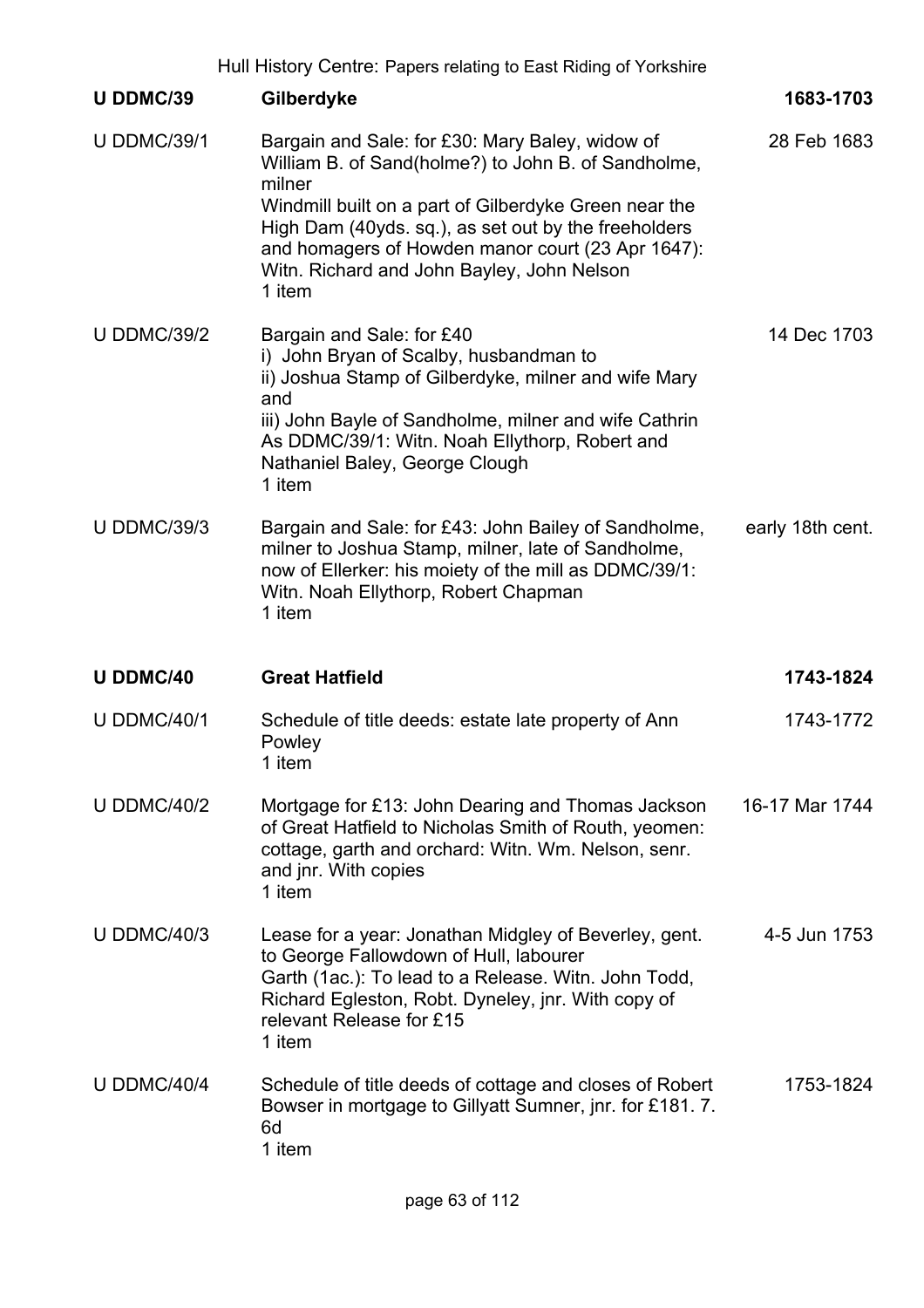|                    | Hull History Centre: Papers relating to East Riding of Yorkshire                                                                                                                                                                                                                                                                                                                                                                                                             |                       |
|--------------------|------------------------------------------------------------------------------------------------------------------------------------------------------------------------------------------------------------------------------------------------------------------------------------------------------------------------------------------------------------------------------------------------------------------------------------------------------------------------------|-----------------------|
| <b>U DDMC/40/5</b> | Extract from East Riding Registry of Deeds: messuage,<br>Spring Close, Rye Close, Brick Close, Intack, Clay<br>Closes, the Farr or Cow Pasture, Little Cow Pasture<br>1 item                                                                                                                                                                                                                                                                                                 | 1756-1800             |
| <b>U DDMC/40/6</b> | Copy. Memorial: Lease and Release: Marmaduke<br>Prickett, jnr. of Bridlington to William Powley of Catfoss,<br>gents.: 3 closes called Great and Little Rowlands<br>(46ac.) and Low Garth<br>2 items                                                                                                                                                                                                                                                                         | 16-17 Nov 1764        |
| <b>U DDMC/40/7</b> | Copy. Lease and Release and Assignment<br>i) George Fallowdown of Hull, labourer, late husband<br>of Sarah, only daughter of John Dearing of Great<br>Hatfield, yeoman, dec'd<br>ii) Francis Smith of Routh, husbandman and Elizabeth<br>Smith of Beverley, son and widow of Nicholas Smith of<br>Routh, yeoman, dec'd. to<br>iii) William Powley of Catfoss, yeoman<br>For £43 to G.F. by W.P.: as DDMC/40/3: With relative<br>Bond. Witn. Jas. Smith, Jno. Howe<br>2 items | 22-23 Jun 1772        |
| <b>U DDMC/41</b>   | <b>Halsham</b>                                                                                                                                                                                                                                                                                                                                                                                                                                                               | 1432-1851             |
| <b>U DDMC/41/1</b> | Court Roll of the manor of East Halsham<br>1 item                                                                                                                                                                                                                                                                                                                                                                                                                            | Oct 1432-<br>Apr 1434 |
| <b>U DDMC/41/2</b> | Return of those qualified to serve on juries<br>1 item                                                                                                                                                                                                                                                                                                                                                                                                                       | 1851                  |
| <b>U DDMC/42</b>   | Hemingbrough                                                                                                                                                                                                                                                                                                                                                                                                                                                                 | 1708                  |
| <b>U DDMC/42/1</b> | Deed to lead to a Common Recovery: Arthur Ingram,<br>senr. of York to his only son A.I. jnr. of Barrowby, esqs.<br>Manor, rectory and estate of Hembrow alias<br>Hemingbrough: Defeasable on payment of £10,000.<br>Witn. Hu. Massey, Jno. Marshall<br>1 item                                                                                                                                                                                                                | 7 Oct 1708            |
| U DDMC/43          | <b>Holderness</b>                                                                                                                                                                                                                                                                                                                                                                                                                                                            | 19th cent.            |
| <b>U DDMC/43/1</b> | Original bundle<br>a) Engraving of arms of Earls of Holderness, (19th<br>cent.)<br>b) Notice of letting of cleansing of drains in Holderness<br>Drainage, 14 Sep 1850<br>2 items<br>page 64 of 112                                                                                                                                                                                                                                                                           | c. 1850               |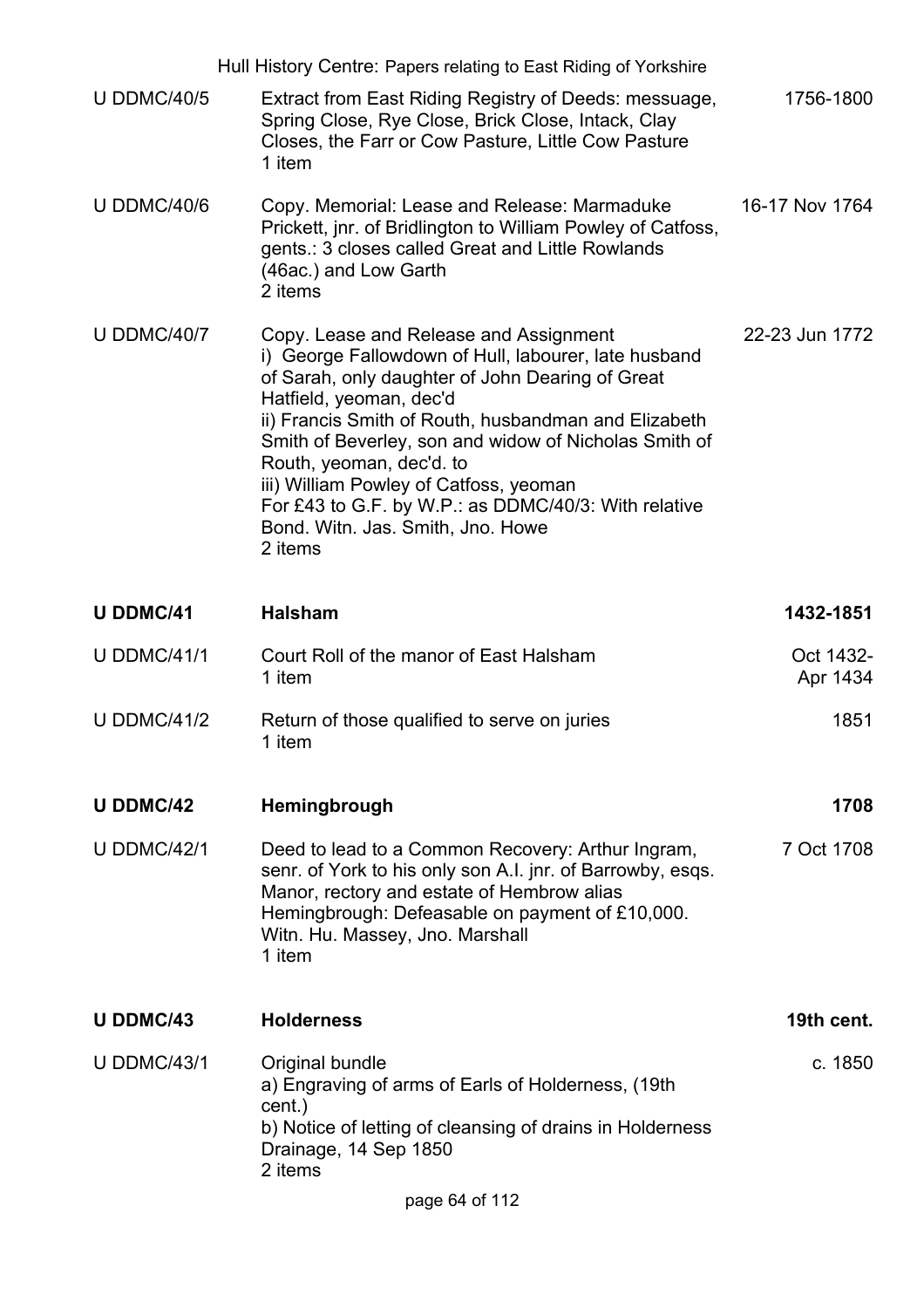| Hull History Centre: Papers relating to East Riding of Yorkshire |                                                                                                                                                                                                                                                                                                                                                                                                                                                                              |             |
|------------------------------------------------------------------|------------------------------------------------------------------------------------------------------------------------------------------------------------------------------------------------------------------------------------------------------------------------------------------------------------------------------------------------------------------------------------------------------------------------------------------------------------------------------|-------------|
| <b>U DDMC/44</b>                                                 | <b>Howden</b>                                                                                                                                                                                                                                                                                                                                                                                                                                                                | 1717        |
| <b>U DDMC/44/1</b>                                               | Release: for £10: William and John Pickering of Leeds,<br>gents. to Charles Maslen of Howden, gent. and wife<br>Ann<br>Messuage, (King's street E., churchyard W.; church<br>stile N.): Witn. Hen. and Mary Lodge, Thomas Eskricke<br>1 item                                                                                                                                                                                                                                 | 19 Oct 1717 |
| <b>U DDMC/45</b>                                                 | Hull                                                                                                                                                                                                                                                                                                                                                                                                                                                                         | 1670-1851   |
| <b>U DDMC/45/1</b>                                               | Grant: Charles Fairfax, esq. and Thomas and John<br>Fairfax, gents. all of Mensington alias Menston to Sir<br>John Legard of Ganston, Henry Corbett of Hull, doctor<br>of medicine, Robert Carleill of Hull, gent. and Robert<br>Carleill of Sewerby, gent.<br>Annuity of £100 from proceeds of the customs in Hull:<br>Recites grant of the same by Letter Patent (23 Jul<br>1660). Witn. Fra. Pullan, Eliz. and Peregrine Fairfax,<br>Rich. Rhodes, John Breares<br>1 item | 21 Apr 1670 |
| <b>U DDMC/45/2</b>                                               | Apprenticeship Indenture: Richard Pearson son and<br>heir of John P. of Hull, master and mariner, dec'd. to<br>William Carlton of Hull, merchant. Witn. Anthony<br>Norfolk, Robert Mason<br>1 item                                                                                                                                                                                                                                                                           | 24 Jun 1673 |
| <b>U DDMC/45/3</b>                                               | Lease for a year: Richard Fishwick, ship-chandler and<br>merchants' book-keeper, and wife Mary and James<br>Green, gent. all of Hull to James Ward of Pilham, co.<br>Lincoln<br>M essuage, on N. side of Bishop Lane: To lead to a<br>Release. Witn. Henry Hebden, Thos. Procter<br>1 item                                                                                                                                                                                   | 15 Dec 1775 |
| <b>U DDMC/45/4</b>                                               | Brief for plaintiff in John Catterson and William<br>Mapplebeck: rent due for house in Lowgate<br>1 item                                                                                                                                                                                                                                                                                                                                                                     | 27 Aug 1832 |
| <b>U DDMC/45/5</b>                                               | Laws and Regulations of Kingston College, with Deed<br>of Settlement, Constitution and view of the College<br>1 item                                                                                                                                                                                                                                                                                                                                                         | 1836-1837   |
| <b>U DDMC/45/6</b>                                               | Particulars of Sale: building ground to N. of Wellington<br>Lane, off Beverley Road<br>1 item                                                                                                                                                                                                                                                                                                                                                                                | 5 Feb 1851  |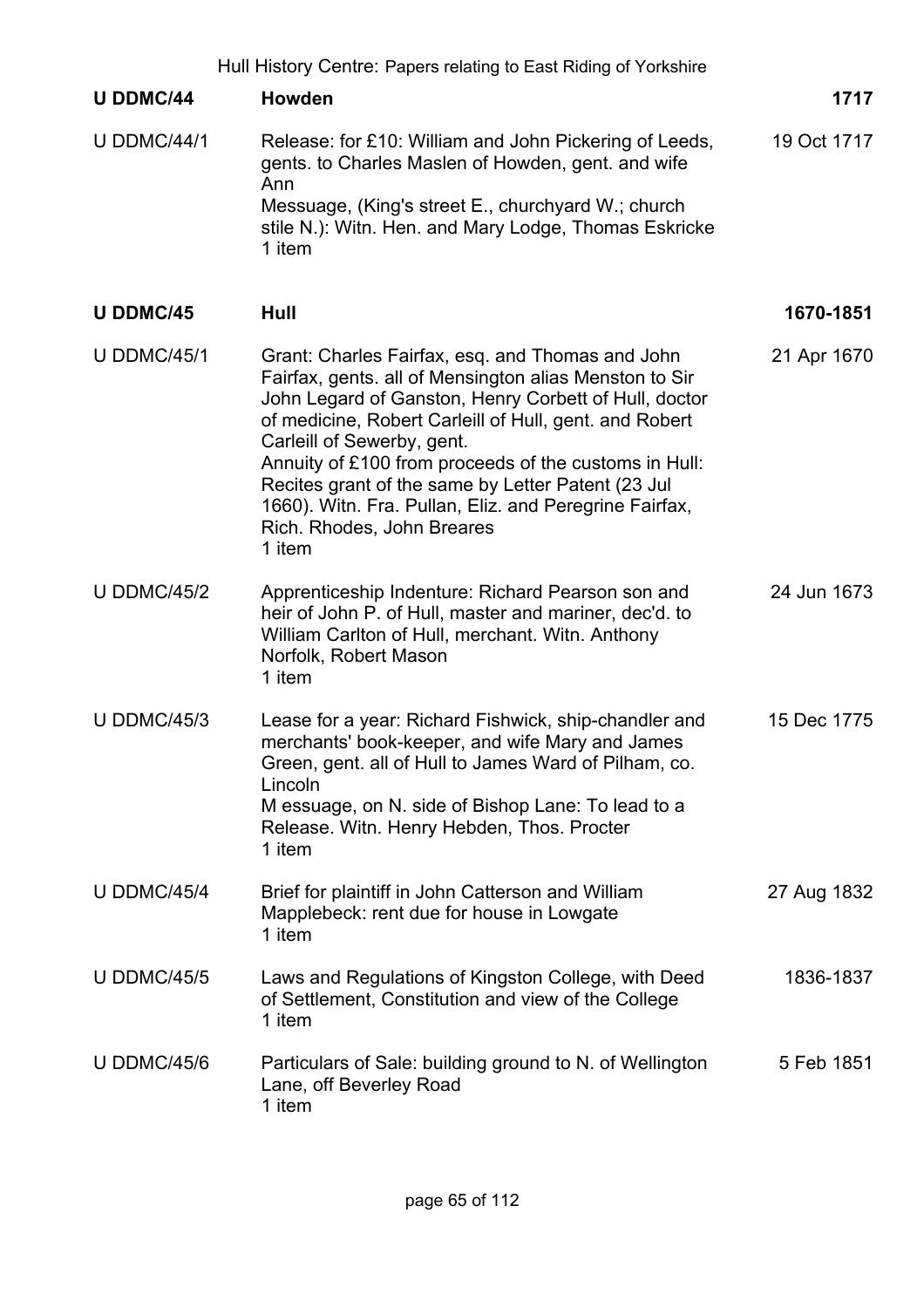|                    | Hull History Centre: Papers relating to East Riding of Yorkshire                                                                                                                                                                                                            |                   |
|--------------------|-----------------------------------------------------------------------------------------------------------------------------------------------------------------------------------------------------------------------------------------------------------------------------|-------------------|
| <b>U DDMC/46</b>   | <b>Hunmanby</b>                                                                                                                                                                                                                                                             | 1632-1754         |
| <b>U DDMC/46/1</b> | Decree in Court of Wards and Liveries concerning<br>inquisition post mortem of Francis Nicholson of<br>Hunmanby: releasing charges on a messuage, 2<br>oxgangs and Carherdes Close in Hunmanby<br>1 item                                                                    | Mar 1632          |
| <b>U DDMC/46/2</b> | Bond in £60: Robert Binington to Richard Humpton,<br>both of Hunmanby<br>For performance of covenants of conveyance of a<br>cottage and land: Witn. John Anderson, Robert<br>Johnson, William Chester, John Fiddis<br>1 item                                                | 16 Nov 1675       |
| <b>U DDMC/46/3</b> | Lease for a year: William Chester, jnr. yeoman to John<br>Hodgson, stringlayer, both of Hutton Bushell<br>Moiety of Foster Oxgang in Langdale Fall in<br>Hunmanby, and of Woodman Acres (15ac.) in Muston:<br>To lead to a Release. Witn. Wm. Cosins, senr. & jnr<br>1 item | 10 Jan 1754       |
| <b>U DDMC/47</b>   | <b>Hutton Cranswick</b>                                                                                                                                                                                                                                                     | 1737-1822         |
| <b>U DDMC/47/1</b> | Abstract of Title of George Hewson: 3 cottages and<br>garths and 2 closes<br>1 item                                                                                                                                                                                         | 1737-1822         |
| <b>U DDMC/47/2</b> | Schedule of title deeds, as DDMC/47/1<br>1 item                                                                                                                                                                                                                             | 1737-1820         |
| <b>U DDMC/47/3</b> | Release: for £213. 19s.: Edward Leppington late of<br>Hutton Cranswick now of Hull, yeoman and wife Sarah<br>to John Stephenson of Bainton, yeoman<br>Messuage, garth, orchard and close (3ac.): Witn. John<br>Taylor, Wm. Rye<br>1 item                                    | 12 Apr 1769       |
| <b>U DDMC/47/4</b> | Covenant to levy a Fine: Francis Robinson of Atwick,<br>yeoman and wife Ann to George Carrick of Seaton,<br>gent.<br>Cottage, garth and allotment (1ac. 2r. 32p.): To uses of<br>F. and A.R. Witn. James Piercy, Josiah Prickett<br>1 item                                  | 30 Jun 1770       |
| <b>U DDMC/47/5</b> | Final Concord further to DDMC/47/4<br>1 item                                                                                                                                                                                                                                | n.d. [1 Jul 1770] |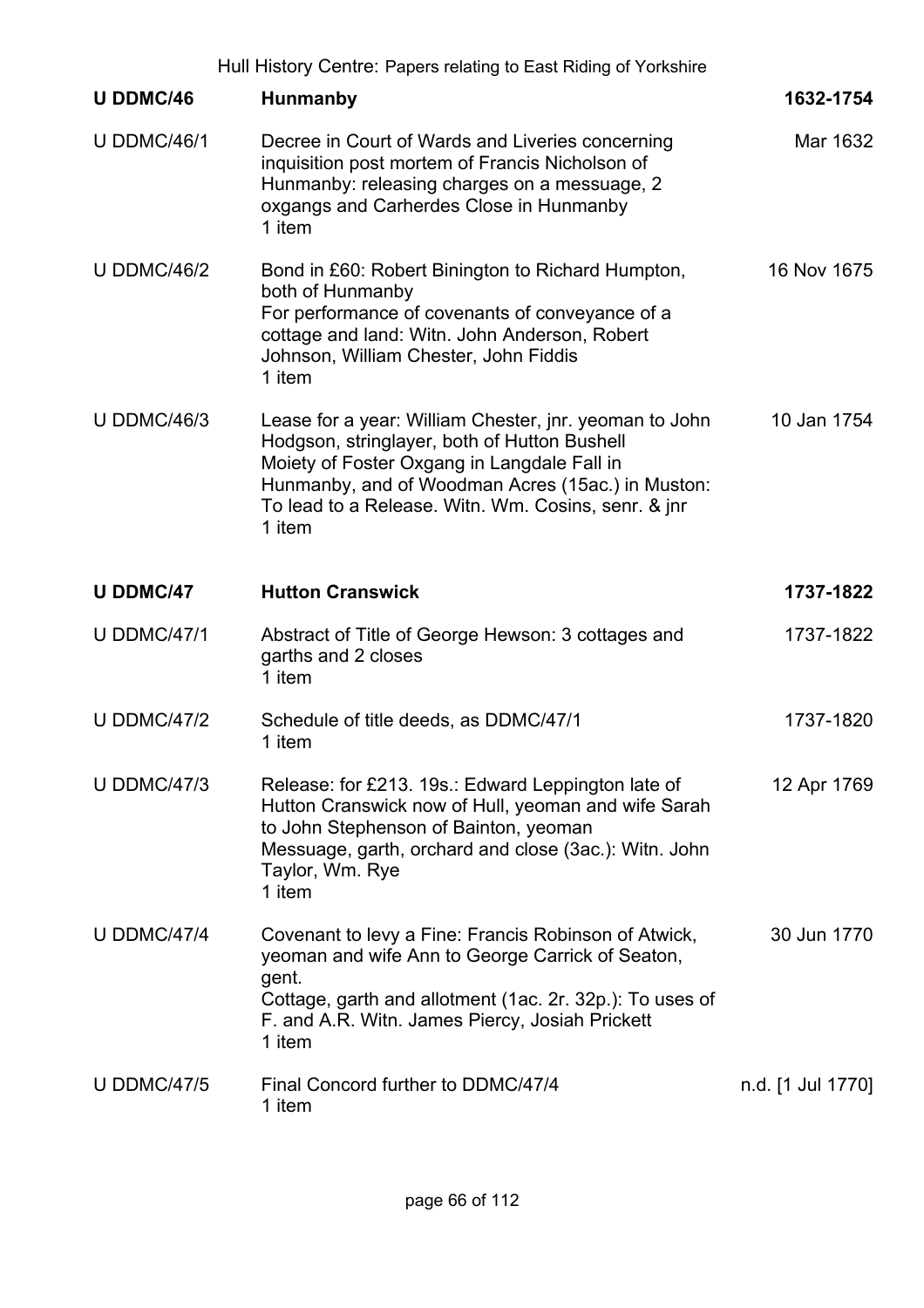|                    | Hull History Centre: Papers relating to East Riding of Yorkshire                                                                                                                                                                                                                                                  |                |
|--------------------|-------------------------------------------------------------------------------------------------------------------------------------------------------------------------------------------------------------------------------------------------------------------------------------------------------------------|----------------|
| <b>U DDMC/47/6</b> | Lease and Release for £120: John Postell of Watton,<br>yeoman and wife Ann to John Stephenson of Bainton,<br>yeoman: moiety of close (4 1/2ac.): Witn. John Taylor,<br>Wm. Ballans<br>2 items                                                                                                                     | 11-12 May 1773 |
| <b>U DDMC/47/7</b> | Deed of Partition: John Stephenson of Bainton,<br>yeoman and Ann Hornby of Garton, widow: close as<br>DDMC/47/6: Witn. John Taylor, Marm. Prickett<br>1 item                                                                                                                                                      | 13 May 1773    |
| <b>U DDMC/47/8</b> | Draft Appointment and Release: for £170: Richard and<br>William Nicholson of Hutton Cranswick to Thomas<br>Newlove of Hutton Cranswick and his trustee Thomas<br>Denton of Beverley, all yeomen<br>2 cottages<br>1 item                                                                                           | 29 Dec 1812    |
| <b>U DDMC/47/9</b> | Draft. Assignment of Mortgage: for £200: William<br>Brigham of Beverley, grocer, by direction of George<br>Hewson of Cranswick, butcher and shopkeeper to<br>Richard Fox of Beverley, esq.<br>3 cottages and garths, Kiln Garth and Common Right<br>Close<br>1 item                                               | 15 Apr 1820    |
| <b>U DDMC/48</b>   | <b>Keyingham Drainage</b>                                                                                                                                                                                                                                                                                         | 1850           |
| <b>U DDMC/48/1</b> | <b>Notices</b><br>a) Inviting tenders for cleansing drains: Kierncroft<br>Drain, Roos Drain, Keyingham Drain, Jun-Sep 1850<br>b) Sale of old materials from Hall Bridge, Burstwick,<br>and Sand's Bridge and England's Bridge, Keyingham<br>Marsh, Aug 1850<br>5 items                                            | Jun-Sep 1850   |
| <b>U DDMC/49</b>   | <b>Kilham</b>                                                                                                                                                                                                                                                                                                     | 1641-1825      |
| <b>U DDMC/49/1</b> | Bargain and Sale: for £16: Thomas Drinkrawe of<br>Killome, mercer to Richard Thompson of Scarbroughe,<br>gent.<br>Close (adjoining E. side of Deanes Close): Witn.<br>Francis Newlove, Anthony Swadill, Francis Swaddill,<br>senr & jnr., Thomas Storye, Joseph Storye, Joseph<br>Gibson, Geo. Ewbancke<br>1 item | 9 Jul 1641     |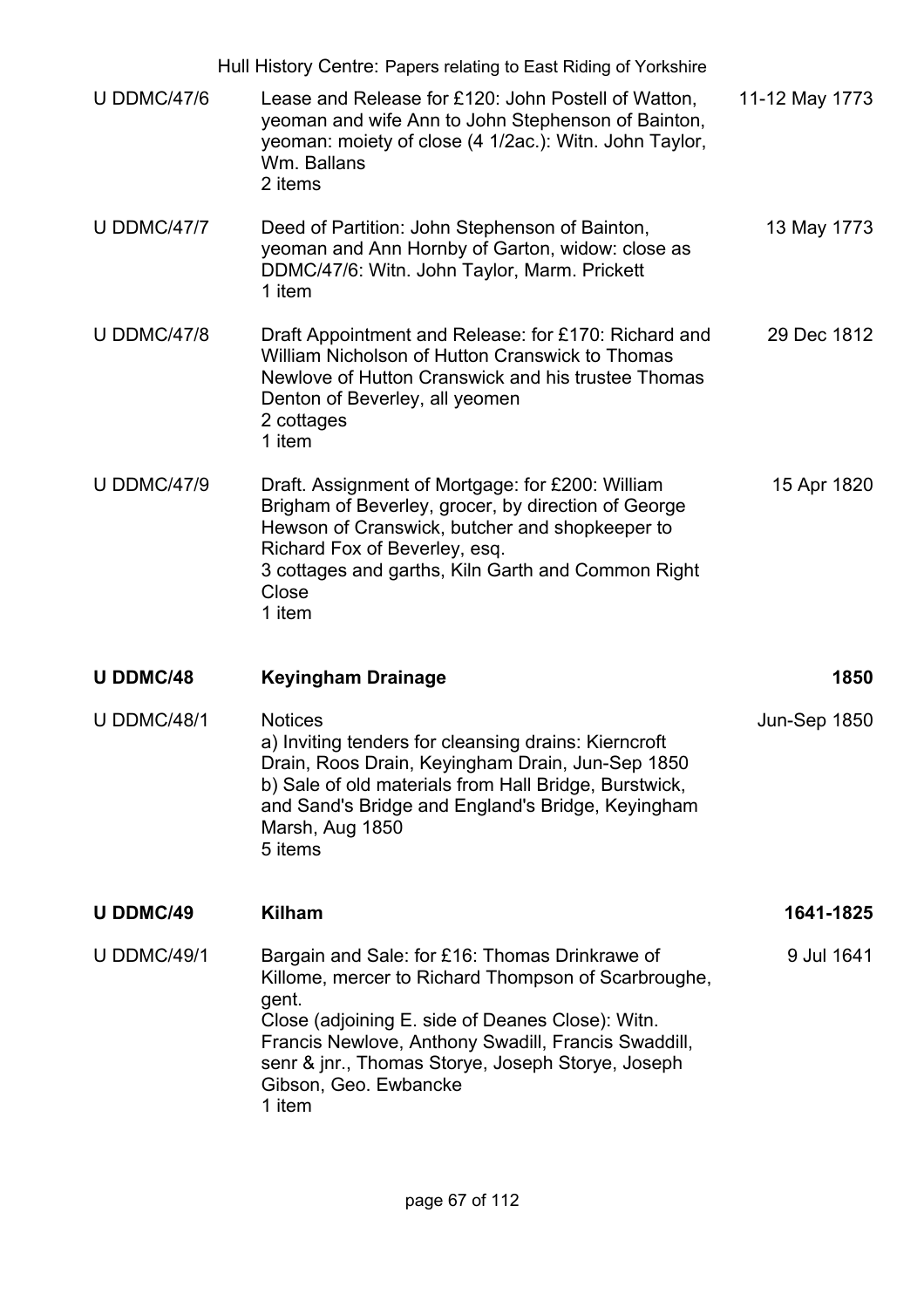|                    | Hull History Centre: Papers relating to East Riding of Yorkshire                                                                                                                                                                                                                                                                                                |             |
|--------------------|-----------------------------------------------------------------------------------------------------------------------------------------------------------------------------------------------------------------------------------------------------------------------------------------------------------------------------------------------------------------|-------------|
| <b>U DDMC/49/2</b> | Bond in £30: William Boynton, carrier and wife Ann to<br>Richard Thompson, jnr. esq. both of Kilham<br>For performance of covenants of Bargain and Sale of a<br>cottage and close in Kilham: Witn. Wm. Kenion,<br>Stephen Barmby, Richard Watson, Tho. Brandsby<br>1 item                                                                                       | 10 Nov 1675 |
| <b>U DDMC/49/3</b> | Draft. Release on redemption of a Mortgage: for £600:<br>John Blenkinsop late of Kilham now of North Burton,<br>farmer, by direction of George Lamplugh late of<br>Weedley Warren now of Myton, farmer, to Thomas<br>Lamplugh of Kilham, grocer and draper<br>Cottage & garden<br>1 item                                                                        | 31 Aug 1825 |
| U DDMC/50          | <b>Kilnwick</b>                                                                                                                                                                                                                                                                                                                                                 | 1738        |
| <b>U DDMC/50/1</b> | Award of Hugh Bethell of Rise and James Gee of<br>Bishop Burton, esqs.<br>In dispute between inhabitants of Kilnwick and of<br>Beswick over sharing cost of repair and upkeep of<br>Kilnwick church, its bells, surplices and service books.<br>Witn. Robert Appleton, John Barke<br>1 item                                                                     | 13 Jan 1738 |
| <b>U DDMC/51</b>   | Langtoft                                                                                                                                                                                                                                                                                                                                                        | 1704        |
| <b>U DDMC/51/1</b> | Bargain and Sale: for £16: Thomas Robinson, yeoman<br>to his second son Richard R. labourer, both of Langtoft<br>Cottage (street E. & S.): Witn. Henry Millner, Thomas<br>Tweed, Brian Taylor, William Read, George Huthwate<br>1 item                                                                                                                          | 22 May 1704 |
| <b>U DDMC/52</b>   | Laxton                                                                                                                                                                                                                                                                                                                                                          | 1647        |
| <b>U DDMC/52/1</b> | Bargain and Sale: for £205: Lawrence Higen of Laxton,<br>gent. to Arthure Wright of Skelton, yeoman<br>Close of meadow called Hither Pennithorpe (20ac.<br>Asselcroft in Skelton W.; Middle Pennithorpe E.;<br>Benninson Closes N.; and Saltmarsh New Close S.):<br>Witn. Walter Hardie, Richard Craton, John Sissons,<br>William Hicke, Math. Haward<br>1 item | 20 May 1647 |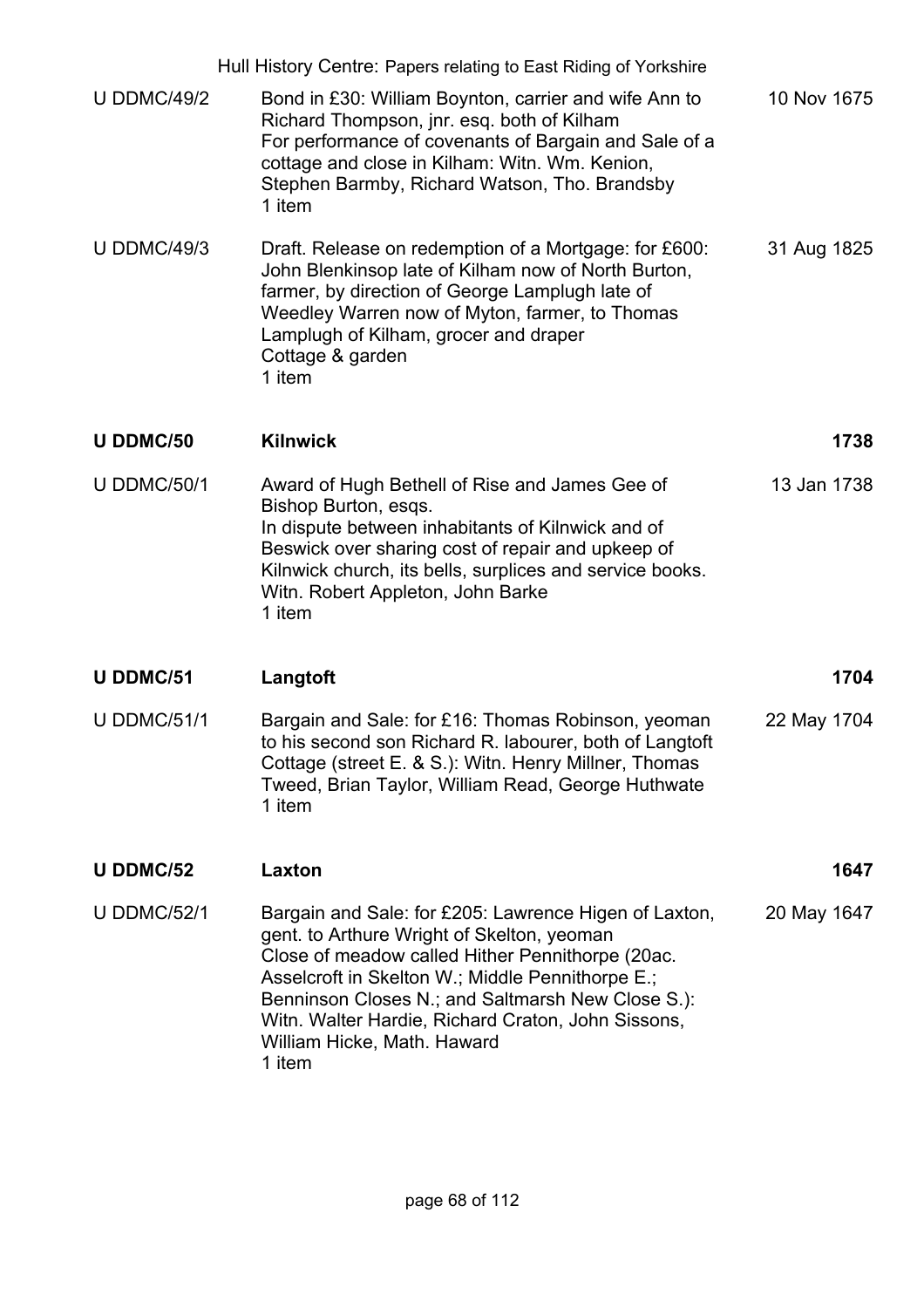|                    | Hull History Centre: Papers relating to East Riding of Yorkshire                                                                                                                                                                                                                      |                             |
|--------------------|---------------------------------------------------------------------------------------------------------------------------------------------------------------------------------------------------------------------------------------------------------------------------------------|-----------------------------|
| U DDMC/53          | Lebberston                                                                                                                                                                                                                                                                            | 1681-1684                   |
| <b>U DDMC/53/1</b> | Receipt for £100: Richard, John and Ann Foster to<br>Richard Humpton of Hunmanby, butcher<br>Being the purchase money for close called Low Castle<br>sold by them to him by deed of same date. Witn.<br>Christopher Colson, John Fiddis, Robert Johnson,<br>Samuell Johnson<br>1 item | 7 Nov 1681                  |
| <b>U DDMC/53/2</b> | Receipt for £40: Francis Wellborne of Lebberston,<br>yeoman to Richard Humpton of Hunmanby, butcher<br>Being the purchase money for 2 closes sold to R.H. by<br>deed of same date. Witn. Rachel and John Fiddis,<br>Robert Hodgson<br>1 item                                          | 16 Jun 1684                 |
| <b>U DDMC/54</b>   | Leven                                                                                                                                                                                                                                                                                 | 1723-1840                   |
| <b>U DDMC/54/1</b> | Verdicts in manor court of Rectory of Leven<br>1 item                                                                                                                                                                                                                                 | 17 Oct 1723-<br>23 Oct 1734 |
| <b>U DDMC/54/2</b> | Surrender in manor court of Leven: William Wheldell to<br>uses of his Will: messuage and garth in Runton Lane<br>1 item                                                                                                                                                               | 18 Oct 1769                 |
| <b>U DDMC/54/3</b> | Copy Surrender as DDMC/54/2<br>1 item                                                                                                                                                                                                                                                 | c. 1769                     |
| <b>U DDMC/54/4</b> | Surrender in manor court of Leven: Stephen Blyth and<br>wife Elizabeth (widow of William Wheldale) to Thomas<br>Carless of Bridlington, yeoman: messuage and garth in<br><b>Runton Lane</b><br>1 item                                                                                 | 18 Apr 1777                 |
| <b>U DDMC/54/5</b> | Surrender in manor court of Leven: George Elvidge of<br>Leven, joiner and wife Mary to Nimrod Sissons of<br>Beverley, innholder: lately erected tenement<br>1 item                                                                                                                    | 18 May 1809                 |
| <b>U DDMC/54/6</b> | Surrender in manor court of Leven, (copy): Nimrod<br>Sissons to use of his father-in-law (stepfather) Robert<br>Adams of Leven, blacksmith and his wife Jane (late<br>Jane Sissons, widow) for their lives, then to N.R. and<br>wife Frances: lately erected tenement<br>1 item       | 18 May 1809                 |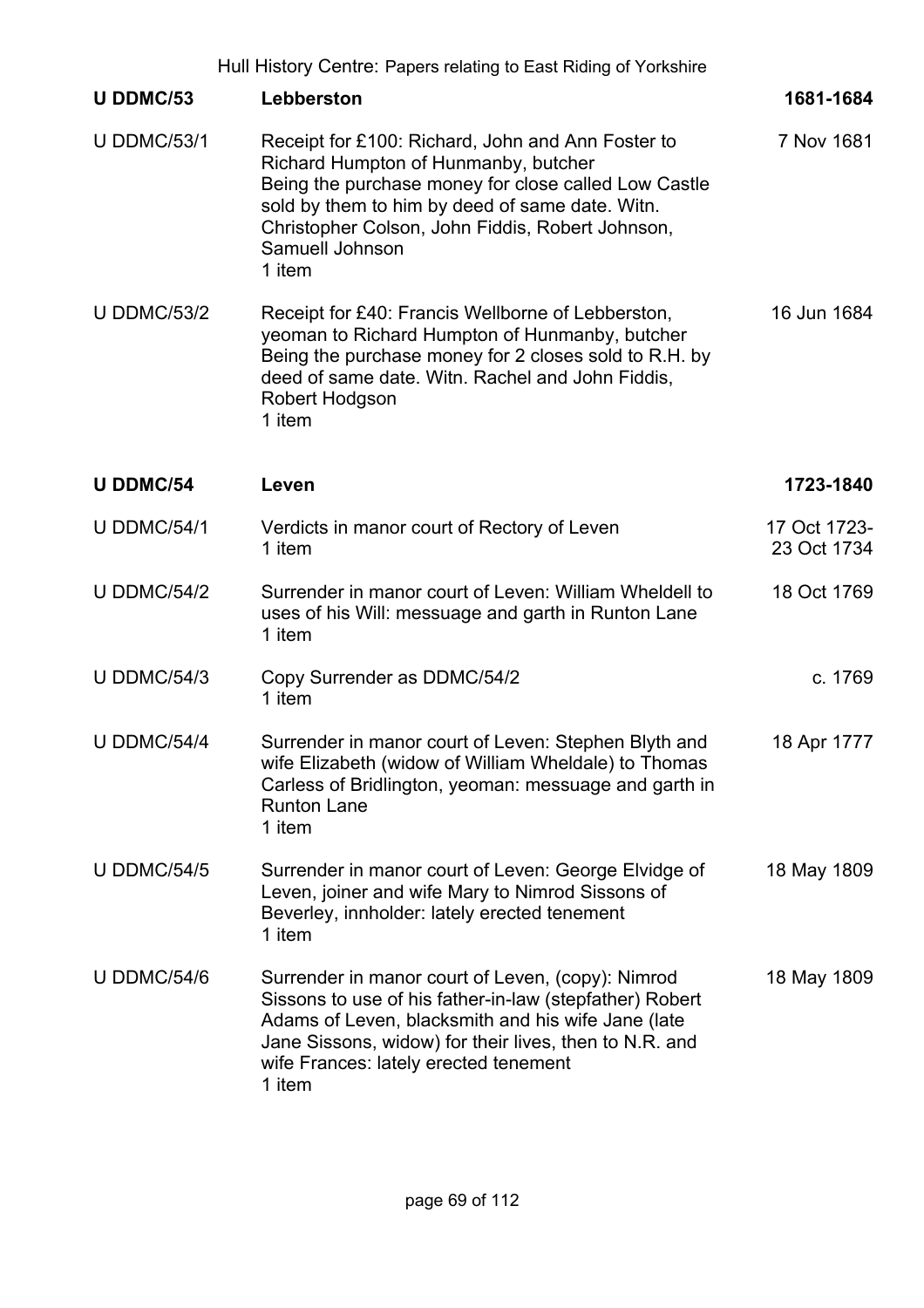|                     | Hull History Centre: Papers relating to East Riding of Yorkshire                                                                                                                                                                                                                                                                                                            |             |
|---------------------|-----------------------------------------------------------------------------------------------------------------------------------------------------------------------------------------------------------------------------------------------------------------------------------------------------------------------------------------------------------------------------|-------------|
| <b>U DDMC/54/7</b>  | Agreement for Sale: for £43: William Blashell, yeoman<br>to Frederick Winter, rope-maker: garth (1r. 3p.) on N.<br>side of Leven-Catwick road<br>1 item                                                                                                                                                                                                                     | 11 Apr 1833 |
| <b>U DDMC/54/8</b>  | Draft. Release: further to DDMC/54/7<br>1 item                                                                                                                                                                                                                                                                                                                              | 13 Apr 1833 |
| <b>U DDMC/54/9</b>  | Schedule of title deeds: property of William Northgrave<br>in mortgage to John Spruce, farmer of Leven (as<br>DDMC/54/10)<br>1 item                                                                                                                                                                                                                                         | 1805-1834   |
| <b>U DDMC/54/10</b> | Draft. Mortgage for £100: William Northgrave, tallow<br>chandler to John Spruce, (as DDMC/54/9) farmer, both<br>of Leven: part of Bettrices Garth with 2 messuages<br>lately erected thereon<br>1 item                                                                                                                                                                      | 12 May 1834 |
| <b>U DDMC/54/11</b> | Draft. Lease for a year: Hugh William Jackson, gent.<br>and Creaser Hebb, bricklayer, both of Leven to<br>Thomas Lee and James Baker Bainton, both of<br>Beverley, gents.<br>Close in Leven. Also mentions messuage, Cow<br>Pasture, Burker Close, 2 Common Closes, Field Close,<br>2 Carr Closes and a lane in Newton on Derwent, which<br>have been crossed out<br>1 item | 1840        |
| <b>U DDMC/54/12</b> | Memorial of Lease and Release further to DDMC/54/11<br>2 items                                                                                                                                                                                                                                                                                                              | 1840        |
| <b>U DDMC/55</b>    | <b>Little Weighton</b>                                                                                                                                                                                                                                                                                                                                                      | 1811        |
| <b>U DDMC/55/1</b>  | Lease at £115 rent: Rev. Richard Gee of Hotham to<br>Thomas Green of Hessle, farmer<br>Capital messuage with 89ac. 5p<br>1 item                                                                                                                                                                                                                                             | 21 Mar 1811 |
| <b>U DDMC/56</b>    | <b>Long Riston</b>                                                                                                                                                                                                                                                                                                                                                          | 1786-1840   |
| <b>U DDMC/56/1</b>  | Abstract of Title of heirs of William Burn of Long Riston,<br>farmer: land at Long Riston<br>1 item                                                                                                                                                                                                                                                                         | 1786-1838   |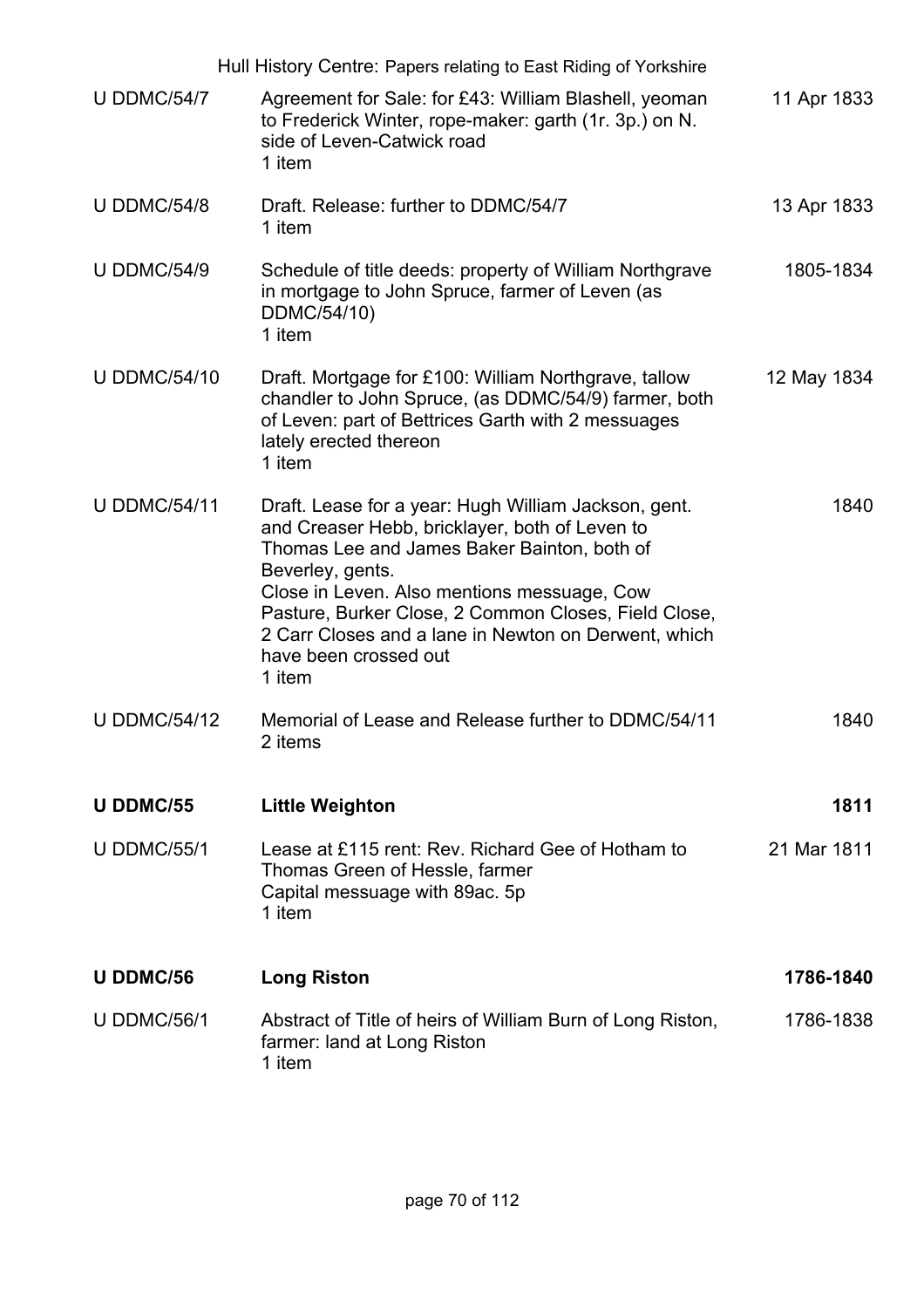|                    | Hull History Centre: Papers relating to East Riding of Yorkshire                                                                                                                                                                                                                                                                                                    |             |
|--------------------|---------------------------------------------------------------------------------------------------------------------------------------------------------------------------------------------------------------------------------------------------------------------------------------------------------------------------------------------------------------------|-------------|
| <b>U DDMC/56/2</b> | Lease for a year: William Spencer of Cherry Burton,<br>yeoman (eldest son and heir of William S. of Long<br>Riston, dec'd.) to Peter Wardell of Long Riston,<br>labourer<br>Cottage and garth: To lead to a Release<br>1 item                                                                                                                                       | 31 Mar 1820 |
| <b>U DDMC/56/3</b> | Draft. Quitclaim for £10: William Burn of Long Riston,<br>farmer, Hugh Carr of Rise, yeoman, Lucy Burn of Long<br>Riston, spinster, Jonathan Johnson of Burstwick,<br>labourer and wife Thomison, Thomas Marshall, jnr. of<br>Long Riston, wheelwright and wife Harriet to Nicholas<br>Smith of Beverley, gent.<br>Right of way over close in Riston Carr<br>1 item | 21 May 1836 |
| <b>U DDMC/56/4</b> | Draft. Mortgage and Assignment of Term for £100:<br>Peter Wardell of Long Riston, labourer and John<br>Jackson of Riston Grange, esq. to Japheth Duncan and<br>his trustee William Duncan, both of Beverley,<br>cordwainers: 5 cottages:<br>1 item                                                                                                                  | 1838        |
| <b>U DDMC/56/5</b> | Schedule of title deeds: as DDMC/56/4<br>1 item                                                                                                                                                                                                                                                                                                                     | 1791-1838   |
| <b>U DDMC/56/6</b> | Agreement<br>i) Robert Purdon of Long Riston, yeoman and wife<br>Lucy<br>ii) Jonathan and Thomasin Johnson of Burstwick<br>iii) Thomas and Harriet Marshall of Long Riston<br>For partition of farmhouse, 3 closes, Brandham Carr,<br>and 2 Wise Carrs, the estate of William Burn, dec'd.<br>father of L.P., T.J. and H.M<br>1 item                                | 1 Jan 1839  |
| <b>U DDMC/56/7</b> | Agreement for Sale: for £300: Robert and Lucy Purdon<br>to Jonathan and Thomasin Johnson, all as DDMC/56/6:<br><b>Brandham Carr and Wise Carr</b><br>1 item                                                                                                                                                                                                         | 21 Jan 1839 |
| <b>U DDMC/56/8</b> | Draft. Surrender of Mortgage terms: for £500<br>i) Michael Hodgson of Rise, yeoman and wife Jane<br>ii) Hugh Carr of Rise, yeoman to<br>iii) Robert and Lucy Purdon, Jonathan and Thomasin<br>Johnson, and Thomas and Harriet Marshall, all as<br><b>DDMC/56/6</b><br>Closes<br>1 item                                                                              | 21 Jan 1839 |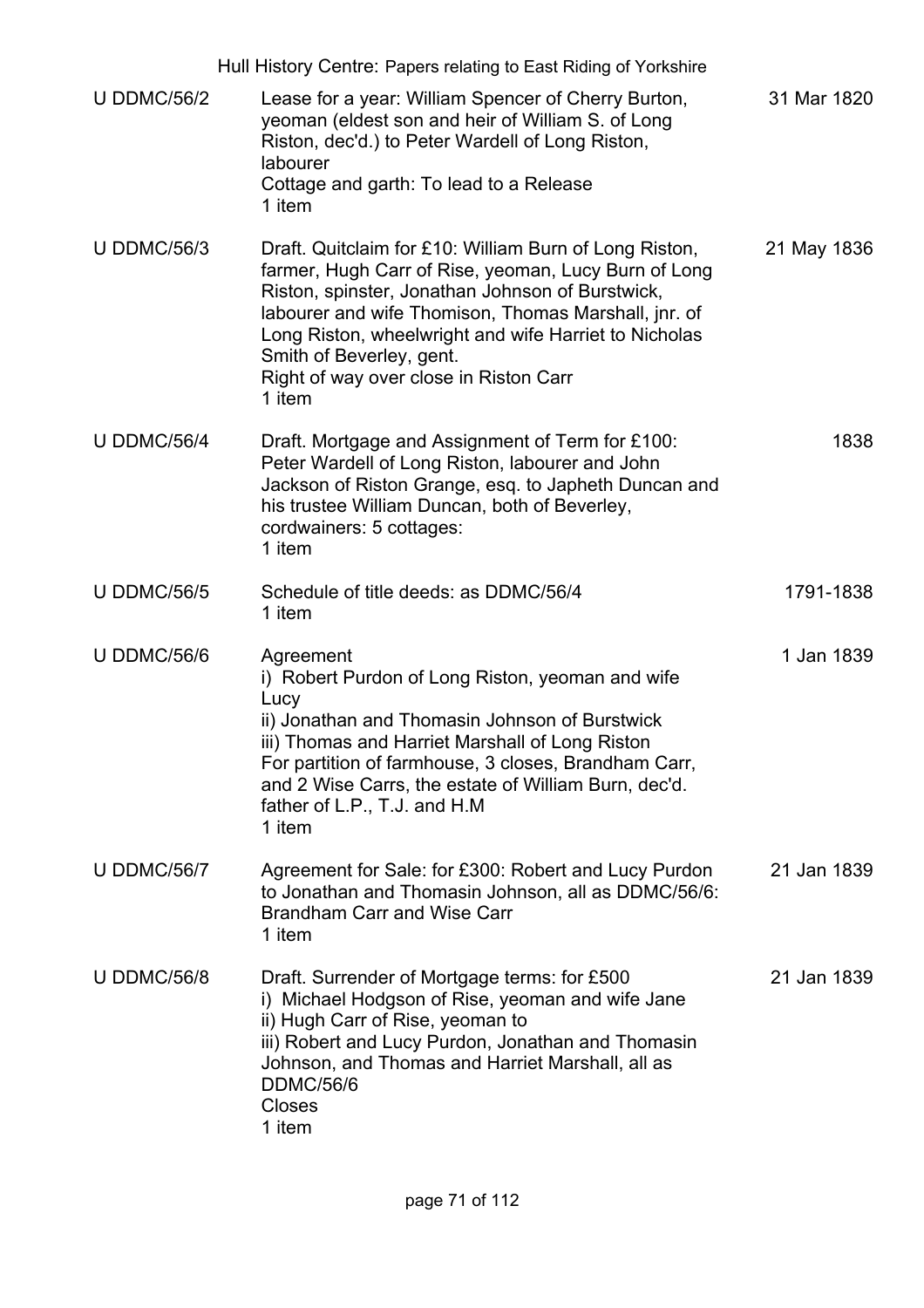|                     | Hull History Centre: Papers relating to East Riding of Yorkshire                                                                                                                                                                     |            |
|---------------------|--------------------------------------------------------------------------------------------------------------------------------------------------------------------------------------------------------------------------------------|------------|
| <b>U DDMC/56/9</b>  | Draft. Appointment: for £300: Jonathan Johnson to<br>Robert and Lucy Purdon, all as DDMC/56/6: Brandham<br><b>Carr and Wise Carr</b><br>1 item                                                                                       | Feb 1839   |
| <b>U DDMC/56/10</b> | Draft. Release to effect a partition: Parties as<br>DDMC/56/6 to Hugh Carr, jnr<br>1 item                                                                                                                                            | 1839       |
| <b>U DDMC/56/11</b> | Draft. Acknowledgement of DDMC/56/10 by Lucy<br>Purdon, Thomasine Johnson and Harriet Marshall<br>1 item                                                                                                                             | 2 Feb 1839 |
| <b>U DDMC/56/12</b> | Draft. Surrender of Mortgage term: for £200: John<br>Johnson of Routon in North Skirlaugh, yeoman to<br>William Tennison of Beeford, tailor and farmer<br>2 cottages and a garth<br>1 item                                           | 1840       |
| <b>U DDMC/57</b>    | Lowthorpe                                                                                                                                                                                                                            | 1794-1796  |
| <b>U DDMC/57/1</b>  | Memorial of Lease and Release: William Johnson,<br>senr. of Great Driffield, schoolmaster to Rev. Jonathan<br>Ion of Nafferton<br>4 closes (one called Littlehold) at Cattleholmes<br>2 items                                        | 1794       |
| <b>U DDMC/57/2</b>  | Covenant for production of title deeds: Christopher<br>Laybourne of Cattleholmes, gent. to William Johnson,<br>senr. of Great Driffield, schoolmaster<br>4 closes (one called Littlehold) at Cattleholmes: Not<br>executed<br>1 item | 1 Mar 1796 |
| U DDMC/58           | <b>Market Weighton</b>                                                                                                                                                                                                               | 1763-1825  |
| U DDMC/58/1a        | Lease for a year: Mary Archer of Hull, widow of Richard<br>A. of Market Weighton, gent. to Robert Ward of New<br>Malton, gent.<br>Longking Syke (8ac.) and Hall Moor Rigg: To lead to a<br>Release<br>1 item                         | 6 Oct 1763 |
| U DDMC/58/1b        | Draft. Agreement for Sale: for £1,100: William Jowison<br>(Jewetson) of Goodmanham, farmer to Robert<br>Stephenson of Beverley, common brewer: Half Moon<br>Inn<br>1 item                                                            | Mar 1811   |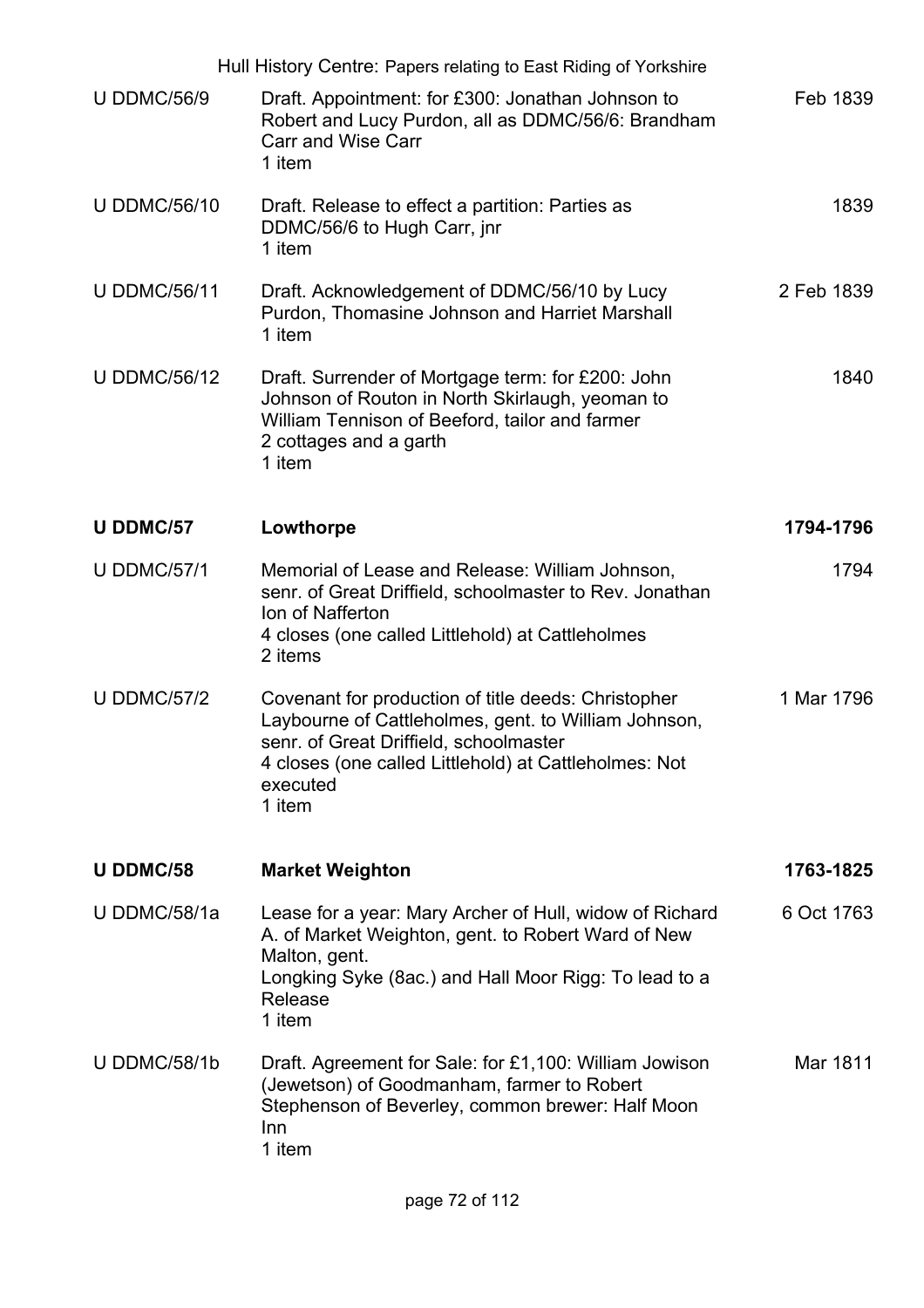|                    | Hull History Centre: Papers relating to East Riding of Yorkshire                                                                                                                                                                                                                                                |             |
|--------------------|-----------------------------------------------------------------------------------------------------------------------------------------------------------------------------------------------------------------------------------------------------------------------------------------------------------------|-------------|
| <b>U DDMC/58/2</b> | Draft. Release: for £400: David Russell and his trustee<br>Henry Bourne, both of York, gents. to Robert<br>Stephenson of Beverley, common brewer and his<br>trustee Richard Stephenson of Lund, farmer<br>Great Garth (2ac. Formerly in two) now called Paddock<br>1 item                                       | 6 Apr 1820  |
| <b>U DDMC/58/3</b> | Draft. Mortgage: for £200: Robert Stephenson of<br>Beverley, common brewer to Thomas Seller of<br>Leconfield, blacksmith: Great Garth (2ac. Formerly in<br>two) now called Paddock<br>1 item                                                                                                                    | 7 Apr 1820  |
| <b>U DDMC/58/4</b> | Draft. Lease: at £20 rent: Thomas Eagle of Market<br>Weighton, innkeeper to George Stephenson of<br>Beverley, common brewer: Black Swan public house<br>1 item                                                                                                                                                  | 24 May 1825 |
| U DDMC/59          | <b>Morton par. Osbaldwick</b>                                                                                                                                                                                                                                                                                   | 1824        |
| <b>U DDMC/59/1</b> | Lease for 6 years at £25 rent: Beverley Corporation to<br>John Lambert, jnr. and senr. of Marton<br>5 closes<br>1 item                                                                                                                                                                                          | 1 Mar 1824  |
| U DDMC/60          | <b>Melbourne</b>                                                                                                                                                                                                                                                                                                | 1717        |
| <b>U DDMC/60/1</b> | Release: for £24: William Newton of Thornton,<br>husbandman to Elizabeth Brown of Mill Houses in<br>Thornton, spinster<br>Cottage (East Field E.; Outgang Lane W.) and 1ac.<br>'late taken up (amongst others) from Ross Moor': Witn.<br>Richd. Burton, Richd. Newton, John Brown, Henry<br>Allerston<br>1 item | 1 Feb 1717  |
| <b>U DDMC/61</b>   | <b>Middleton-on-the-Wolds</b>                                                                                                                                                                                                                                                                                   | 1811-1837   |
| <b>U DDMC/61/1</b> | Draft. Release: John Anderson to Henry Bowser, both<br>of Middleton, yeomen: for £800: lands in Middleton<br>1 item                                                                                                                                                                                             | 29 Jun 1811 |
| <b>U DDMC/61/2</b> | Tenancy Agreement: at £4 rent: Henry Pinkney, sadler<br>to David Wiles, carrier, both of Middleton<br>Stable, shed and yard<br>1 item                                                                                                                                                                           | 23 Dec 1837 |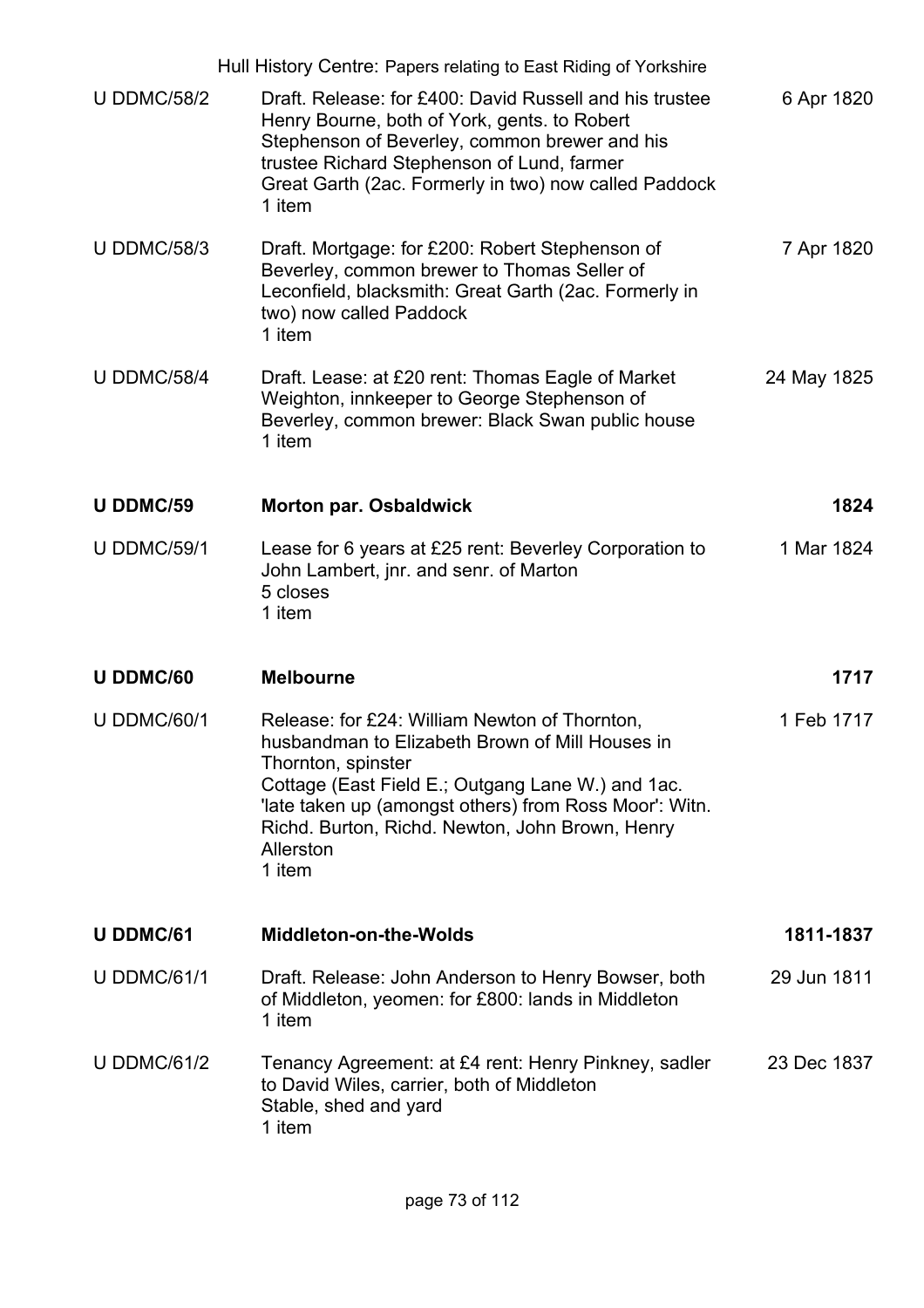|                    | Hull History Centre: Papers relating to East Riding of Yorkshire                                                                                                                                                                                                                                                                                                                                                                                                                                                              |                |
|--------------------|-------------------------------------------------------------------------------------------------------------------------------------------------------------------------------------------------------------------------------------------------------------------------------------------------------------------------------------------------------------------------------------------------------------------------------------------------------------------------------------------------------------------------------|----------------|
| U DDMC/62          | <b>Millington</b>                                                                                                                                                                                                                                                                                                                                                                                                                                                                                                             | 1790           |
| <b>U DDMC/62/1</b> | Bargain and Sale: for £10: Joshua Gardham and his<br>son Joseph G. devisees of Joseph G. dec'd. all of<br>Killwick Piercy, bricklayers to John Ward, farmer, John<br>Staveley, butcher, William Hagyard, carrier, and John<br>Ireland, blacksmith, all of Pocklington, surveyors of<br>highways for Pocklington<br>1ac. in Sugdens Close: Witn. William Jenkinson, Chris.<br>Richardson, Jno. Groves 'clerk to Mr. Lawson'<br>1 item                                                                                          | 31 Mar 1790    |
| U DDMC/63          | <b>Muston</b>                                                                                                                                                                                                                                                                                                                                                                                                                                                                                                                 | 1743-1745      |
| <b>U DDMC/63/1</b> | <b>Memorial of Indenture</b><br>Between i) George Beswick of Gristrop, gent. (son and<br>heir of George B. senr. of Muston, dec'd.) and ii)<br>Dorothy B. of Muston, widow of G.B. senr., William B.<br>of Gristrop, tanner, Johnston B. of Reighton, gent.,<br>Robert B. yeoman and Dorothy B. spinster, both of<br>Gristrop and Elliner B. of Scarborough, spinster, being<br>the mother, brothers and sisters of G.B. jnr:<br>messuage, garth, High and Low North Fields and 2<br>beastgates in Winter Pitt Carr<br>1 item | 24 Oct 1743    |
| <b>U DDMC/63/2</b> | Lease for a year: William Buller, senr. mariner and his<br>son and heir (by his wife Mary who was daughter of<br>John Darley by his wife Mary, all dec'd.) William B. jnr.<br>master mariner, all of Sewerby to Henry Paramoor of<br>Took's Court, near Chancery Lane, London, gent.<br>The Ings (12ac.) and 2 Norgare Closes (8ac.): To lead<br>to a Release. Witn. Robert Grimston, John Taylor, jnr<br>1 item                                                                                                              | 11 Nov 1745    |
| <b>U DDMC/64</b>   | <b>Myton</b>                                                                                                                                                                                                                                                                                                                                                                                                                                                                                                                  | 1841-post 1867 |
| <b>U DDMC/64/1</b> | Copy. Assignment: for £200: Jonathan Shaw of South<br>Cave, grocer and draper and Thomas Shaw of Hull,<br>confectioner to John Meggitt of Hull, master mariner<br>2 fourth shares of proceeds to which their father Henry<br>Shaw, dec'd. was entitled under Will of his sister<br>Elizabeth Faulding, arising from sale of house in<br>Marine Row, Myton, 9 Jul 1841 With notes in Case<br>'Reddish v. La Coste', (post 1867)<br>1 item                                                                                      | 1841-post 1867 |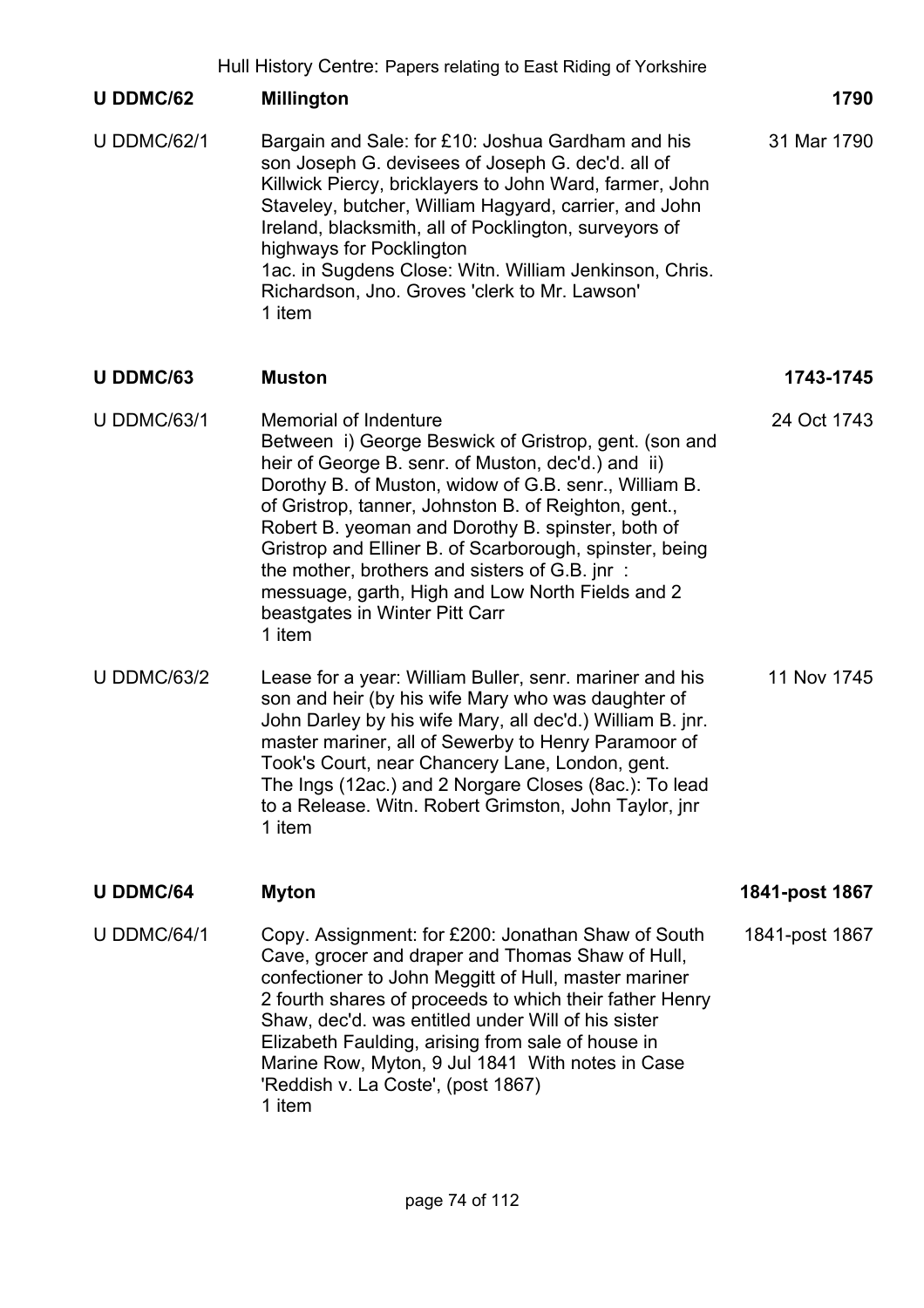|                    | Hull History Centre: Papers relating to East Riding of Yorkshire                                                                                                                                    |             |
|--------------------|-----------------------------------------------------------------------------------------------------------------------------------------------------------------------------------------------------|-------------|
| U DDMC/65          | <b>Nafferton</b>                                                                                                                                                                                    | 1787        |
| <b>U DDMC/65/1</b> | Abstract of title deeds: North Canter Ings, Canter Ings,<br><b>West Field</b><br>1 item                                                                                                             | 1787        |
| <b>U DDMC/66</b>   | <b>Newbald</b>                                                                                                                                                                                      | 1838        |
| <b>U DDMC/66/1</b> | Draft. Agreement for Sale: for £248: Thomas Shires,<br>gent. to James Mowld Robinson, surgeon, both of<br>Beverley: close (6ac. 1r.)<br>1 item                                                      | Oct 1838    |
| <b>U DDMC/67</b>   | <b>Newland par. Cottingham</b>                                                                                                                                                                      | 1824        |
| <b>U DDMC/67/1</b> | Draft. Tenancy Agreement at £7 rent: Benjamin<br>Blaydes Haworth of Hull Bank House to Thomas<br>Newlove of Beverley Park, farmer: close in the<br>Igglemire and close in Salt Ings<br>1 item       | 12 Feb 1824 |
| <b>U DDMC/68</b>   | <b>Newton upon Derwent</b>                                                                                                                                                                          | 1835        |
| <b>U DDMC/68/1</b> | Agreement for Sale: for £650: Daniel Plaxton of<br>Beverley, grocer to his father William P. of Newton,<br>gent.: farm<br>1 item                                                                    | 19 Aug 1835 |
| <b>U DDMC/68/2</b> | Draft. Conveyance further to DDMC/68/1: farmhouse<br>with Cow Pasture, Burker Close, 2 Common Closes, 2<br>Field Closes, 2 Carr Closes and a lane<br>1 item                                         | 21 Nov 1835 |
| <b>U DDMC/68/3</b> | Draft. Mortgage for £350: William Plaxton to Thomas<br>Lee of Beverley, gent.: farmhouse with Cow Pasture,<br>Burker Close, 2 Common Closes, 2 Field Closes, 2<br>Carr Closes and a lane<br>1 item  | 28 Nov 1835 |
| <b>U DDMC/69</b>   | <b>North Burton (Burton Fleming)</b>                                                                                                                                                                | 1795        |
| <b>U DDMC/69/1</b> | Draft. Quitclaim: for £3. 3s.: Elizabeth, widow of Francis<br>Cockerill, yeoman to James Cape, schoolmaster, all of<br>North Burton: messuage and garth (high road E.; town<br>street W.)<br>1 item | 28 Feb 1795 |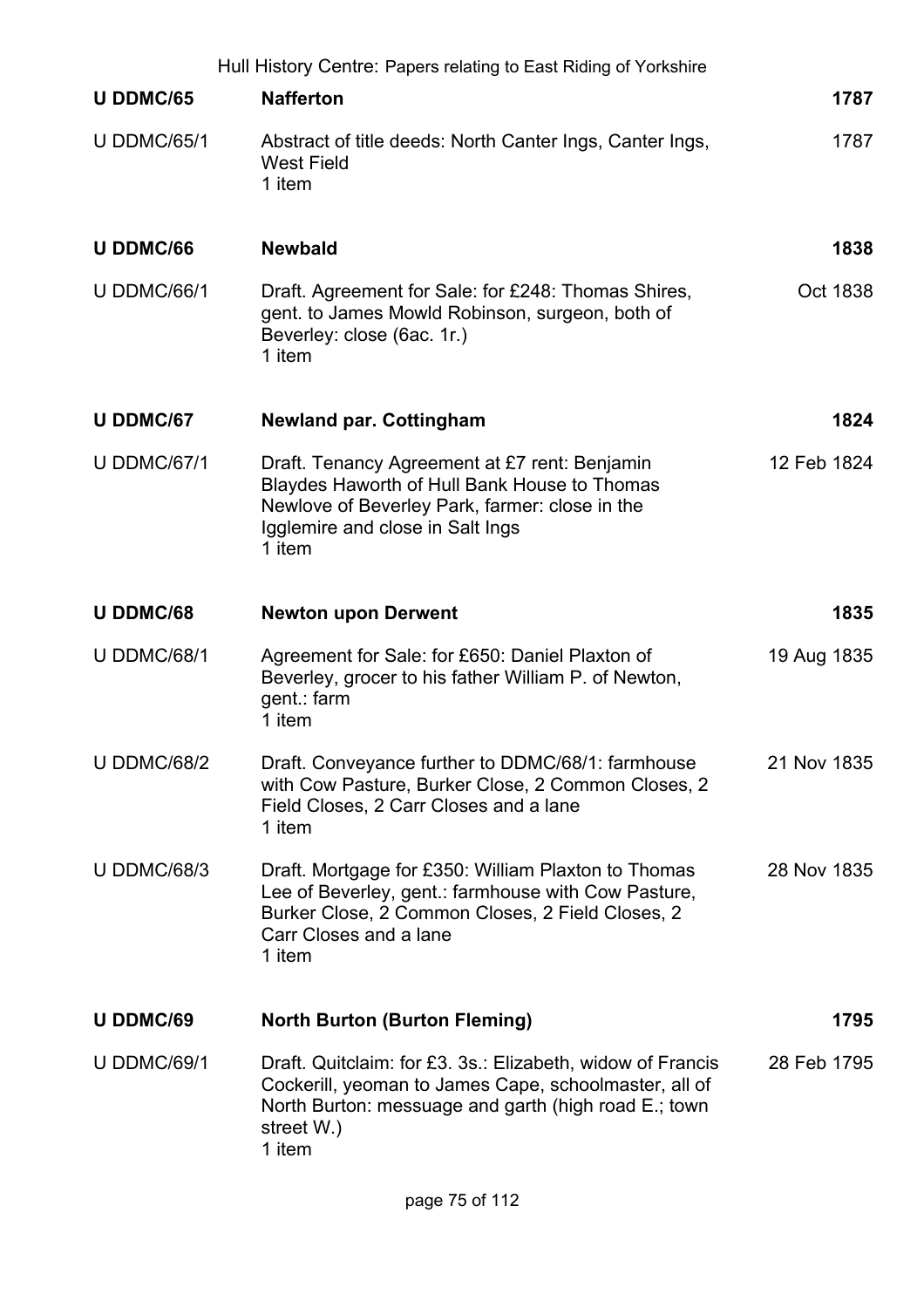|                    | Hull History Centre: Papers relating to East Riding of Yorkshire                                                                                                                                                                                                                                                                                                                                                                                                                                                                                                                       |                |
|--------------------|----------------------------------------------------------------------------------------------------------------------------------------------------------------------------------------------------------------------------------------------------------------------------------------------------------------------------------------------------------------------------------------------------------------------------------------------------------------------------------------------------------------------------------------------------------------------------------------|----------------|
| U DDMC/70          | <b>North Cave</b>                                                                                                                                                                                                                                                                                                                                                                                                                                                                                                                                                                      | 1812           |
| <b>U DDMC/70/1</b> | Draft Assignment: Richard Johnson, farmer to his son<br>Robert, both of North Cave: all personal estate<br>1 item                                                                                                                                                                                                                                                                                                                                                                                                                                                                      | 1812           |
| <b>U DDMC/71</b>   | <b>North Dalton</b>                                                                                                                                                                                                                                                                                                                                                                                                                                                                                                                                                                    | 1787           |
| <b>U DDMC/71/1</b> | Memorial of Lease and Release: John Cooke of<br>Thornton, yeoman and wife Sarah (widow of John<br>Hodgson of North Dalton, yeoman) to John Calkwell of<br>Middleton, miller<br>Messuage, frontstead, garths and allotment (81ac. 1r.<br>20p.) in Eastdale and South Field<br>2 items                                                                                                                                                                                                                                                                                                   | Feb 1787       |
| <b>U DDMC/72</b>   | <b>North Newbald</b>                                                                                                                                                                                                                                                                                                                                                                                                                                                                                                                                                                   | 1794-1831      |
| <b>U DDMC/72/1</b> | Admission in manor court of Warthill with North<br>Newbald and Cave: Thomas Danson of Beverley,<br>grocer and Richard Burgess of North Newbald, farmer<br>and wife Jane, on death of Ann Dawson of North<br>Newbald, widow, mother of T.D. and A.D.: 59ac. 3r. in<br><b>High South Field</b><br>1 item                                                                                                                                                                                                                                                                                 | 1 Jul 1794     |
| <b>U DDMC/72/2</b> | Mortgage for £300 by Surrender and Admission:<br>Richard Burgess of North Newbald, farmer to Robert<br>and Thomas Hornby of Garton, farmers<br>40ac. in High South Field<br>1 item                                                                                                                                                                                                                                                                                                                                                                                                     | 12 Jul 1794    |
| <b>U DDMC/72/3</b> | <b>Agreement for Sale</b><br>a) Draft. Agreement for Sale for £2,050 Jane Burgess,<br>widow and John Burgess, farmer, both of North<br>Newbald to John William Clough of South Newbald,<br>esq.: farm with 61ac. adjoining Newbald-Beverley road<br>and 6 miles from Beverley, 18 Apr 1831<br>b) Agreement as (a)<br>c) Appointment by parties as (a) of Thomas Donkin of<br>York, land agent and John Brigham of North Newbald,<br>farmer to make a valuation of straw, manure, seed and<br>labour on farm as (a), 19 Apr 1831<br>d) Valuation further to (a), 19 Apr 1831<br>4 items | 18-19 Apr 1831 |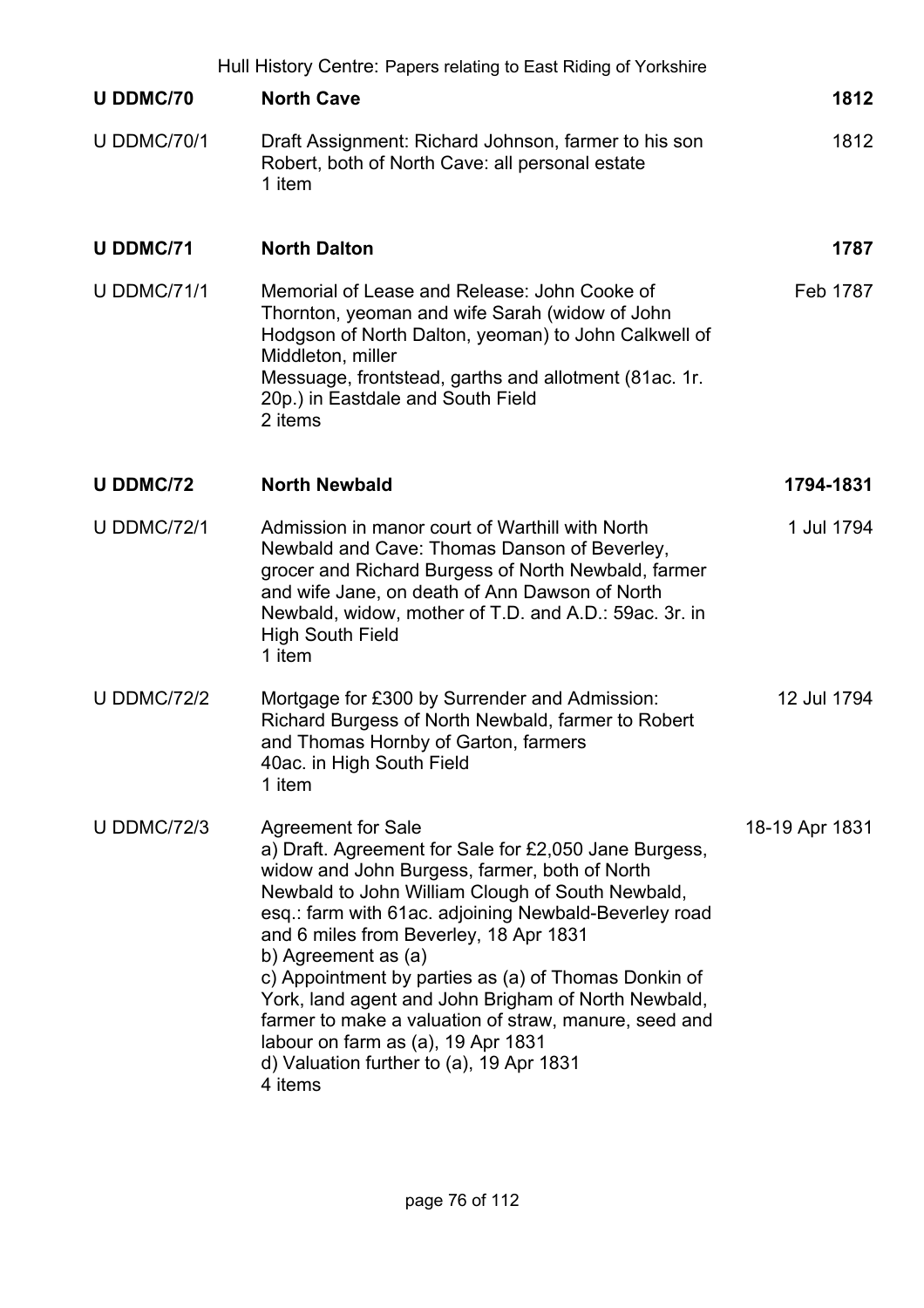|                    | Hull History Centre: Papers relating to East Riding of Yorkshire                                                                                                                                                                                                                                                                                                                                                                                                                                                                                                                                                                          |             |
|--------------------|-------------------------------------------------------------------------------------------------------------------------------------------------------------------------------------------------------------------------------------------------------------------------------------------------------------------------------------------------------------------------------------------------------------------------------------------------------------------------------------------------------------------------------------------------------------------------------------------------------------------------------------------|-------------|
| <b>U DDMC/72/4</b> | Deed of Covenants for title further to conveyance as<br>DDMC/72/3. Jane and John Burgess to John William<br>Clough<br>1 item                                                                                                                                                                                                                                                                                                                                                                                                                                                                                                              | 21 Oct 1831 |
| <b>U DDMC/72/5</b> | Draft re-surrender on redemption of a mortgage for<br>£200: John Jackson of Beverley, surgeon to Samuel<br>Davison of North Newbald, yeoman<br>Allotment (15ac.) in Low Middle Field<br>1 item                                                                                                                                                                                                                                                                                                                                                                                                                                            | 21 Oct 1831 |
| <b>U DDMC/73</b>   | Ottringham                                                                                                                                                                                                                                                                                                                                                                                                                                                                                                                                                                                                                                | 1673        |
| <b>U DDMC/73/1</b> | Exemplification of a Final Concord: for £60: Rev. John<br>Lowthorpe and Christopher Christie, plaintiffs and John<br>Courteis, deforceants: 30ac. land: (3 Jun 1673)<br>1 item                                                                                                                                                                                                                                                                                                                                                                                                                                                            | 18 Jun 1673 |
| <b>U DDMC/74</b>   | Owsthorpe                                                                                                                                                                                                                                                                                                                                                                                                                                                                                                                                                                                                                                 | 1621        |
| <b>U DDMC/74/1</b> | Lease: for 20 years 11 months: at rent of £35 yearly for<br>first 4 years, then to pay £300, and rent of a red rose<br>thereafter, payable at the house of Richard<br>Sunderland, esq., called Coley Hall in Hipperholme:<br>Abraham Sunderland of the Middle Temple, esq. to<br>Francis Aske of Owstroppe, gent.<br>Manor of Owstroppe with Owstroppe Hall, Shaw Close,<br>Lath Close, Ox Close, Morefeild, Westfeild, Six Acre<br>Close, Townefirthfeild, Carrlane close, Jarrate Close<br>Cow Close, Newclose, Calfe Close and a close: Witn.<br>Abrah. Lowden, Robt. Sunderland, Rich. Sunderland,<br><b>Thomas Breakes</b><br>1 item | 12 Feb 1621 |
| <b>U DDMC/75</b>   | <b>Patrington</b>                                                                                                                                                                                                                                                                                                                                                                                                                                                                                                                                                                                                                         | 1676        |
| <b>U DDMC/75/1</b> | Bargain and Sale: for £100: John Savage, miller and<br>wife Martha to Thomas Burton, both of Patterington<br>The West Milne in North Field: With Bond. Witn. Mar.<br>Shields 'scriptor', Thomas Moore, John and Thomas<br>Dalton, Robart Dawson, James Simpson<br>1 item                                                                                                                                                                                                                                                                                                                                                                  | 8 Mar 1676  |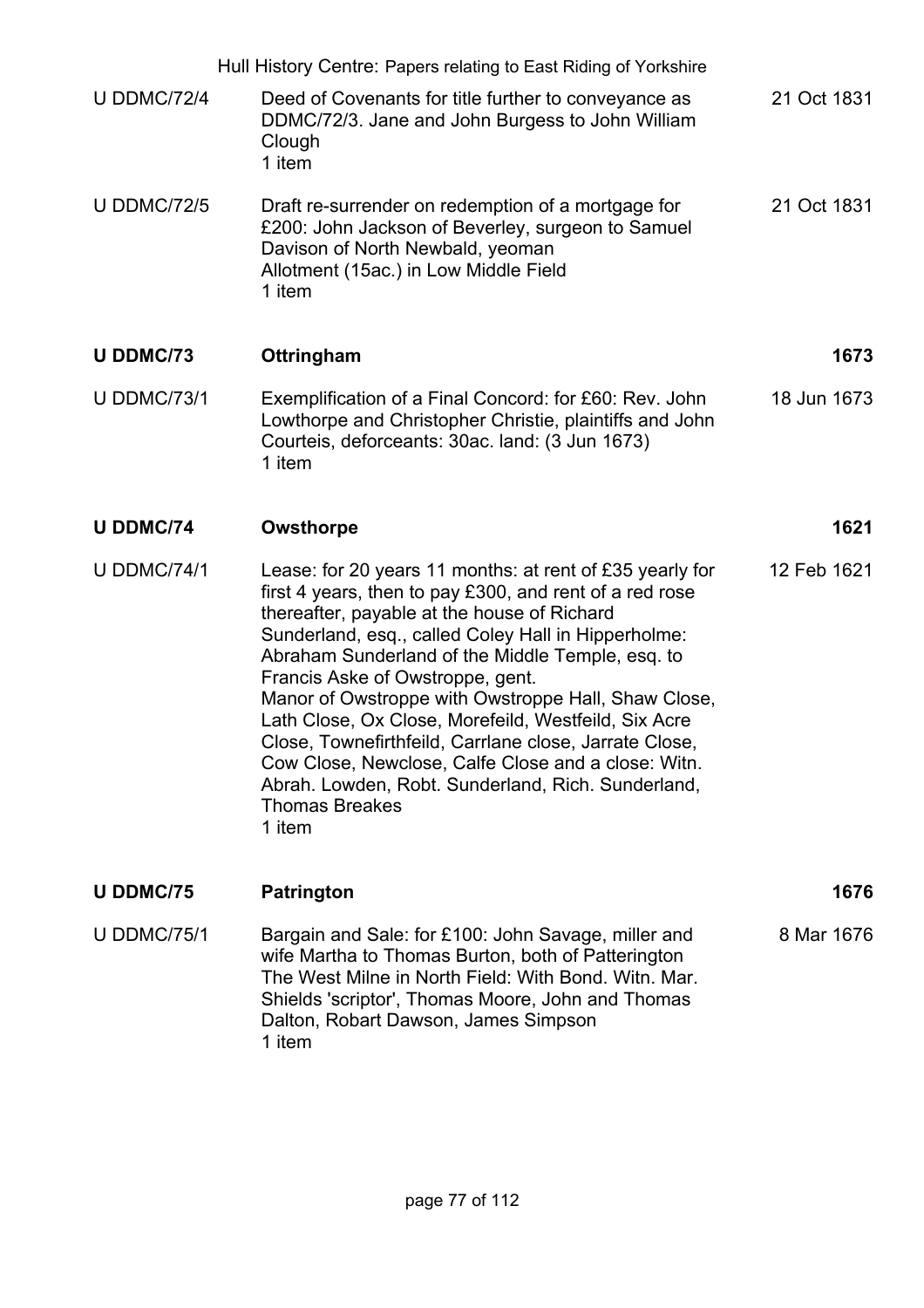|                    | Hull History Centre: Papers relating to East Riding of Yorkshire                                                                                                                                                                                                                                                              |             |
|--------------------|-------------------------------------------------------------------------------------------------------------------------------------------------------------------------------------------------------------------------------------------------------------------------------------------------------------------------------|-------------|
| <b>U DDMC/76</b>   | <b>Pocklington</b>                                                                                                                                                                                                                                                                                                            | 1694-1831   |
| <b>U DDMC/76/1</b> | Quitclaim: John Cooke of Barmby upon the Moor,<br>yeoman to Gyles Bateson of Pocklington, shoemaker:<br>messuage: Witn. Wm. Westoby, Thomas Dobson<br>1 item                                                                                                                                                                  | 28 Aug 1694 |
| <b>U DDMC/76/2</b> | Draft Agreement: Matthias Linton of Pocklington,<br>yeoman to deposit title deeds to his property in<br>Pocklington with Matthew Empson of Beverley as<br>security for £28<br>1 item                                                                                                                                          | 8 Oct 1831  |
| <b>U DDMC/77</b>   | <b>Reighton</b>                                                                                                                                                                                                                                                                                                               | 1679        |
| <b>U DDMC/77/1</b> | Exemplification of a Common Recovery: John Stowe<br>and Edmund Howson from Josiah Acklam and<br>Christopher Yates, gents.<br>5 messuages, 4 gardens, 200ac. land, 20ac. meadow,<br>30ac. pasture and 60ac. heath and furze: Initial portrait<br>of Charles II<br>1 item                                                       | 12 Feb 1679 |
| <b>U DDMC/78</b>   | <b>Riston</b>                                                                                                                                                                                                                                                                                                                 | 1581        |
| <b>U DDMC/78/1</b> | Assignment: Robert Wilkynson of Woodhouse par.<br>Ristone alias Ruston, yeoman to Michaell Constable of<br>St. Sepulcres in Holderness, esq.<br>Farm called Woodhouse in Holderness, originally held<br>by lease from Thornton Abbey, Lincs.: Witn. Margerye<br>Makbate, Peter Pettambe, Annas Alcole. Not executed<br>1 item | 18 May 1581 |
| <b>U DDMC/79</b>   | <b>Rysome par. Holmpton</b>                                                                                                                                                                                                                                                                                                   | 1772        |
| <b>U DDMC/79/1</b> | Licence: Richard Gee, esq. to George Sherwood of<br>Skeffling, gent.: to erect additional, and improve<br>existing, buildings at farm leased by R.G. to G.S. at<br>£200 rent: Witn. Wm. Rye, Thos. Brown<br>1 item                                                                                                            | 24 Jul 1772 |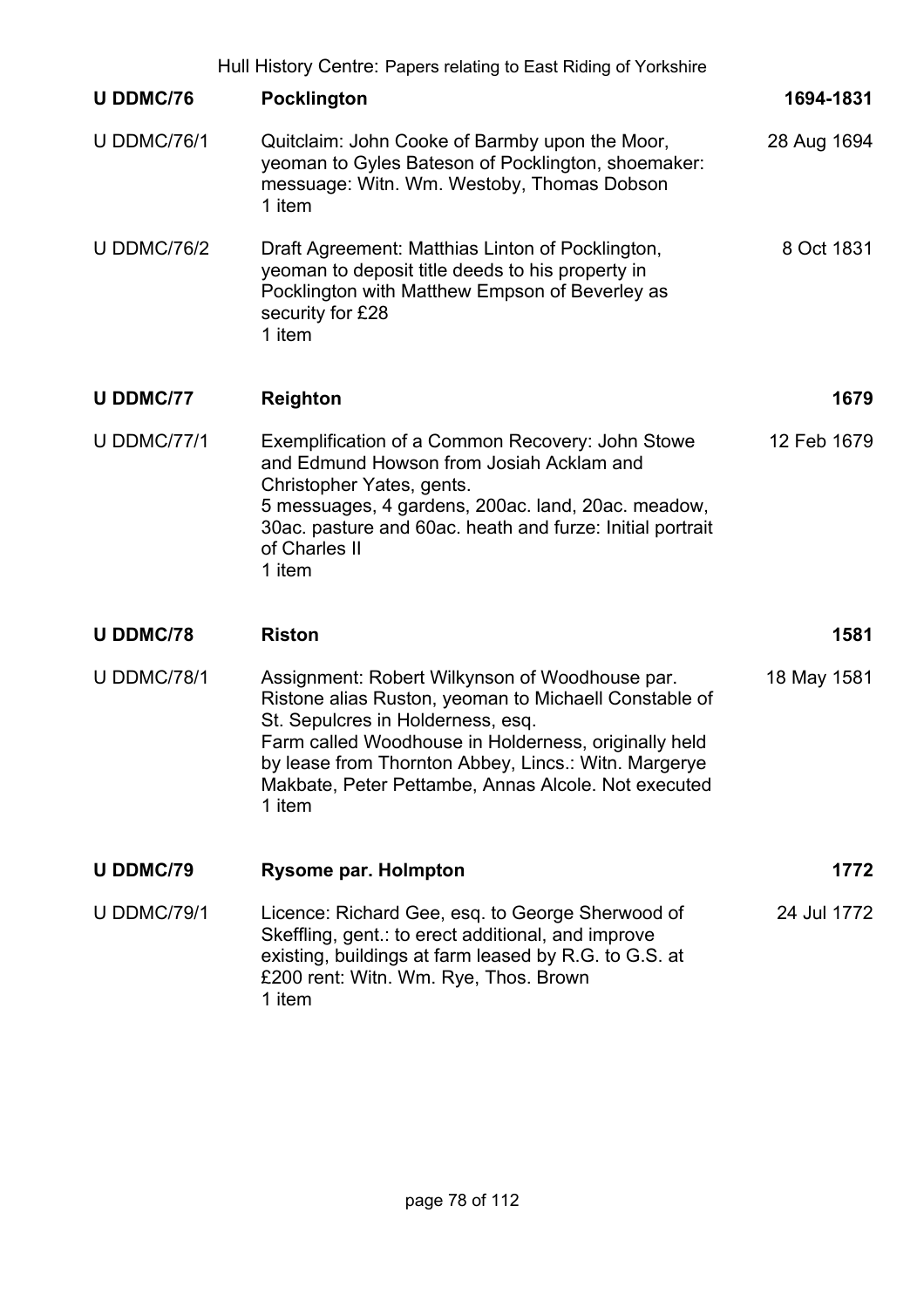|                    | Hull History Centre: Papers relating to East Riding of Yorkshire                                                                                                                                                                                                                                                                                                                                                               |                           |
|--------------------|--------------------------------------------------------------------------------------------------------------------------------------------------------------------------------------------------------------------------------------------------------------------------------------------------------------------------------------------------------------------------------------------------------------------------------|---------------------------|
| <b>U DDMC/80</b>   | <b>Sandholme par. Eastrington</b>                                                                                                                                                                                                                                                                                                                                                                                              | 1727                      |
| <b>U DDMC/80/1</b> | Bargain and Sale: for £35: John Williamson of<br>Sandholme, yeoman and wife Barbara to Thomas<br>Simpson of Elloughton, yeoman and his son Thomas<br>Close (1 1/2ac.) in Sandholme Field: Witn. Robert and<br>Samuel Bailey, Noah Ellythorp<br>1 item                                                                                                                                                                          | 24 Jan 1727               |
| <b>U DDMC/81</b>   | <b>Sculcoates</b>                                                                                                                                                                                                                                                                                                                                                                                                              | 1806-1840                 |
| <b>U DDMC/81/1</b> | Abstract of title: messuages on N. side of Acklam's<br>Square in Katherine Street<br>1 item                                                                                                                                                                                                                                                                                                                                    | 1806-1827                 |
| <b>U DDMC/81/2</b> | Memorial of Mortgage: John Lightly of Myton, common<br>brewer to Jacob Milfield of Trinity House Lane, Hull,<br>blacksmith<br>Messuage and brewery (formerly an oil mill) on E. side<br>of Chariot Street<br>1 item                                                                                                                                                                                                            | 26 May 1815               |
| <b>U DDMC/81/3</b> | Brief for defendant at East Riding Quarter Sessions in<br>Rex v. John Ward of Sculcoates, yeoman<br>Keeping two cows 'of very fierce, furious and unruly<br>dispositions' in a field through which runs a footpath<br>from Church Street to Mulgrave Street, which gored<br>Mary wife of William Hawkes. With plan of the field<br>1 item                                                                                      | n.d. $[1816]$             |
| <b>U DDMC/81/4</b> | Copy: Memorial of Mortgage: Joseph Heawood of<br>Sculcoates, painter to Thomas Johnson, hardwareman<br>and wife Jane and their trustee Joseph Sanderson,<br>woollen draper, all of Hull<br>Messuage lately used as a school on E. side of Gibson<br>Street With relative extract from Will of J.H. (6 Aug.<br>1831) and copy of letter from Gillyatt Sumner to John<br>Woodmancey, Hull, (estimated date 8 Jul 1840)<br>1 item | 6 May 1819-<br>8 Jul 1840 |
| <b>U DDMC/81/5</b> | Copy. Conveyance: for £267. 10s.: William Irving of<br>Hull, flax-dresser to John Pearson of Sculcoates, gent.<br>and his trustee Thomas Watson of Beverley,<br>hairdresser<br>2, Katherine Street, and 6 tenements forming Acklam's<br>Square<br>1 item                                                                                                                                                                       | 20 Dec 1830               |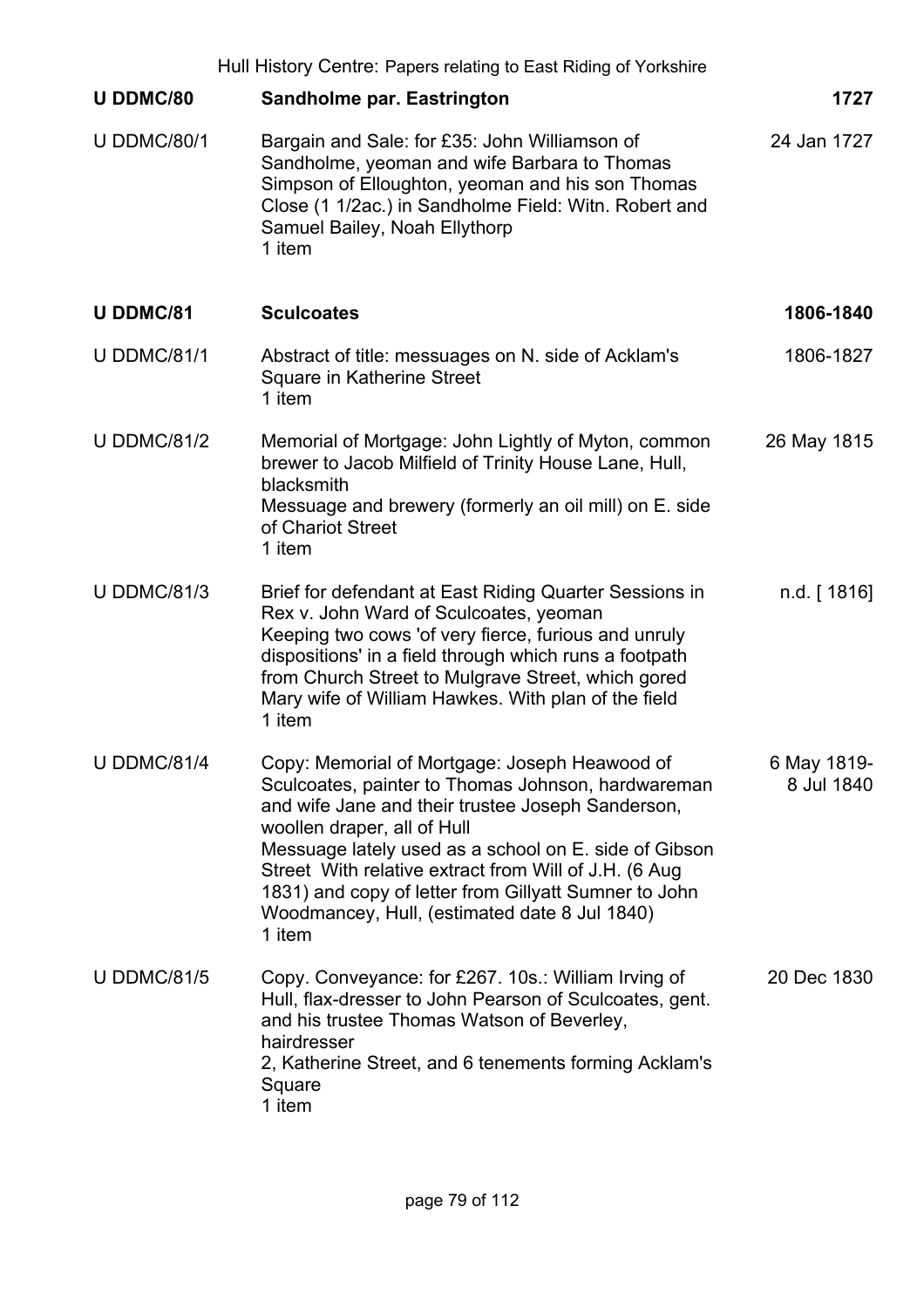Hull History Centre: Papers relating to East Riding of Yorkshire U DDMC/81/6 Draft. Agreement for Sale: for £240: John Pearson of Sculcoates, gent. to Gillyatt Sumner of Woodmansey, gent. 7 tenements (as DDMC/81/5?) 1 item 8 Nov 1836 U DDMC/81/7 Copy. Lease and Release further to DDMC/81/6 2 items 2-3 Jan 1837 U DDMC/81/8 Agreement for Sale: for £240: Gillyatt Sumner to John Hoggard of Hull, grocer: as DDMC/81/6 With relevant letters (2) and rental, 15-22 May 1838 1 bundle 2-22 May 1838 U DDMC/81/9 Copy. Lease and Release further to DDMC/81/8 2 items 21-22 May 1838 **U DDMC/82 Sewerby 1608-1673** U DDMC/82/1 Feoffment: Ralph Blaikelocke to Thomas Johnson, both of Sewardby alias Sewerby, yeomen 2 lands of meadow called le Seagate Croftes: William Scroston, William Warkcope, Edw. Glave, Melchior **Gibbon** 1 item 30 Dec 1608 U DDMC/82/2 Bargain and Sale for £15: Thomas Gibson, miller, his wife Elizabeth and daughter Dorothy, spinster, all of Bridlington to John Pratt of Sewerby, yeoman 2 parcels called the Two Butts, lying next to Bridlington Field Meare in one furlong called Little Crofts: Witn. John Milner, John Baron, John Darley, Mar. Nelson 1 item 21 Feb 1673 **U DDMC/83 Skerne 1768-1775** U DDMC/83/1 Lease for 18 years at £8 rent: Thomas Browne of James Street, Bedford Row, London, esq. to William Long, senr. and jnr. of Skerne, paper makers Parcel of meadow called Little North Skerne (16ac.): Witn. William Browne, R. Longworth Endorsed with Assignments to Peter Wilson of Great Driffield, innholder (3 Feb 1774); Robert Markland of Hull, wine merchant (13 Jul 1775) and William Piercy and Richard Jefferson of Kirkburn, farmers, (estimated date 13 Jul 1775) 1 item 30 Nov 1768- 13 Jul 1775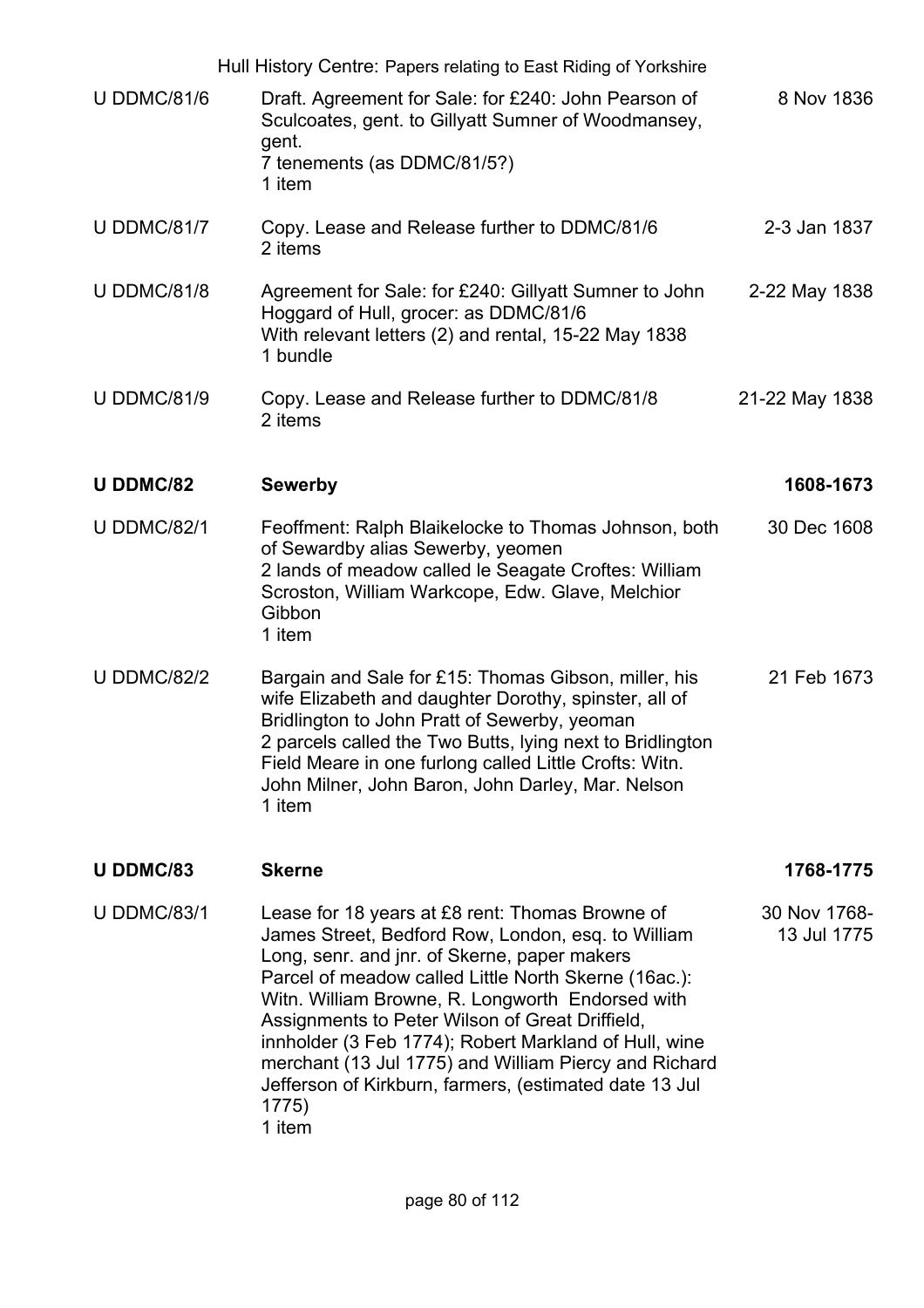| <b>U DDMC/84</b>   | <b>Skidby</b>                                                                                                                                                                                                                                                                                                          | 1659-1833   |
|--------------------|------------------------------------------------------------------------------------------------------------------------------------------------------------------------------------------------------------------------------------------------------------------------------------------------------------------------|-------------|
| <b>U DDMC/84/1</b> | Surrender and Admission: Thomas Thirske to John<br>Palmer: 1ac. arable (i.e. 3 stengs in Overdayle and 1r.<br>in Cherrygarths)<br>1 item                                                                                                                                                                               | 13 Oct 1659 |
| <b>U DDMC/84/2</b> | Draft Lease: at £50 rent: Joseph Waltham of<br>Cottingham, grocer and draper to Robert Crathorne of<br>Grovehill in Beverley, miller and his sureties Edward<br>Wilson of Beverley and Josiah Crathorne of Grovehill,<br>millers<br>Wind corn mill and house (lately occupied by J.W. and<br>William Watson)<br>1 item | Oct 1833    |
| <b>U DDMC/85</b>   | <b>South Cave</b>                                                                                                                                                                                                                                                                                                      | 1811-1837   |
| U DDMC/85/1a       | Draft. Release for £1,460: Rev. John Graham of York,                                                                                                                                                                                                                                                                   | 9 Apr 1811  |

- U DDMC/85/1a Draft. Release for £1,460: Rev. John Graham of York, Henry Bland of York, banker and Christopher Bolton of Hull, merchant (devisees of Thomas Atkinson of York, raff-merchant, dec'd.) to Samuel Ringrose of Elloughton, gent.: close 1 item
- U DDMC/85/1b Agreement: Alexander Burton of South Cave, yeoman to deposit admission copy in manor of South Cave to a copyhold cottage with Mathew Empson of Beverley, gent. as security for £10. 10s 1 item 27 Dec 1826
- U DDMC/85/2 Draft. Release: for £285: Rev. Thomas Galland of Beverley, Wesleyan Methodist preacher and only son of Robert G. of Hull, gent. dec'd. to Andrew Brown of South Cave, gamekeeper for Henry G. Barnard, esq. 2 cottages (formerly 3) and hempgarth on N. side of Church Hill and allotment 1 item 2 Feb 1827
- U DDMC/85/3 Draft. Conveyance: for £46: Andrew Brown, as DDMC/85/2 to Thomas Levitt, blacksmith and his trustee Richard Marshall, farmer, both of South Cave: a cottage as in DDMC/85/2 1 item 12 Mar 1827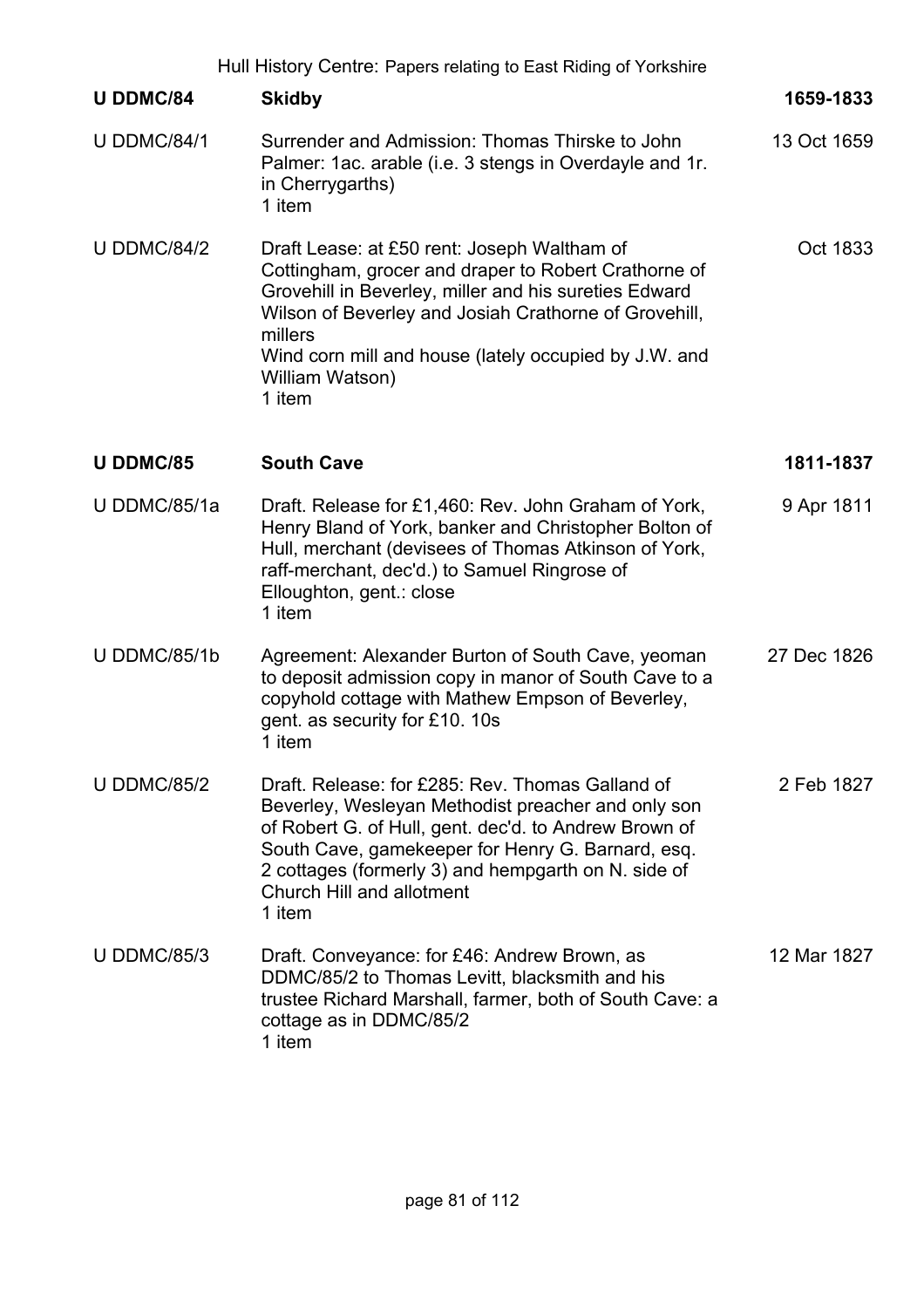|                    | Hull History Centre: Papers relating to East Riding of Yorkshire                                                                                                                                                                                                                                                                                                                                                                                                                                                                                                                                                            |           |
|--------------------|-----------------------------------------------------------------------------------------------------------------------------------------------------------------------------------------------------------------------------------------------------------------------------------------------------------------------------------------------------------------------------------------------------------------------------------------------------------------------------------------------------------------------------------------------------------------------------------------------------------------------------|-----------|
| <b>U DDMC/85/4</b> | Draft. Deed by way of Surrender: for £55: Matthew<br>Empson of Beverley, gent. to William Harland of Hull,<br>Primitive Methodist preacher, on behalf of the trustees<br>of the Primitive Methodists in South Cave: cottage in<br>Church Lane as site for chapel<br>1 item                                                                                                                                                                                                                                                                                                                                                  | 1837      |
| <b>U DDMC/86</b>   | <b>Southcoates</b>                                                                                                                                                                                                                                                                                                                                                                                                                                                                                                                                                                                                          | 1822      |
| <b>U DDMC/86/1</b> | Brief for defendant in Ann Petty and John Gibson v.<br>William Wilson: action of ejectment from houses and<br>lands in Sudcoates<br>1 item                                                                                                                                                                                                                                                                                                                                                                                                                                                                                  | 1822      |
| <b>U DDMC/87</b>   | <b>Speeton</b>                                                                                                                                                                                                                                                                                                                                                                                                                                                                                                                                                                                                              | 1647-1772 |
| <b>U DDMC/87/1</b> | Pains in manor of Speeton<br>1 item                                                                                                                                                                                                                                                                                                                                                                                                                                                                                                                                                                                         | 1647-1772 |
| <b>U DDMC/88</b>   | <b>Sunthorpe</b>                                                                                                                                                                                                                                                                                                                                                                                                                                                                                                                                                                                                            | 1328-1379 |
| <b>U DDMC/88/1</b> | Grant: Peter Auketyn of Sunthorp to his son Thomas<br>and daughter Joan for their lives<br>6 selions (12ac.) arable in Sunthorp (lands of Hugh de<br>Hoton and P.A., E.; and of William Freeman W.;<br>headlands butting on land of William Freman S. and of<br>Hugh de Hoton N.): Rendering a close yearly at the<br>Nativity. With reversion to P.A. and his heirs. Witn.<br>John de Aldravenser, Hugh de Hoton, Alan de<br>Carleton, William son of Hugh de Hoton, William<br>Freman. Given at Sunthorp, Sunday before St.<br>Lawrence, 1328 Badly damaged by chemical reagent,<br>(estimated date 7 Aug 1328)<br>1 item | 1328      |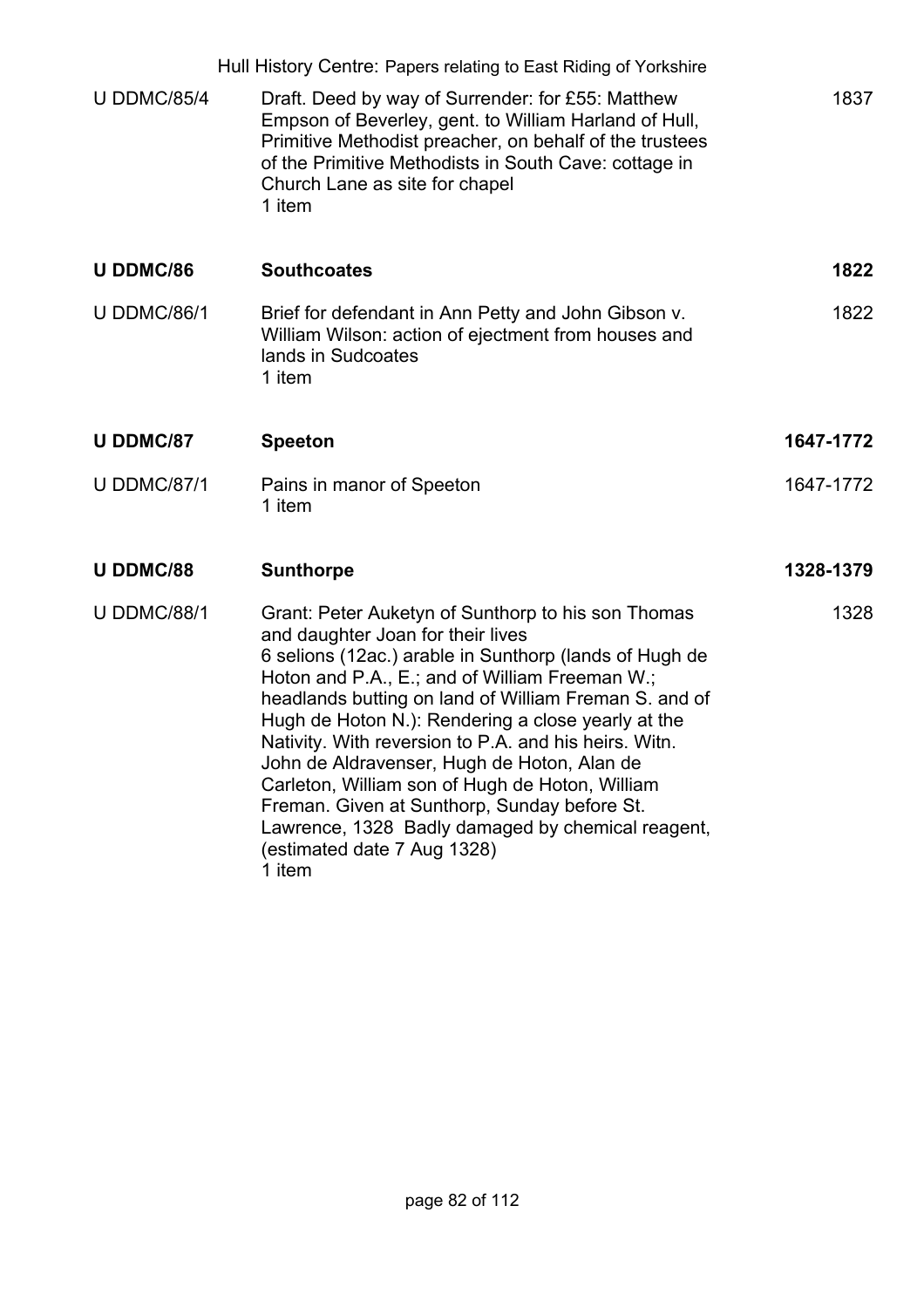U DDMC/88/2 Gift: John son of William de Hoton of Sonthorp to his son William 2ac. in Sonthorp which he had of the gift of William son of Hugh de Carleton of Kylnese (i.e. 1ac. in le Estfeld between lands of John S... and a croft with buildings on it except ['camer'] in which it lies and 2ac. belonging to the said croft. Also all the lands in the field of Sonthorp and [marshes] which belonged to John Garbs of Kylnese, and 3 1/2ac. arable, meadow and pasture in the North Field of Aldravenser on S. side of [le Delkyng more]: Witn. Richard Arnald, John Hauton of Aldravenser, Robert Acotys, Richard de Neuton, John at Se. Given at Sonthorp, Monday after St. Matthew apostle, 1378. Badly damaged by chemical reagent 1 item 28 Feb 1379

#### **U DDMC/89 Sutton in Holderness 1598-1815**

- U DDMC/89/1 Bargain and Sale: John Eastoft of Eastoft, esg. and wife Katherine to Richard Swifte of Hull, esq. Blockhouse Close (Blockhouse Dyke W.; Dripole Towne Gaite S.): Witn. John Alured, Francis Swifte, John Duncalfe, William Sayer, William Foxley 1 item 19 Apr 1598 U DDMC/89/2 Brief for plaintiff in Timothy Jefferson v. Anthony Kirkus: n.d. [1815]
- crops growing in Martin Close and Plump Close 1 item

### U DDMC/90 **Sutton upon Derwent** 1639-1640

U DDMC/90/1 Bargain and Sale: John Vaughan of Sutton upon Derwent to Richard Antrobus and John Pope of Cliffords Inn, Fleet Street, London, gents. and William Baker, citizen and merchant tailor of London: for £3,250 from J.V. and 6d. from R.A. and J.P. Manor of Sutton on Derwent with all appurtenances in Sutton and Cathwood alias Cathwait in Sutton: Reserving lands leased to Edward Harryes of the Inner Temple. Witn. Mar. Wilkinson, Hugh Davies, Tho. Harte, Lewis Lloyd. Damaged 1 item [12] Dec 1639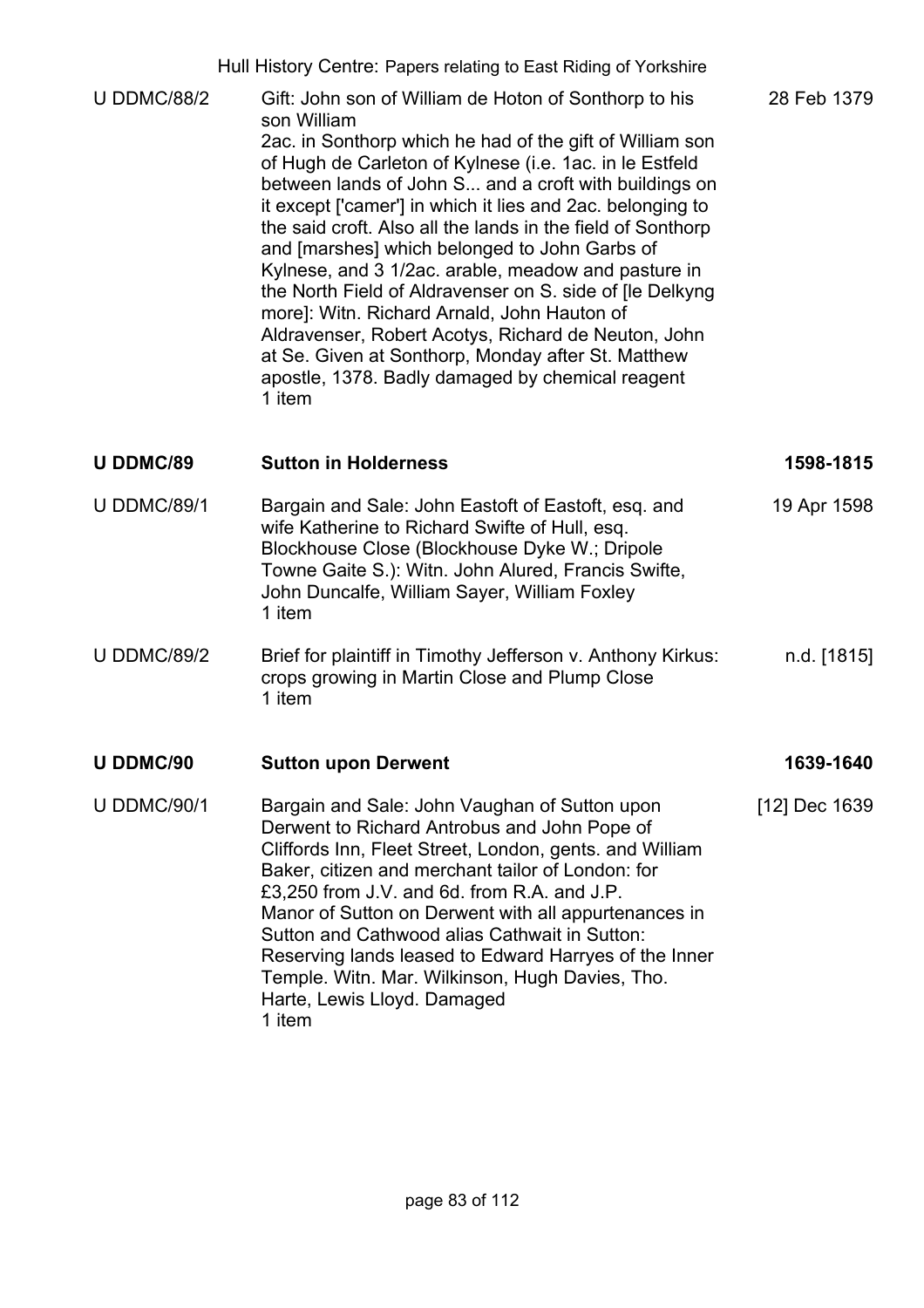|                    | Hull History Centre: Papers relating to East Riding of Yorkshire                                                                                                                                                                                                                                                      |             |
|--------------------|-----------------------------------------------------------------------------------------------------------------------------------------------------------------------------------------------------------------------------------------------------------------------------------------------------------------------|-------------|
| <b>U DDMC/90/2</b> | Defeasance of a Statute Staple in £6,000: William<br>Baker, citizen and merchant tailor of London to John<br>Vaughan of Sutton upon Derwent<br>Conditional on performance by J.V. and wife Dowglass<br>of covenants of 3 indentures of 12-13 Dec 1639: Witn.<br>Robert Lewys, William Assheton, Hugh Davies<br>1 item | 15 Feb 1640 |
| <b>U DDMC/91</b>   | Thorngumbald                                                                                                                                                                                                                                                                                                          | 1758        |
| <b>U DDMC/91/1</b> | Memorial of Exchange between Charles Pool of Hull,<br>esq. and John Carvil of Bower House Hill, gent.:<br>Shoulder of Mutton Close (1ac. 1r. 12p.) and 2ac.<br>allotment to C.P. in West and Middle Fields:<br>1 item                                                                                                 | 20 Dec 1758 |
| <b>U DDMC/92</b>   | <b>Tibthorpe</b>                                                                                                                                                                                                                                                                                                      | 1640-1777   |
| <b>U DDMC/92/1</b> | Bargain and Sale: for £80: Stephen Herrison of<br>Tipthorpe (and wife Anne) to John Hardie of Kirkburn,<br>yeomen<br>3 oxgangs: Witn. Mich. Hardie, Ch. Hardie, John<br>Stanton, Edmond Wilson, William Horssman,<br><b>Christopher Raley</b><br>1 item                                                               | 24 Jun 1640 |
| <b>U DDMC/92/2</b> | Bargain and Sale: for £60: John Hardy to William<br>Bealby, yeomen, both of Kirkburn<br>4 oxgangs: Witn. illegible<br>1 item                                                                                                                                                                                          | 14 Jan 1659 |
|                    | This item is currently not fit for production and is<br>being reviewed by the conservator. If you are<br>interested in this item please contact<br>archives@hull.ac.uk clearly outlining your interest<br>and timescales.                                                                                             |             |
| <b>U DDMC/92/3</b> | Mortgage: for £28: William Bealby of Kirkburn, yeoman<br>to John Bealby of Beverley, baker: 3 oxgangs: Witn. M.<br>Bealby, Elizabeth Jackson, Jo. Jackson. In duplicate<br>1 item                                                                                                                                     | 1 Mar 1671  |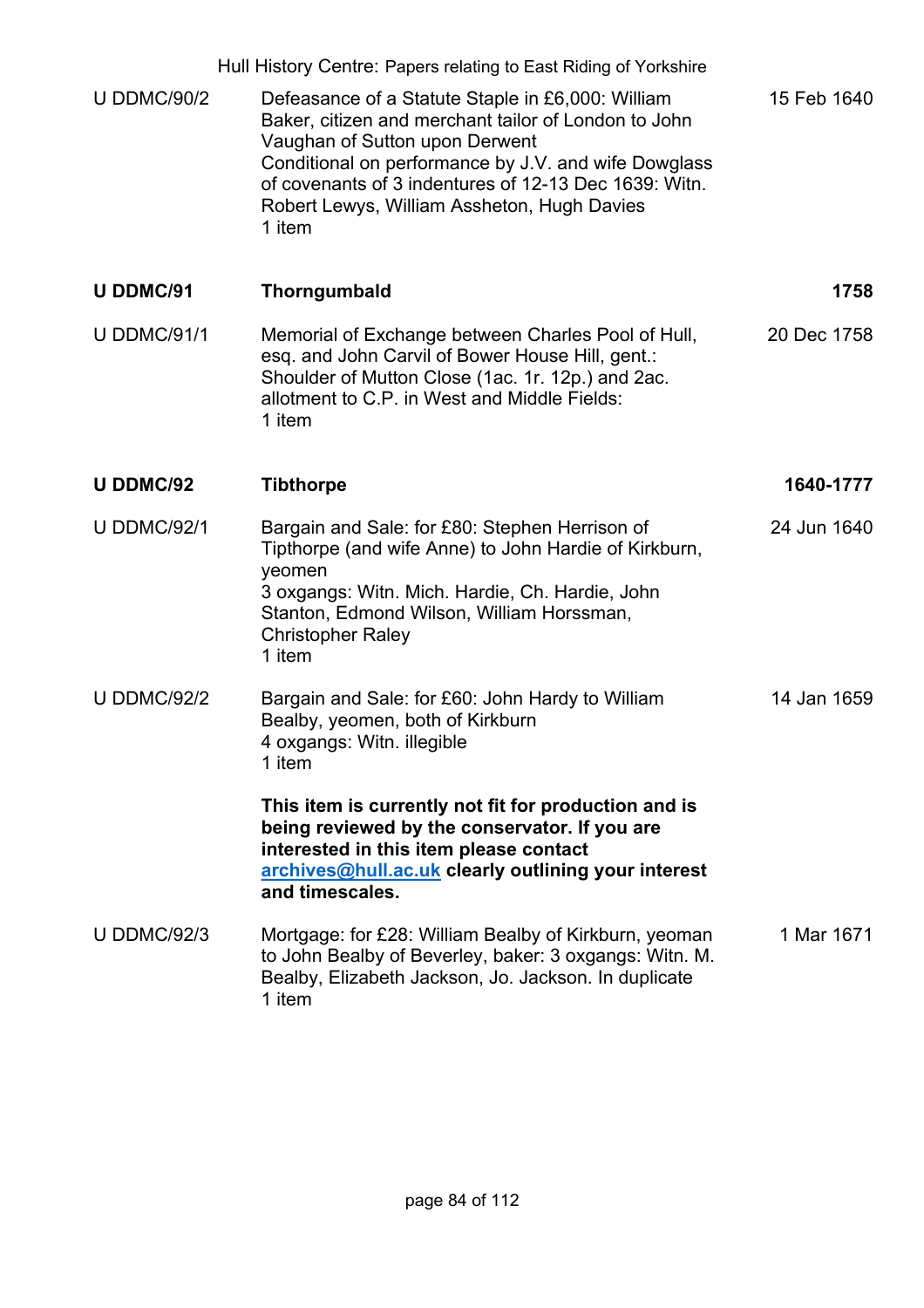|                    | Hull History Centre: Papers relating to East Riding of Yorkshire                                                                                                                                                                                                                                                                                                                                                                                                              |                |
|--------------------|-------------------------------------------------------------------------------------------------------------------------------------------------------------------------------------------------------------------------------------------------------------------------------------------------------------------------------------------------------------------------------------------------------------------------------------------------------------------------------|----------------|
| <b>U DDMC/92/4</b> | <b>Marriage Settlement</b><br>i) Richard Harrison, yeoman, his wife Anne and son<br>and heir Jonathan H. yeoman, all of Tipthorpe<br>ii) Michaell Newlove of Wetwang and Robert Freeman<br>of Menthorpe, yeomen and<br>iii) Frances Newlove of Wetwang, spinster, sister of<br>M.N<br>Prior to marriage of J.H. and F.N.: for her portion of<br>£200: messuage, 2 little closes and 8 oxgangs: Witn.<br>Robert Luck, Simon Newlove, George Newlove, Jo.<br>Grimston<br>1 item | 12 Nov 1717    |
| <b>U DDMC/92/5</b> | Assignment of a Mortgage: Michael Beilby of Tibthorpe,<br>yeoman and Nathaniel Gould of Beverley, cordwainer<br>(admin. of Nathaniel Gould of Beverley, cordwainer,<br>dec'd.) to Marmaduke Walkington of Skidby, yeoman:<br>for £30 to N.G. by M.W.<br>Cottage and garth on S. side of Beggars Lane: Witn.<br>John Bowser, Wm. Nelson, jnr.<br>1 item                                                                                                                        | 1 Feb 1746     |
| <b>U DDMC/92/6</b> | Copy. Marriage Settlement<br>i) John Harrison of Tibthorpe, gent<br>ii) John Baxby of Hull and Walter Holyday of Kirkburn,<br>gents<br>iii) Jane Holliday of Kirkburn, spinster, sister of W.H<br>Prior to marriage of J.H. and J.H.: messuages, garth,<br>adjoining closes and 12 oxgangs: Witn. Henry French,<br>Sam. Best<br>1 item                                                                                                                                        | 17-18 Nov 1769 |
| <b>U DDMC/92/7</b> | Lease and Release to lead to a Final Concord: for £63:<br>Thomas Walgate, yeoman and wife Anne to John<br>Harrison, gent. all of Great Driffield<br>Stephen Harrison's Cottage and garth, with a cowgate<br>and 12 sheepgates: Witn. Michael Cross, Tho. Cater<br>2 items                                                                                                                                                                                                     | 4-5 Apr 1777   |
| <b>U DDMC/93</b>   | <b>Tickton</b>                                                                                                                                                                                                                                                                                                                                                                                                                                                                | 1732-1792      |
| <b>U DDMC/93/1</b> | Copy. Admission in manor court of Beverley Water<br>Towns of Mary Hall, widow, following the inclosure of<br>Tickton Carr: 3ac. 1r. adjoining Carr Butts Road<br>1 item                                                                                                                                                                                                                                                                                                       | 20 Jun 1792    |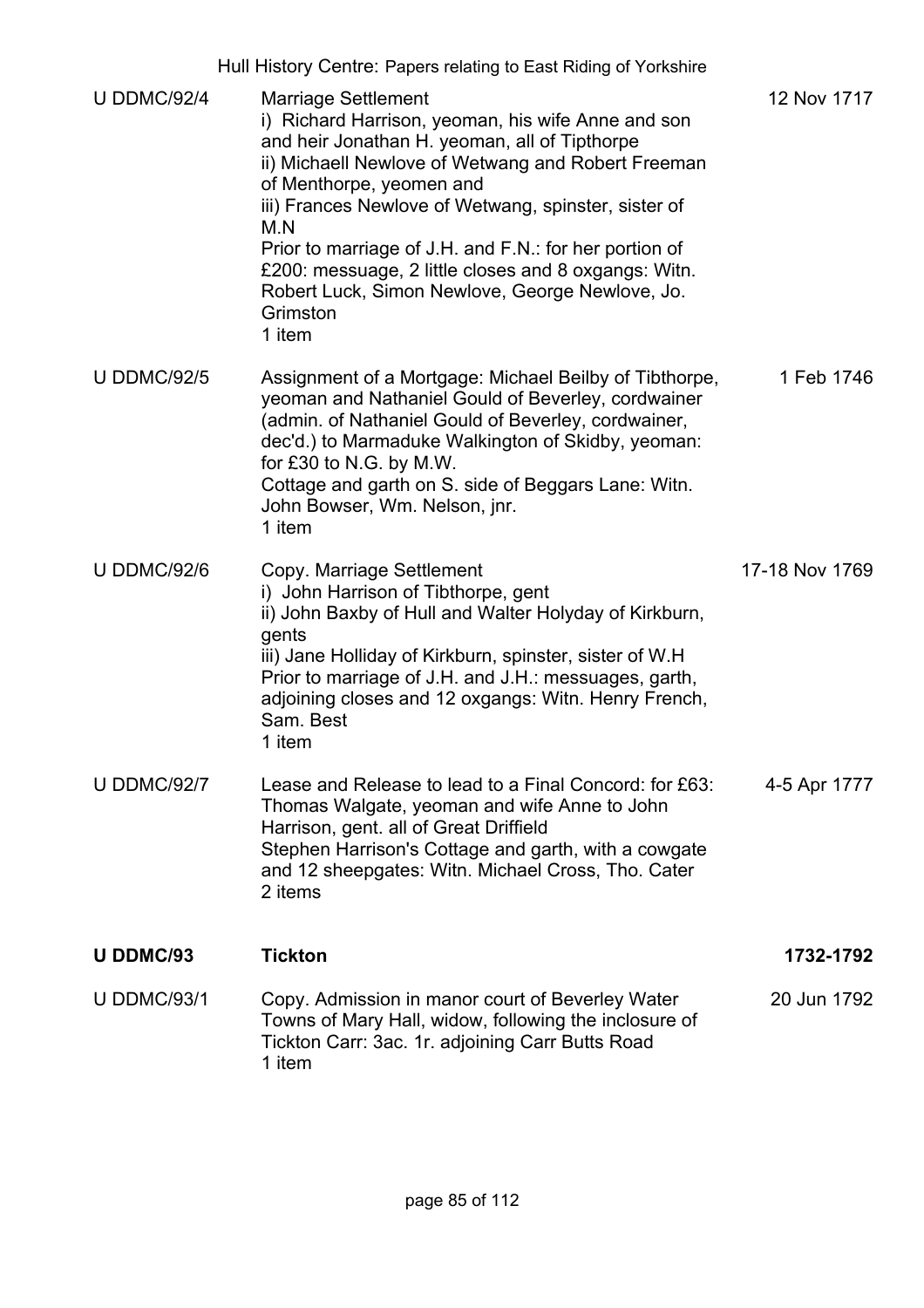U DDMC/93/2 Copy. Surrenders and Admissions in manor court of the Chapter of Beverley a) Richard Gibson, an infant, on death of his father Richard G.: messuage and 2 crofts, 25 Apr 1732 b) Richard Gibson of Arram, yeoman to William Wheldell: as (a), 26 Apr 1740 c) William Wheldell to uses of his Will: as (a), 12 Dec 1770 d) Elizabeth, widow of William Wheldell, on his death: as (a), 23 Nov 1773 1 bundle 25 Apr 1732- 23 Nov 1773

### **U DDMC/94 Tunstall 1675-1768** U DDMC/94/1 Bargain and Sale: for £30: Thomas Hornby, yeoman to Grace Stark, widow of Ralphe S. all of Tunstall Westermar Close (4ac.) formerly enclosed from Tunstall South Feild (Ross arable field W.): Witn. Alixander Kinckeeiling, Dannill Ellisse, Joseph Storr 1 item 6 Apr 1675

- U DDMC/94/2 Lease and Release: for £44: Abraham Hudson of Hull, cooper and wife Susanna (only daughter of Thomas Hornby as DDMC/94/1, dec'd.) to John Bell of Tunstall, gent. Messuage, garth, Little South-field Close (4ac.) enclosed from the South Field, 9ac. 1 1/2 stengs in the East Field and 6ac. 3 stengs in the West Field: Witn. Chr. Gunby, John Bewley, Robert Ranson 2 items 20-21 Jan 1685
- U DDMC/94/3 Lease and Release: for £525: James Hewitt of Beverley, gent. to Thomas Raven of Hilston, yeoman Messuage, 44ac. in the East Field, 28ac. in the West Field; 3 closes of meadow called South Field Close, Bellmarr, and Innholmes Nook, 3 parcels of meadow (3ac.) with lands or gates in Munketh and Hogshey: Witn. Ellin Harpham, Fr. Tadman, John Harpham 2 items 14-15 Sep 1708
- U DDMC/94/4 Lease for a year: William Raley of Tunstall, yeoman and wife Jane to Robert Bell of Welwick, gent. 1 1/2ac. in the West Field, 1 steng, 1 1/2ac. against Carlile Garth. 2ac. and 3 stengs in the East Field: To lead to a Release. Witn. Will Grey, jnr., William **Stephenson** 1 item 28 Jun 1768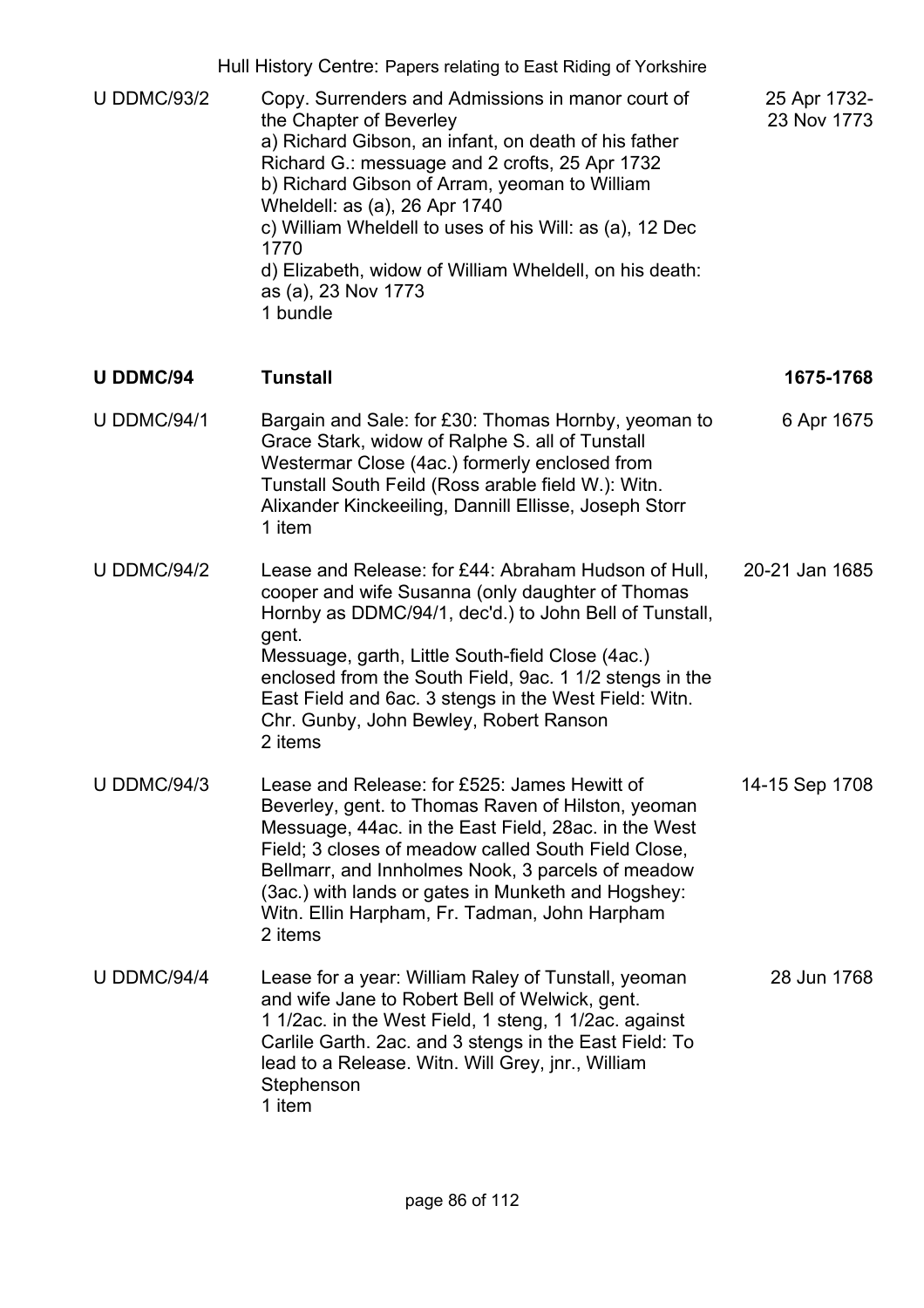|                    | Hull History Centre: Papers relating to East Riding of Yorkshire                                                                                                                                                                                                                                                                                                                                                                         |             |
|--------------------|------------------------------------------------------------------------------------------------------------------------------------------------------------------------------------------------------------------------------------------------------------------------------------------------------------------------------------------------------------------------------------------------------------------------------------------|-------------|
| <b>U DDMC/95</b>   | Walkington                                                                                                                                                                                                                                                                                                                                                                                                                               | 1726-1822   |
| <b>U DDMC/95/1</b> | Abstract of Title of John Lockwood<br>Estates in Walkington (88ac. 3r. 34p.; close and 4<br>oxgangs; messuage, 2 closes and 5 oxgangs;<br>messuage, and 3 closes, 8 oxgangs and odd lands; all<br>freehold. Copyhold lands)<br>1 item                                                                                                                                                                                                    | 1726-1798   |
| <b>U DDMC/95/2</b> | Copy. Further Award of the Inclosure Commissioners<br>concerning allotments to John Lockwood<br>1 item                                                                                                                                                                                                                                                                                                                                   | 30 Dec 1797 |
| <b>U DDMC/95/3</b> | Copy. Deed to declare uses of a fine:<br>i) Edward Webster of Walkington and wife Jane<br>ii) Joseph Jackson of Beverley, tanner and wife Mary<br>and Ralph Taylor of Walkington, labourer and wife<br>Elizabeth (J.W., M.J. and E.T. being daughters of<br>William Johnson of Walkington, gent. dec'd)<br>iii) Ann Fawsitt of Hunsley, spinster and<br>iv) William Walmsley of Hull, gent<br>2 closes: Also Mortgage for £200<br>1 item | 1822        |
| <b>U DDMC/96</b>   | Wallingfen                                                                                                                                                                                                                                                                                                                                                                                                                               | 1827        |
| <b>U DDMC/96/1</b> | Draft. Mortgage for £100: Henry Laverack of<br>Everthorpe, farmer to Rev. Thomas Galland of<br>Beverley, Wesleyan Methodist preacher: allotment<br>(3ac. 1r. 12p.)<br>1 item                                                                                                                                                                                                                                                             | 7 Apr 1827  |
| <b>U DDMC/97</b>   | <b>Warter</b>                                                                                                                                                                                                                                                                                                                                                                                                                            | 1828        |
| <b>U DDMC/97/1</b> | Draft. Mortgage for £200: John Brigham of North<br>Newbald, farmer and wife Jane to Hannah Jewison of<br>Market Weighton, spinster and her trustee William<br>Jewison of South Newbald, farmer<br>3 houses with a candlehouse, shoemaker's shop,<br>stable and garths (formerly in one and converted into a<br>schoolhouse)<br>1 item                                                                                                    | 5 Apr 1828  |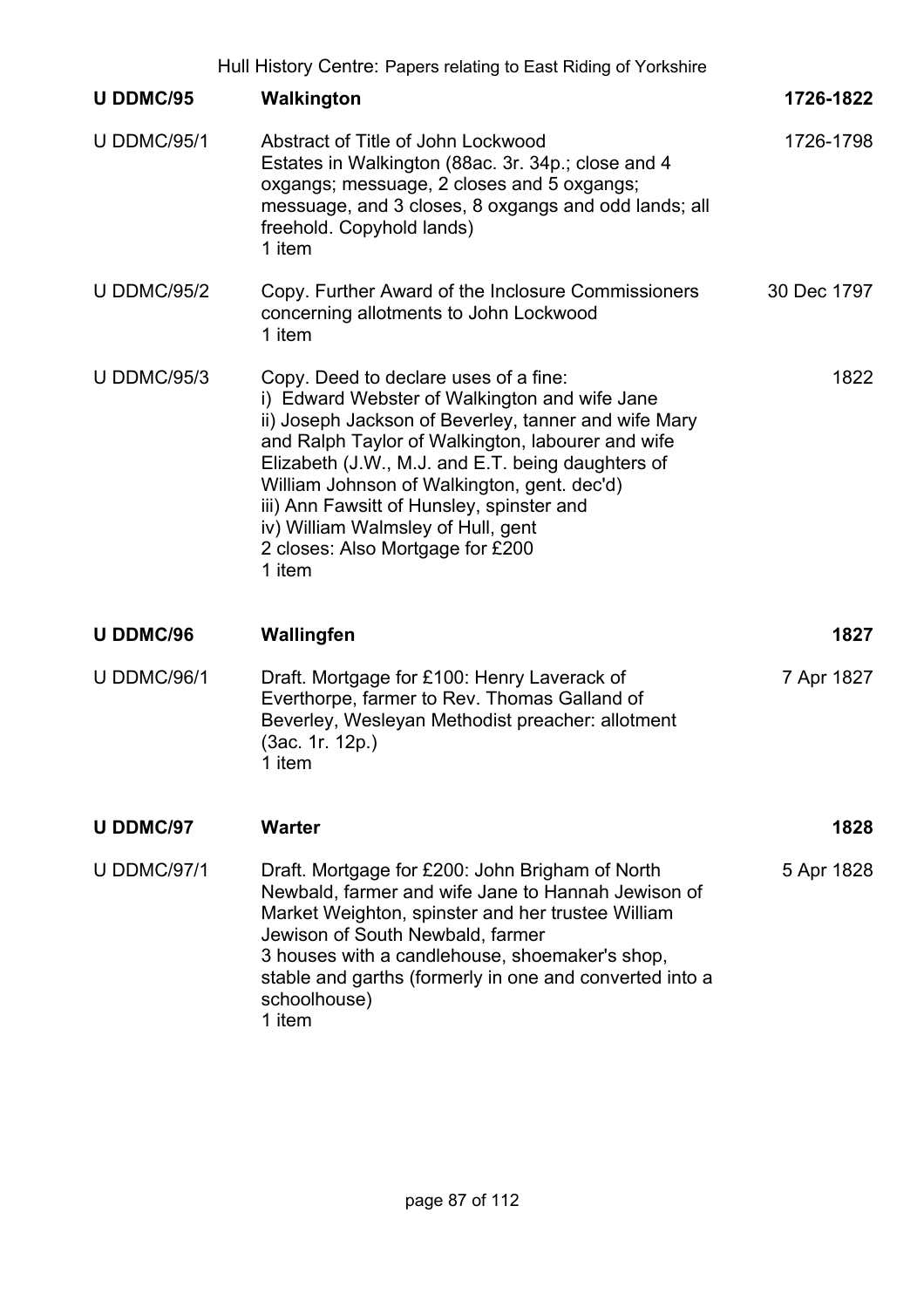|                    | Hull History Centre: Papers relating to East Riding of Yorkshire                                                                                                                                                                                                                                                                                                                                                                                                                                                                                                                                                                                         |                            |
|--------------------|----------------------------------------------------------------------------------------------------------------------------------------------------------------------------------------------------------------------------------------------------------------------------------------------------------------------------------------------------------------------------------------------------------------------------------------------------------------------------------------------------------------------------------------------------------------------------------------------------------------------------------------------------------|----------------------------|
| U DDMC/98          | Weel                                                                                                                                                                                                                                                                                                                                                                                                                                                                                                                                                                                                                                                     | 1841                       |
| <b>U DDMC/98/1</b> | Copy. Surrender in manor court of Beverley Water<br>Towns: by way of a Mortgage for £110: Thomas<br>Johnson of Weel, yeoman, John Johnson of Beverley,<br>yeoman, George Burnham of Beverley, butcher and<br>wife Jane and Joseph Issott of Beverley, gent. to<br>Joseph Beaumont<br>Cottage<br>1 item                                                                                                                                                                                                                                                                                                                                                   | 13 Mar 1841                |
| U DDMC/99          | Wetwang                                                                                                                                                                                                                                                                                                                                                                                                                                                                                                                                                                                                                                                  | 1711-1820                  |
| <b>U DDMC/99/1</b> | Draft, Release: for £50<br>i) William Burton of Beverley, gent<br>ii) Richard Ellis of Buttercrambe and William Ellis of<br>Great Driffield, yeomen (exors. of Francis Ellis of Fort<br>St. George 'in partes beyond the seas' merchant,<br>dec'd.) to<br>iii) Rev. George Colebatch, vicar, Henry Drinkrow and<br>Richard Porter, churchwardens, Matthias Ellis, John<br>Etherington and Matthew Franke, yeomen, all of Great<br><b>Driffield</b><br>1 1/2 oxgangs: The purchase money being part of £100<br>bequeathed by F.E. A moiety of the rent of the<br>premises to the vicar: the other to the churchwardens<br>for use of the church<br>1 item | 1711                       |
| <b>U DDMC/99/2</b> | Copies<br>a) Copy. Surrender: John Burton of Sculcoates, gent.<br>and his mortgagee Francis Wilkinson of Beverley, gent.<br>to John Gardham of Beverley, gent.: 2 cottages and<br>garths: By way of Mortgage for £200<br>b) Copy. Surrender: John Burton to John Inderwick of<br>Beverley, gent.: as (a): By way of Mortgage for £30, 1<br>Jan 1820<br>2 items                                                                                                                                                                                                                                                                                           | 26 Oct 1819-<br>1 Jan 1820 |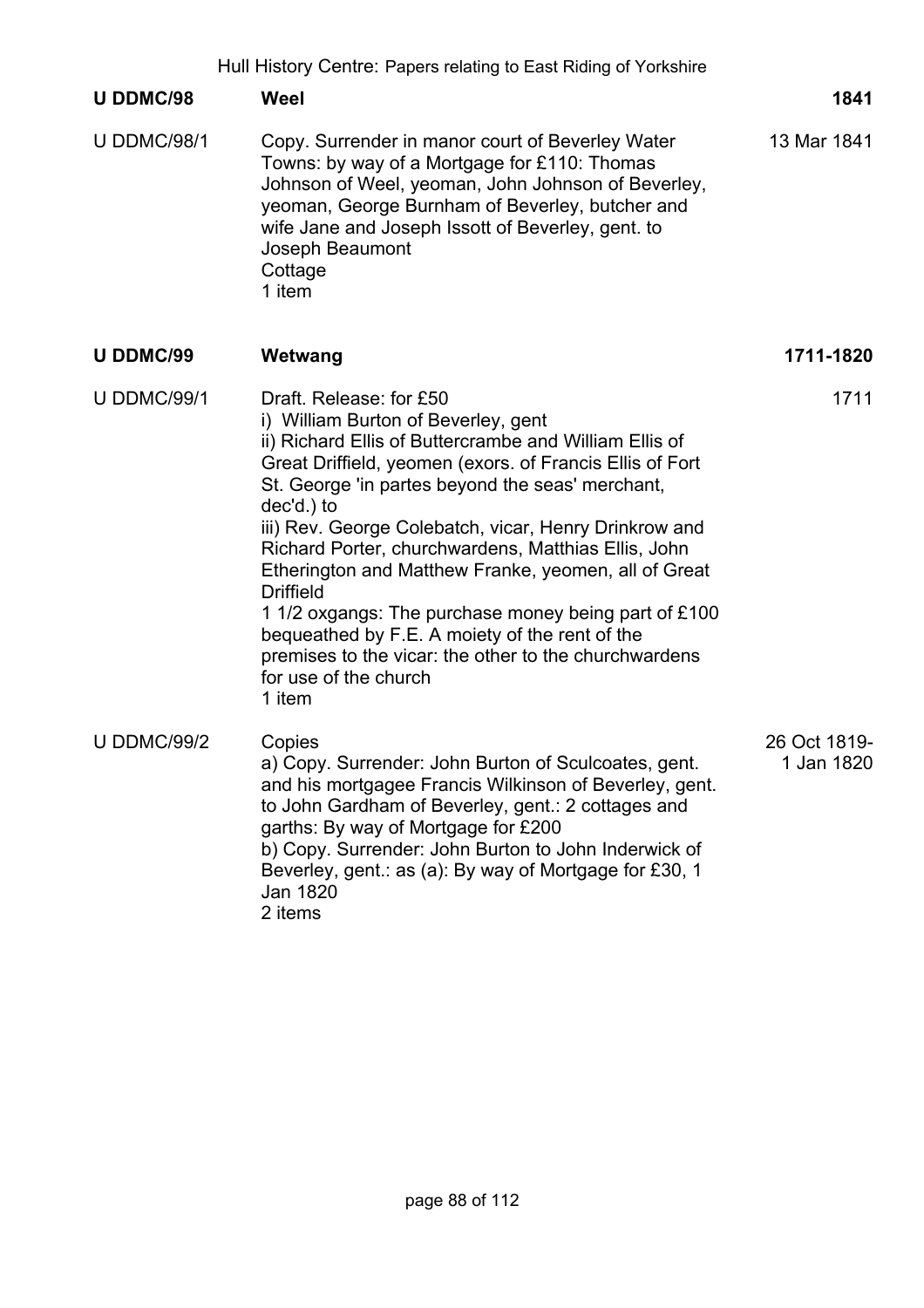## **U DDMC/100 Wharram Percy 1649** U DDMC/100/1 Demise for her life: Dame Elizabeth Buck of Filey, widow of Sir John Buck of Filey to Sir William Strickland of Boynton, his brother Walter S. esq., Perigrin Buck of Barkston, co. Lincoln, gent., Thomas Bacon of Hunmanby, gent. and Marmaduke Constable of Wassand, esq. Manors of Wharham Percy and Warham Grange with all her lands there and the rectory of Wharam Percy: In trust. Dame E.B. to have £250 a year while unmarried, and her second son Robert B. to have £50 a year only, and the remaining £100 to augment the portions of her six daughters by Sir J.B., Elizabeth, Anne, Ellinor, Grace, Mary and Susanna Buck. Her eldest son, John Buck of Hanby Grange, co. Lincoln, esq. to have the profit of the premises, subject to such payments. Witn. Ro. Barwicke, Mat. Hall, Samuell Pomroy, Roger **Simpson** 1 item 13 Sep 1649 **U DDMC/101 Withernwick 1718-1833** U DDMC/101/1 Copy. Memorial of Indenture: William Gillyatt of Casthorpe, co. Lincoln, gent. and wife Margaret to James Brambles of Withernwick, yeoman and wife Frances 27 May 1718

Cottage in Church Lane: Witn. William Hardy, Thomas Sumner 1 item

U DDMC/101/2 Draft. Mortgage for £200: Ann Kirk of Hornsea, widow to Christopher Muschamp of Beverley, maltster: cottage formerly called Walker's House, garth (3r.) and 2 allotments (1ac. 2r. and 2r.) 1 item 12 Apr 1833

# **U DDMC/102 Woodmansey 1826-1832**

U DDMC/102/1 Lease at £12. 18s. rent: Gillyatt Sumner, jnr. of Woodmansey, gent. to John Eldon of Beverley, jobber Close (5ac.) 1 item 31 May 1826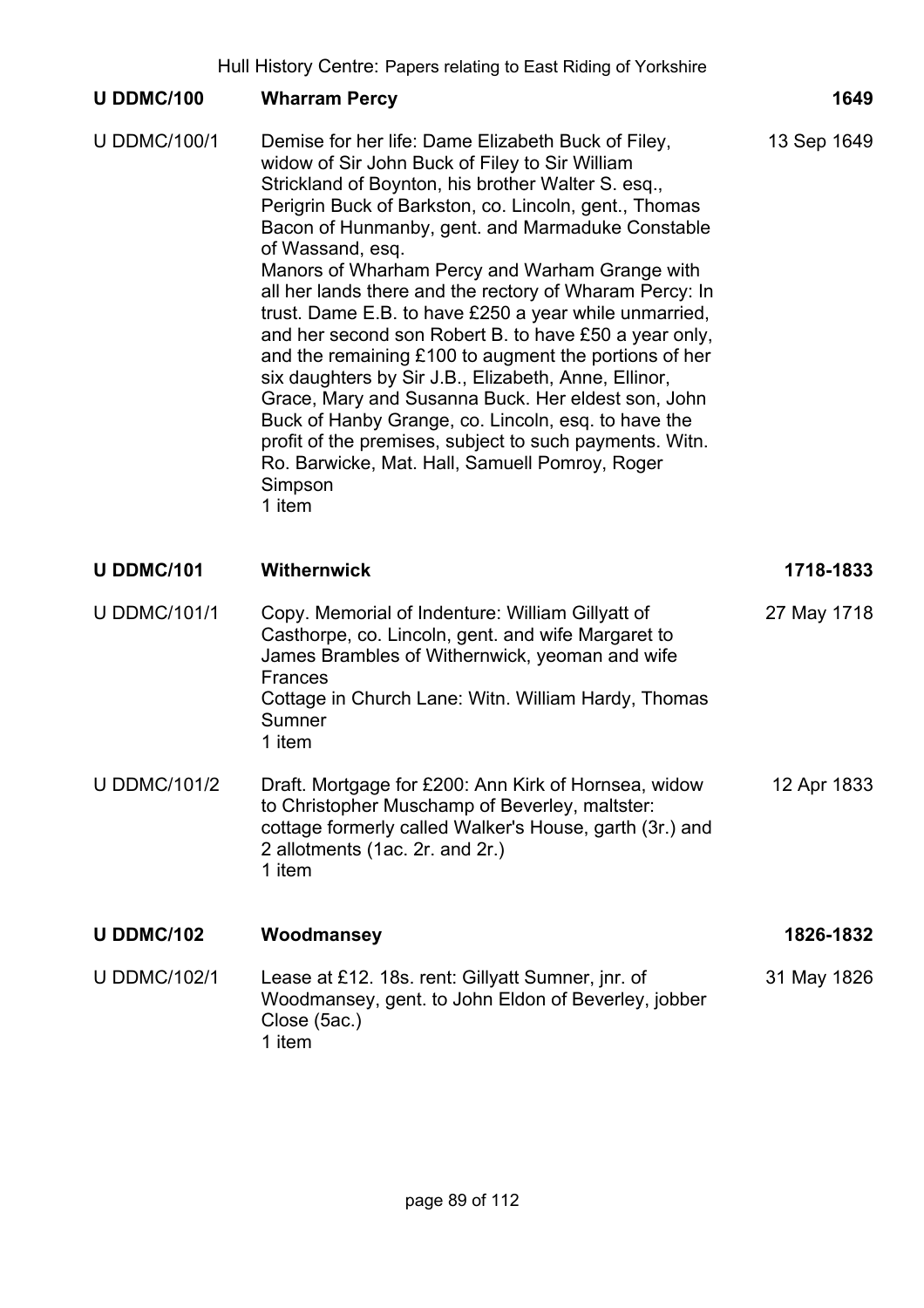|                     | Hull History Centre: Papers relating to East Riding of Yorkshire                                                                                                                                                                                                                                                           |             |
|---------------------|----------------------------------------------------------------------------------------------------------------------------------------------------------------------------------------------------------------------------------------------------------------------------------------------------------------------------|-------------|
| <b>U DDMC/102/2</b> | Copy. Lease at £6. 13. 1 1/2d. rent: Gillyatt Sumner,<br>jnr. gent. to Webster Wilson, yeoman, both of<br>Woodmansey<br>2 parcels<br>1 item                                                                                                                                                                                | 14 May 1832 |
| <b>U DDMC/102/3</b> | Copy. Lease at £1 rent: Gillyatt Sumner, jnr. of<br>Woodmansey, gent. to Robert Morris of Thearne, joiner<br>and wheelwright<br>15 parcels<br>1 item                                                                                                                                                                       | 6 Oct 1832  |
| <b>U DDMC/103</b>   | Yeddingham                                                                                                                                                                                                                                                                                                                 | 1713        |
| <b>U DDMC/103/1</b> | Lease for a year: Ralph Richardson of Nawton,<br>yeoman and wife Susanna to John Barker of<br>Stonegrave, yeoman<br>Close called East Ingham alias Ingram and N. end of<br>Middle Ingham alias Ingram: To lead to a Release.<br>Witn. Thomas Swann, Swinburne Lascelles<br>1 item                                          | 9 Jun 1713  |
|                     |                                                                                                                                                                                                                                                                                                                            |             |
| <b>U DDMC/104</b>   | <b>Bewerley (West Riding)</b>                                                                                                                                                                                                                                                                                              | 1810        |
| <b>U DDMC/104/1</b> | Lease for 19 years: at £35 rent: Sir Thomas Woollaston<br>White of Wallingwells to Adam Busfield, brandy<br>merchant and John Mottley, tallow chandler, both of<br><b>Pateley Bridge</b><br>Farmhouse with closes called Cow Pasture, 2 Privy<br>Folds, Two Days Mowing, One Days Mowing and High<br>Fleak: Plan<br>1 item | 24 Sep 1810 |
| <b>U DDMC/105</b>   | Cottingham (co. Northants.)                                                                                                                                                                                                                                                                                                | 1610-1676   |
| <b>U DDMC/105/1</b> | Surrender and Admission in manor court of Cottingham<br>cum Desborough. Edward Richardson to John<br>Alwincle: specified lands<br>1 item                                                                                                                                                                                   | 14 Apr 1610 |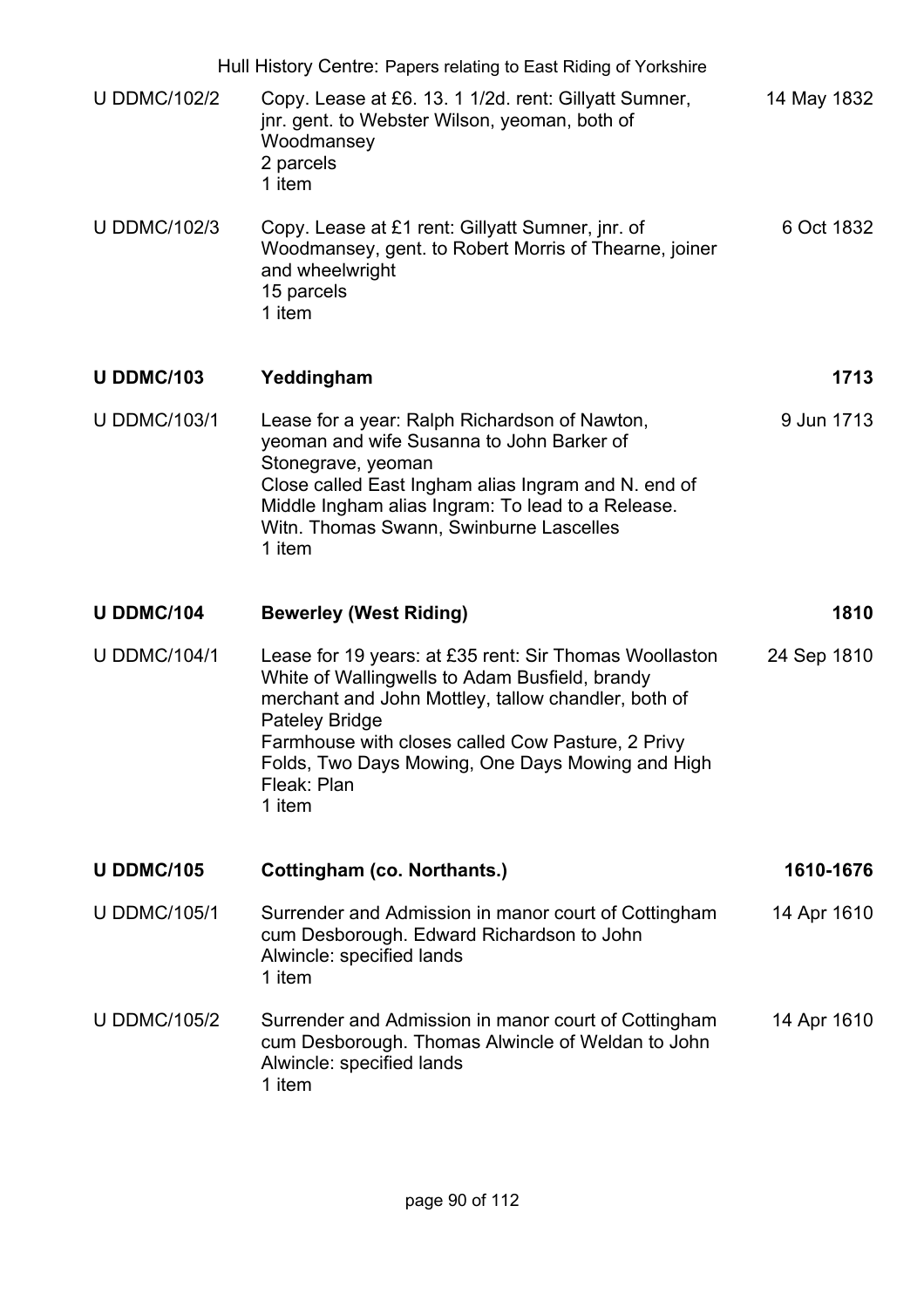Hull History Centre: Papers relating to East Riding of Yorkshire U DDMC/105/3 Surrender and Admission in manor court of Cottingham cum Desborough. William Peake and wife Joan to John Alwinckle: specified lands 1 item 3 Oct 1612 U DDMC/105/4 Surrender and Admission in manor court of Cottingham cum Desborough. John Aldwinckle to uses of himself and wife Mary for life, then to his son and heir J.A. jnr.: messuage 1 item 6 Oct 1670 U DDMC/105/5 Surrender and Admission in manor court of Cottingham cum Desborough. John Aldwinckle to his mother Mary for life, with reversion to himself: 1/2ac. meadow: 1 item 5 Oct 1676 **U DDMC/106 Middleton (in Lonsdale?) 13th cent.** U DDMC/106/1 Gift. Alan de Milnebrun to Agnes daughter of Bernard de Midelton 2ac. under Hellerrig (one headland on Merebec and the other on Morrig): Rendering 2d. yearly. Witn. Adam son of Adam de Midelton, Adam de Midelton, Gilbert his son and John his brother, Gilbert son of Adam de (Betoru?), William [ ]annesher, Richard the clerk 1 item 13th cent. U DDMC/107 **Various Townships** 1615-1844 U DDMC/107/1 Abstract of Bargain and Sale: Francis Morrice and Francis Phillips of London, gents. to Sir William Cope of Hanwell, co. Oxon Tithes of Weel, late property of Prebendary of St. Peter in Beverley Minster, and in Tickton, Greville (Grovehill), Hullbrigge and Storke, late property of Prebend of St. Andrew the Apostle Also of Bargain and Sale of the premises: for £200: Sir William Cope to Michael Warton 7 Dec 1615- 23 Apr 1627

of Beverley Parke, esq., 23 Apr 1627

1 item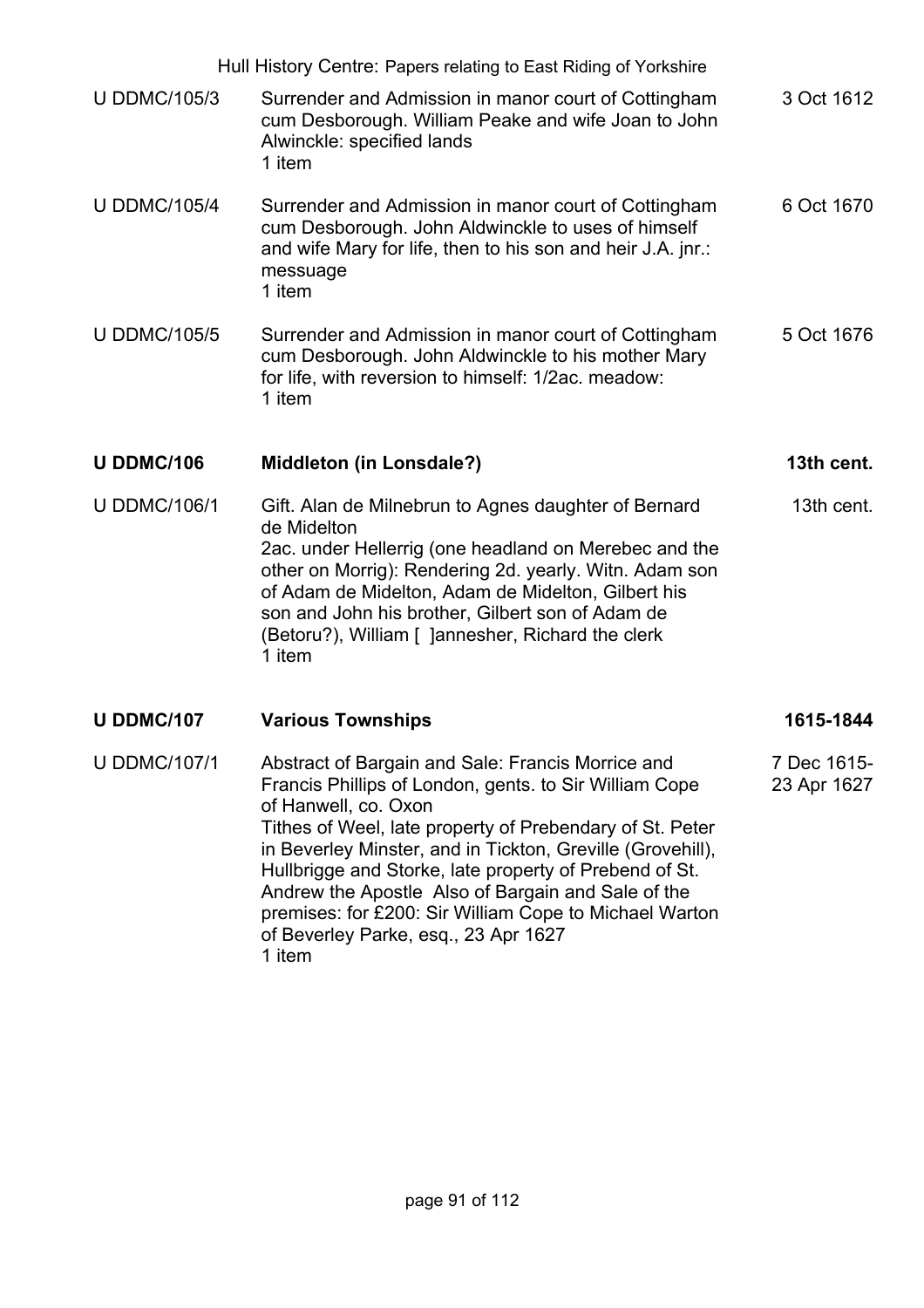| <b>U DDMC/107/2</b> | Surrenders and Admissions in manor courts of<br>Easington, Kilnsea and Skeffling, and Burstwick<br>a) Thomas Shepherd on death of his father John S.:<br>house and close; moiety of a messuage, 1ac. in le<br>West Marsh and rents in Kilnsey, 10 Apr 1637<br>b) Richard Parker and wife Mary to John Brough of<br>Hedon, alderman: messuage, lands and rents in<br>Keyingham, 17 Jun 1674<br>c) John Lemon of Hull to Thomas Francis and wife<br>Anne: cottage in Kilnsea, 8 Oct 1716<br>d) Jane daughter and heir of William Clark to John<br>Langthorpe and wife Jane: cottage, 15 Jun 1730<br>e) Thomas Francis on death of his father Thomas:<br>cottage as (c?), 9 Oct 1732<br>f) Thomas Francis son and heir of Thomas Francis to<br>Leonard Hill and wife Dorothy: cottage as (e?), 14 Apr<br>1735<br>g) Catherine and Margaret Taylor, spinsters, on death<br>of their grandfather William Taylor of Molescroft, esq.:<br>lands in Keyingham, 19 Nov 1735<br>h) John Langthorp on death of his mother Jane Laceby<br>formerly wife of John Langthorp, 3 May 1742<br>1 item | 10 Apr 1637-<br>3 May 1742 |
|---------------------|-------------------------------------------------------------------------------------------------------------------------------------------------------------------------------------------------------------------------------------------------------------------------------------------------------------------------------------------------------------------------------------------------------------------------------------------------------------------------------------------------------------------------------------------------------------------------------------------------------------------------------------------------------------------------------------------------------------------------------------------------------------------------------------------------------------------------------------------------------------------------------------------------------------------------------------------------------------------------------------------------------------------------------------------------------------------------------------|----------------------------|
| <b>U DDMC/107/3</b> | Covenant to stand seized and levy a fine: for £505<br>i) John Hoggard of Farndale, yeoman and wife<br>Elizabeth to<br>ii) Thomas Stephenson of Fyley, yeoman and<br>iii) his trustees James Dillaker of Newbiggin and<br>William Stephenson of Fyley, yeoman<br>Messuage, 4 oxgangs, Thorne Close, Milne Close and<br>Fortyfoote Close, forby lands in Furlongs and the<br>Crofts, a cottage called Thornehouse and a smith's<br>shop in Fyley. Forby lands in Seadales in Muston:<br>Witn. Leo Mason, R. Hague, Francis Cowley, Phillip<br>Lutton, Tho. Watson, Tho Cross, Francis Consitt,<br>Rachel Parker, Henery Linge, George Stephens,<br><b>Richard Wilson</b><br>1 item                                                                                                                                                                                                                                                                                                                                                                                                    | 1 Jan 1658                 |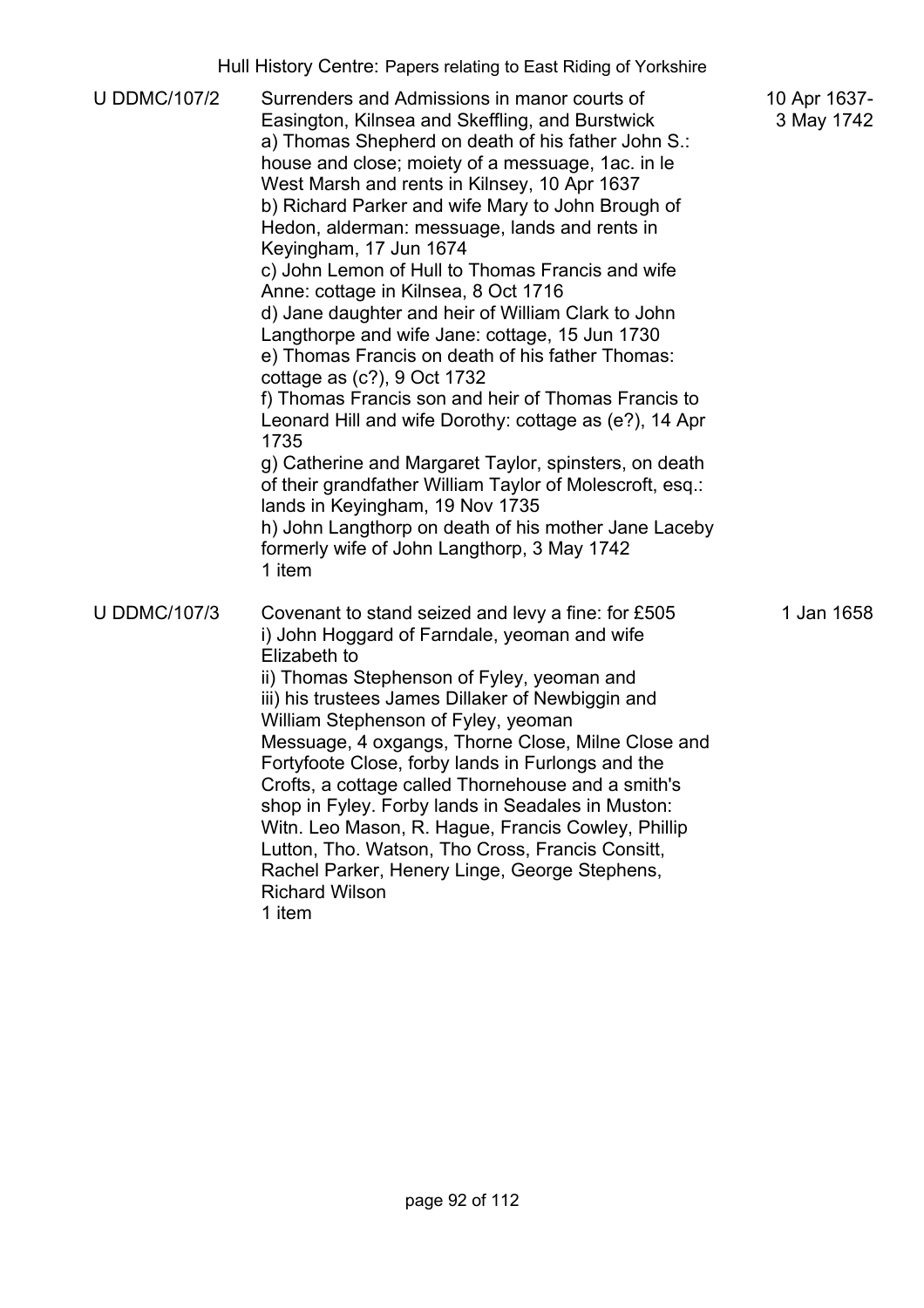U DDMC/107/4 Settlement: for £100 from his nephew Rev. Joseph Robinson, son of his brother Thomas R. of Hemingbrough: Thomas Wetherell of Eastrington, yeoman to Rev. Simon Langthorne of Cavell and John Smith of Assleby, gent. Messuage, barn, orchard and Pultergarth; cottage, Carre Laine Close alias Long Close, Scotgate Close (Owstropp Moor-feilds N. & E.; Eastrington Feild S.), 2 Carr Laine Closes (Carr Laine W.), Shoulder of Mutton alias Carr-Wire Close (Carr Laine Wire E.), and specified lands (mentions Bragget Feild, Eastrington Ings, Brafford Land, Chanterye Leyes, Dixon Moores, Westgange land, Busky Rood, Overigge Land, the Stockbrigge, Egge Butte, Greengate land, Illhole lands, Portingate lands, Goatland, and Little croft) in Eastrington, Portington and Owstropp: To use of T.W. for life and then to Rev. J.R. Witn. Robert Grime, Henry Grasby, William Mathew, Samuell Tod, Isabell Heryson 1 item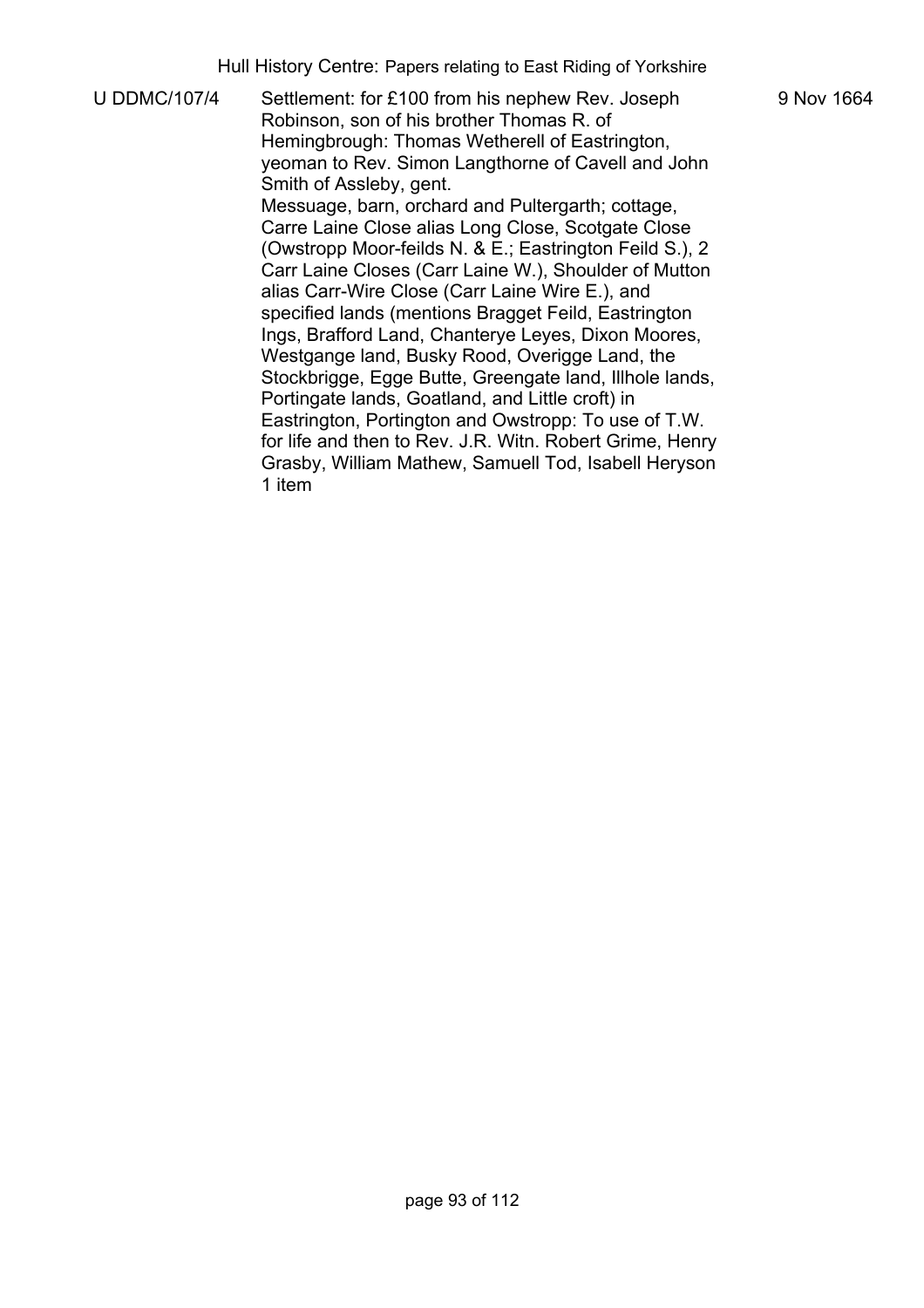U DDMC/107/5 Deed to lead to a fine to effect a Partition: i) Gilbert Kene of Utseter, co. Staffs. gent. and wife Rebecca, Francis Burdet of Silkston, gent. and wife Rachel, Hompfrey Marler of Manchester, gent. and wife Ester, George Dale of Moniash par. Bakewell, co. Derby, gent. and wife Ruth and Elkana Rich of Bullhouse par. Penistone, gent. and wife Margaret (the wives being daughters of Rev. John Shaw of Rotherham, dec'd.) ii) Francis Carlill of Elloughton, yeoman 2 Royds in Ecclesfield, Lands, close near Lydyatehouse, Tindall Close, Shoulder of Mutton Close, 3 Hage Closes and Hart Leyes in Kimberworth. Messuage, 2 cottages and lands in Hessle and Swanland. Messuage called the White Hart with croft, Great and Little Backfields, 2 Dob Ing Gapes, Boulderbriggs, Asfield Croft, Nether Close, Roughfield, Overfield and Near Peniston Green; messuage called Near Sheppards Castle with 10 closes; cottage and Ferneley Holme; messuage, shop and close; close adjoining Penistone Green; land in Hessletofts; the Old Hall with Godfreycroft, the Acre, Bentsyke and Ashfield; messuage 'in the same fould' and 8ac.; the Holmes near Brooksyke; Kirk Ing; the Highfield; messuage near the church with 24ac.; Highfield; Broomefield; Coalpitfield House and 12 1/2ac. in Penistone. Water cornmill and kiln in Thurlstonmear par. Penistone. Messuage and lands called Spittlehouse; cottage and 5ac. in Wentworth. Messuage and lands in Wadsley par. Ecclesfield. Lydyate House and 4ac. in Marbrough par. Rotherham. 30ac. meadow and 2 1/2 in the Levell lands in Ryhill in Holderness. Messuage and 30ac. in Brampton Bierley par. Wath. Great Grange Wood or Barley Grange Wood in Staveley, co. Derby. Messuage and 4ac. in Dongworth par. Bradfield: Witn. Jo. Garland, Jonathan Shawe, senr. and jnr., Nich **Thornhill** 1 item

U DDMC/107/6 Copy. Final Concord further to DDMC/107/5 1 item

4 Jun 1683

15 May 1683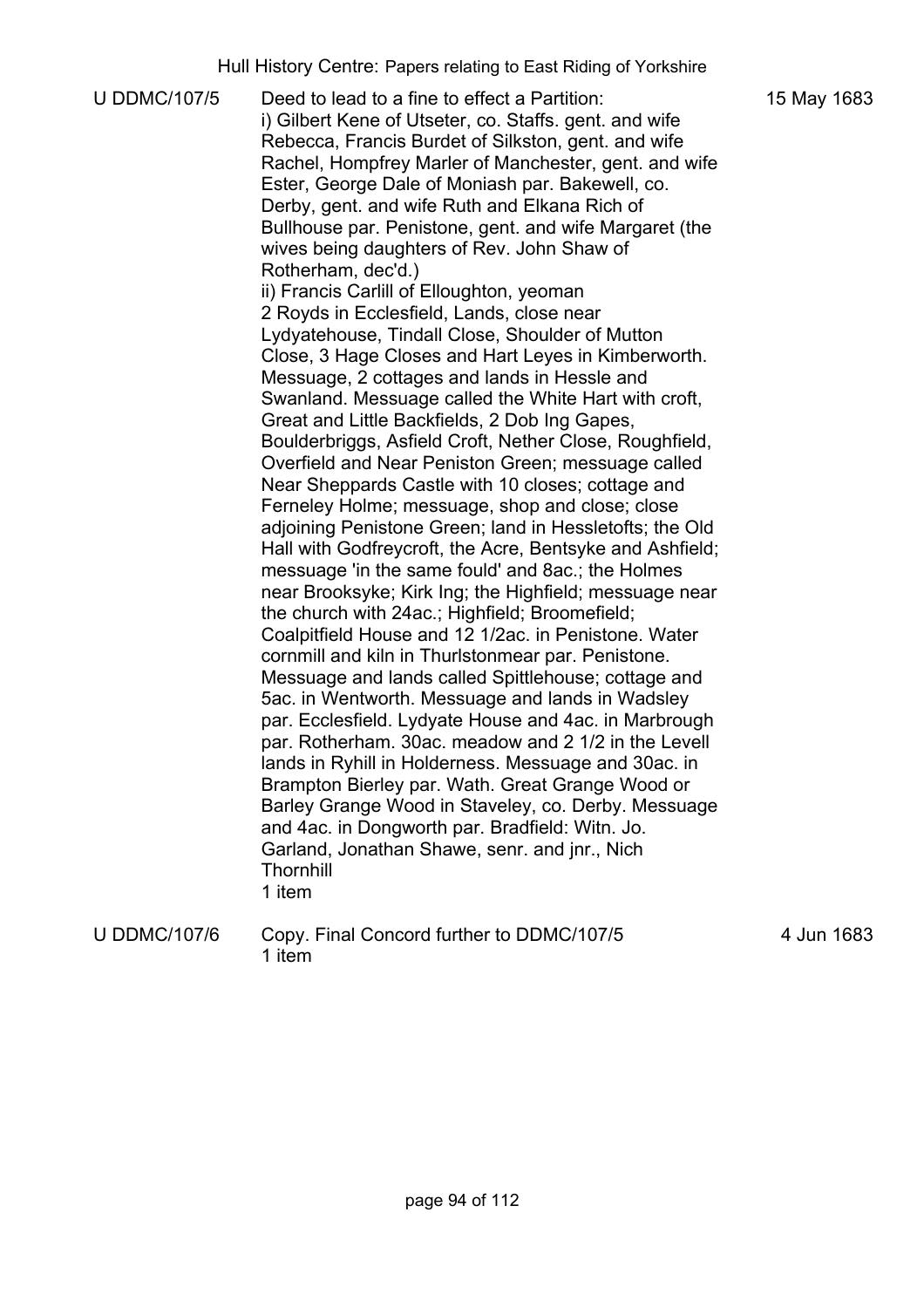|                      | Hull History Centre: Papers relating to East Riding of Yorkshire                                                                                                                                                                                                                                                                                                                                                                                                                                                                                                                                                                                                                                                                                                                                                                                                                                                                                                                                                                                                                                                                                                                                                                               |             |
|----------------------|------------------------------------------------------------------------------------------------------------------------------------------------------------------------------------------------------------------------------------------------------------------------------------------------------------------------------------------------------------------------------------------------------------------------------------------------------------------------------------------------------------------------------------------------------------------------------------------------------------------------------------------------------------------------------------------------------------------------------------------------------------------------------------------------------------------------------------------------------------------------------------------------------------------------------------------------------------------------------------------------------------------------------------------------------------------------------------------------------------------------------------------------------------------------------------------------------------------------------------------------|-------------|
| <b>U DDMC/107/7</b>  | Marriage Settlement: Ralph Rand, jnr. of North Skirloe,<br>gent. and wife Mary to William Taylor of Molescroft and<br>Richard Mawson of North Skirloe, gents.: further to<br>marriage of R. and M.R.<br>Messuage, garths and parcel in Arnold Ings in North<br>Skirlaugh. Messuage, garth and 2 oxgangs in East and<br>West Fields of Great Cowden: Witn. Tho. Alured. Ra.<br>Rand, Robt. Carrick<br>1 item                                                                                                                                                                                                                                                                                                                                                                                                                                                                                                                                                                                                                                                                                                                                                                                                                                    | 5 Apr 1693  |
| <b>U DDMC/107/8</b>  | Final Concord: for £100: John Barker, plaintiff and<br>Ralph Richardson and wife Susan, deforceants: 30ac.<br>land, 20ac. meadow and 20ac. pasture in Rillington<br>and Yeddingham<br>1 item                                                                                                                                                                                                                                                                                                                                                                                                                                                                                                                                                                                                                                                                                                                                                                                                                                                                                                                                                                                                                                                   | 21 Jun 1713 |
| <b>U DDMC/107/9</b>  | Copy of Final Concord as DDMC/107/8<br>1 item                                                                                                                                                                                                                                                                                                                                                                                                                                                                                                                                                                                                                                                                                                                                                                                                                                                                                                                                                                                                                                                                                                                                                                                                  | c. 1713     |
| <b>U DDMC/107/10</b> | Deed to lead to a Common Recovery:<br>i) John Murgatroyd of Crownest in Dewsbury, gent.<br>and Thomas Thornehill of Fixby, esq<br>ii) Nicholas Lindley of Grays Inn, gent<br>iii) Samuel Scott of Leeds, mercer<br>iv) Abraham Firth of Huddersfield, tanner<br>Capital messuage called Crownest with Paddock, Rye<br>Close, Stony Crofte, White Croft and Ingg, White Farr<br>Close, Nell Pighill, 2 Seccar Closes, Harry Wood, Harry<br>Ingg, Robinson Croft, Allen Royd, Over and Nether<br>Cow Closes; and 5 messuages in Dewsbury.<br>Messuage and 100ac. in Burkenshaw. Morritroyds,<br>Long Close and Brook House Inggs in Spenn in<br>Gomersall. 2 messuages and 60ac. in Skelmonthorpe.<br>Messuage and 80ac. in Sharleston. Messuage and<br>130ac. in Yokefleet. Woodside Farm with Beckside<br>Close, Middle Close, Nether Ing, Near and Middle<br>Intacks, Robert Intack, Judith Intack, Tenter Croft,<br>Great Intack, Bannister Intack, Well Close, Pigghell,<br>Close above the House and Little Pighell in<br>Huddersfield. Messuage with Long Croft, Lee Close,<br>Four Days Work, Waterfield, 3 Intacks, the Ing, North<br>Field and Overbeck Field in Burkby par. Huddersfield:<br>Witn. John Fish, Willm. Bilton<br>1 item | 18 Sep 1718 |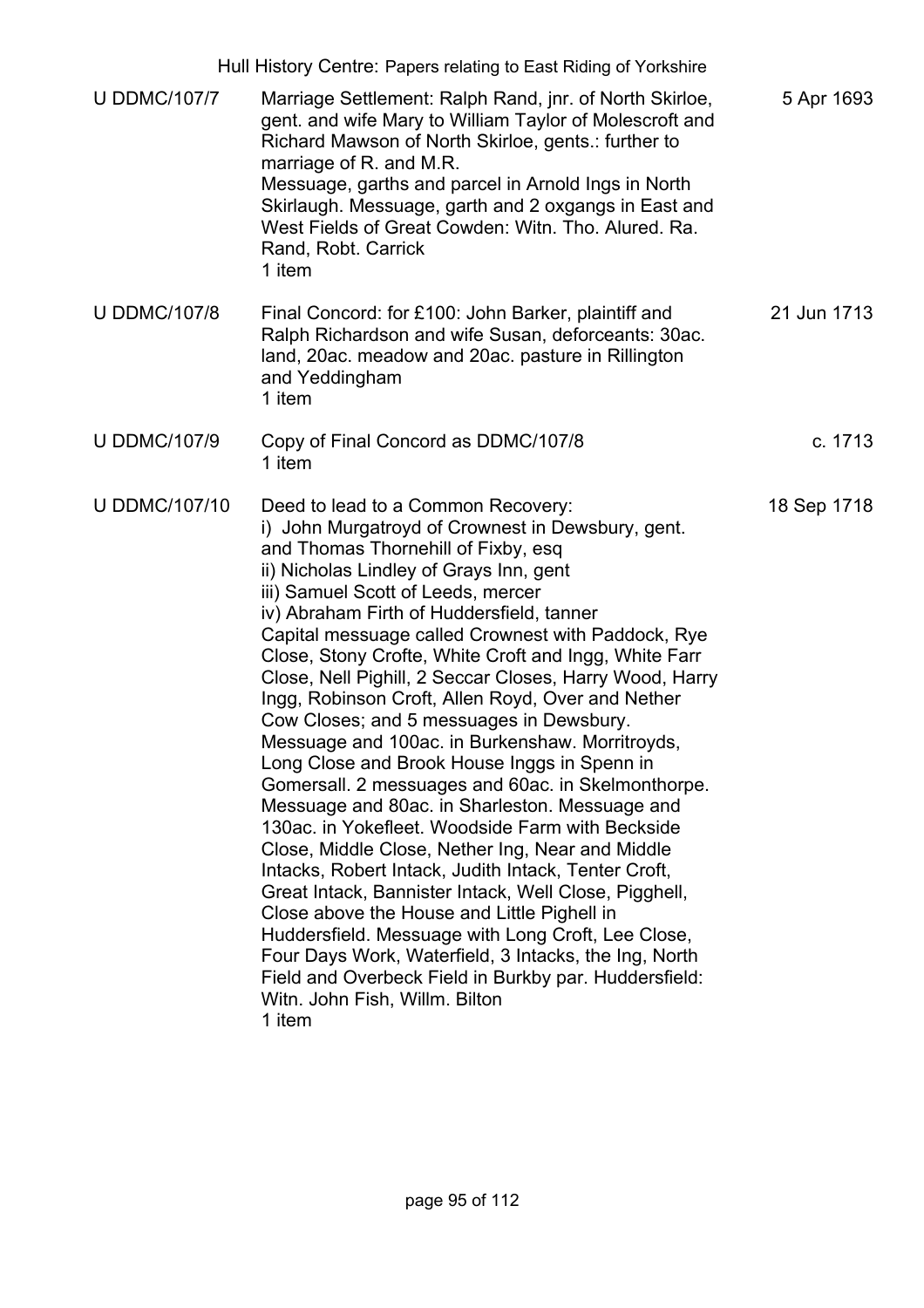|                      | Hull History Centre: Papers relating to East Riding of Yorkshire                                                                                                                                                                                                                                                                                                                                                                                                                                                                                                                                            |             |
|----------------------|-------------------------------------------------------------------------------------------------------------------------------------------------------------------------------------------------------------------------------------------------------------------------------------------------------------------------------------------------------------------------------------------------------------------------------------------------------------------------------------------------------------------------------------------------------------------------------------------------------------|-------------|
| <b>U DDMC/107/11</b> | Deed to declare uses of a Fine:<br>i) Theophilus Westfield of Potter Brunton, yeoman<br>ii) Samuel Moore of Boythorpe, yeoman<br>iii) Richard Croser of Beedall par. Wykham, yeoman<br>Messuage, garth and Dovecoat Garth; messuage,<br>Leng Garth and croft; Marshalls Close, Towns Close, 2<br>closes, 10 oxgangs and firby lands in Staxton.<br>Messuage, close, Marr Close, an Intack, 9 oxgangs<br>and firby lands called Line Lands in Boythorpe. Bennet<br>Close, Round Close or Garth and 3 1/4 oxgangs in<br>Wold Newton: Witn. William Winteringham, Christopher<br>Agar, Wm. Stockdale<br>1 item | 31 May 1722 |
| <b>U DDMC/107/12</b> | Copy. Memorial of Indenture: William Gilliatt of<br>Castlethorpp, co. Lincoln, stapler and wife Margaret,<br>George Slinger of Castlethorpp and wife Elizabeth, and<br>Margaret Freeman, spinster (a sister of E.S. and co-<br>heir of M.G. by her former husband John Freeman of<br>Witherwick, dec'd.) to George Dalton of Witherwick<br>Messuage and lands (location unspecified)<br>1 item                                                                                                                                                                                                              | 20 Dec 1723 |
| <b>U DDMC/107/13</b> | Final Concord: for £60: Abraham Harrison, plaintiff and<br>William Harrison and wife Hannah, Joseph Gelder and<br>wife Sarah, and Nathan Waddington and wife Anne,<br>deforceants<br>3 messuages, 20ac. land, 10ac. meadow, 20ac.<br>pasture in West Ardsley, ([Wood Church]), Armley and<br>par. (Bervick in W[ ])<br>1 item                                                                                                                                                                                                                                                                               | 9 Feb 1730  |
| <b>U DDMC/107/14</b> | Memorial of Indenture: Thomas Clarke of Beverley,<br>gent. to Ramsden Barnard of North Dalton, esq. and<br>John Bowman of Beverley, alderman<br>Messuage, garth, close and 10 oxgangs; messuage, 4<br>closes and 20 oxgangs; messuage, 2 cottages and 4<br>oxgangs in, and the manor of, Helperthorpe.<br>Messuage at Beckside, 4 lees of land in Norwood in<br>Miln Field or Russell Close opposite where the mill<br>formerly stood, and Long Close and Low Close at<br>Grovill in Beverley. Manor house, messuage, 3<br>cottages, intacks, closes and 17 oxgangs in<br>Weaverthorpe<br>1 item            | 4 May 1732  |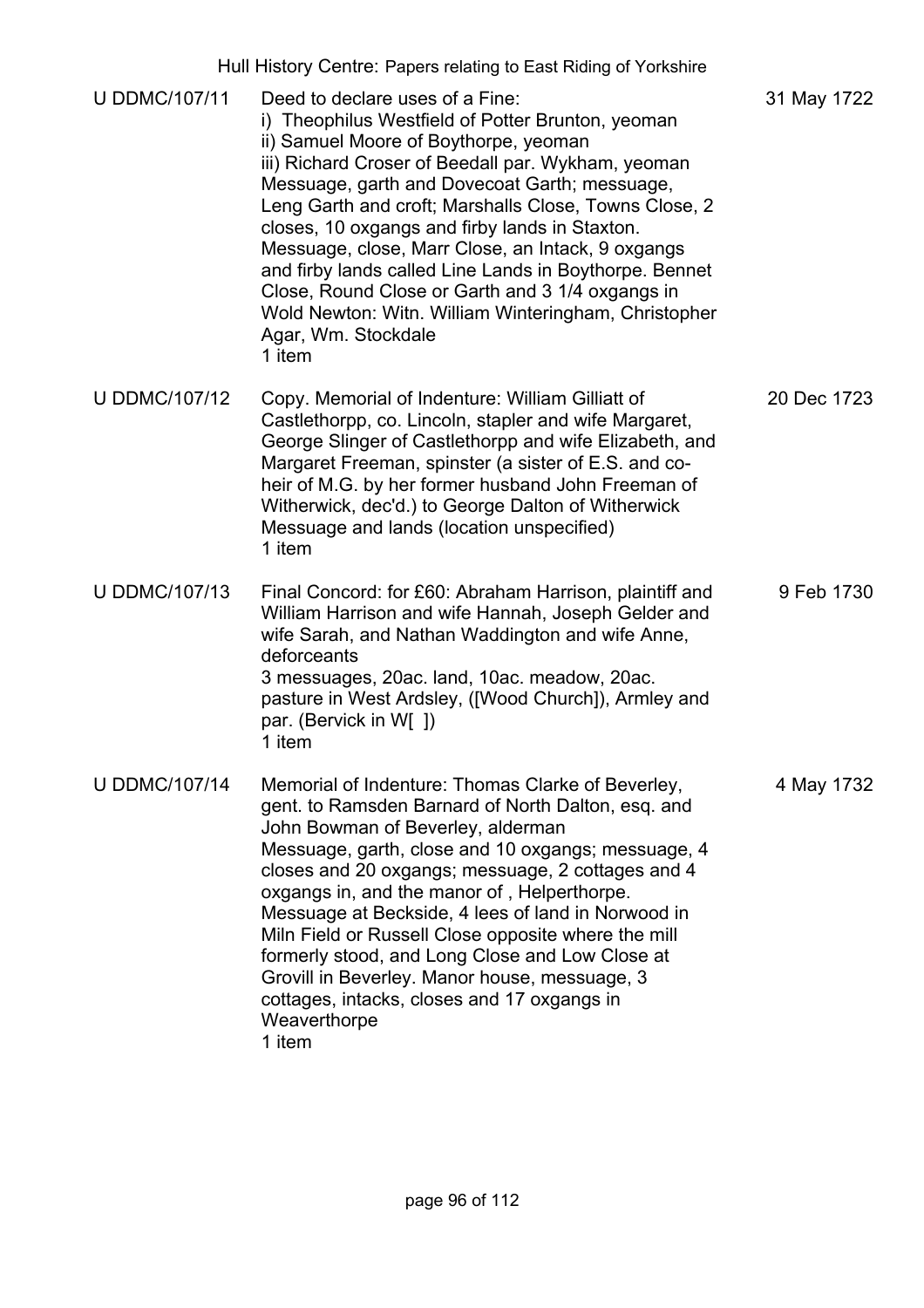|                      | Hull History Centre: Papers relating to East Riding of Yorkshire                                                                                                                                                                                                                                                                                                                                                                                                                                                                                                                                                                                            |             |
|----------------------|-------------------------------------------------------------------------------------------------------------------------------------------------------------------------------------------------------------------------------------------------------------------------------------------------------------------------------------------------------------------------------------------------------------------------------------------------------------------------------------------------------------------------------------------------------------------------------------------------------------------------------------------------------------|-------------|
| <b>U DDMC/107/15</b> | Extract of a Final Concord: Ralph Featherstone,<br>plaintiff and John Collings and wife Jane, Rev. John<br>Clarke, jnr. and wife Rosamond, and Margaret<br>Wormley, deforceants<br>14 messuages, 3 cottages, stable, kiln, 2 gardens, 3<br>orchards, 220ac. land, 60ac. meadow, 350ac. pasture,<br>pasture for 50 beasts and 160 sheep, 10s. rent in<br>Beverley, Hedon, Ryhill, Thorngumbald, Cammerton,<br>Owstwick, Keyingham, Ottringham, Swine, Stoneferry,<br>Paul, Preston, Hornsea Burton, Conington, East<br>Newton, Skeckling, Burstwick, Sutton and Hornsea<br>1 item                                                                            | 20 Oct 1746 |
| <b>U DDMC/107/16</b> | Copy. Deed to declare uses of a Fine:<br>i) Margaret Wormley, widow<br>ii) Rev. John Clarke, jnr. and wife Rosamond<br>iii) John Collings, esq. and wife Jane, all of Hull (the<br>women being daughters and co-heirs of William<br>Ashmole of Hull, alderman and merchant) to<br>iv) Ralph Featherstone of Beverley, gent<br>New-built tenements on North Walls. Messuage and<br>malt-kiln, 2 shops, 3 messuages and close in Beverley.<br>4 messuages, garths, Foothy Garth, malt-kiln and close<br>in Hedon. Farm-house and 30ac. in Swine. 3 closes in<br>Hornsea Burton or Hornsea: To effect a partition. With<br>copy or relative Memorial<br>1 item | 24 Nov 1746 |
| <b>U DDMC/107/17</b> | Final Concord: for £100: Edward Rushworth and<br>Edward Gelder, jnr. plaintiffs and Robert Jackson and<br>wife Elizabeth, Robert Stevenson and wife Jane<br>Christopher Holliday and wife Ann, George Fox and<br>wife Ann, deforceants<br>2 messuages, 2 curtilages and orchard in Beverley and<br><b>North Cliffe</b><br>1 item                                                                                                                                                                                                                                                                                                                            | 20 Jan 1775 |
| <b>U DDMC/107/18</b> | Final Concord: for £60: James Edmond and Robert<br>Sawdon, plaintiffs and Francis Jennison, Thomas<br>Dockwrah and wife Mary, deforceants: cottage,<br>curtilage and 1ac. in Beverley<br>1 item                                                                                                                                                                                                                                                                                                                                                                                                                                                             | 16 Jun 1782 |
| <b>U DDMC/107/19</b> | Lease for a year: Joyce Sinclair, widow to John<br>Dobson, innholder and Richard Porter, cornfactor, all of<br><b>Great Driffield</b><br>Messuage and croft in Great Driffield. 2 closes in<br>Nafferton: To lead to a Release<br>1 item                                                                                                                                                                                                                                                                                                                                                                                                                    | 22 Nov 1786 |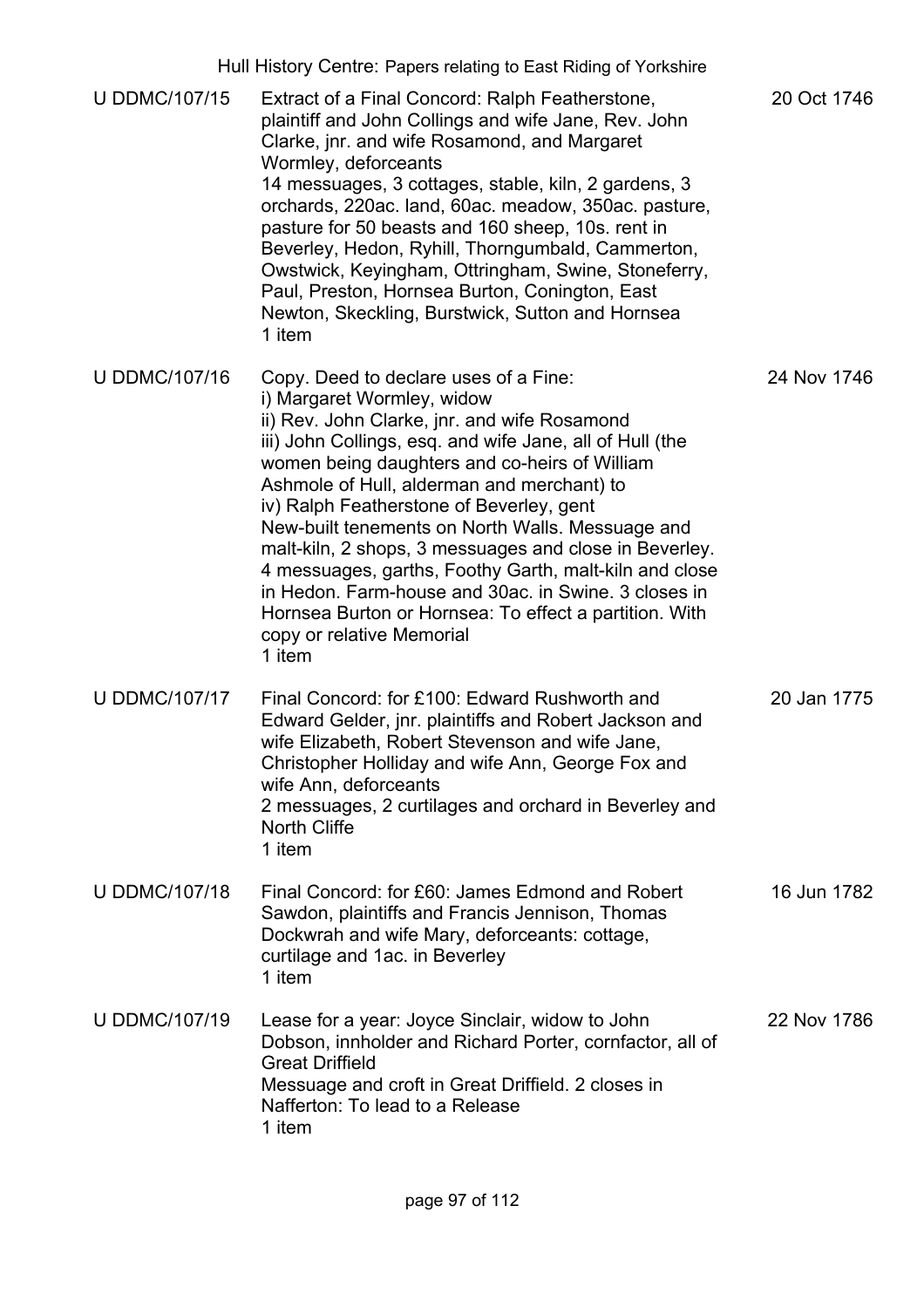| Hull History Centre: Papers relating to East Riding of Yorkshire |
|------------------------------------------------------------------|
|------------------------------------------------------------------|

| <b>U DDMC/107/20</b> | Copy<br>a) Deed to lead to uses of a Fine: Christopher Wormley<br>of Riccall, esq. and wife Jane to William Iveson of<br>Hedon, gent.: 2 messuages and close on E. side of<br>Sowtergate and St. John's Close in Hedon. 6ac. in<br>Paull Lands in Paull. Farmhouse, Home Close,<br>Newland Close, and part of Bottom Close in Swine. 2<br>closes (Grovel Lane N.; Holme Church Lane S.), 2<br>closes, 4 little closes (Grovel Lane N.; river bank S.),<br>little close, and close without Kelgate Bar in Beverley,<br>24 Jun 1790 b) Relative. Final Concord (estimated<br>date 3 Jun 1790)<br>2 items           | <b>Jun 1790</b> |
|----------------------|------------------------------------------------------------------------------------------------------------------------------------------------------------------------------------------------------------------------------------------------------------------------------------------------------------------------------------------------------------------------------------------------------------------------------------------------------------------------------------------------------------------------------------------------------------------------------------------------------------------|-----------------|
| <b>U DDMC/107/21</b> | Copy. Conveyance in trust for benefit of creditors:<br>Christopher Wormley of Riccall, esq. and wife Jane to<br>William Wine of York, innholder and John Foster of<br>Selby, merchant<br>All estate of C.W. in Riccall, Beverley, North Newbald,<br><b>Swine and Paull</b><br>1 item                                                                                                                                                                                                                                                                                                                             | 2 Jul 1795      |
| <b>U DDMC/107/22</b> | <b>Particulars of Sale</b><br>a) Particulars of Sale: manor of Beverley Water Towns,<br>with estates in Beverley Parks, Beverley, Tickton,<br>Weel, Woodmansey, Thearne, Hull Bridge and<br>Cottingham: Some prices and purchasers, 21-23 Jan<br>1805 (as DDMM/27/2)<br>b) List of proprietors in Beverley Parks (schedule to an<br>estate plan?) (no date)<br>c) Particulars of Sale: manor of Beverley Water Towns,<br>with estates in Beverley, Beverley Parks and Hull<br>Bridge: Prices and purchasers, 18-20 Jan 1809<br>d) Copy. Account of overseers of the poor for<br>Woodmansey, 1816-1817<br>4 items | 1805-1817       |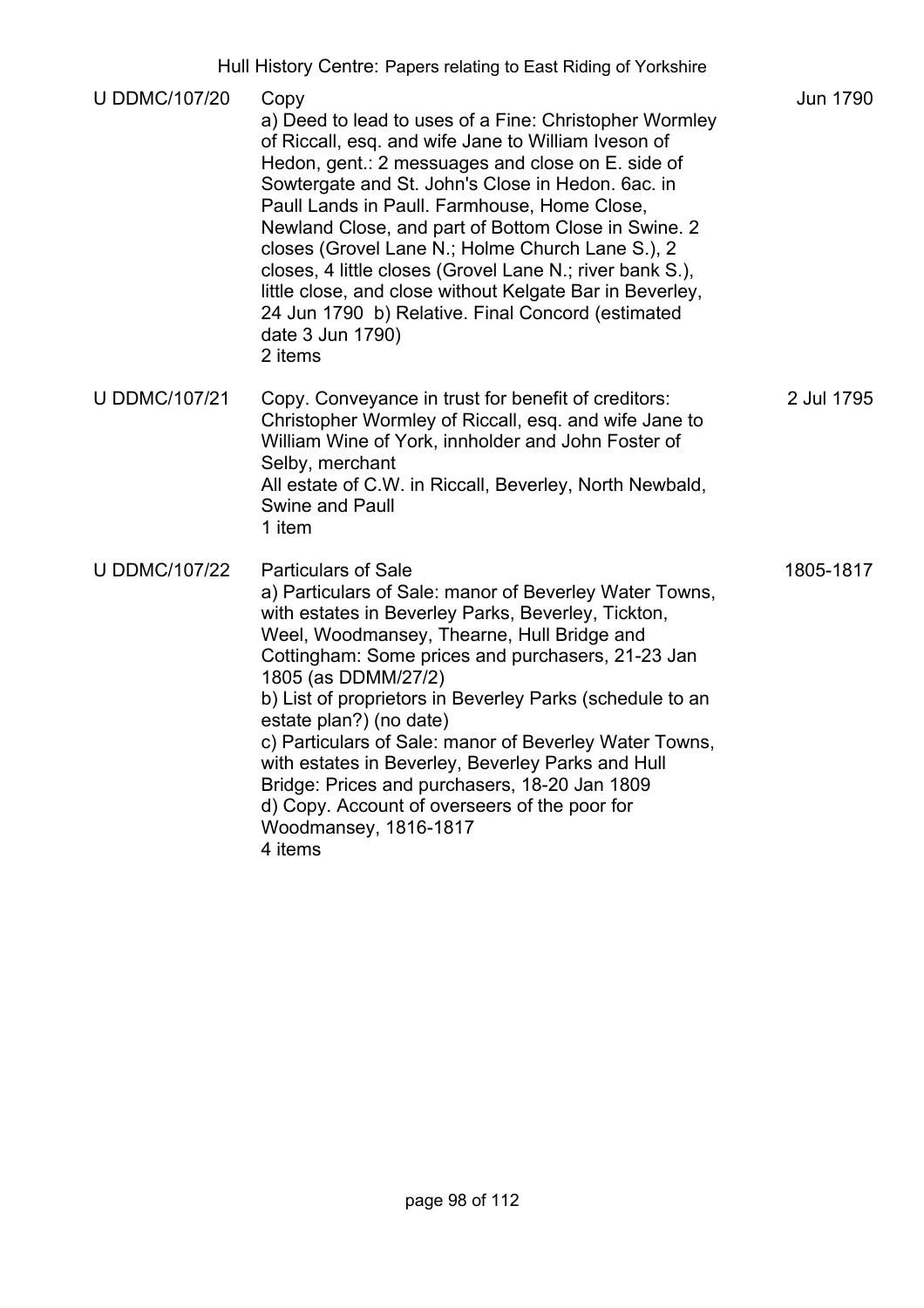| <b>U DDMC/107/23</b> | Copy. Bargain and Sale to lead to a Common                                                                                                                                                                                                                                                                                                                                                                                                                                                     | 1 Feb 1806     |
|----------------------|------------------------------------------------------------------------------------------------------------------------------------------------------------------------------------------------------------------------------------------------------------------------------------------------------------------------------------------------------------------------------------------------------------------------------------------------------------------------------------------------|----------------|
|                      | Recovery:<br>i) Charles, Lord Yarborough<br>ii) his eldest son Hon. Charles Anderson Pelham<br>iii) Edward Stickney, miller and Richard Fox, esq. both<br>of Beverley, Edward Duke of Beverley Parks, yeoman,<br>William Goversall of Beverley, gent. and William Booth<br>of Hull Bridge<br>iv) George Burley and<br>v) Daniel Moore, both of Lincolns Inn, gents<br>Tithes in Beverley Parks, Tickton, Weel, Woodmansey,<br>Thearne, Hull Bridge, Storke, Sandholme and<br>Waughen<br>1 item |                |
| <b>U DDMC/107/24</b> | Case and Abstract of Title (1544-1627): tithes in<br>Beverley Parks, Woodmansey, Thearne, Weel and<br><b>Tickton</b><br>1 item                                                                                                                                                                                                                                                                                                                                                                 | 21 Feb 1806    |
| <b>U DDMC/107/25</b> | Sale Bill: Manor of Bentley. Manor and advowson of<br>Speeton. Estates (4,140ac.) there and in Muston, Filey,<br>Hornsea and Dunnington<br>1 item                                                                                                                                                                                                                                                                                                                                              | 20 Mar 1812    |
| <b>U DDMC/107/26</b> | Particulars of Sale: farms and 1,400ac. in Hutton<br>Cranswick, Rotsea, North Dalton, Langtoft: Prices and<br>purchasers<br>1 item                                                                                                                                                                                                                                                                                                                                                             | 25-26 Jun 1812 |
| <b>U DDMC/107/27</b> | Schedule of title deeds: estate of William Bravinder in<br>Hull, Sculcoates and Beverley in Mortgage to Gillyatt<br>Sumner, jnr.<br>2 items                                                                                                                                                                                                                                                                                                                                                    | 1814-1821      |
| <b>U DDMC/107/28</b> | Draft: Bond in £600: William Whitehead of Middleton,<br>farmer to John Bainton of Bewholme, gent.: for<br>repayment of £300 secured by mortgage of lands at<br>North Dalton and Middleton<br>1 item                                                                                                                                                                                                                                                                                            | 16 Jul 1814    |
| <b>U DDMC/107/29</b> | Particulars of Sale: estates and tithes at Nafferton,<br>Foston, Brigham, North Frodingham, Great Kelk,<br><b>Gembling and Great Driffield</b><br>Prices and purchasers<br>1 item                                                                                                                                                                                                                                                                                                              | 8 Sep 1819     |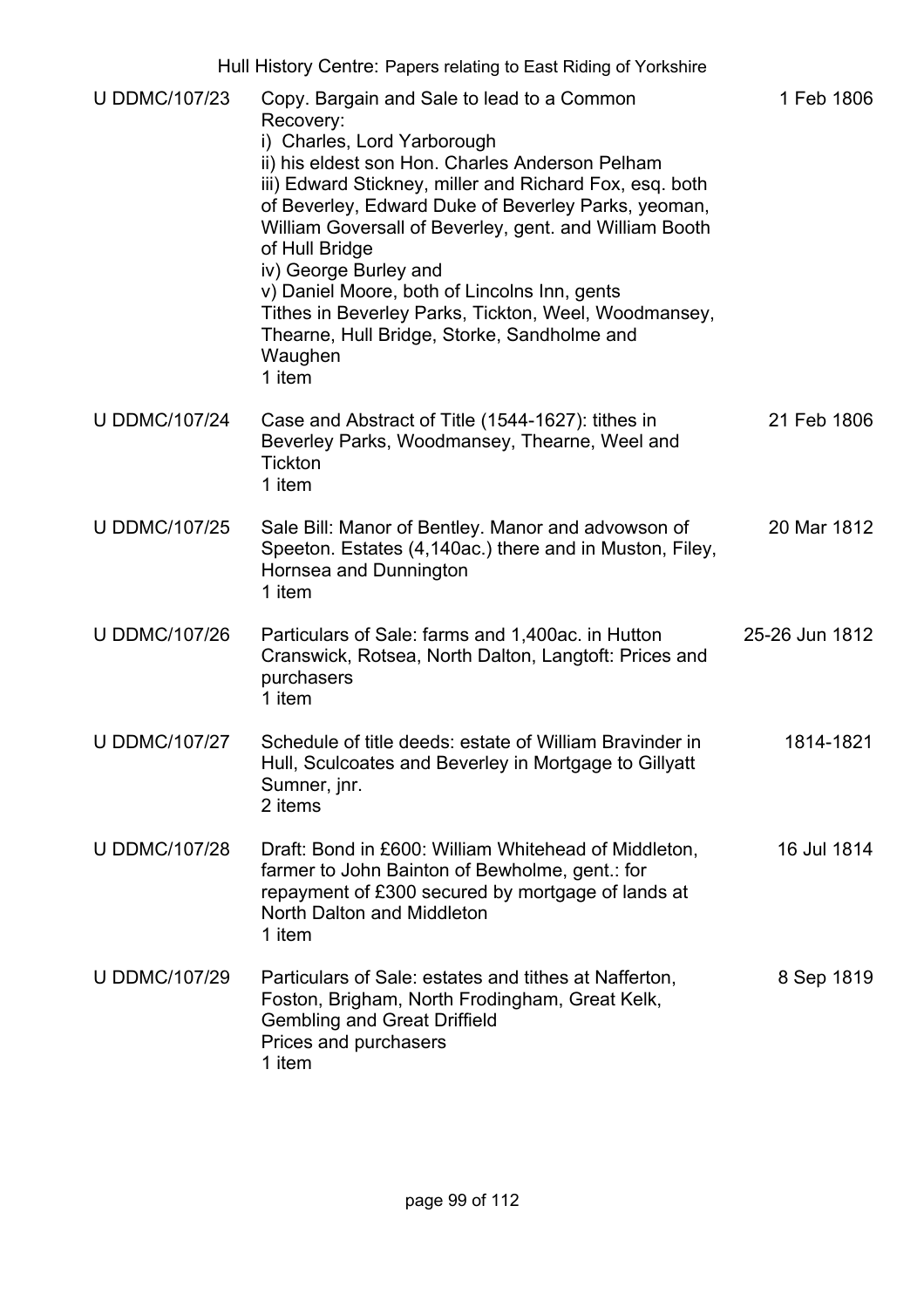|                      | Hull History Centre: Papers relating to East Riding of Yorkshire                                                                                                                                                                                                                                                                                                                                                                                                                                       |                     |
|----------------------|--------------------------------------------------------------------------------------------------------------------------------------------------------------------------------------------------------------------------------------------------------------------------------------------------------------------------------------------------------------------------------------------------------------------------------------------------------------------------------------------------------|---------------------|
| <b>U DDMC/107/30</b> | Draft. Marriage Settlement: Charles Grimston of<br>Kilnwick, esq. and Jane Trench, spinster, daughter of<br>Rev. Thomas French, Dean of Kildare<br>Manor of Kilnwick with a capital mansion house and<br>52ac.; messuage and 238ac.; messuage and 117ac.;<br>messuage and 177ac.; messuage and 157ac.;<br>messuage and 58ac.; and messuage and 32ac. in<br>Kilnwick. Manor of Bracken with a messuage and<br>667ac.: With Memorials for registration, relevant letters<br>(3) and jottings<br>1 bundle | 7-8 Nov 1823        |
| <b>U DDMC/107/31</b> | Particulars of Sale: farm-house and 81ac. 1r. 25p. in<br>Burstwick and Skeffling: Plan.<br>2 items                                                                                                                                                                                                                                                                                                                                                                                                     | 22 Oct 1844         |
| <b>U DDMC/107/32</b> | Particulars of Sale: farm-house and 111ac. in Hollym<br>and Withernsea<br>1 item                                                                                                                                                                                                                                                                                                                                                                                                                       | 19th cent.          |
| <b>U DDMC/108</b>    | <b>Wills</b>                                                                                                                                                                                                                                                                                                                                                                                                                                                                                           | 1661-<br>19th cent. |
| <b>U DDMC/108/1</b>  | Probate copy. John Collingson of West Heslerton,<br>yeoman.<br>Bequests to daughters Margaret and Mary; son and<br>daughter-in-law Peter and Elizabeth Coultas; wife<br>Elizabeth: Yeddingham: Witn. Rev. John Dobson, jnr.,<br>J.D. senr., John Donkin. Probate 20 Feb 1661/2<br>1 item                                                                                                                                                                                                               | 23 Aug 1661         |
| <b>U DDMC/108/2</b>  | Probate copy. Robert Howden of Sewerby, yeoman.<br>Bequests to sons John H. of Marton and William H. of<br>Sewerby, yeomen; grandchildren Robert, John and<br>Mary H. (children of son John), Robert and Thomas H.<br>(children of son William), and Robert and William<br>Blacklocke (sons of Emma B. of Bridlington Key,<br>widow); servants Richard Watson, Christopher Barker<br>and Elizabeth Barker. Witn. John Greame, Francis<br>Harvey<br>1 item                                              | 30 Mar 1679         |
| <b>U DDMC/108/3</b>  | Probate copy. Edmund Barton of South Cave,<br>grassman.<br>Bequests to daughters Susanna Gildas and Mary,<br>Anne and Issabell Barton; wife Mary: Broomfleet: Witn.<br>Will. Armytage, Geo. Leake. Probate 12 Jul 1707<br>1 item                                                                                                                                                                                                                                                                       | 19 Dec 1706         |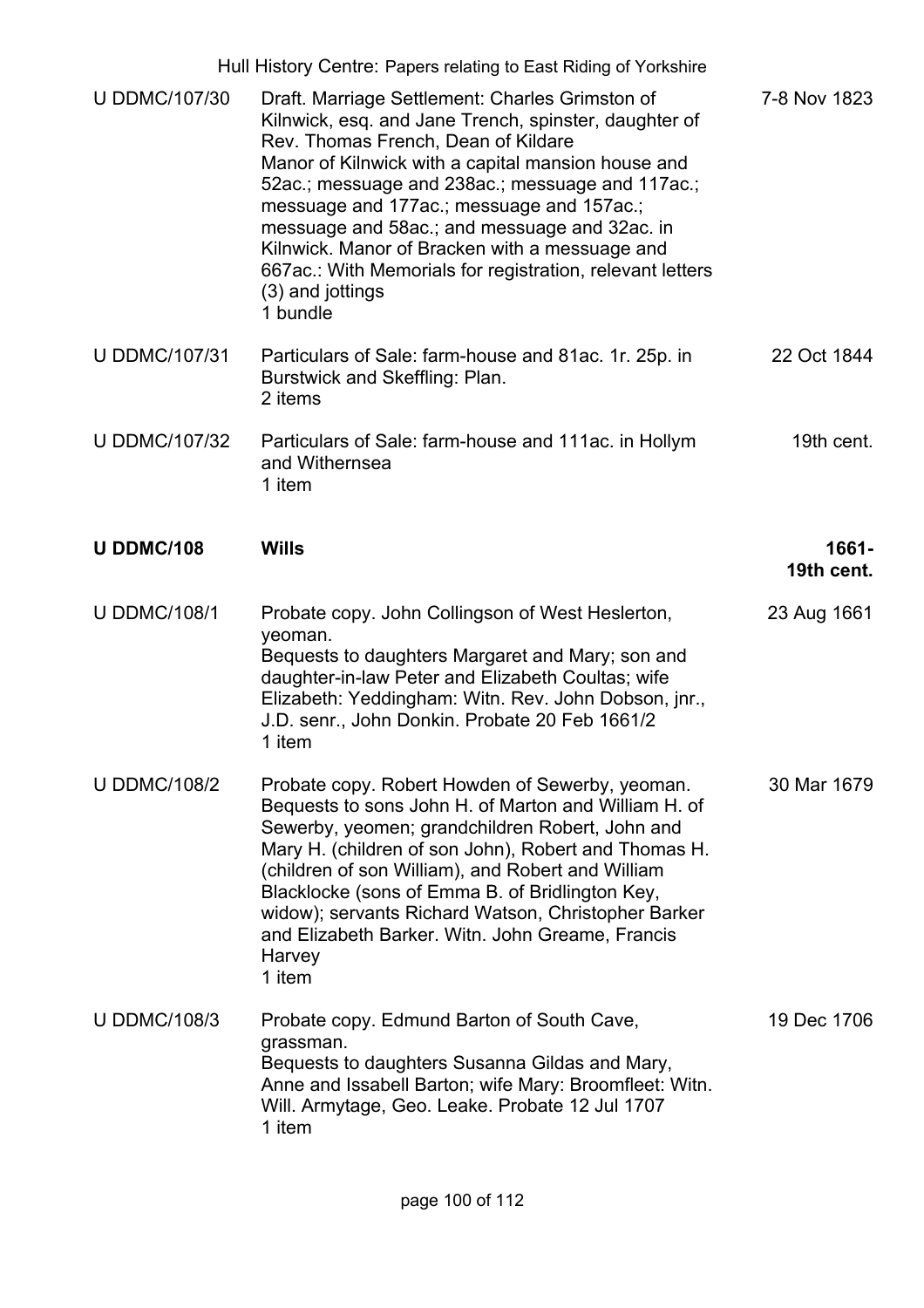|                      | Hull History Centre: Papers relating to East Riding of Yorkshire                                                                                                                                                                                                                                                       |             |
|----------------------|------------------------------------------------------------------------------------------------------------------------------------------------------------------------------------------------------------------------------------------------------------------------------------------------------------------------|-------------|
| <b>U DDMC/108/4</b>  | Probate copy. William Taylor of Beverley, gent. To be<br>buried in Beverley Minster.<br>Bequests to brother-in-law Hodgson Johnson; daughter<br>Ann Taylor; wife Margaret: Beverley: Witn. Will.<br>Peirson, Ann and Margaret Bourdenand. Probate 5<br><b>Nov 1708</b><br>1 item                                       | 15 Feb 1707 |
| <b>U DDMC/108/5</b>  | Probate copy. William Simpson of Bridlington, maltster.<br>Bequests to son John and his wife Gartrey; son<br>William. Witn. John Day, Thomas Collison, Richard<br>Staveley. Probate 17 May 1709<br>1 item                                                                                                              | 6 May 1709  |
| <b>U DDMC/108/6</b>  | Memorial. John Gunby of Beverley, alderman: Footed<br>Garth in Owthorne. Rimswell. Potter Lane End, Holme<br>Church yard, and without Keldgate Barr in Beverley<br>1 item                                                                                                                                              | 8 Jan 1722  |
| <b>U DDMC/108/7</b>  | Probate copy. John Scobut of North Cave,<br>husbandman.<br>Bequests to sons William and Robert; wife; daughters<br>Elizabeth S., Mary Briggs and Ann Hall: North Cave:<br>Witn. Richard Kerby, John Owram, Timo. Newmarsh.<br>Probate 20 Mar 1728<br>1 item                                                            | 15 Jan 1728 |
| <b>U DDMC/108/8</b>  | Probate copy. Matthew Gill of Bridlington, master and<br>mariner.<br>Bequests to wife Anne; daughter Anne Gill: Bridlington:<br>Witn. Stephen Robson, Abraham Appleby, Jo.<br>Grimston<br>1 item                                                                                                                       | 1 Aug 1729  |
| <b>U DDMC/108/9</b>  | Memorial. Catharine Mihill of Beverley, spinster.<br>Bequests to sister Mary Taylor, widow and her children<br>John T., Catherine Clapham, Frances Flint, widow and<br>Mary Taylor; nephew James Mihill, jnr.: Beverley: Witn.<br>John Mayer, joiner, William Adamson, cordwainer,<br>Edward Bell, jnr. gent<br>1 item | 24 Oct 1732 |
| <b>U DDMC/108/10</b> | Memorial. Robert Burton of Beverley, gent.<br>Bequests to nephew William Burton of Hotham, esq.<br>and his son Robert B. jnr.; Robert, son of William,<br>Jarratt of Hull: Beverley. Coniston ('Compston'), Little<br>Weighton. Holme on Spalding Moor. Faxfleet. Sutton<br>on Hull. Hull: Incomplete<br>1 item        | 25 Jun 1736 |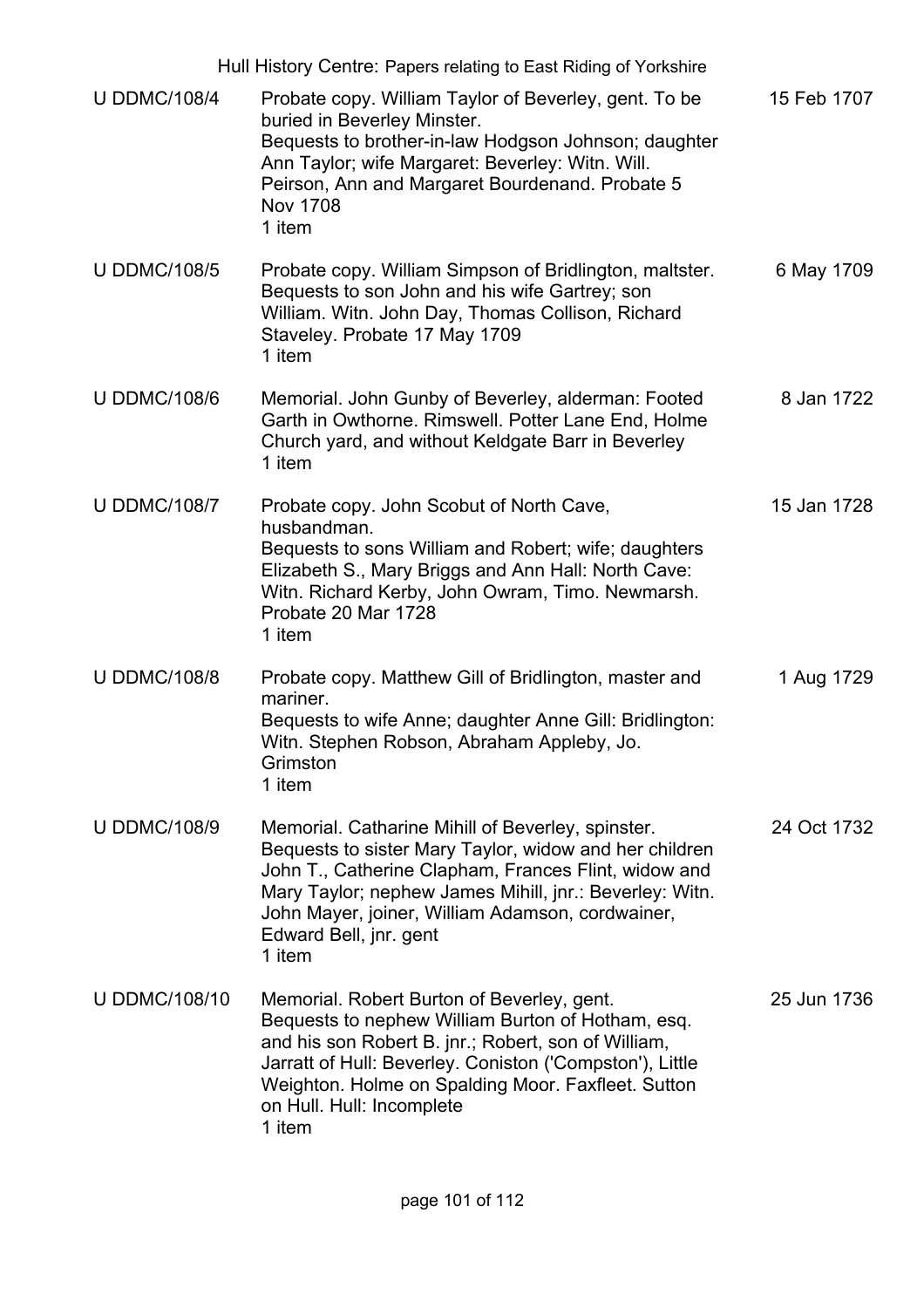|                      | Hull History Centre: Papers relating to East Riding of Yorkshire                                                                                                                                                                                                                                                                                                                                                                                       |                     |
|----------------------|--------------------------------------------------------------------------------------------------------------------------------------------------------------------------------------------------------------------------------------------------------------------------------------------------------------------------------------------------------------------------------------------------------------------------------------------------------|---------------------|
| <b>U DDMC/108/11</b> | Probate copy. John Dale of Beverley, sadler.<br>Bequests to wife Jane; son Richard; daughter Mary:<br>Beverley. Hornsea Burton: Witn. James Mihill, jnr.,<br>Jarvass Lyon, Margaret Green. Probate 28 Oct 1736<br>1 item                                                                                                                                                                                                                               | 7 Oct 1736          |
| <b>U DDMC/108/12</b> | Probate copy. John Knaggs, senr. of Great Driffield.<br>Bequests to son John; sons-in-law Richard Medd and<br>William Linwood; daughters Rebecca and Elizabeth K.;<br>wife Elizabeth: house in Knaggs Lane in Great Driffield:<br>Witn. Bridgett Knaggs, Elizabeth Lyon, James Luccock.<br>Probate 11 May 1753<br>1 item                                                                                                                               | 18 Feb 1738         |
| <b>U DDMC/108/13</b> | <b>Draft Memorials of Wills</b><br>Of:<br>a) Joshua Green of Cottingham, yeoman: 5 messuages<br>and garths in Hall Gate, Cottingham, 22 May 1740<br>b) Sarah Boothby of Cottingham, widow: house at<br>Cottingham, 22 Aug 1785<br>c) John Boothby of Cottingham, yeoman: houses at<br>Cottingham, 25 Aug 1803<br>d) Plan: junction of Beck and Lane (in Cottingham?),<br>(estimated date 19th cent.)<br>1 item                                         | 1740-<br>19th cent. |
| <b>U DDMC/108/14</b> | Copy. William Ashmole of Hull, alderman and<br>merchant.<br>Bequests to daughters Rosamond A. and Margaret,<br>widow of Christopher Whormley of Selby, gent.; wife<br>Elizabeth, widow of-Smithson of Hornsea, gent.; son<br>William; grandson Christopher Whormley, son-in-law<br>John Collings of Hull, esq.: Hull (South End, North<br>Walls), 5 Jul 1740 With Abstract of Title of Christopher<br>Wormley: closes at Beverley, 1740-1795<br>1 item | 1740-1795           |
| <b>U DDMC/108/15</b> | Probate copy. John Draper of Beswick.<br>Bequests to parents, brothers (except William) and<br>sisters; friend Alexander Murray; brother Daniel; Ann<br>Draper of Gosport: personalty: Reference to H.M.S.<br>Adventure 'under my command'. Witn. W. Beale, John<br>Jones, Rt. Carruthers. Probate 30 Aug 1744<br>1 item                                                                                                                               | 20 Nov 1743         |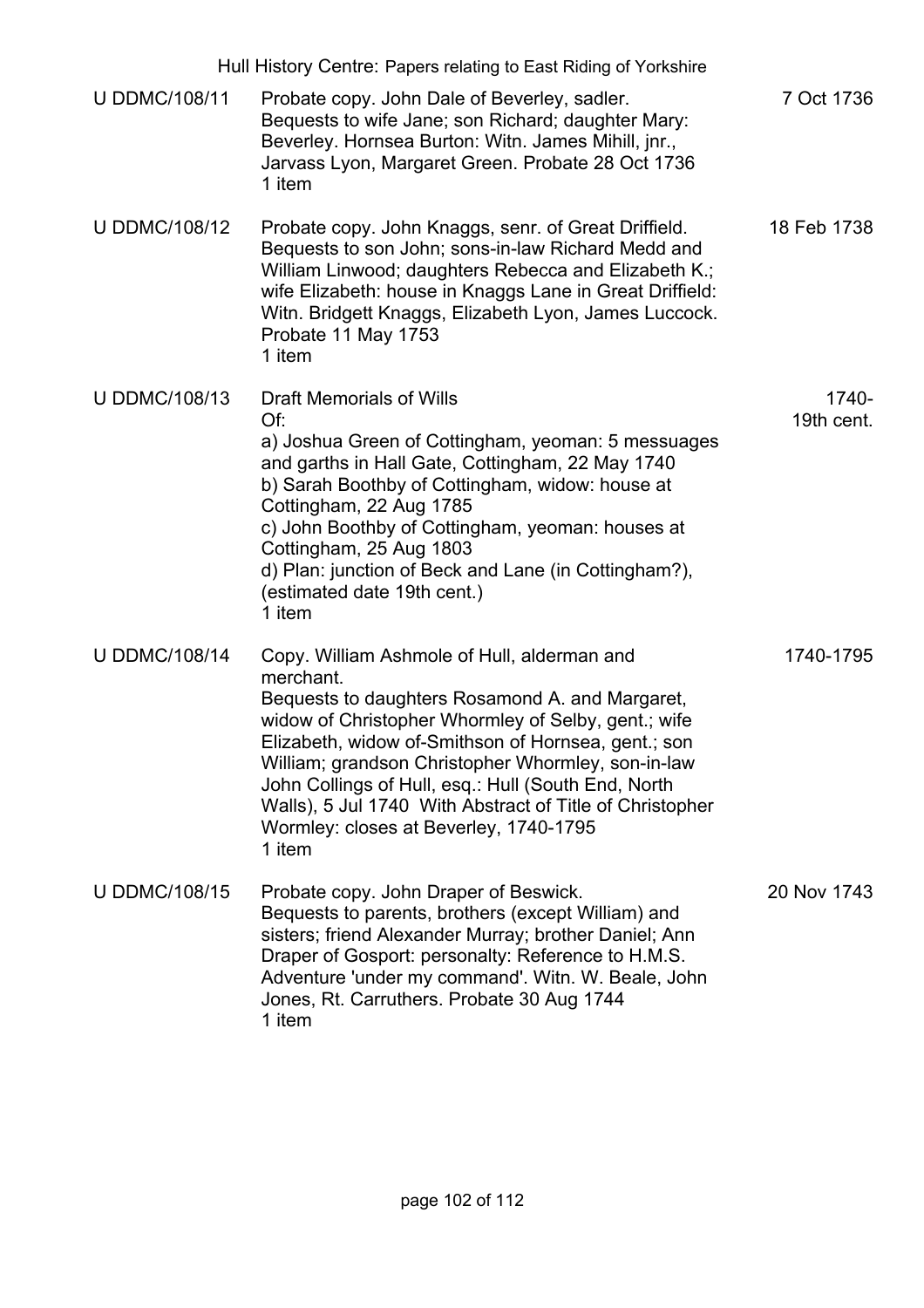| Hull History Centre: Papers relating to East Riding of Yorkshire |                                                                                                                                                                                                                                                                                                                 |             |
|------------------------------------------------------------------|-----------------------------------------------------------------------------------------------------------------------------------------------------------------------------------------------------------------------------------------------------------------------------------------------------------------|-------------|
| <b>U DDMC/108/16</b>                                             | Probate copy. Thomas Simpson of Hull, wine cooper.<br>Bequest to sister Elizabeth wife of John Crispin of Hull,<br>master mariner: Eastrington. Newland. Faxfleet.<br>Sandholm: Witn. Ann Beane, Benj. Swinnerton, Wm.<br>Beane. Probate 25 Apr 1751<br>1 item                                                  | 2 Feb 1748  |
| <b>U DDMC/108/17</b>                                             | Probate copy. Mary Cannan of Beverley, widow.<br>Bequests to nephew Thomas C. of Beeford, yeoman;<br>Elizabeth Pry, spinster, daughter of Ebenezer P. of<br>Beverley, labourer; and Henry Beane of Beverley,<br>gent.: Beeford. Beverley: Witn. Ann and Wm. Beane,<br>Mary Barff. Probate 30 [ ] 1761<br>1 item | 4 Jun 1750  |
|                                                                  | This item is currently not fit for production and is<br>being reviewed by the conservator. If you are<br>interested in this item please contact<br>archives@hull.ac.uk clearly outlining your interest<br>and timescales.                                                                                       |             |
| <b>U DDMC/108/18</b>                                             | Probate copy. Thomas Ellis of Bridlington Key, ship<br>carpenter.<br>Bequests to children John, James, Francis, Samuel,<br>Hannah, Mary; wife Hannah; and mother Ann:<br>Hornsea: Witn. Thos. Boardman, John Taylor. Probate<br>31 Jan 1759<br>1 item                                                           | 12 Feb 1755 |
| <b>U DDMC/108/19</b>                                             | Probate copy. Richard Holderness of Ottringham,<br>yeoman.<br>Bequests to daughter Ann; wife Alice; son Richard:<br>Ottringham: Witn. Jane and Mathew Owst, Martha<br>Smith. Probate 27 Nov 1756<br>1 item                                                                                                      | 4 May 1756  |
| <b>U DDMC/108/20</b>                                             | Probate copy. William Jefferson of Frodingham,<br>yeoman.<br>Bequests to wife Mary; son William; brother Samuel.<br>Witn. David Matchan, Robert Brantan. Probate 10 Aug<br>1764<br>1 item                                                                                                                       | 28 Mar 1764 |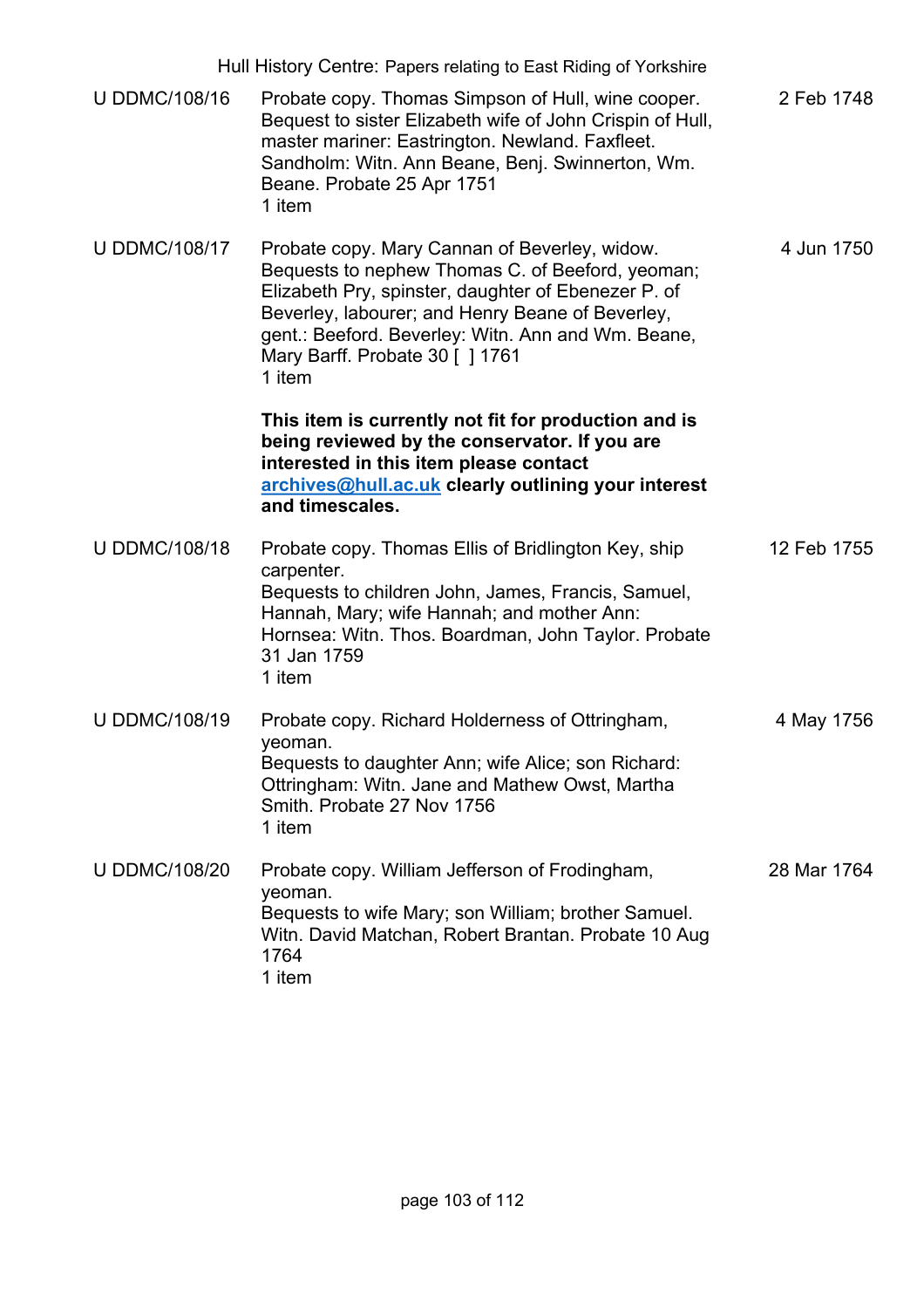| Hull History Centre: Papers relating to East Riding of Yorkshire |                                                                                                                                                                                                                                                                                                                                                                                                                                                                                                                                                                                             |             |
|------------------------------------------------------------------|---------------------------------------------------------------------------------------------------------------------------------------------------------------------------------------------------------------------------------------------------------------------------------------------------------------------------------------------------------------------------------------------------------------------------------------------------------------------------------------------------------------------------------------------------------------------------------------------|-------------|
| <b>U DDMC/108/21</b>                                             | Probate copy. Margaret Appleyard of Beverley,<br>spinster.<br>Bequests to sister Janet (later wife of George<br>Lawrence, gent.); cousins Catherine Dawson of York,<br>widow and William Mountain; Thomas Moorhouse of<br>Beverley, cordwainer; Beverley Corporation (for 4 poor<br>women in Fox's Hospital); poor; servants. Witn.<br>Suckling Spendlove, Mary Todd, Hannah Sykes.<br>Probate 4 May 1768<br>1 item                                                                                                                                                                         | 3 Feb 1766  |
| <b>U DDMC/108/22</b>                                             | Probate copy. Richard Holderness of Welwick, gent.<br>Bequests to wife Isabel; mother Alice H.: Welwick:<br>Probate 31 Oct 1766<br>1 item                                                                                                                                                                                                                                                                                                                                                                                                                                                   | 23 Sep 1766 |
| <b>U DDMC/108/23</b>                                             | Probate of Will of John Knaggs of Driffield, weaver,<br>granted to his widow Ann<br>1 item                                                                                                                                                                                                                                                                                                                                                                                                                                                                                                  | 6 Jun 1768  |
| <b>U DDMC/108/24</b>                                             | Copies. Thomas Sumner of Beverley, leather-dresser.<br>Bequests to nephew William S. and wife Margaret;<br>brother Gillyatt S.; nephew Gillyatt S.; sister Jane, wife<br>of Henry Meadley; sister, wife of Thomas Crosby;<br>nieces Elizabeth, wife of Thomas Metcalf, Ursula, wife<br>of John Carr, and Jane, wife of Thomas Baitson;<br>nephew Richard Meadley; servant Mary Noble; poor of<br>par. St. Martin's, Beverley; cousin Jane Byass:<br>Flemingate, Beverley: Witn. Suckling Spendlove, Thos.<br>Austin, Timothy Rhodes. With inventory of his goods,<br>16 Jun 1775<br>3 items | 28 Mar 1774 |
| <b>U DDMC/108/25</b>                                             | Copy. William Leake of Beverley.<br>Bequests to John Gunby, distiller in Holborn; Miss Ann<br>Thompson of Hull; Sarah Holt daughter of John H. late<br>of Halifax; sister Mary Cowling; Mary Moxon of Hull;<br>brothers John L. and Thomas L. of Bishop Burton:<br>Seaton. Sigglesthorne. Beverley: Witn. William Ellis,<br>William Baitson, Joseph Armitstead<br>1 item                                                                                                                                                                                                                    | 2 Apr 1776  |
| <b>U DDMC/108/26</b>                                             | Probate copy. Thomas Vickerman of Beverley, gent.<br>Bequests to wife Mary; nephew John V. and his<br>children (except eldest son John); children of late<br>brother John V. of Sherburn (except daughter<br>Frances); godson Thomas V .; poor of Thwing:<br>Beverley: Witn. Ann Banks, Thos. Frost. Probate 28<br>Aug 1776<br>1 item                                                                                                                                                                                                                                                       | 13 May 1776 |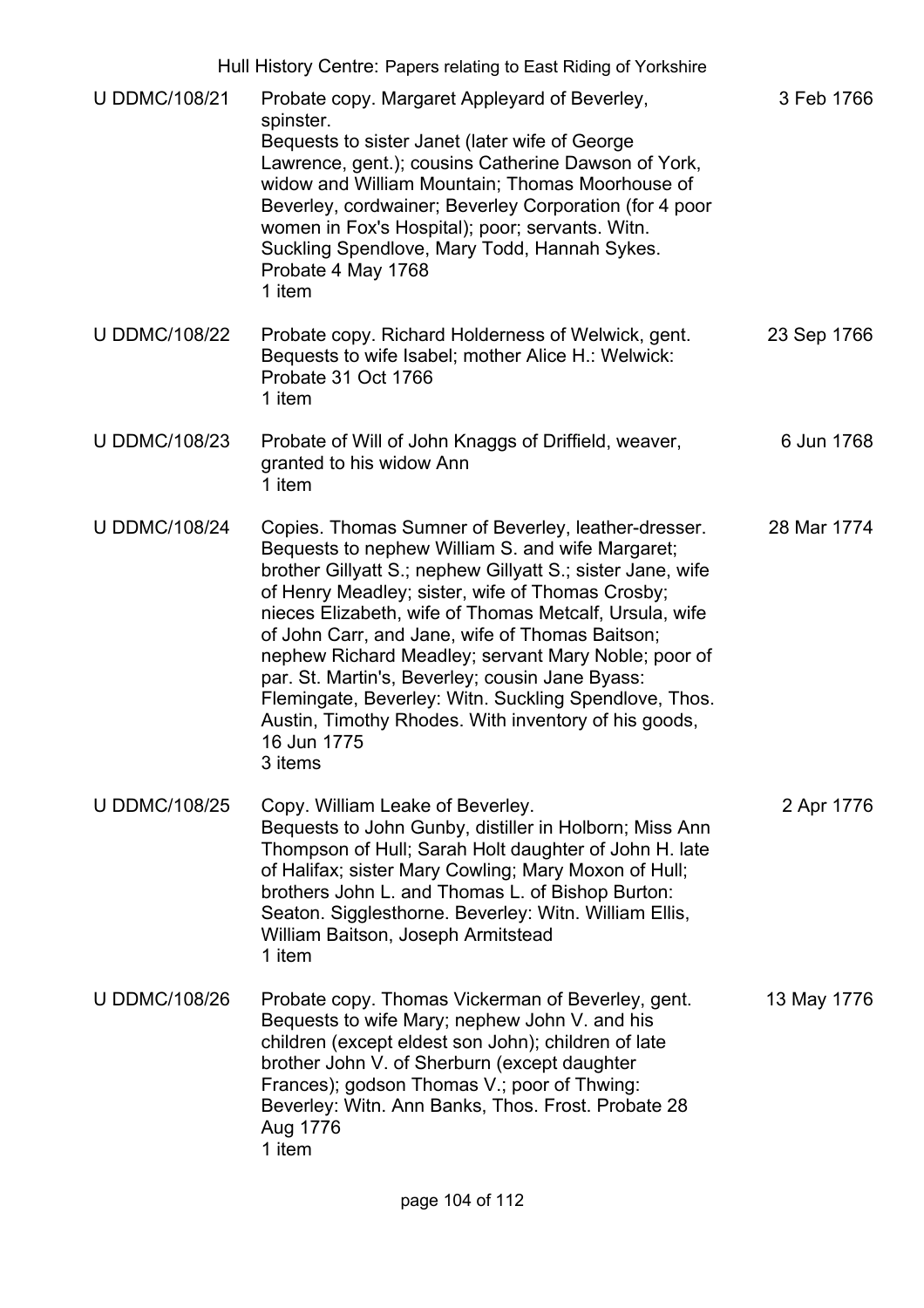| Hull History Centre: Papers relating to East Riding of Yorkshire |                                                                                                                                                                                                                                                                                                                                                                                                            |             |
|------------------------------------------------------------------|------------------------------------------------------------------------------------------------------------------------------------------------------------------------------------------------------------------------------------------------------------------------------------------------------------------------------------------------------------------------------------------------------------|-------------|
| <b>U DDMC/108/27</b>                                             | Probate copy. Gilliatt Sumner of Beverley, fellmonger.<br>Bequests to sons William and Gillyatt; daughter<br>Elizabeth, wife of Robert Pratman of Beverley,<br>keelman; friends Henry Meadley, bricklayer and John<br>Hall, clock-maker, both of Beverley. Witn. William Ellis,<br>George Nightingale. Probate 16 Apr 1778<br>1 item                                                                       | 13 Dec 1776 |
| <b>U DDMC/108/28</b>                                             | Thomas Howden of Sewerby, yeoman.<br>Bequest to daughter Elizabeth, wife of John<br>Williamson, and her son Thomas; grandaughter Ruth<br>Williamson; son Thomas. Witn. John Taylor, Thoma<br>Yates, John Eelbeck<br>1 item                                                                                                                                                                                 | 13 Apr 1777 |
| <b>U DDMC/108/29</b>                                             | Probate copy. Peter Sharp of Beeford, gent.<br>Bequests to brother-in-law Christopher Barnby of<br>Allerthorpe, yeoman; Thomas Empson of Malton,<br>yeoman; brother Richard Sharp of Huggate, gent.;<br>sister Elizabeth Hardy: Clevesend par. Acklam.<br>Beeford: Witn. G. Nightingale, jnr., John Walker,<br>William Wall, Probate 5 Nov 1783<br>1 item                                                  | 24 Dec 1779 |
| <b>U DDMC/108/30</b>                                             | Probate copy. William Paul of Danesdale par. Great<br>Driffield, esq.<br>Bequests to wife; daughters Elizabeth P., Margaret<br>Seymour and Helen Hutchinson; son William: Great<br>Driffield. Nafferton: Witn. Thomas Bowness, John<br>Fothergill, John Barker. Probate 3 Jun 1784<br>1 item                                                                                                               | 16 Oct 1779 |
| <b>U DDMC/108/31</b>                                             | Probate copy. William Iveson of Hedon, gent.<br>Bequests to wife Mary; sons William, James and John;<br>daughters Mary, Ann, Margaret, Teresa, Winefred and<br>Dorothy; brother Richard: Hedon (inc. New Hall and<br>'Old Sun'). Preston. Burstwick, Skeckling: Witn. Thos.<br>Howson, Joseph Garforth, John Metcalfe. Probate 6<br>Sep 1787<br>1 item                                                     | 31 Dec 1785 |
| <b>U DDMC/108/32</b>                                             | Copy. Mary Midgley of Beverley, widow.<br>Bequests to daughters Mary and Anna Margaretta M.;<br>sisters Elizabeth Harrison, Mrs. Goldart and Mrs.<br>Hannah Gibson; brother Thomas Harrison; nieces Miss<br>Ann Geldart and her sister Mrs. Harding; etc.: Lissett.<br>Brandesburton. Beverley: Witn. Robert and Robert<br>Peter Dyneley of Grays Inn, Joseph Dymock, servant<br>to Mrs. Midgley<br>1 item | 18 Jun 1791 |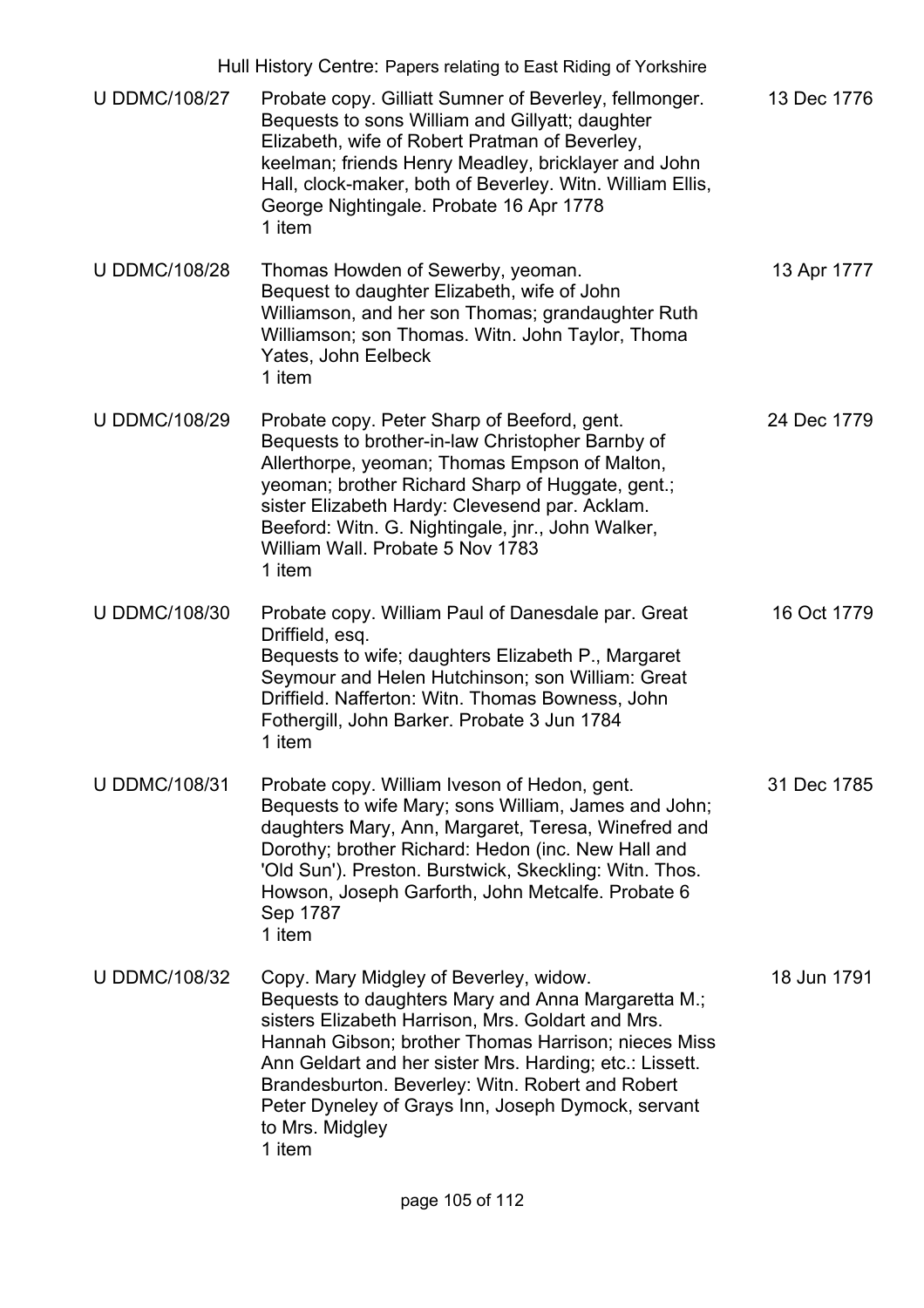| Hull History Centre: Papers relating to East Riding of Yorkshire |                                                                                                                                                                                                                                                                                                                 |                            |
|------------------------------------------------------------------|-----------------------------------------------------------------------------------------------------------------------------------------------------------------------------------------------------------------------------------------------------------------------------------------------------------------|----------------------------|
| <b>U DDMC/108/33</b>                                             | Extracts. William Sigston of Oulton par. Rothwell, esq.<br>Bequests to nephew Samuel S. with remainder to his<br>children and those of nephew Benjamin; sisters Ann<br>and Susannah S.; nephew Thomas S.: Beverley<br>2 items                                                                                   | 16 Dec 1795                |
| <b>U DDMC/108/34</b>                                             | Copies. John Hall of Beverley, clock-maker. Bequests<br>to daughters Sarah, Jane, Mary and Elizabeth H., and<br>Phebe Dargavel; children of late daughter Rebecca<br>Fletcher; sons John and Joseph<br>2 items                                                                                                  | 27 Dec 1802                |
| <b>U DDMC/108/35</b>                                             | Extract. Edward Matchan of Bilton, yeoman. Bequests<br>to wife Elizabeth and children (mentions Elizabeth,<br>Geoffrey, Mary, Jane, Edward, Jeremiah, Maria, Robert<br>and William): Bilton:<br>1 item                                                                                                          | 20 Nov 1804                |
| <b>U DDMC/108/36</b>                                             | Abstract. Rev. Richard Gee of Hotham.<br>Bequests to wife Hannah; nephew Robert White; sister<br>in law Mrs. Stone: Mappleton. Great Cowden. Rolston.<br>Withernwick. Great Hatfield. Hotham. Little Weighton<br>1 item                                                                                         | 19 Aug 1806                |
| <b>U DDMC/108/37</b>                                             | Copy. Helen Stephenson of Beverley, widow.<br>Bequests to son William; daughter Peggy wife of<br>Gillyatt Sumner of Beverley; grandsons Gillyatt<br>Sumner, Norfolk Jackson and John Fawssitt Jackson:<br><b>Beverley: Cancelled</b><br>1 item                                                                  | 5 May 1812                 |
| <b>U DDMC/108/38</b>                                             | Willa<br>a) James Kirk of Lawnes par. Cottingham, farmer.<br>Bequests to sons William, George, Robert, Henry,<br>John, Jeremiah and Martin, wife Frances; daughter<br>Ellen: Wallingfen<br>b) Draft. James Kirk, now of New Village. Bequests to<br>wife and children as (a): Cottingham, 6 Nov 1822<br>2 items | 27 Feb 1810-<br>6 Nov 1822 |
| <b>U DDMC/108/39</b>                                             | Draft. John Almack of Leconfield Parks, gent. Bequests<br>to nephews John and Thomas A.; wife Eleanor: Cherry<br><b>Burton</b><br>1 item                                                                                                                                                                        | 11 Apr 1818                |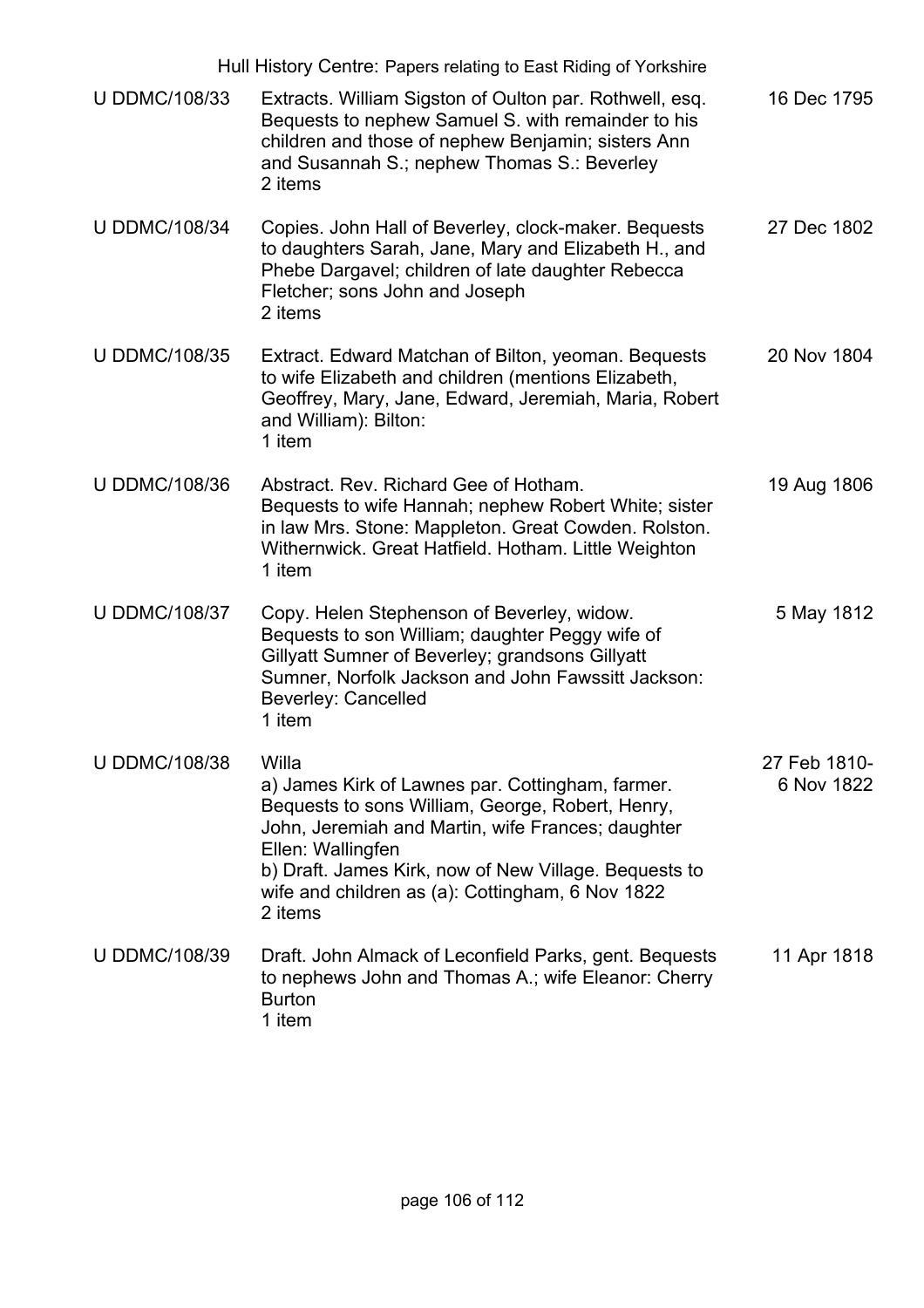| Hull History Centre: Papers relating to East Riding of Yorkshire |                                                                                                                                                                                                                                                                                                                                                                                    |             |
|------------------------------------------------------------------|------------------------------------------------------------------------------------------------------------------------------------------------------------------------------------------------------------------------------------------------------------------------------------------------------------------------------------------------------------------------------------|-------------|
| <b>U DDMC/108/40</b>                                             | Copy. Ann Powley of Beverley, spinster<br>Bequests to nephew William Collinson and his children<br>Caroline and Jane; sister Mary Catherine Collinson;<br>great-nephew William North of Hull, merchant; niece<br>Mary Catherine Collinson: Great Hatfield<br>1 item                                                                                                                | 20 Mar 1819 |
| <b>U DDMC/108/41</b>                                             | John Webster of Beverley, coal dealer<br>Bequests to John Fadden, jnr. of Beverley, book-<br>keeper; poor of Beverley; Christopher Haddon of<br>Allerthorpe, servant (son of Rev. Haddon of<br>Allerthorpe); John Thompson, jnr. of Beverley, baker.<br>Trustees Gillyatt Sumner, jnr. and John Walker of<br>Beverley: Beverley: Codicils 20 Sep 1819 and 26 Jan<br>1820<br>1 item | 18 Sep 1819 |
| <b>U DDMC/108/42</b>                                             | Draft. John Longbone of Cottingham, farmer.<br>Bequests to nephew William L. of Hull, sailmaker (son<br>of dec'd. brother William); wife Hannah<br>1 item                                                                                                                                                                                                                          | 5 Oct 1819  |
| <b>U DDMC/108/43</b>                                             | Copy. Francis Burton of Middleton, yeoman.<br>Bequests to son John; daughters Mary, Frances and<br>Ann; wife Elizabeth. With notes on legatees (post 1833)<br>1 item                                                                                                                                                                                                               | 5 May 1820  |
| <b>U DDMC/108/44</b>                                             | William Botterill of Middleton, labourer.<br>Bequests to wife Isabell and her children Samuel and<br>Alice B<br>1 item                                                                                                                                                                                                                                                             | 29 Jan 1822 |
| <b>U DDMC/108/45</b>                                             | Copy. William Owston of Great Cowden, yeoman.<br>Bequests to mother Jane O. of Great Cowden, widow;<br>cousins Henry Hansley of Hedon, tailor, Susanna<br>Brooks of Aldborough, shoe-maker (and 14 others)<br>1 item                                                                                                                                                               | 26 Aug 1822 |
| <b>U DDMC/108/46</b>                                             | Draft. Thomas Galland of North Newbald, yeoman.<br>Bequests to son George; daughters Elizabeth, Mary,<br>Anne, Jane and Fanny: North Newbald<br>1 item                                                                                                                                                                                                                             | 8 Nov 1822  |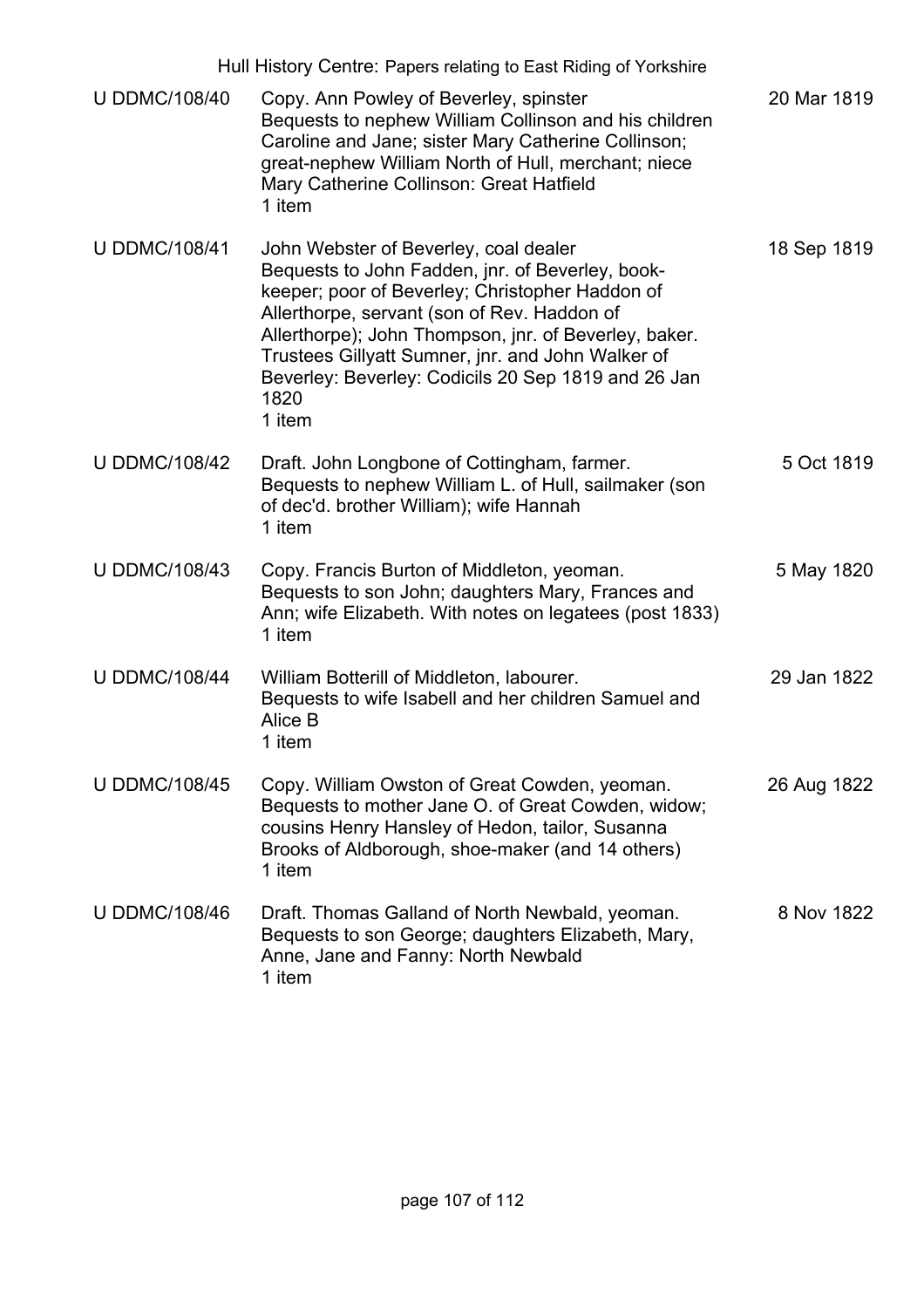| Hull History Centre: Papers relating to East Riding of Yorkshire |                                                                                                                                                                                                                                                                                                                                                                                                                             |             |
|------------------------------------------------------------------|-----------------------------------------------------------------------------------------------------------------------------------------------------------------------------------------------------------------------------------------------------------------------------------------------------------------------------------------------------------------------------------------------------------------------------|-------------|
| <b>U DDMC/108/47</b>                                             | Probate copy. John Gray of Newton upon Derwent.<br>Bequests to nieces Betty wife of John Plaxton of<br>Beverley and Ellen wife of John Walker of Beverley;<br>Daniel Foster of Rudston Walk, farmer and his son<br>Daniel F. jnr.; Elizabeth wife of Thomas Biass, senr. of<br>Yapham Mill; housekeeper Isabella Smith; nephew<br>William Kirkus of Beverley, yeoman: Newton upon<br>Derwent: Probate 14 Feb 1824<br>1 item | 8 Oct 1822  |
| <b>U DDMC/108/48</b>                                             | Probate copy. William Collinson of Beverley, yeoman.<br>Bequests to wife Elizabeth; children. Trustees<br>Christopher Eden, cornfactor and Gillyatt Sumner, jnr.<br>both of Beverley. Probate 13 Aug 1823. With copies<br>3 items                                                                                                                                                                                           | 12 Dec 1822 |
| <b>U DDMC/108/49</b>                                             | Draft. William Appleton of Goodmanham, farmer.<br>Bequests to brother Thomas; nephew John Wilson, jnr.<br>of Enthorpe, yeoman; sons Robert and William;<br>daughters Ruth, Jane and Mary Ann: Allerthorpe,<br>Shipton<br>1 item                                                                                                                                                                                             | 2 Jun 1825  |
| <b>U DDMC/108/50</b>                                             | Draft. George Smith of Arnold, farmer.<br>Bequests to wife Jane; sons George and Thomas;<br>grandson George (son of Thomas): Arnold. Riston Carr<br>1 item                                                                                                                                                                                                                                                                  | n.d. [1825] |
| <b>U DDMC/108/51</b>                                             | Draft. Edward Fewson of Arnold, schoolmaster.<br>Bequests to sons John and Richard; daughters Ann<br>wife of Robert Foster, Hannah wife of Benjamin<br>Bennington, Elizabeth wife of Richard Beilby, Mary wife<br>of Richard Tomlinson, Fanny wife of Mathew Kendall;<br>wife Elizabeth: Arnold<br>1 item                                                                                                                   | 17 Jul 1825 |
| <b>U DDMC/108/52</b>                                             | Draft. George Witty of Leconfield, gent.<br>Bequests to son George; wife Elizabeth; mother Ann<br>W.; daughter Ann W.: Lund<br>1 item                                                                                                                                                                                                                                                                                       | 28 Feb 1826 |
| <b>U DDMC/108/53</b>                                             | Draft. John Richardson of Etton, farmer.<br>Bequests to wife Elizabeth; children Richard, Ann,<br>John, Matthew Danby, George Robert, William and<br><b>Robert Thomas: Cherry Burton</b><br>1 item                                                                                                                                                                                                                          | 18 Nov 1826 |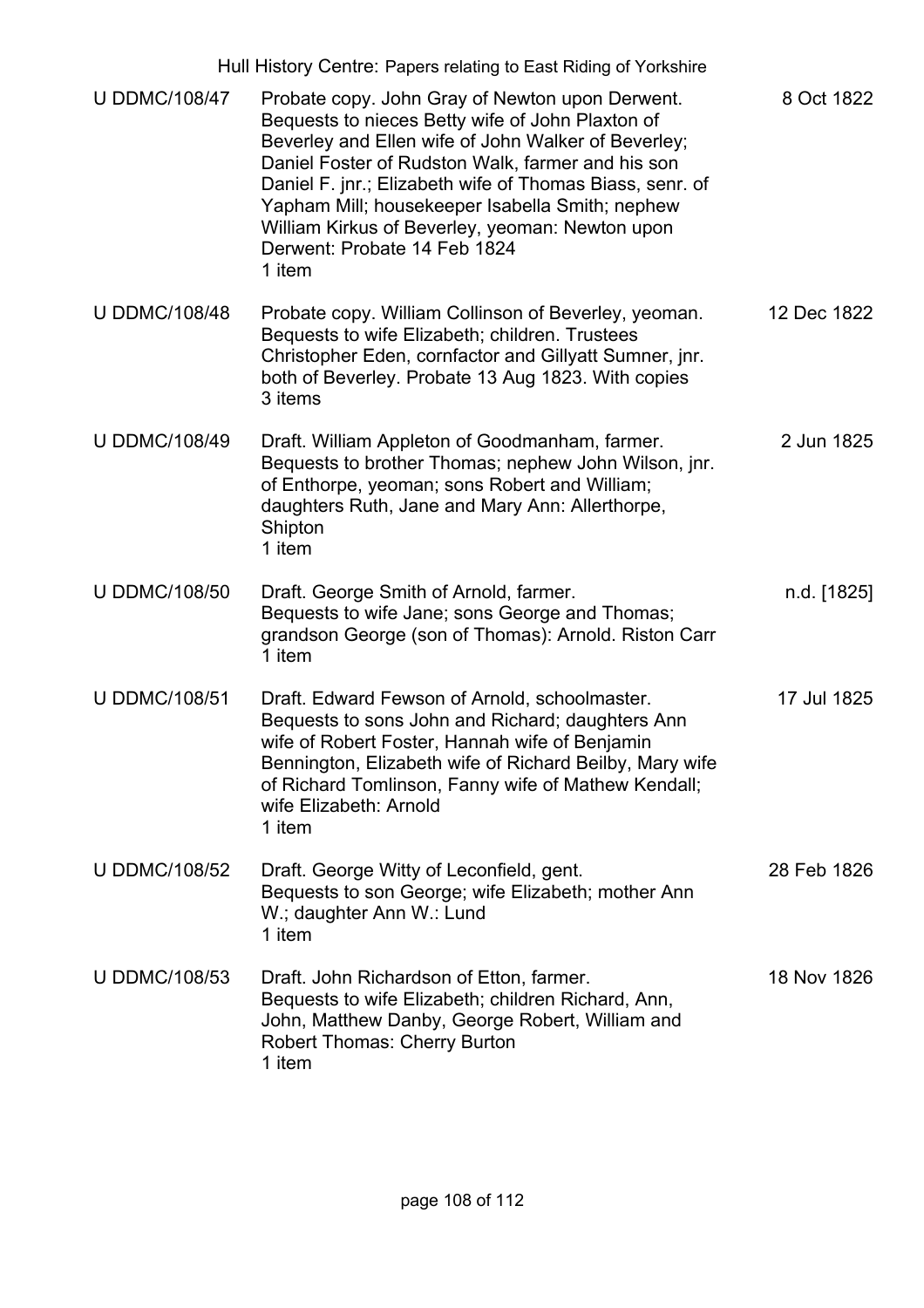| Hull History Centre: Papers relating to East Riding of Yorkshire |                                                                                                                                                                                                                                                                                                                                                             |             |
|------------------------------------------------------------------|-------------------------------------------------------------------------------------------------------------------------------------------------------------------------------------------------------------------------------------------------------------------------------------------------------------------------------------------------------------|-------------|
| <b>U DDMC/108/54</b>                                             | Draft. William Boothby of Cottingham, gardener.<br>Bequests to cousins Hannah wife of William Gowthorpe<br>of Cottingham, tailor and Elizabeth wife of Thomas<br>Postill of Sigglestorne; James Briggs of Cottingham,<br>labourer; wife Elizabeth: Cottingham (Hall Gate, West<br>Green)<br>1 item                                                          | 29 Nov 1828 |
| <b>U DDMC/108/55</b>                                             | Draft. William Craven of Market Weighton Wold,<br>farmer.<br>Bequests to wife Maria; sons William and Thomas<br>Plummer C.; daughter Maria: Market Weighton Wold.<br>Market Weighton<br>1 item                                                                                                                                                              | 1828        |
| <b>U DDMC/108/56</b>                                             | Probate copy. William Stephenson of Beverley, gent.<br>Bequests to sister Hannah S.; housekeeper and<br>second cousin Nancy Watson; second cousins Ellen,<br>her four sisters (one Mrs. Metcalfe) and brothers Mark,<br>Hutchinson and John B.; Robert Gray of Etton:<br>Beverley. Molescroft: Codicil 23 Jul 1827. Probate 15<br><b>Jul 1834</b><br>1 item | 6 Jul 1827  |
| <b>U DDMC/108/57</b>                                             | Copy. Peter Dales of Long Riston, farmer.<br>Bequests to son Thomas and wife Elizabeth; grandson<br>William (son of son Peter): Riston<br>1 item                                                                                                                                                                                                            | 27 Aug 1816 |
| <b>U DDMC/108/58</b>                                             | Draft. Hugh Carr of Rise, farmer.<br>Bequests to daughters Ann, wife of James Hall of Rise,<br>joiner, and Betty; sons John, Hugh: Long Riston<br>1 item                                                                                                                                                                                                    | 26 Mar 1831 |
| <b>U DDMC/108/59</b>                                             | Draft. Benjamin Holland of Sutton in Holderness, gent.<br>Bequests to wife Maria; daughters Margaret and Eliza;<br>son Benjamin<br>1 item                                                                                                                                                                                                                   | Oct 1831    |
| <b>U DDMC/108/60</b>                                             | Draft. Jane Burgess of North Newbald, widow.<br>Bequests to daughter Ann B.; son John<br>1 item                                                                                                                                                                                                                                                             | 29 Oct 1831 |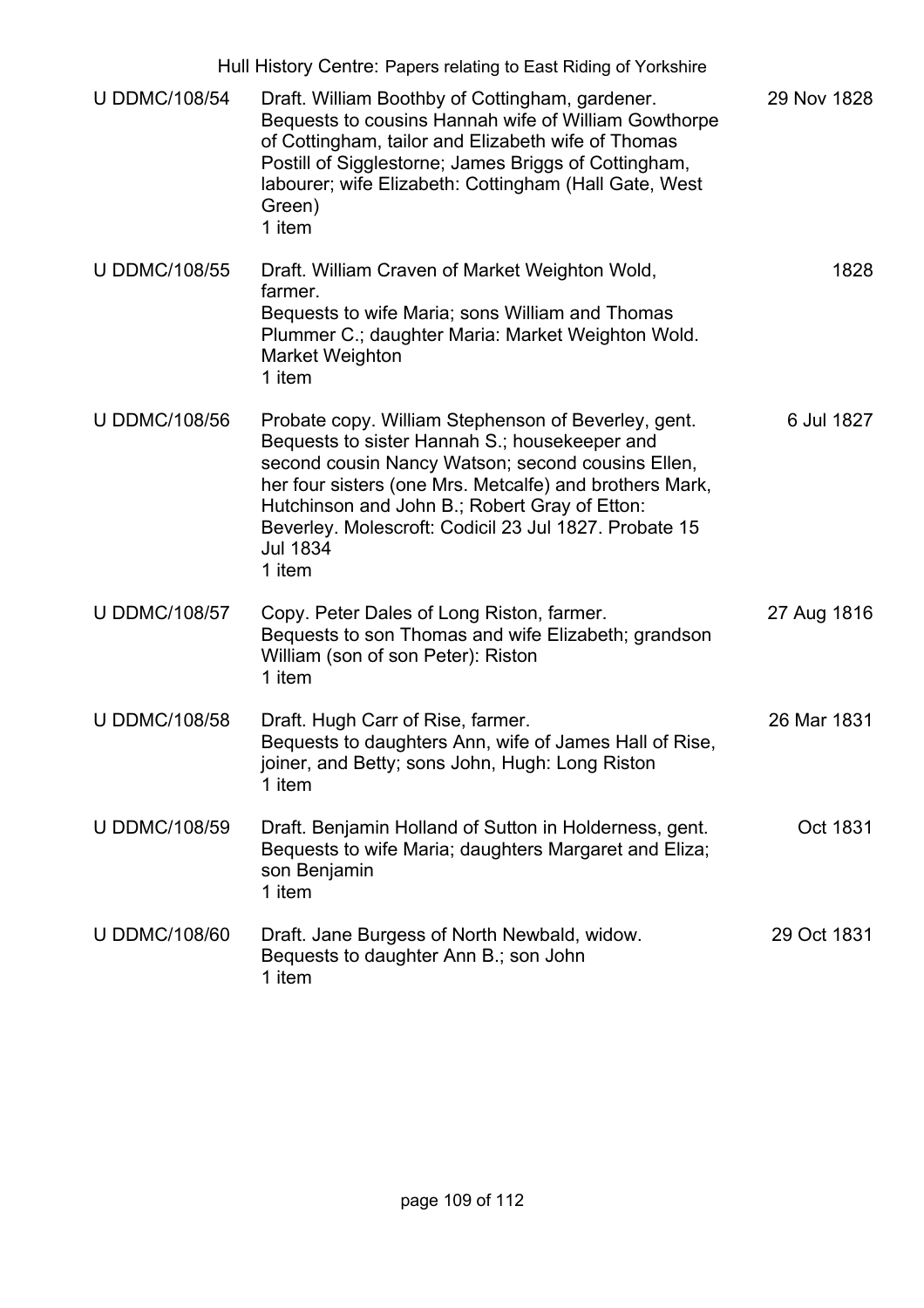|                      | Hull History Centre: Papers relating to East Riding of Yorkshire                                                                                                                                                                                                                                                                                                                                                                                                                   |                       |
|----------------------|------------------------------------------------------------------------------------------------------------------------------------------------------------------------------------------------------------------------------------------------------------------------------------------------------------------------------------------------------------------------------------------------------------------------------------------------------------------------------------|-----------------------|
| <b>U DDMC/108/61</b> | Wills<br>a) Draft. William Johnson of Cherry Burton, labourer.<br>Bequests to wife Ann; sons William, Richard and John;<br>daughter Elizabeth, wife of Robert Hayton: Cherry<br>Burton, 16 Jun 1832<br>b) Benjamin Everingham, senr. of Cherry Burton,<br>cordwainer. Bequests to daughters Sarah wife of<br>Thomas Leake, Jane wife of John Whitaker, Ann wife<br>of George Dodds (mentions also Mary wife of Ralph<br>Moon); son Benjamin: Cherry Burton, 13 Jan 1832<br>2 items | 13 Jan-16 Jun<br>1832 |
| <b>U DDMC/108/62</b> | Draft. Robert Wise of Meaux, gent.<br>Bequests to Robert Elliott of Nottingham, chymist and<br>druggist; niece Elizabeth Scott; nephew Robert Wise<br>Richardson: Hornsea. Meaux. Little Weighton<br>1 item                                                                                                                                                                                                                                                                        | 3 Aug 1832            |
| <b>U DDMC/108/63</b> | Draft. Christopher Palmer of Arnold, draper and tailor.<br>Bequests to George, John, Mary Ann and Jane Hull,<br>children of Robert H. of Long Riston, tailor, and his<br>son-in-law Bartholomew Murray; mother Jane P .; sister<br>Rosanna and Jane: Arnold (inc. 'Bay Horse')<br>1 item                                                                                                                                                                                           | <b>Jun-Jul 1833</b>   |
| <b>U DDMC/108/64</b> | Copy. Letters of Administration. Christopher Muschamp<br>of Beverley, maltster and brewer, granted to his widow<br>Ann<br>1 bundle                                                                                                                                                                                                                                                                                                                                                 | 23 Nov 1833           |
| <b>U DDMC/108/65</b> | Draft and Memorial. George Smith of Arnold, yeoman.<br>Bequests to son Thomas and his son George: Arnold<br>Riston Carr. Beningholme Ings<br>1 item                                                                                                                                                                                                                                                                                                                                | 3 Jan 1836            |
| <b>U DDMC/108/66</b> | Copy. Mary Palmer of New George Street, Sculcoates,<br>widow.<br>Bequests to Mary Cobb of Leadenhall Square, Hull;<br>sisters Jane Skinner and Sarah Cobb; niece Mary, and<br>nephew John, Cobb; John Palmer of Beverley, labourer<br>and his children Mary Duffill and Ann: Sculcoates:<br>Incomplete<br>1 item                                                                                                                                                                   | 3 Oct 1835            |
| <b>U DDMC/108/67</b> | Draft. Edward Summers of Hotham, victualler.<br>Bequest to wife: beershop in Hotham<br>1 item                                                                                                                                                                                                                                                                                                                                                                                      | <b>Jul 1837</b>       |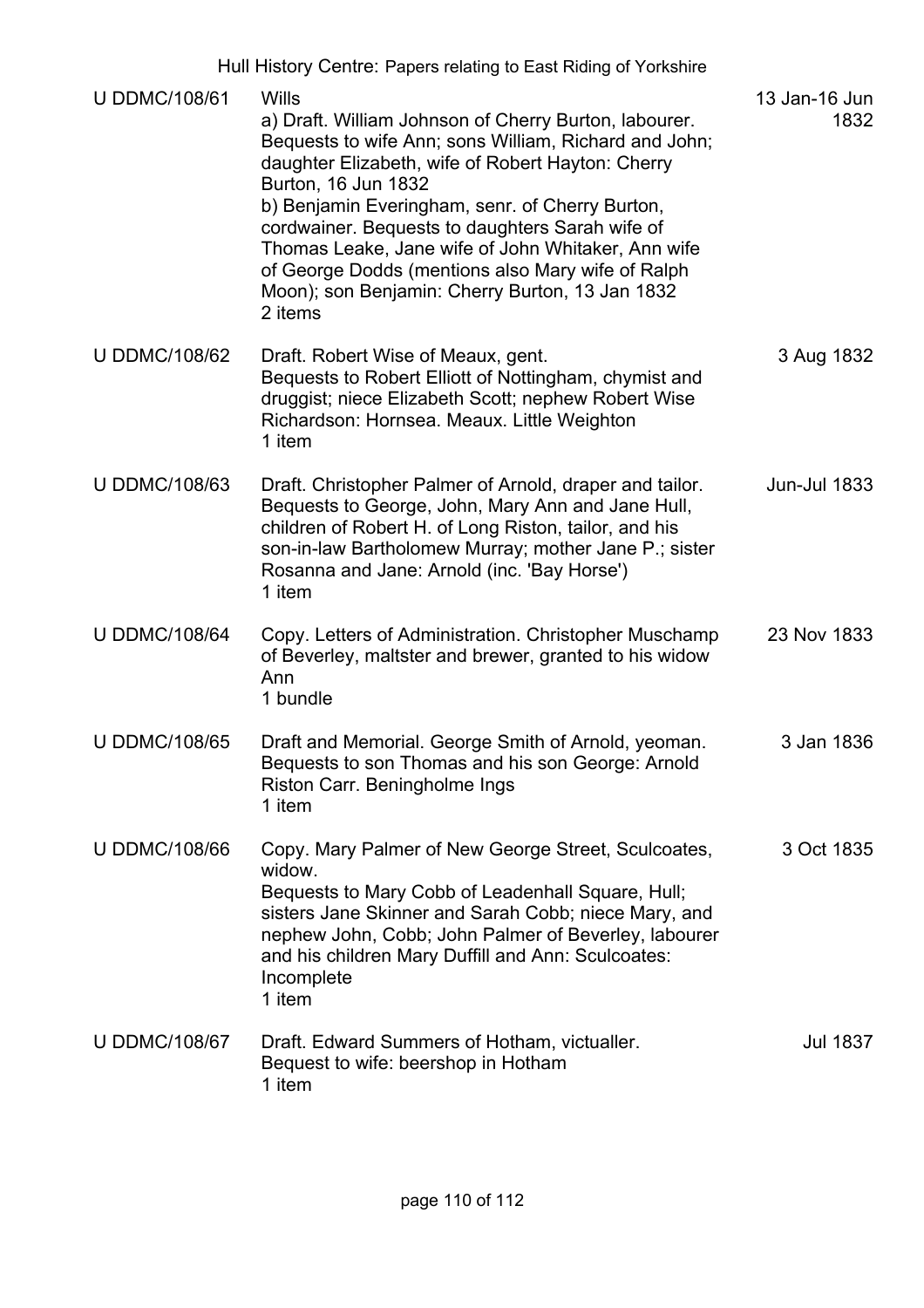| Hull History Centre: Papers relating to East Riding of Yorkshire |                                                                                                                                                                                                                                                                                                                                                           |             |  |  |
|------------------------------------------------------------------|-----------------------------------------------------------------------------------------------------------------------------------------------------------------------------------------------------------------------------------------------------------------------------------------------------------------------------------------------------------|-------------|--|--|
| <b>U DDMC/108/68</b>                                             | Draft. Richard Fewson of Arnold, schoolmaster and<br>land surveyor.<br>Bequests to wife Sarah; brother John; nephew John<br>1 item                                                                                                                                                                                                                        | Apr 1841    |  |  |
| <b>U DDMC/108/69</b>                                             | Draft and copies (2): John Hugh Brown of Hamburg,<br>master mariner in command of the S.S. 'Hamburg'<br>trading between Hamburg and Hull.<br>Bequests to wife Christian McCulloch Brown; children<br>James McCulloch (at sea), and Mary, Janet, Thomas<br>and John McEwan B. in Hamburg; mother Mary Boyd:<br>Selly Bank par. Kinross: Damaged<br>3 items | 17 Jun 1844 |  |  |
| <b>U DDMC/109</b>                                                | <b>Miscellaneous</b>                                                                                                                                                                                                                                                                                                                                      | 1732-1905   |  |  |
| <b>U DDMC/109/1</b>                                              | Note of dates of deaths of William Parker, senr. of<br>Beverley, tailor, his wife Margaret and their children<br>Ann and William, jnr<br>1 item                                                                                                                                                                                                           | 1760-1792   |  |  |
| <b>U DDMC/109/2</b>                                              | Bond in £300: Thomas Loft of Rillington, yeoman to<br>Thomas Goodall of New Malton, joiner: for payment of<br>£150<br>1 item                                                                                                                                                                                                                              | 3 Aug 1772  |  |  |
| <b>U DDMC/109/3</b>                                              | Bond in £1,000: Thomas and William Cook of Garton,<br>yeomen to Mary and Ann Scamman of Hull, spinsters:<br>for payment of £500<br>1 item                                                                                                                                                                                                                 | 24 Oct 1774 |  |  |
| <b>U DDMC/109/4</b>                                              | Copy. Marriage Settlement<br>i) Joseph Armitstead, merchant<br>ii) Elizabeth Robinson, spinster and<br>iii) Robert Lyon and Elliner Garton, gents. all of<br><b>Beverley</b><br>Prior to marriage of J.A. and E.R.: money<br>1 item                                                                                                                       | 26 Jun 1778 |  |  |
| <b>U DDMC/109/5</b>                                              | Copy. Epitaphs of Nathaniel, Robert and William<br>Nanby, from churchyard of Nettleton, co. Lincs, 1732-<br>1780<br>1 item                                                                                                                                                                                                                                | n.d. [1780] |  |  |